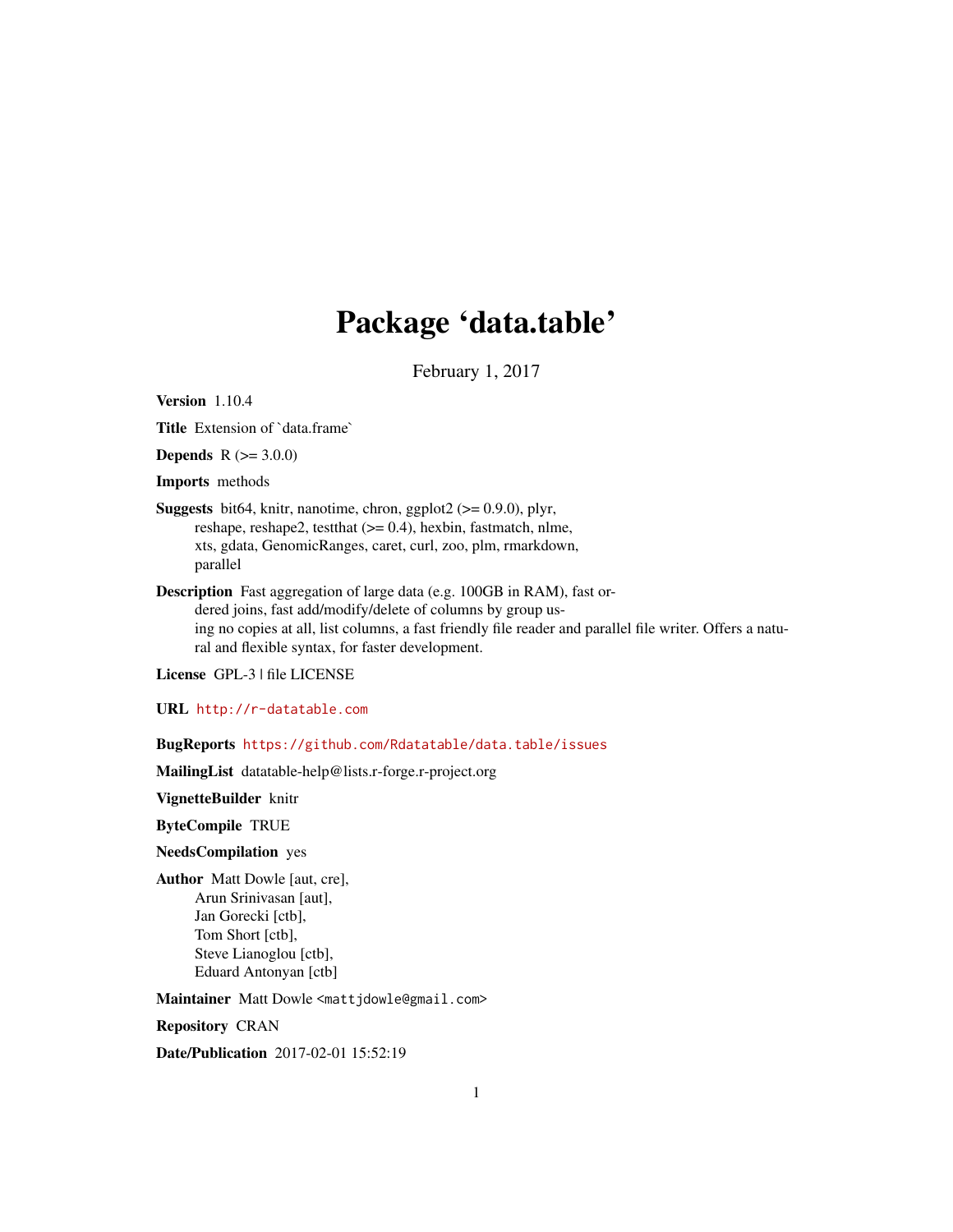# R topics documented:

|              | 3  |
|--------------|----|
| $:=$         | 12 |
|              | 16 |
|              | 16 |
|              | 18 |
|              | 19 |
|              | 20 |
|              | 21 |
|              | 22 |
|              | 24 |
|              | 26 |
|              | 26 |
|              | 28 |
|              | 31 |
| first        | 34 |
|              | 35 |
|              | 37 |
|              | 39 |
|              | 47 |
| fwrite       | 48 |
|              | 52 |
|              | 55 |
|              | 56 |
| like         | 57 |
|              | 58 |
|              | 61 |
|              | 63 |
|              | 64 |
|              | 65 |
|              | 66 |
|              | 68 |
| rowid        | 69 |
| setattr      | 70 |
|              | 72 |
| setDF        | 73 |
| setDT        | 74 |
| setDTthreads | 76 |
|              |    |
|              | 77 |
|              | 79 |
|              | 81 |
|              | 82 |
|              | 84 |
| shouldPrint  | 85 |
|              | 86 |
| split        | 87 |
|              | 89 |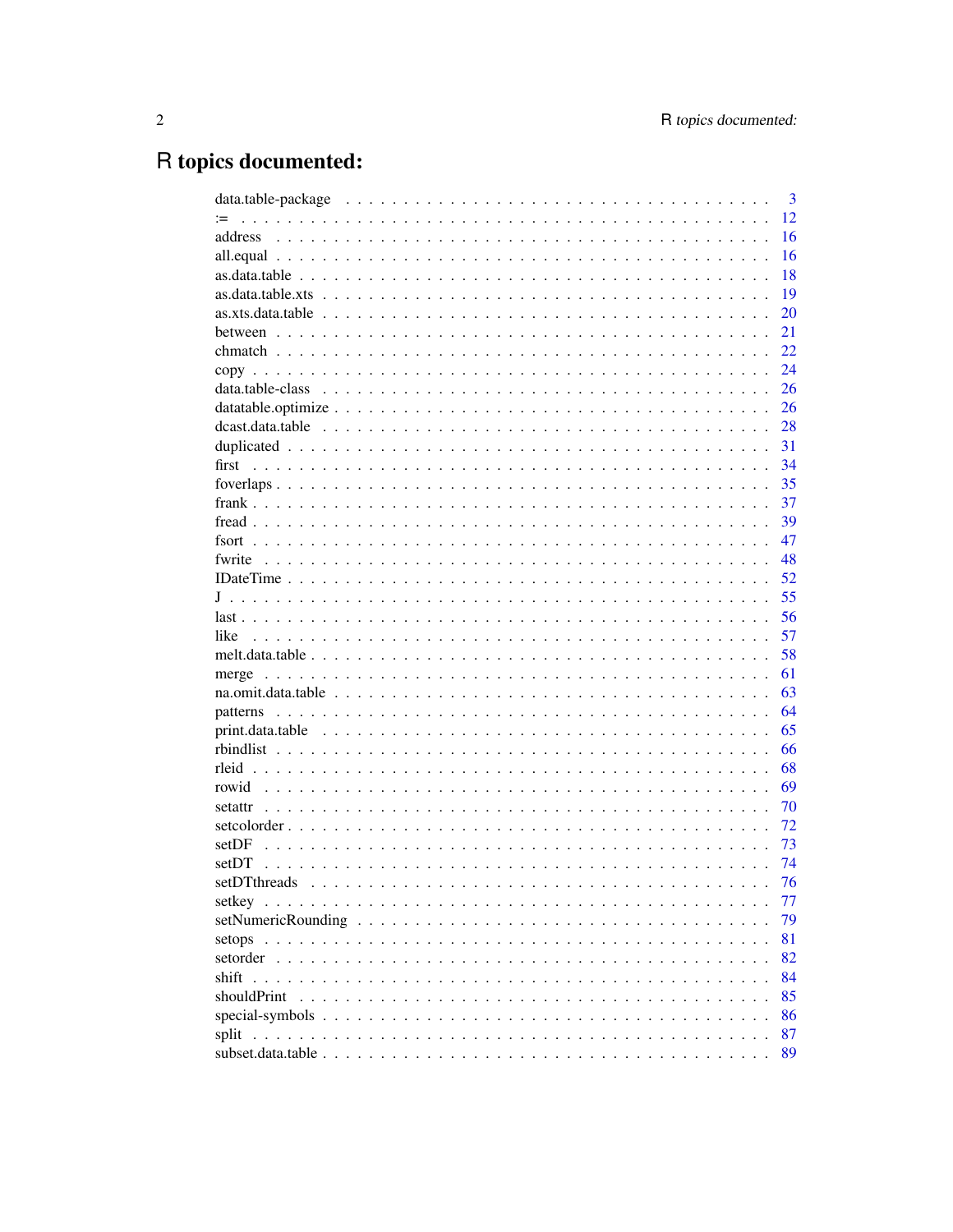# <span id="page-2-0"></span>data.table-package 3

data.table-package *Enhanced data.frame*

# <span id="page-2-1"></span>Description

data.table *inherits* from data.frame. It offers fast and nemory efficient: file reader and writer, aggregations, updates, equi, non-equi, rolling, range and interval joins, in a short and flexible syntax, for faster development.

It is inspired by A[B] syntax in R where A is a matrix and B is a 2-column matrix. Since a data.table *is* a data.frame, it is compatible with R functions and packages that accept *only* data.frames.

Type vignette(package="data.table") to get started. The [Introduction to data.table](../doc/datatable-intro.html) vignette introduces data.table's  $x[i, j, by]$  syntax and is a good place to start. If you have read the vignettes and the help page below, please feel free to ask questions on Stack Overflow [data.table tag](http://stackoverflow.com/questions/tagged/data.table) or on [datatable-help](http://r.789695.n4.nabble.com/datatable-help-f2315188.html) mailing list. To report a bug please type: bug.report(package = "data.table").

Please check the [homepage](https://github.com/Rdatatable/data.table/wiki) for up to the minute live NEWS.

Tip: one of the *quickest* ways to learn the features is to type example(data.table) and study the output at the prompt.

# Usage

data.table(..., keep.rownames=FALSE, check.names=FALSE, key=NULL, stringsAsFactors=FALSE)

```
## S3 method for class 'data.table'
x[i, j, by, keyby, with = TRUE,
 nomatch = getOption("datatable.nomatch"), \qquad # default: NA_integer_
 mult = "all".roll = FALSE,rollends = if (roll=="nearest") c(TRUE,TRUE)
            else if (roll>=0) c(FALSE,TRUE)
            else c(TRUE,FALSE),
 which = FALSE,.SDcols,
  verbose = getOption("datatable.verbose"), \qquad \qquad # default: FALSE
  allow.cartesian = getOption("datatable.allow.cartesian"), # default: FALSE
  drop = NULL, on = NULL
```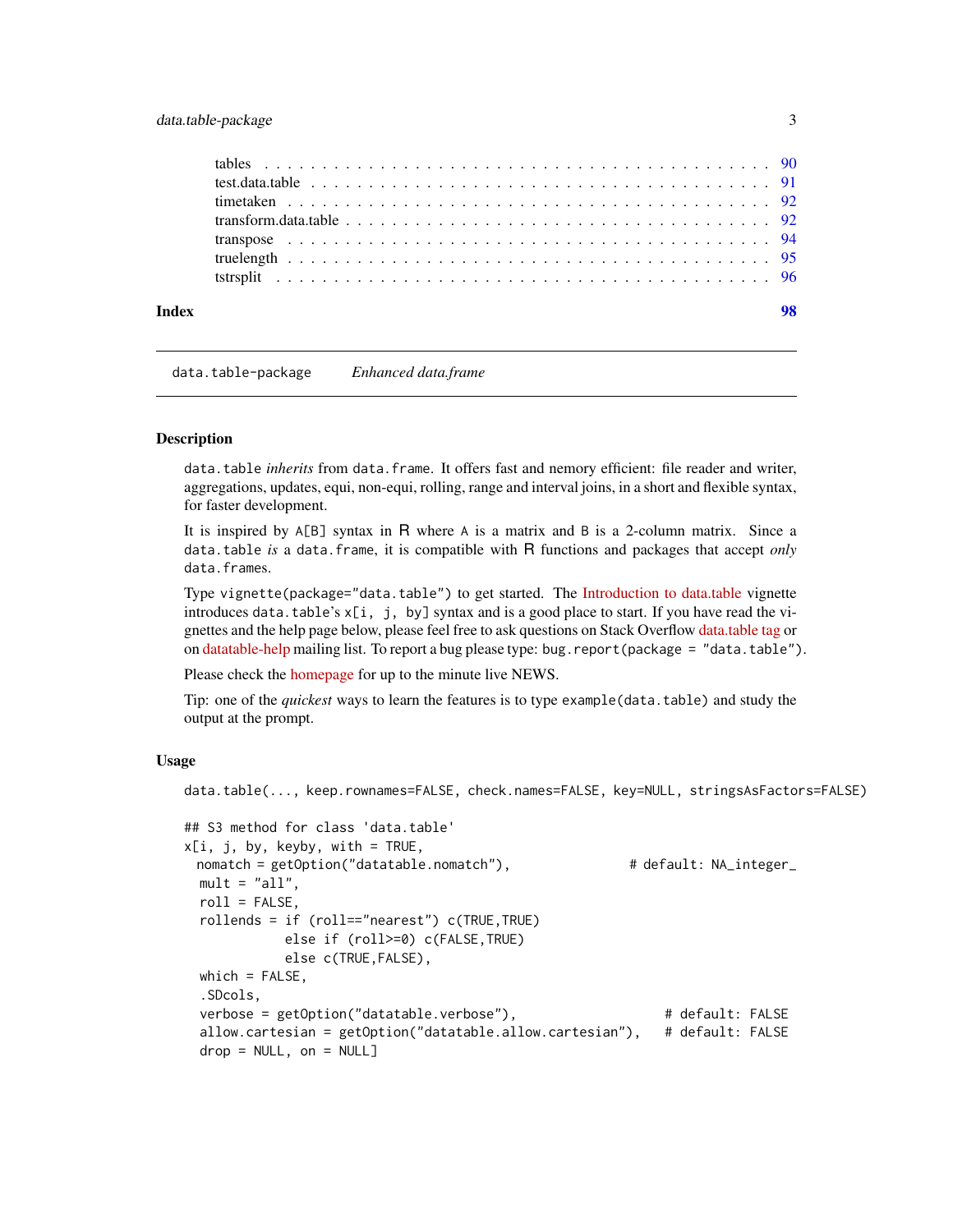# Arguments

| $\cdots$         | Just as  in data. frame. Usual recycling rules are applied to vectors of<br>different lengths to create a list of equal length vectors.                                                                                                                  |
|------------------|----------------------------------------------------------------------------------------------------------------------------------------------------------------------------------------------------------------------------------------------------------|
| keep.rownames    | If  is a matrix or data. frame, TRUE will retain the rownames of that object<br>in a column named rn.                                                                                                                                                    |
| check.names      | Just as check.names in data.frame.                                                                                                                                                                                                                       |
| key              | Character vector of one or more column names which is passed to setkey. It<br>may be a single comma separated string such as key="x, y, z", or a vector of<br>names such as key=c("x","y","z").                                                          |
| stringsAsFactors |                                                                                                                                                                                                                                                          |
|                  | Logical (default is FALSE). Convert all character columns to factors?                                                                                                                                                                                    |
| х                | A data.table.                                                                                                                                                                                                                                            |
| i                | Integer, logical or character vector, single column numeric matrix, expression<br>of column names, list, data. frame or data. table.                                                                                                                     |
|                  | integer and logical vectors work the same way they do in [.data.frame<br>except logical NAs are treated as FALSE.                                                                                                                                        |
|                  | expression is evaluated within the frame of the data.table (i.e. it sees column<br>names as if they are variables) and can evaluate to any of the other types.                                                                                           |
|                  | character, list and data. frame input to i is converted into a data. table<br>internally using as.data.table.                                                                                                                                            |
|                  | If i is a data. table, the columns in i to be matched against x can be specified<br>using one of these ways:                                                                                                                                             |
|                  | • on argument (see below). It allows for both equi- and the newly imple-<br>mented non-equi joins.                                                                                                                                                       |
|                  | • If not, x must be keyed. Key can be set using setkey. If i is also keyed,<br>then first key column of i is matched against first key column of x, second<br>against second, etc                                                                        |
|                  | If i is not keyed, then first column of $i$ is matched against first key column<br>of x, second column of i against second key column of x, etc<br>This is summarised in code as $min(length(key(x)), if (haskey(i)) length(key(i)) else nc)$            |
|                  | Using on= is recommended (even during keyed joins) as it helps understand the<br>code better and also allows for non-equi joins.                                                                                                                         |
|                  | When the binary operator $==$ alone is used, an <i>equi</i> join is performed. In SQL<br>terms, $x[i]$ then performs a <i>right join</i> by default. i prefixed with ! signals a<br>not-join or not-select.                                              |
|                  | Support for <i>non-equi</i> join was recently implemented, which allows for other<br>binary operators $>=$ , $>$ , $<=$ and $\lt$ .                                                                                                                      |
|                  | See Keys and fast binary search based subset and Secondary indices and auto<br>indexing.                                                                                                                                                                 |
|                  | Advanced: When i is a single variable name, it is not considered an expression<br>of column names and is instead evaluated in calling scope.                                                                                                             |
| Ĵ                | When with=TRUE (default), j is evaluated within the frame of the data.table;<br>i.e., it sees column names as if they are variables. This allows to not just select<br>columns in j, but also compute on them e.g., $x$ [, a] and $x$ [, sum(a)] returns |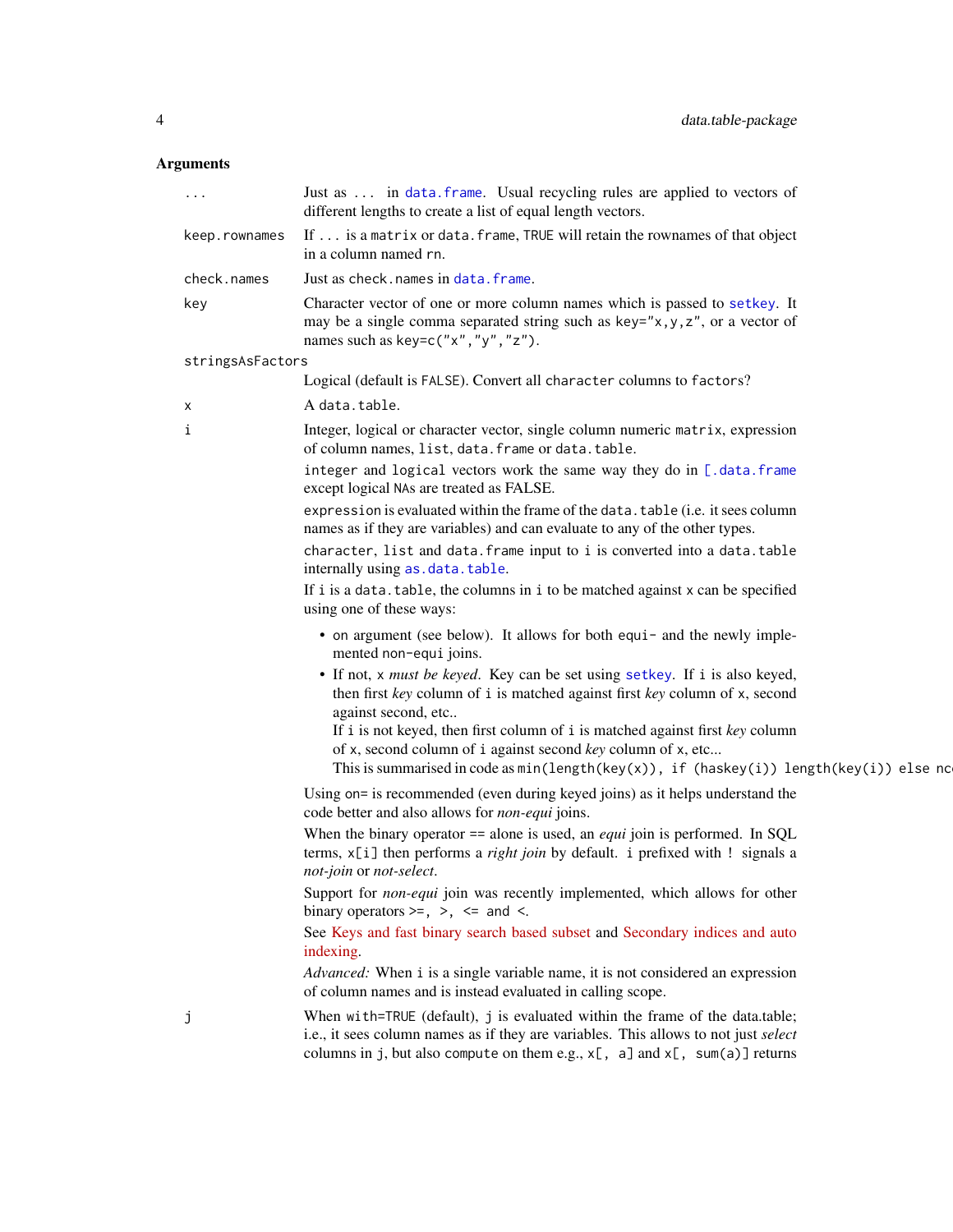$x$ \$a and sum( $x$ \$a) as a vector respectively.  $x$ [, .(a, b)] and  $x$ [, .(sa=sum(a), sb=sum(b))] returns a two column data.table each, the first simply *selecting* columns a, b and the second *computing* their sums.

The expression '.()' is a *shorthand* alias to list(); they both mean the same. As long as j returns a list, each element of the list becomes a column in the resulting data.table. This is the default *enhanced* mode.

When with=FALSE, j can only be a vector of column names or positions to select (as in data.frame).

*Advanced:* j also allows the use of special *read-only* symbols: [.SD](#page-85-1), [.N](#page-85-1), [.I](#page-85-1), [.GRP](#page-85-1), [.BY](#page-85-1).

*Advanced:* When i is a data.table, the columns of i can be referred to in j by using the prefix  $i$ ., e.g.,  $X[Y, .(val, i.val)]$ . Here val refers to X's column and i.val Y's.

*Advanced:* Columns of x can now be referred to using the prefix x. and is particularly useful during joining to refer to x's *join* columns as they are otherwise masked by i's. For example,  $X[Y, .(x.a-i.a, b), on='a'']$ . See [Introduction to data.table](../doc/datatable-intro.html) vignette and examples.

by Column names are seen as if they are variables (as in j when with=TRUE). The data.table is then grouped by the by and j is evaluated within each group. The order of the rows within each group is preserved, as is the order of the groups. by accepts:

- A single unquoted column name: e.g., DT[, . (sa=sum(a)), by=x]
- a list() of expressions of column names: e.g.,  $DT[,$  . (sa=sum(a)), by=. (x=x>0, y)]
- a single character string containing comma separated column names (where spaces are significant since column names may contain spaces even at the start or end): e.g.,  $DT[,$  sum(a), by="x,y,z"]
- a character vector of column names: e.g.,  $DT[$ , sum(a), by=c("x", "y")]
- or of the form startcol: endcol: e.g., DT[, sum(a), by=x:z]

Advanced: When i is a list (or data.frame or data.table),  $DT[i, j, by= .EACHI]$ evaluates j for the groups in 'DT' that each row in i joins to. That is, you can join (in i) and aggregate (in j) simultaneously. We call this *grouping by each i*. See [this StackOverflow answer](http://stackoverflow.com/a/27004566/559784) for a more detailed explanation until we [roll out](https://github.com/Rdatatable/data.table/issues/944) [vignettes.](https://github.com/Rdatatable/data.table/issues/944)

*Advanced:* In the X[Y, j] form of grouping, the j expression sees variables in X first, then Y. We call this *join inherited scope*. If the variable is not in X or Y then the calling frame is searched, its calling frame, and so on in the usual way up to and including the global environment.

keyby Same as by, but with an additional setkey() run on the by columns of the result, for convenience. It is common practice to use 'keyby=' routinely when you wish the result to be sorted.

with By default with=TRUE and j is evaluated within the frame of x; column names can be used as variables.

> When with=FALSE j is a character vector of column names, a numeric vector of column positions to select or of the form startcol:endcol, and the value returned is always a data.table. with=FALSE is often useful in data.table to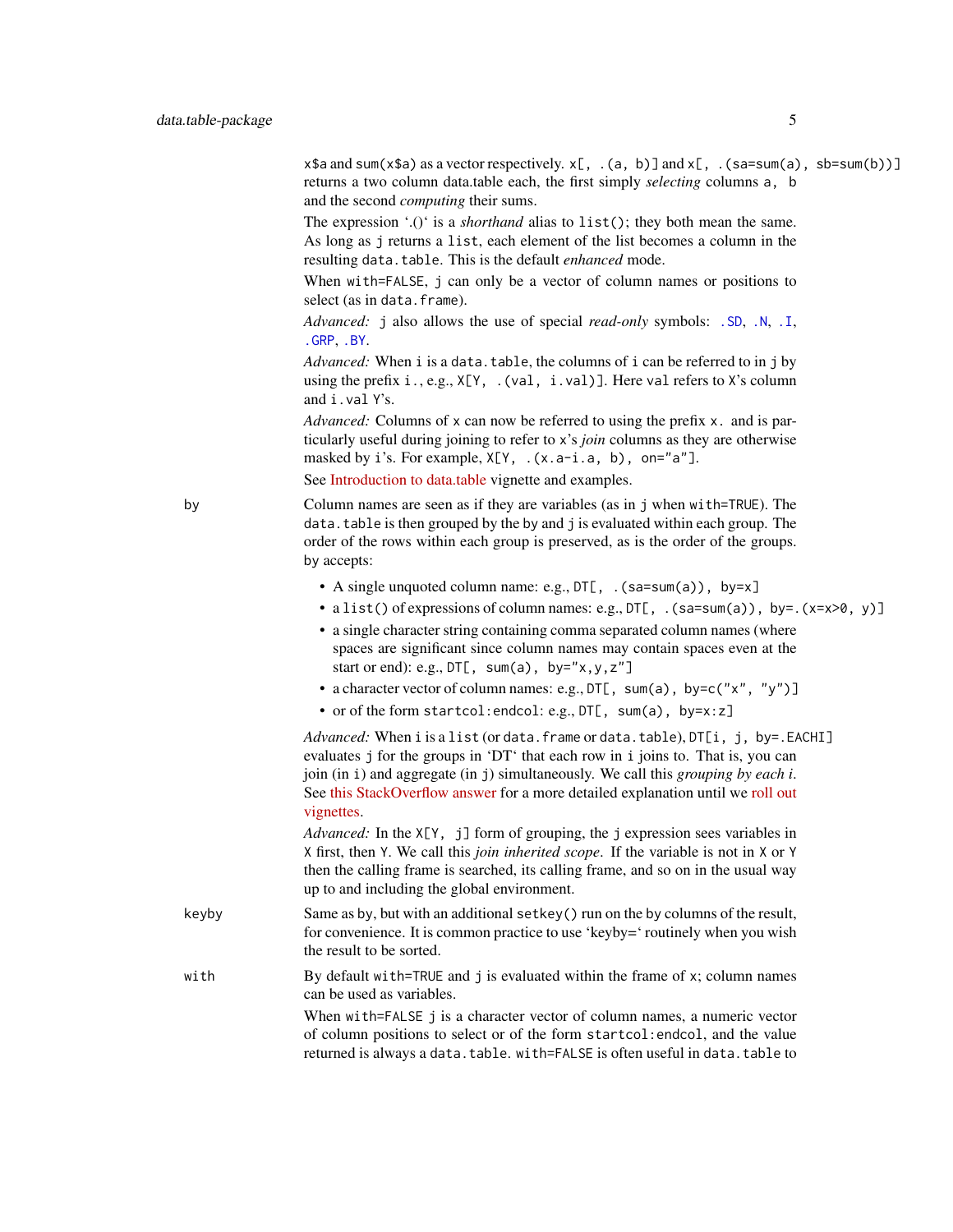|          | select columns dynamically. Note that x[, cols, with=FALSE] is equivalent<br>to $x[,$ . SD, . SDcols=cols].                                                                                                                                                                                                                                     |
|----------|-------------------------------------------------------------------------------------------------------------------------------------------------------------------------------------------------------------------------------------------------------------------------------------------------------------------------------------------------|
| nomatch  | Same as nomatch in match. When a row in i has no match to x, nomatch=NA<br>(default) means NA is returned. 0 means no rows will be returned for that row<br>of i. Use options (datatable.nomatch=0) to change the default value (used<br>when nomatch is not supplied).                                                                         |
| mult     | When i is a list (or data. frame or data. table) and <i>multiple</i> rows in x match<br>to the row in i, mult controls which are returned: "all" (default), "first" or<br>"last".                                                                                                                                                               |
| roll     | When i is a data. table and its row matches to all but the last x join column,<br>and its value in the last i join column falls in a gap (including after the last<br>observation in x for that group), then:                                                                                                                                   |
|          | • +Inf (or TRUE) rolls the <i>prevailing</i> value in x forward. It is also known as<br>last observation carried forward (LOCF).                                                                                                                                                                                                                |
|          | • - Inf rolls backwards instead; i.e., next observation carried backward (NOCB).<br>• finite positive or negative number limits how far values are carried forward<br>or backward.                                                                                                                                                              |
|          | • "nearest" rolls the nearest value instead.                                                                                                                                                                                                                                                                                                    |
|          | Rolling joins apply to the last join column, generally a date but can be any<br>variable. It is particularly fast using a modified binary search.                                                                                                                                                                                               |
|          | A common idiom is to select a contemporaneous regular time series (dts) across<br>a set of identifiers (ids): DT[CJ(ids,dts), roll=TRUE] where DT has a 2-<br>column key (id, date) and CJ stands for cross join.                                                                                                                               |
| rollends | A logical vector length 2 (a single logical is recycled) indicating whether values<br>falling before the first value or after the last value for a group should be rolled<br>as well.                                                                                                                                                           |
|          | • If rollends[2]=TRUE, it will roll the last value forward. TRUE by default<br>for LOCF and FALSE for NOCB rolls.                                                                                                                                                                                                                               |
|          | • If rollends[1]=TRUE, it will roll the first value backward. TRUE by default<br>for NOCB and FALSE for LOCF rolls.                                                                                                                                                                                                                             |
|          | When roll is a finite number, that limit is also applied when rolling the ends.                                                                                                                                                                                                                                                                 |
| which    | TRUE returns the row numbers of x that i matches to. If NA, returns the row<br>numbers of i that have no match in x. By default FALSE and the rows in x that<br>match are returned.                                                                                                                                                             |
| .SDcols  | Specifies the columns of x to be included in the special symbol . SD which stands<br>for Subset of data.table. May be character column names or numeric posi-<br>tions. This is useful for speed when applying a function through a subset of (pos-<br>sible very many) columns; e.g., $DT[$ , $lapply(.SD, sum), by='x, y", .SDCols=301:350].$ |
|          | For convenient interactive use, the form startcol: endcol is also allowed (as<br>in by), e.g., $DT[,$ lapply(.SD, sum), by=x:y, .SDcols=a:f]                                                                                                                                                                                                    |
| verbose  | TRUE turns on status and information messages to the console. Turn this on by<br>default using options (datatable. verbose=TRUE). The quantity and types of<br>verbosity may be expanded in future.                                                                                                                                             |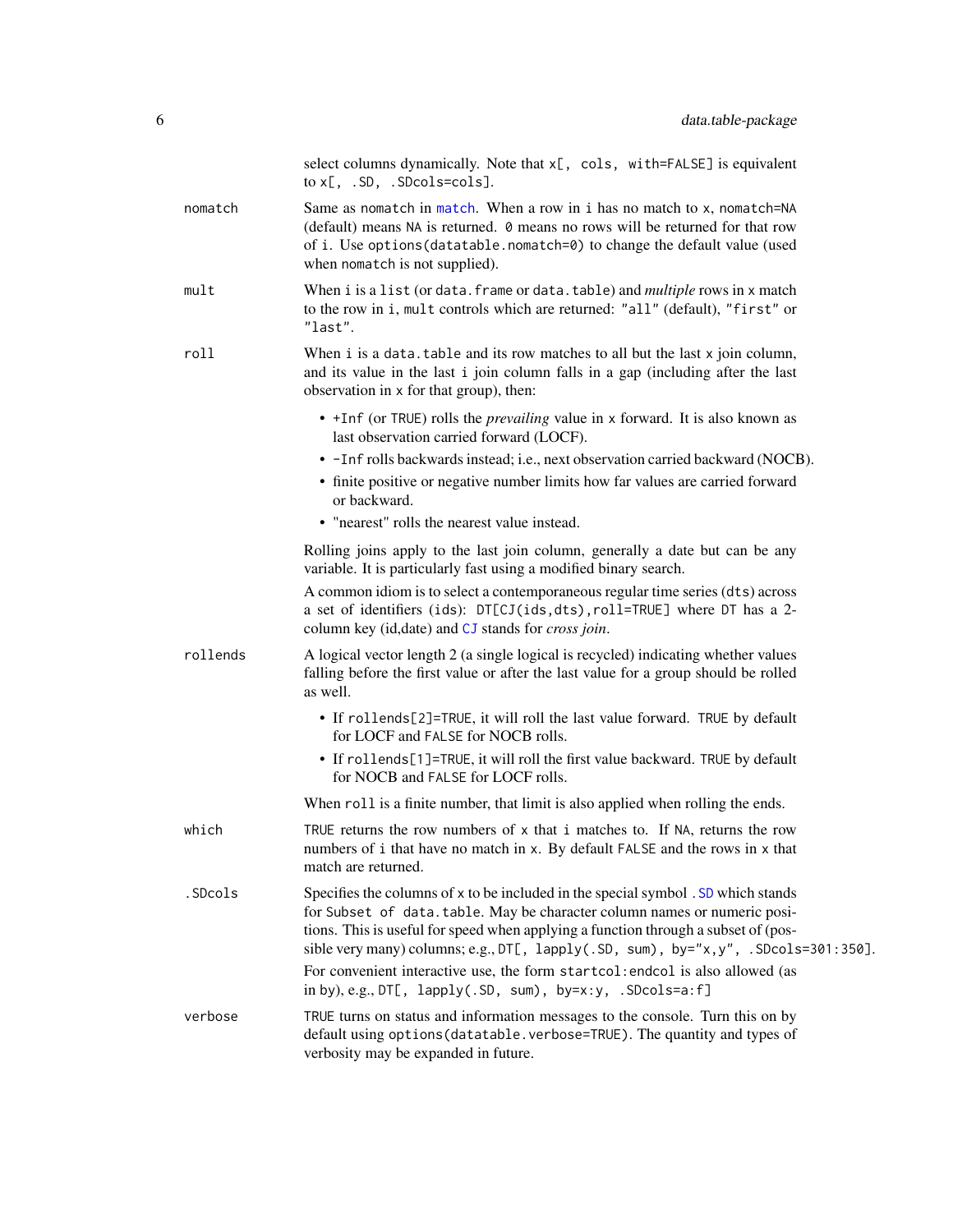#### allow.cartesian

FALSE prevents joins that would result in more than  $nrow(x) + nrow(i)$  rows. This is usually caused by duplicate values in i's join columns, each of which join to the same group in 'x' over and over again: a *misspecified* join. Usually this was not intended and the join needs to be changed. The word 'cartesian' is used loosely in this context. The traditional cartesian join is (deliberately) difficult to achieve in data.table: where every row in i joins to every row in  $x$  (a nrow(x)\*nrow(i) row result). 'cartesian' is just meant in a 'large multiplicative' sense.

- drop Never used by data.table. Do not use. It needs to be here because data.table inherits from data.frame. See [datatable-faq.](../doc/datatable-faq.html)
- on Indicate which columns in i should be joined with columns in x along with the type of binary operator to join with. When specified, this overrides the keys set on x and i. There are multiple ways of specifying on argument:
	- As a character vector, e.g., X[Y, on=c("a", "b")]. This assumes both these columns are present in X and Y.
	- As a *named* character vector, e.g.,  $X[Y, \text{ one}=c(x="a", y="b")]$ . This is useful when column names to join by are different between the two tables. NB:  $X[Y, \text{ one}=c("a", y="b")]$  is also possible if column "a" is common between the two tables.
	- For convenience during interactive scenarios, it is also possible to use .() syntax as  $X[Y, \text{ on}=(a, b)]$ .
	- From v1.9.8, (non-equi) joins using binary operators  $>=, >, <=, <$  are also possible, e.g.,  $X[Y, \text{ on} = c("x>=a", "y<=b")$ ], or for interactive use as  $X[Y, \text{ on}=(x>=a, y<=b)].$

See examples as well as [Secondary indices and auto indexing.](../doc/datatable-secondary-indices-and-auto-indexing.html)

# Details

data.table builds on base R functionality to reduce 2 types of time:

- 1. programming time (easier to write, read, debug and maintain), and
- 2. compute time (fast and memory efficient).

The general form of data.table syntax is:

```
DT[ i, j, by ] # + extra arguments
    | | |
    | | -------> grouped by what?
    | -------> what to do?
    ---> on which rows?
```
The way to read this out loud is: "Take DT, subset rows by i, *then* compute j grouped by by. Here are some basic usage examples expanding on this definition. See the vignette (and examples) for working examples.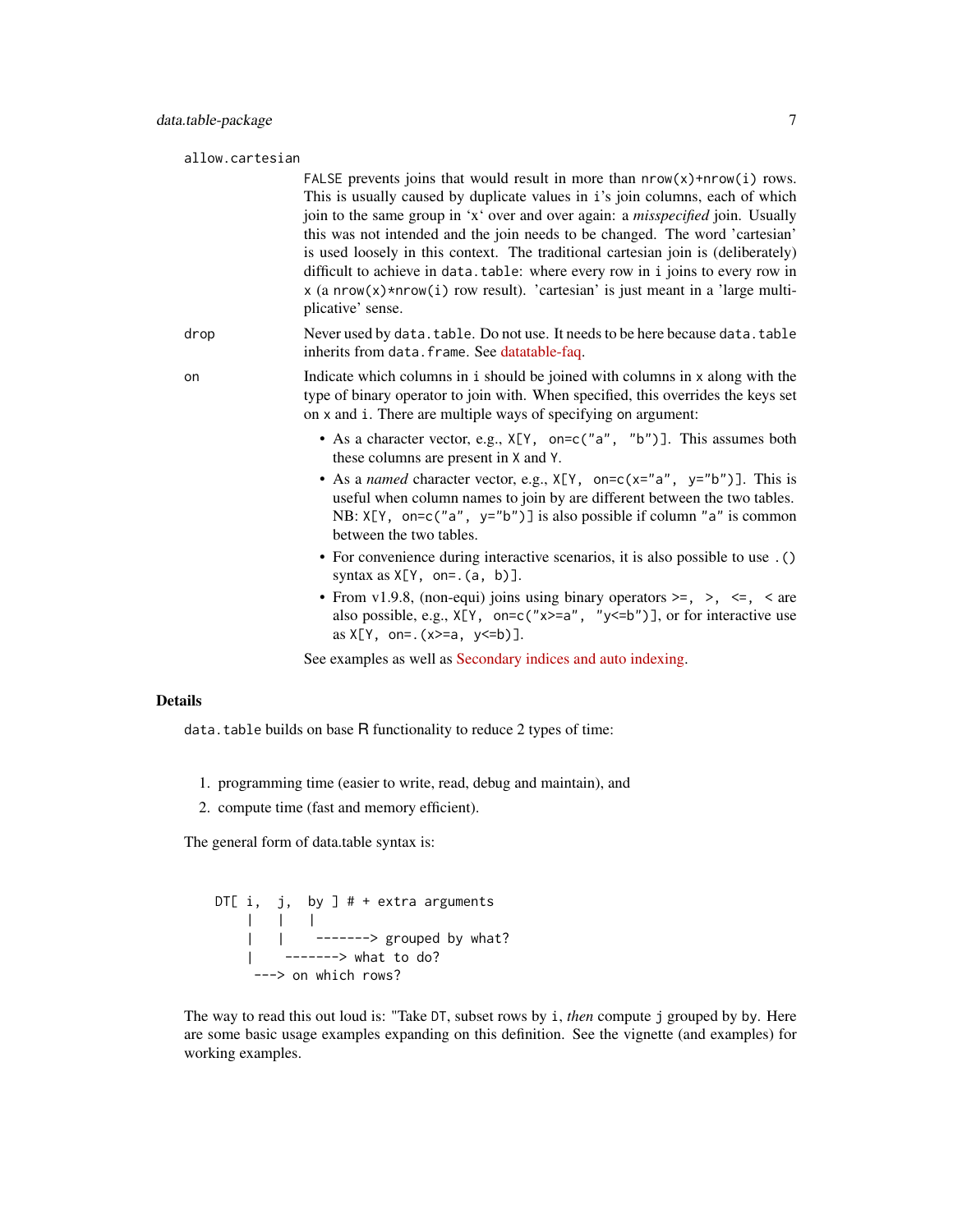8 data.table-package

X[, a]  $\qquad$  # return col 'a' from X as vector. If not found, search in parent frame.  $X[, .(a)]$  # same as above, but return as a data.table. X[, sum(a)] # return sum(a) as a vector (with same scoping rules as above)  $X[, . (sum(a)), by=c]$  # get sum(a) grouped by 'c'.  $X[$ , sum(a), by=c]  $\#$  same as above, .() can be ommitted in by on single expression for convent X[, sum(a), by=c:f] # get sum(a) grouped by all columns in between 'c' and 'f' (both inclusive) X[, sum(a), keyby=b] # get sum(a) grouped by 'b', and sort that result by the grouping column 'b' X[, sum(a), by=b][order(b)] # same order as above, but by chaining compound expressions X[c>1, sum(a), by=c] # get rows where c>1 is TRUE, and on those rows, get sum(a) grouped by 'c' X[Y, .(a, b), on="c"] # get rows where Y\$c == X\$c, and select columns 'X\$a' and 'X\$b' for those  $X[Y, .(a, i.a), on="C"]$  # get rows where  $Y$c == X$c, and then select 'X$a' and 'Y$a' (=i.a)$ X[Y, sum(a\*i.a), on="c" by=.EACHI] # for \*each\* 'Y\$c', get sum(a\*i.a) on matching rows in 'X\$c'

 $X[$ , plot(a, b), by=c]  $\#$  j accepts any expression, generates plot for each group and returns no # see ?assign to add/update/delete columns by reference using the same consistent interface

A data.table is a list of vectors, just like a data.frame. However :

- 1. it never has or uses rownames. Rownames based indexing can be done by setting a *key* of one or more columns or done *ad-hoc* using the on argument (now preferred).
- 2. it has enhanced functionality in [.data.table for fast joins of keyed tables, fast aggregation, fast last observation carried forward (LOCF) and fast add/modify/delete of columns by reference with no copy at all.

See the see also section for the several other *methods* that are available for operating on data.tables efficiently.

#### Note

If keep.rownames or check.names are supplied they must be written in full because R does not allow partial argument names after '...'. For example, data.table(DF, keep=TRUE) will create a column called "keep" containing TRUE and this is correct behaviour; data.table(DF, keep.rownames=TRUE) was intended.

POSIXlt is not supported as a column type because it uses 40 bytes to store a single datetime. They are implicitly converted to POSIXct type with *warning*. You may also be interested in [IDateTime](#page-51-1) instead; it has methods to convert to and from POSIXlt.

# References

```
https://github.com/Rdatatable/data.table/wiki (data.table homepage)
http://crantastic.org/packages/data-table (User reviews)
http://en.wikipedia.org/wiki/Binary_search
```
# See Also

[special-symbols](#page-85-2), [data.frame](#page-0-0), [\[.data.frame](#page-0-0), [as.data.table](#page-17-1), [setkey](#page-76-1), [setorder](#page-81-1), [setDT](#page-73-1), [setDF](#page-72-1), [J](#page-54-2), [SJ](#page-54-1), [CJ](#page-54-1), [merge.data.table](#page-60-1), [tables](#page-89-1), [test.data.table](#page-90-1), [IDateTime](#page-51-1), [unique.data.table](#page-30-1), [copy](#page-23-1), [:=](#page-11-1), [alloc.col](#page-94-1), [truelength](#page-94-2), [rbindlist](#page-65-1), [setNumericRounding](#page-78-1), [datatable-optimize](#page-25-1), [fsetdiff](#page-80-1), [funion](#page-80-1), [fintersect](#page-80-1), [fsetequal](#page-80-1), [anyDuplicated](#page-30-1), [uniqueN](#page-30-1), [rowid](#page-68-1), [rleid](#page-67-1), [na.omit](#page-62-1), [frank](#page-36-1)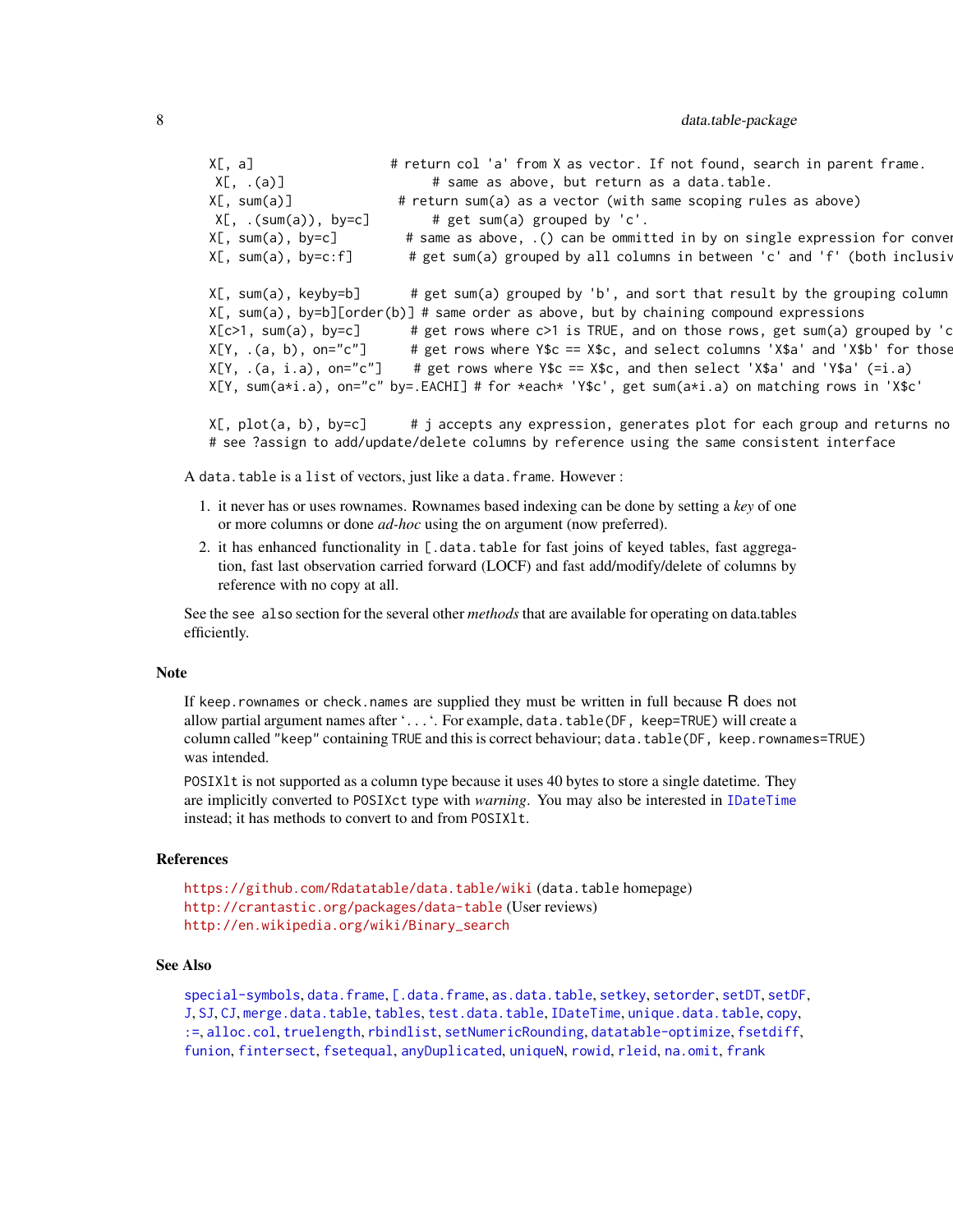# data.table-package 9

#### Examples

```
## Not run:
example(data.table) # to run these examples at the prompt
## End(Not run)
DF = data. frame(x=rep(c("b","a","c"),each=3), y=c(1,3,6), v=1:9)
DT = data.table(x=rep(c("b","a","c"),each=3), y=c(1,3,6), v=1:9)
DF
DT
identical(dim(DT), dim(DF)) # TRUE
identical(DF$a, DT$a) # TRUE
is.list(DF) # TRUE
is.list(DT) # TRUE
is.data.frame(DT) # TRUE
tables()
# basic row subset operations
DT[2] # 2nd row
DT[3:2] # 3rd and 2nd row
DT[order(x)] # no need for order(DT$x)
DT[order(x), ] # same as above. The ',' is optional
DT[y>2] # all rows where DT$y>2DT[y>2 & v>5] # compound logical expressions
DT[!/2:4] # all rows other than 2:4DT[-(2:4)] # same
# select|compute columns data.table way
DT[, v] # v column (as vector)
DT[, list(v)] \qquad \qquad # \text{ v column (as data_table)}DT[, .(v)] # same as above, .() is a shorthand alias to list()<br>DT[, sum(v)] # sum of column v, returned as vector
DT[, sum(v)] \begin{array}{ccc} \hbox{DT[}, & \hbox{sum}(v)] \end{array} # sum of column v, returned as vector<br>DT[, .(sum(v))] # same, but return data.table (column
                           # same, but return data.table (column autonamed V1)
DT[, .(sv=sum(v))] # same, but column named "sv"
DT[, .(v, v*2] \qquad \qquad \qquad # return two column data.table, v and v*2# subset rows and select|compute data.table way
DT[2:3, sum(v)] # sum(v) over rows 2 and 3, return vector
DT[2:3, .(sum(v))) # same, but return data.table with column V1
DT[2:3, .(sv=sum(v))] # same, but return data.table with column sv
DT[2:5, cat(v, "n")] # just for j's side effect
# select columns the data.frame way
DT[, 2, with=FALSE] # 2nd column, returns a data.table always
colNum = 2DT[, colNum, with=FALSE] # same, equivalent to DT[, .SD, .SDcols=colNum]
DT[["v"]] \qquad \qquad \qquad \qquad # same as DT[, v] but much faster
# grouping operations - j and by
DT[, sum(v), by=x] # ad hoc by, order of groups preserved in result
DT[, sum(v), keyby=x] # same, but order the result on by cols
```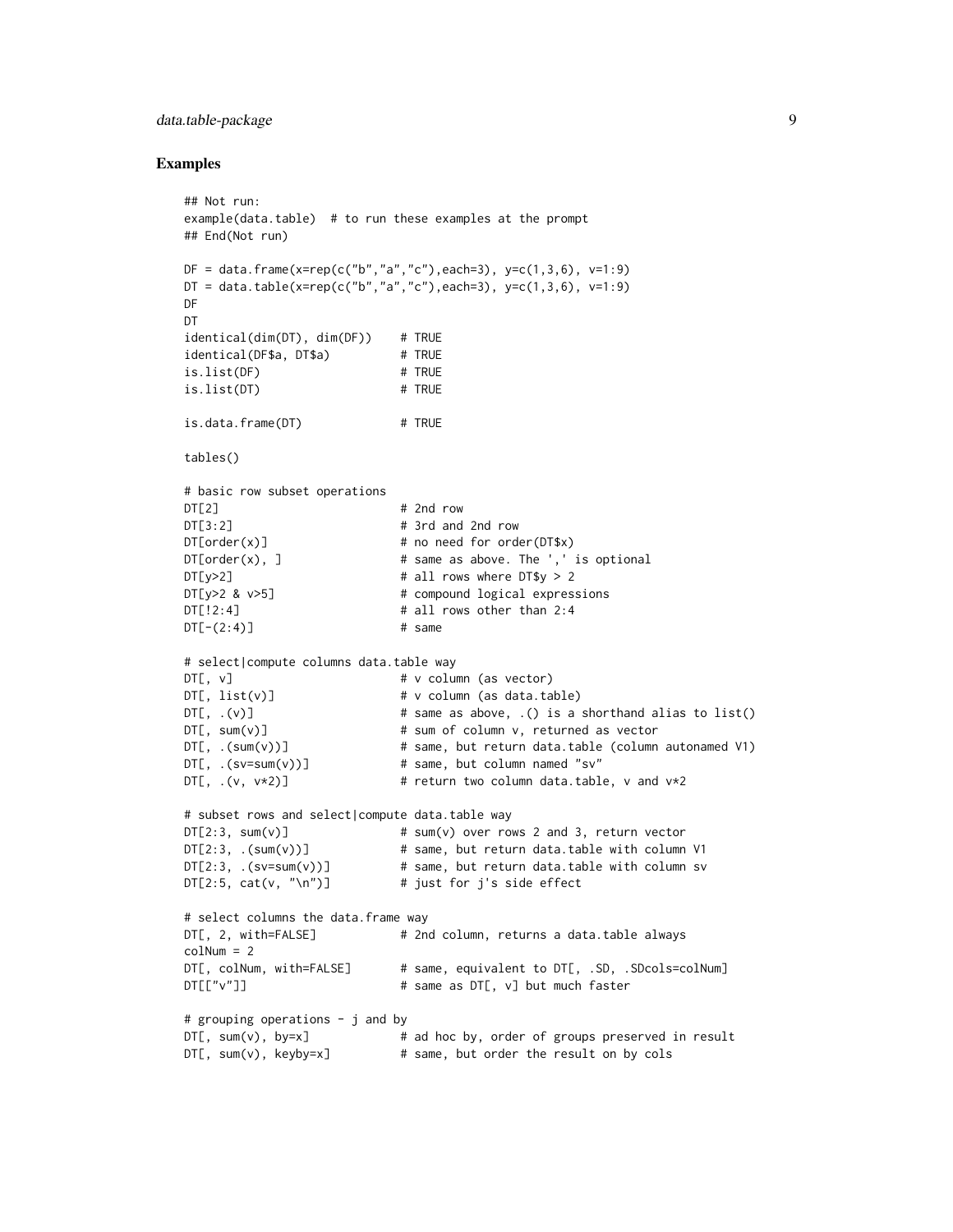```
DT[, sum(v), by=x][order(x)] # same but by chaining expressions together
# fast ad hoc row subsets (subsets as joins)
DT["a", on="x"] # same as x == "a" but uses binary search (fast)
DT["a", on=.(x)] # same, for convenience, no need to quote every column
DT[.("a"), on="x"] # same
DT[x=="a"] # same, single "==" internally optimised to use binary search (fast)
DT[x!="b" | y!=3] # not yet optimized, currently vector scan subset
DT[.("b", 3), onec("x", "y")] # join on columns x,y of DT; uses binary search (fast)
DT[.("b", 3), on=.(x, y)] # same, but using on=.()
DT[.("b", 1:2), one = c("x", "y") # no match returns NA
DT[.("b", 1:2), on=.(x, y), nonatch=0] # no match row is not returned
DT[.("b", 1:2), on=c("x", "y"), roll=Inf] # locf, nomatch row gets rolled by previous row
DT[.('b", 1:2), on=(x, y), roll=-Inf] # nocb, nomatch row gets rolled by next row
DT["b", sum(v*y), on="x"] # on rows where DT$x=="b", calculate sum(v*y)
# all together now
DT[x!="a", sum(v), by=x] # get sum(v) by "x" for each i != "a"
DT[!"a", sum(v), by=.EACHI, on="x"] # same, but using subsets-as-joins
DT[c("b", "c"), sum(v), by=.EACHI, on="x"] # sameDT[C("b", "c"), sum(v), by=.EACHI, on=.(x)] # same, using on=.()# joins as subsets
X = data.title(x=c("c", "b"), v=8:7, foo=c(4,2))X
DT[X, on="x"] # right join
X[DT, on="x"] \qquad \qquad \qquad \qquad # left join
DT[X, on="x", nomatch=0] # inner join
DT[:X, on="x"] # not join
DT[X, on=.(y \le foo)] \qquad \qquad \# NEW non-equi join (v1.9.8+)DT[X, on="y<=foo"] # same as above
DT[X, on=c("y<=foo")] # same as above
DT[X, on=.(y>=foo)] # NEW non-equi join (v1.9.8+)DT[X, on=.(x, y \le foo)] # NEW non-equi join (v1.9.8+)DT[X, (x,y,x,y,v), on=.(x, y>=foo)] # Select x's join columns as well
DT[X, on="x", mult="first"] # first row of each group
DT[X, on="x", mult="last"] # last row of each group
DT[X, sum(v), by=.EACHI, on="x"] # join and eval j for each row in i
DT[X, sum(v)*foo, by=.EACHI, on="x"] # join inherited scope
DT[X, sum(v)*i.v, by=.EACHI, on="x"] # 'i,v' refers to X's v column
DT[X, on=.(x, v>=v), sum(y)*foo, by=.EACHI] # NEW non-equi join with by=.EACHI (v1.9.8+)
# setting keys
kDT = copy(DT) \# (deep) copy DT to kDT to work with it.
setkey(kDT,x) \qquad # set a 1-column key. No quotes, for convenience.
setkeyv(kDT,"x") # same (v in setkeyv stands for vector)
v = "x"setkeyv(kDT,v) # same
# key(kDT)<-"x" # copies whole table, please use set* functions instead
haskey(kDT) # TRUE
key(kDT)
```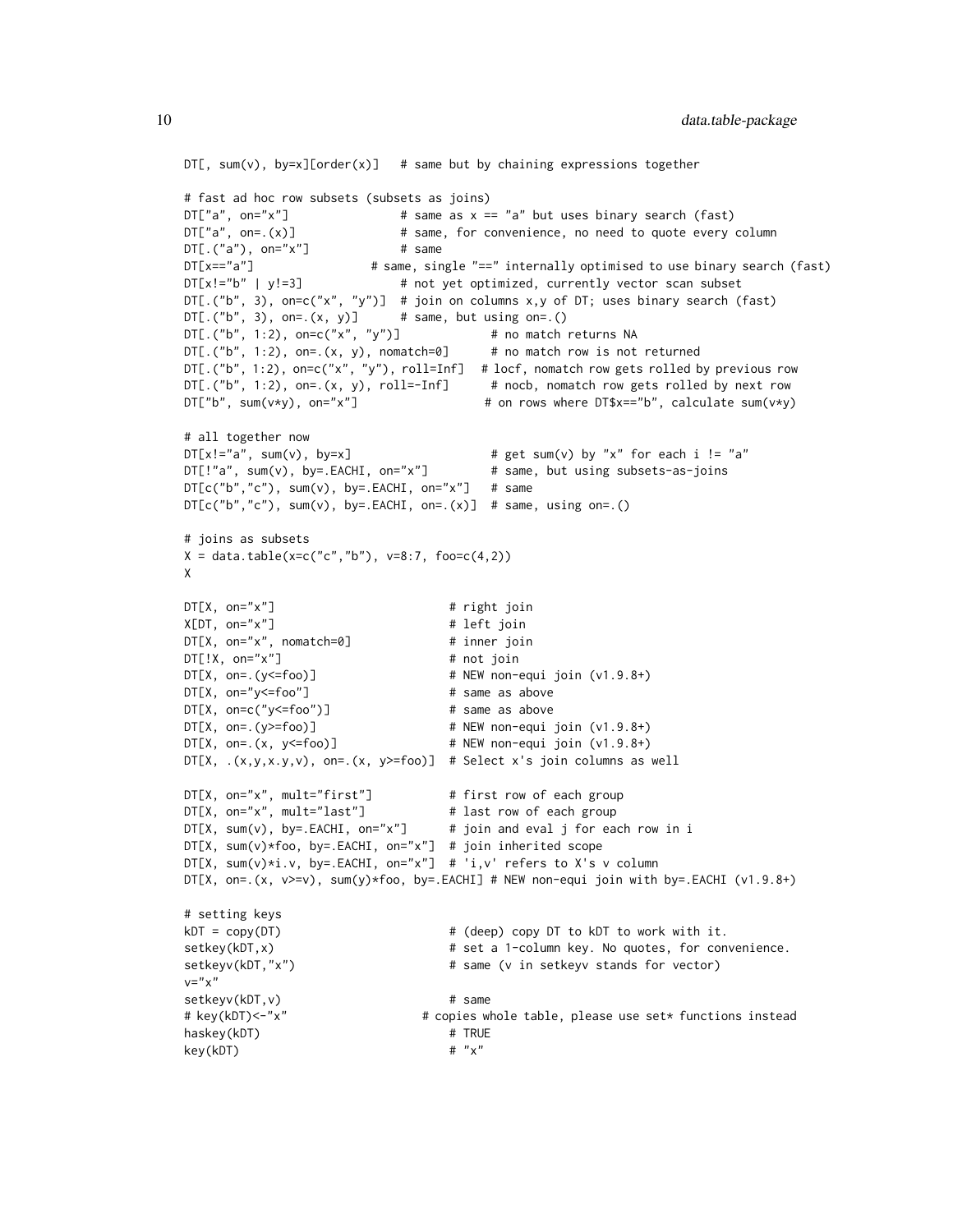```
# fast *keyed* subsets
kDT["a"] \qquad \qquad \qquad \qquad # subset-as-join on *key* column 'x'
kDT["a", on="x"] # same, being explicit using 'on=' (preferred)
# all together
kDT[!"a", sum(v), by=.EACHI] # get sum(v) for each i != "a"
# multi-column key
setkey(kDT,x,y) \qquad # 2-column key
setkeyv(kDT,c("x","y")) # same
# fast *keyed* subsets on multi-column key
kDT["a"] \qquad \qquad \qquad \qquad # join to 1st column of key
kDT["a", on="x"] \qquad \qquad \qquad # \text{ on} = \text{ is optional, but is preferred}kDT[.("a")] # same, .() is an alias for list()
kDT[list("a")]kDT[.("a", 3)] \qquad \qquad \qquad \qquad # join to 2 columns
kDT[.("a", 3:6)] # join 4 rows (2 missing)
kDT[.("a", 3:6), nomatch=0] # remove missing
kDT[.("a", 3:6), roll=TRUE] # locf rolling join
kDT[.("a", 3:6), roll=Inf] # same as above
kDT[.("a", 3:6), roll=-Inf] # nocb rolling join
kDT[!.("a")] # not join
kDT[!"a"] # same
# more on special symbols, see also ?"special-symbols"
DT[.N] # last row
DT[, .N] \# total number of rows in DT
DT[, .N, by=x] \# number of rows in each group
DT[, .SD, .SDcols=x:y] # select columns 'x' and 'y'
DT[, .SD[1]] \qquad \qquad \qquad \qquad # first row of all columns
DT[, .SD[1], by=x] # first row of 'y' and 'v' for each group in 'x'
DT[, c(.N, lapply(.SD, sum)), by=x] # get rows *and* sum columns 'v' and 'y' by group
DT[, .I[1], by=x] # row number in DT corresponding to each group
DT[, grp := .GRP, by=x] # add a group counter column
X[, DT[.BY, y, on="x"], by=x] # join within each group
# add/update/delete by reference (see ?assign)
print(DT[, z:=42L]) # add new column by reference
print(DT[, z:=NULL]) # remove column by reference
print(DT["a", v:=42L, on="x"]) # subassign to existing v column by reference
print(DT["b", v2:=84L, on="x"]) # subassign to new column by reference (NA padded)
DT[, m:=mean(v), by=x][] # add new column by reference by group
                                # NB: postfix [] is shortcut to print()
# advanced usage
DT = data.title(x=rep(c('b'', 'a'', 'c''), each=3), v=c(1,1,1,2,2,1,1,2,2), y=c(1,3,6), a=1:9, b=9:1)DT[, sum(v), by=.(y%%2)] # expressions in by<br>DT[, sum(v), by=.(bool = y%%2)] # same, using a named<br>"
                              # same, using a named list to change by column name
DT[, .SD[2], by=x] # get 2nd row of each group
DT[, tail(.SD,2), by=x] # last 2 rows of each group
```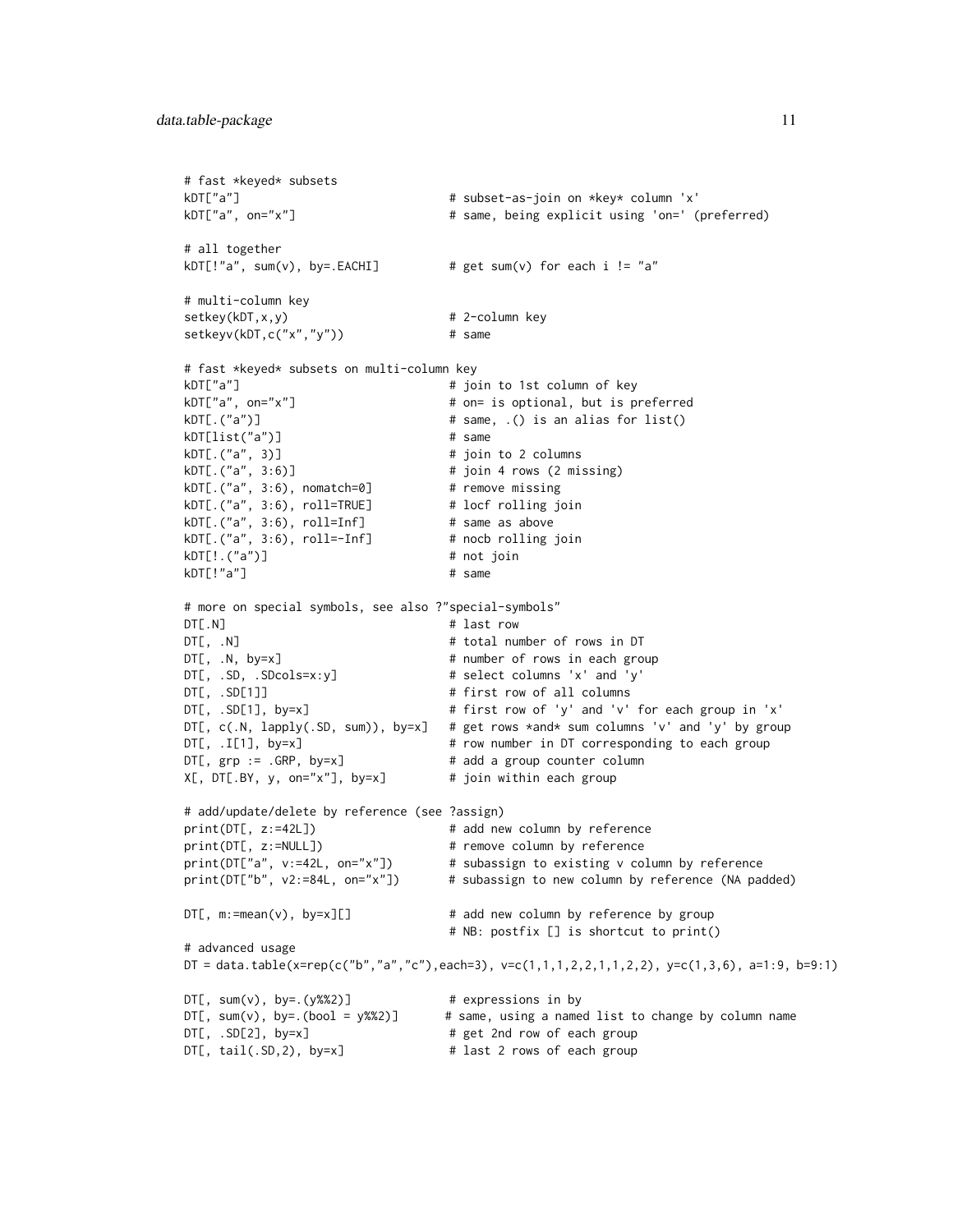```
DT[, lapply(.SD, sum), by=x] # sum of all (other) columns for each group
DT[, .SD[which.min(v)], by=x] # nested query by group
DT[, list(MySum=sum(v),
         MyMin=min(v),
         MyMax=max(v)),
   by=.(x, y%%2)] \qquad \qquad \qquad \qquad # by 2 expressions
DT[, (a = .(a), b = .(b)), by=x] # list columns
DT[, .(seq = min(a):max(b)), by=x] # j is not limited to just aggregations
DT[, sum(v), by=x][V1<20] # compound query
DT[, sum(v), by=x][order(-V1)] # ordering results
DT[, c(.N, lapply(.SD,sum)), by=x] # get number of observations and sum per group
DTL, {tmp <- mean(y);
     (a = a - tmp, b = b - tmp)}, by=x] # anonymous lambdain 'j', j accepts any valid
                                    # expression. TO REMEMBER: every element of
                                    # the list becomes a column in result.
pdf("new.pdf")
DT[, plot(a, b), by=x] # can also plot in 'j'dev.off()
# using rleid, get max(y) and min of all cols in .SDcols for each consecutive run of 'v'
DT[, c(.(y=max(y)), lapply(.SD, min)), by=rleid(v), .SDcols=v:b]
# Follow r-help posting guide, SUPPORT is here (*not* r-help) :
# http://stackoverflow.com/questions/tagged/data.table
# or
# datatable-help@lists.r-forge.r-project.org
## Not run:
vignette("datatable-intro")
vignette("datatable-reference-semantics")
vignette("datatable-keys-fast-subset")
vignette("datatable-secondary-indices-and-auto-indexing")
vignette("datatable-reshape")
vignette("datatable-faq")
test.data.table() # over 5700 low level tests
# keep up to date with latest stable version on CRAN
update.packages()
# get the latest devel (needs Rtools for windows, xcode for mac)
install.packages("data.table", repos = "https://Rdatatable.github.io/data.table", type = "source")
## End(Not run)
```
<span id="page-11-2"></span><span id="page-11-1"></span>:= *Assignment by reference*

<span id="page-11-0"></span> $12$  :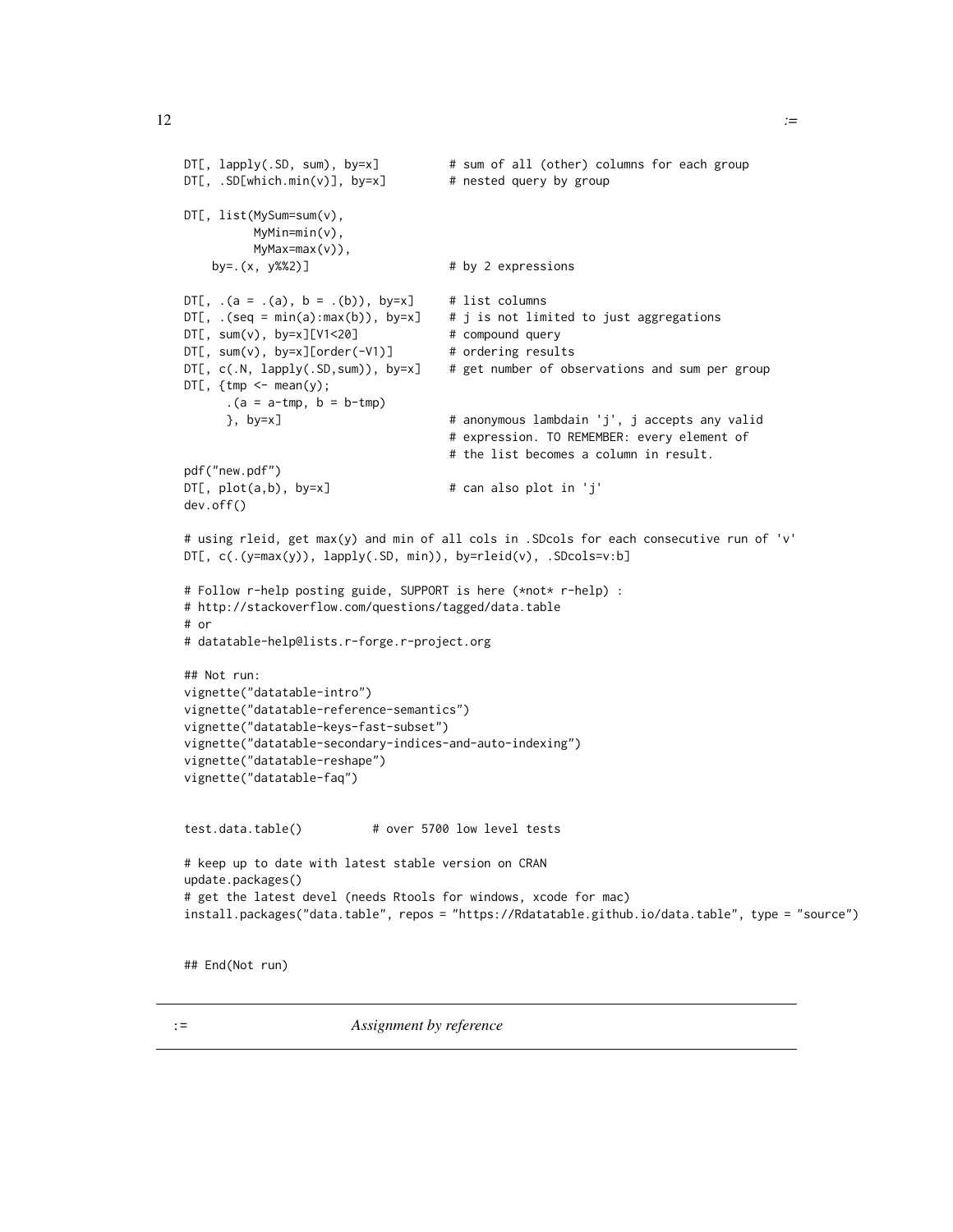#### Description

Fast add, remove and update subsets of columns, by reference. : = operator can be used in two ways: LHS := RHS form, and Functional form. See Usage.

set is a low overhead loopable version of :=. It is particularly useful for repetitively updating rows of certain columns by reference (using a for-loop). See Examples. It can not perform grouping operations.

# Usage

```
# 1. LHS := RHS form
# DT[i, LHS := RHS, by = ...]
# DT[i, c("LHS1", "LHS2") := list(RHS1, RHS2), by = ...]
# 2. Functional form
# DT[i, ':='(LHS1 = RHS1,\# LHS2 = RHS2,
# ...), by = ...]
set(x, i = NULL, j, value)
```
# Arguments

| <b>LHS</b> | A character vector of column names (or numeric positions) or a variable that<br>evaluates as such. If the column doesn't exist, it is added, by reference.                                                                                                                                                                                                                                                                    |
|------------|-------------------------------------------------------------------------------------------------------------------------------------------------------------------------------------------------------------------------------------------------------------------------------------------------------------------------------------------------------------------------------------------------------------------------------|
| <b>RHS</b> | A list of replacement values. It is recycled in the usual way to fill the number of<br>rows satisfying i, if any. To remove a column use NULL.                                                                                                                                                                                                                                                                                |
| X          | A data.table. Or, set() accepts data.frame, too.                                                                                                                                                                                                                                                                                                                                                                              |
| i          | Optional. Indicates the rows on which the values must be updated with. If not<br>provided, implies all rows. The := form is more powerful as it allows subsets<br>and joins based add/update columns by reference. See Details.<br>In set, only integer type is allowed in i indicating which rows value should<br>be assigned to. NULL represents all rows more efficiently than creating a vector<br>such as $1: nrow(x)$ . |
| j          | Column name(s) (character) or number(s) (integer) to be assigned value when<br>column(s) already exist, and only column name(s) if they are to be added newly.                                                                                                                                                                                                                                                                |
| value      | A list of replacement values to assign by reference to $x[i, j]$ .                                                                                                                                                                                                                                                                                                                                                            |

#### Details

:= is defined for use in j only. It *adds* or *updates* or *removes* column(s) by reference. It makes no copies of any part of memory at all. Read the [Reference Semantics HTML vignette](../doc/datatable-reference-semantics.html) to follow with examples. Some typical usages are:

| $D\mathsf{T}[\, , \; \mathsf{col} \; : = \mathsf{val}]$ | # update (or add at the end if doesn't exist) a column call |
|---------------------------------------------------------|-------------------------------------------------------------|
| $DT[i, col := val]$                                     | # same as above, but only for those rows specified in i and |
| DT[i, "col a" $:=$ val]                                 | # same. column is called "col a"                            |
| DT[i, (3:6) := val]                                     | # update existing columns 3:6 with value. Aside: parens ar  |

 $:=$  13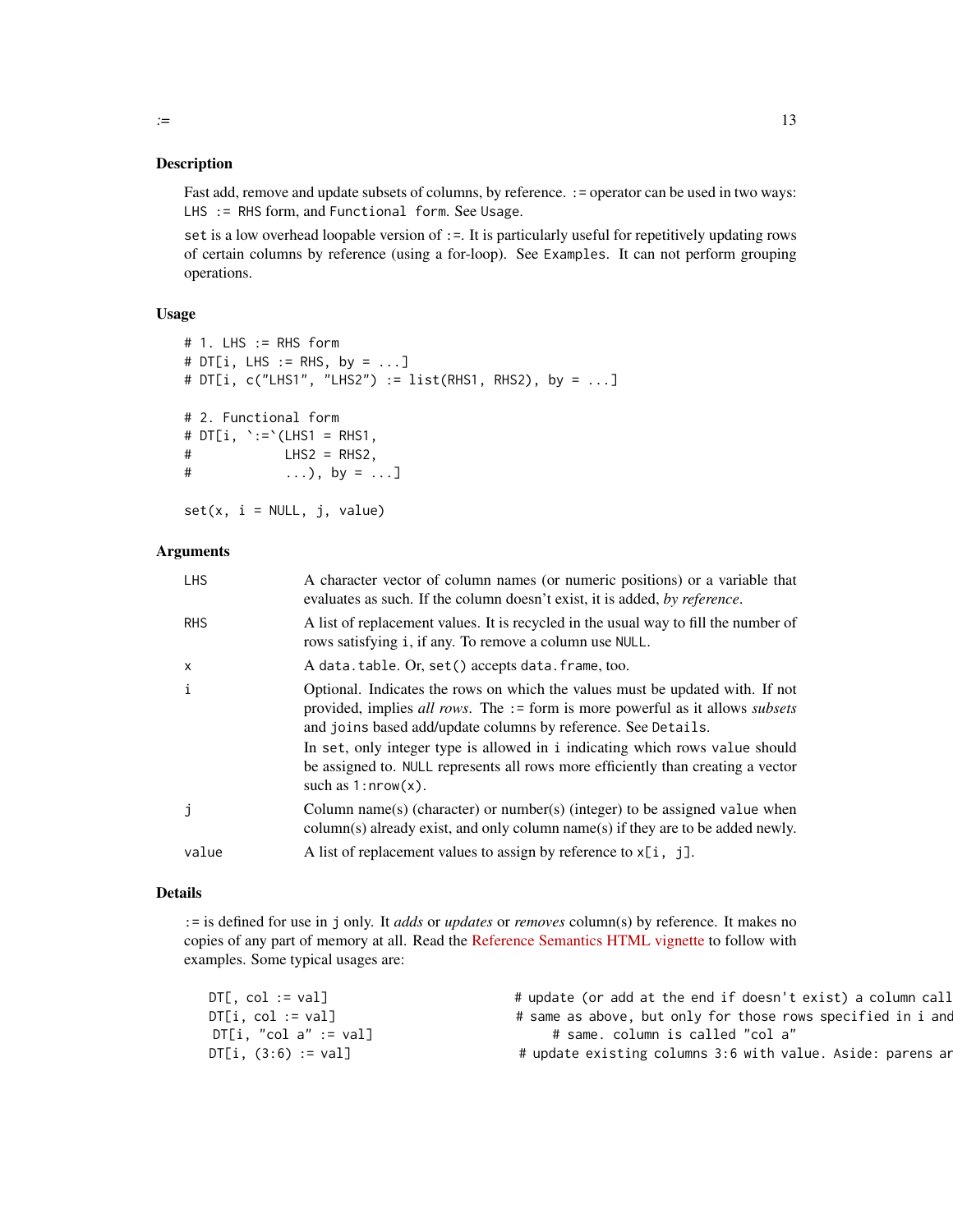All of the following result in a friendly error (by design) :

 $x := 1L$  $DT[i, col] := val$  $DT[i]$ col := val

DT[,  ${col1 := 1L; col2 := 2L}}$  # Use the functional form,  $:='(),$  instead (see above).

For additional resources, check the FAOs vignette. Also have a look at StackOverflow's [data.table](http://stackoverflow.com/search?q=%5Bdata.table%5D+reference) [tag.](http://stackoverflow.com/search?q=%5Bdata.table%5D+reference)

 $DT[,$ :=`(new1 = sum(colB), new2 = sum(colC))] # Functional form

:= in j can be combined with all types of i (such as binary search), and all types of by. This a one reason why : = has been implemented in j. See the [Reference Semantics HTML vignette](#page-0-0) and also FAQ 2.16 for analogies to SQL.

When LHS is a factor column and RHS is a character vector with items missing from the factor levels, the new level(s) are automatically added (by reference, efficiently), unlike base methods.

Unlike  $\le$  for data. frame, the (potentially large) LHS is not coerced to match the type of the (often small) RHS. Instead the RHS is coerced to match the type of the LHS, if necessary. Where this involves double precision values being coerced to an integer column, a warning is given (whether or not fractional data is truncated). The motivation for this is efficiency. It is best to get the column types correct up front and stick to them. Changing a column type is possible but deliberately harder: provide a whole column as the RHS. This RHS is then *plonked* into that column slot and we call this *plonk syntax*, or *replace column syntax* if you prefer. By needing to construct a full length vector of a new type, you as the user are more aware of what is happening, and it's clearer to readers of your code that you really do intend to change the column type.

data.tables are *not* copied-on-change by :=, setkey or any of the other set\* functions. See [copy](#page-23-1).

# Value

DT is modified by reference and returned invisibly. If you require a copy, take a [copy](#page-23-1) first (using  $DT2 = copy(DT)$ ).

#### Advanced (internals):

It is easy to see how *sub-assigning* to existing columns is done internally. Removing columns by reference is also straightforward by modifying the vector of column pointers only (using memmove in C). However adding (new) columns is more tricky as to how the data.table can be grown *by reference*: the list vector of column pointers is *over-allocated*, see [truelength](#page-94-2). By defining := in j we believe update synax is natural, and scales, but it also bypasses [<- dispatch and allows := to update by reference with no copies of any part of memory at all.

Since [.data.table incurs overhead to check the existence and type of arguments (for example), set() provides direct (but less flexible) assignment by reference with low overhead, appropriate for use inside a for loop. See examples.  $:=$  is more powerful and flexible than set () because  $:=$  is intended to be combined with i and by in single queries on large datasets.

 $14$  :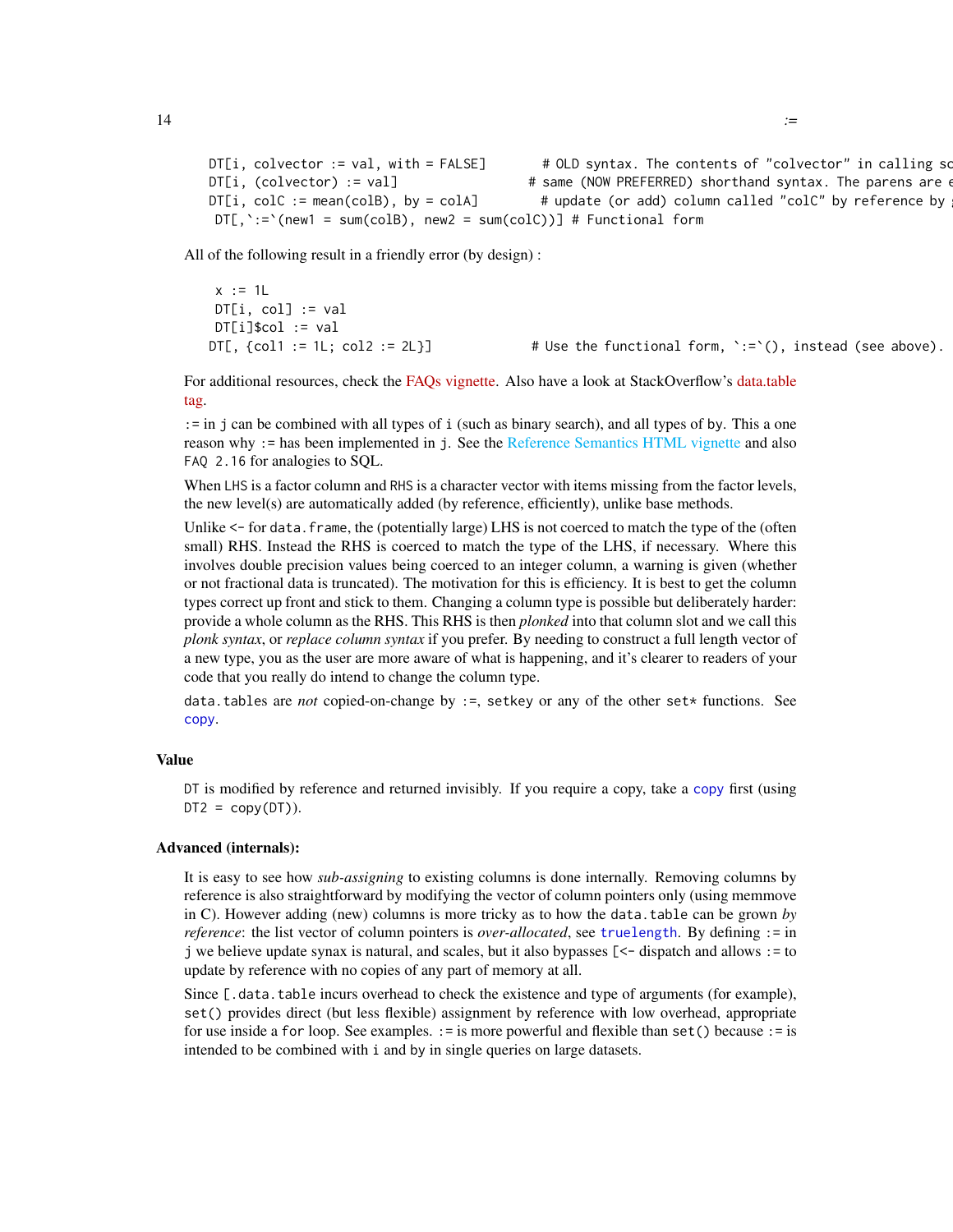# Note:

DT[a > 4, b := c] is different from DT[a > 4][, b := c]. The first expression updates (or adds) column b with the value c on those rows where a > 4 evaluates to TRUE. X is updated *by reference*, therefore no assignment needed.

The second expression on the other hand updates a *new* data.table that's returned by the subset operation. Since the subsetted data.table is ephemeral (it is not assigned to a symbol), the result would be lost; unless the result is assigned, for example, as follows: ans  $\leq$  DT[a > 4][, b := c].

# See Also

[data.table](#page-2-1), [copy](#page-23-1), [alloc.col](#page-94-1), [truelength](#page-94-2), [set](#page-11-2)

#### Examples

```
DT = data.table(a = LEFTERS[c(3L, 1:3)], b = 4:7)DT[, c := 8] \qquad # add a numeric column, 8 for all rows
DT[, d := 9L] # add an integer column, 9L for all rows
DT[, c := NULL] # remove column c
DT[2, d := -8L] # subassign by reference to d; 2nd row is -8L now
DT # DT changed by reference
DT[2, d := 10L][ # shorthand for update and print
DT[b > 4, b := d * 2L] # subassign to b with d*2L on those rows where b > 4 is TRUE
DT[b > 4][, b := d * 2L] # different from above. [, := ] is performed on the subset
                          # which is an new (ephemeral) data.table. Result needs to be
                          # assigned to a variable (using `<-`).
DT[, e := mean(d), by = a] # add new column by group by reference
D T['A'', b := 0, on = "a"] # ad-hoc update of column b for group "A" using
   # joins-as-subsets with binary search and 'on='
# same as above but using keys
setkey(DT, a)
DT["A", b := 0L] # binary search for group "A" and set column b using keys
DT["B", f := mean(d)] # subassign to new column, NA initialized
## Not run:
# Speed example ...
m = matrix(1, nrow = 2e6L, ncol = 100L)DF = as.data frame(m)DT = as.data.title(m)system.time(for (i in 1:1000) DF[i, 1] = i)
# 15.856 seconds
system.time(for (i in 1:1000) DT[i, V1 := i])
# 0.279 seconds (57 times faster)
system.time(for (i in 1:1000) set(DT, i, 1L, i))
# 0.002 seconds (7930 times faster, overhead of [.data.table is avoided)
```
# However, normally, we call [.data.table \*once\* on \*large\* data, not many times on small data. # The above is to demonstrate overhead, not to recommend looping in this way. But the option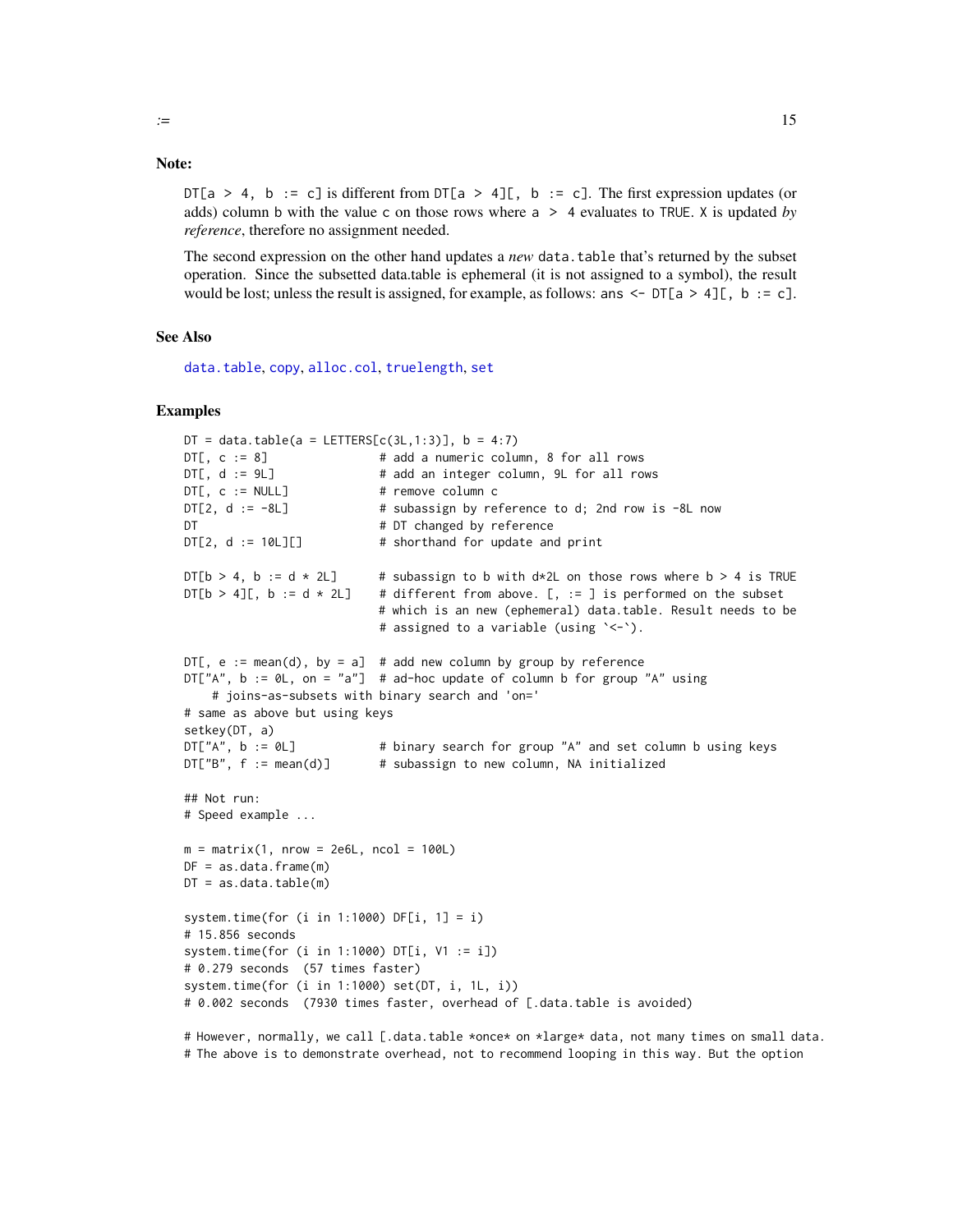```
# of set() is there if you need it.
## End(Not run)
```
# address *Address in RAM of a variable*

# Description

Returns the pointer address of its argument.

# Usage

address(x)

# Arguments

x Anything.

# Details

Sometimes useful in determining whether a value has been copied or not, programatically.

# Value

A character vector length 1.

# References

<http://stackoverflow.com/a/10913296/403310> (but implemented in C without using .Internal(inspect()))

<span id="page-15-1"></span>all.equal *Equality Test Between Two Data Tables*

# Description

Convenient test of data equality between data.table objects. Performs some factor level *stripping*.

# Usage

```
## S3 method for class 'data.table'
all.equal(target, current, trim.levels=TRUE, check.attributes=TRUE,
   ignore.col.order=FALSE, ignore.row.order=FALSE, tolerance=sqrt(.Machine$double.eps),
    ...)
```
<span id="page-15-0"></span>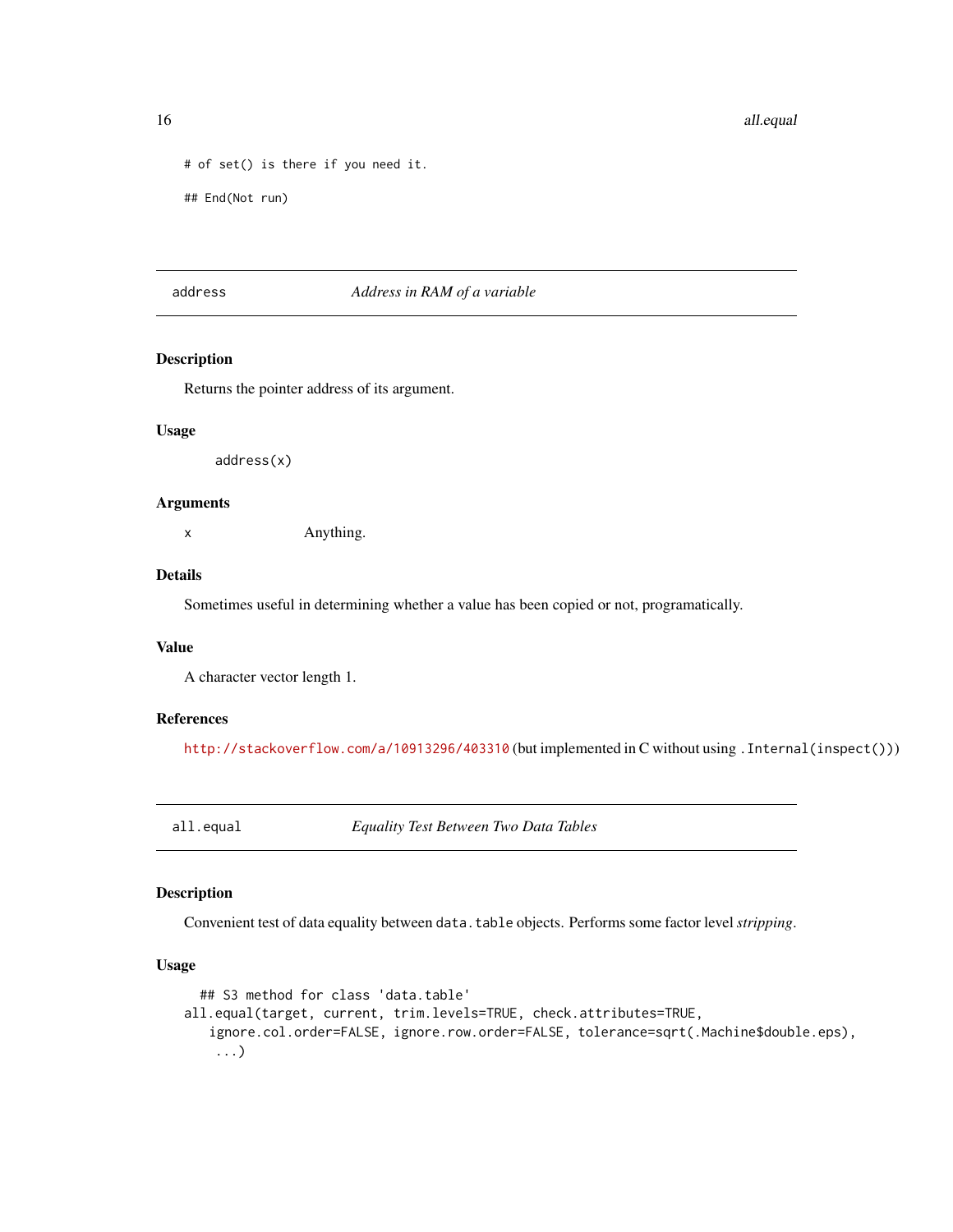#### all.equal to the contract of the contract of the contract of the contract of the contract of the contract of the contract of the contract of the contract of the contract of the contract of the contract of the contract of t

# Arguments

| target, current  |                                                                                                                                                                                                                                                                    |
|------------------|--------------------------------------------------------------------------------------------------------------------------------------------------------------------------------------------------------------------------------------------------------------------|
|                  | data. tables to compare                                                                                                                                                                                                                                            |
| trim.levels      | A logical indicating whether or not to remove all unused levels in columns that<br>are factors before running equality check. It effect only when check. attributes<br>is TRUE and ignore.row.order is FALSE.                                                      |
| check.attributes |                                                                                                                                                                                                                                                                    |
|                  | A logical indicating whether or not to check attributes, will apply not only to<br>data.table but also attributes of the columns. It will skip $c("row.names",".internal.setfreq")$<br>data.table attributes.                                                      |
| ignore.col.order |                                                                                                                                                                                                                                                                    |
|                  | A logical indicating whether or not to ignore columns order in data.table.                                                                                                                                                                                         |
| ignore.row.order |                                                                                                                                                                                                                                                                    |
|                  | A logical indicating whether or not to ignore rows order in data. table. This<br>option requires datasets to use data types on which join can be made, so no<br>support for <i>list, complex, raw</i> , but still supports integer64.                              |
| tolerance        | A numeric value used when comparing numeric columns, by default sqrt(.Machine\$double.eps).<br>Unless non-default value provided it will be forced to $\theta$ if used together with<br>ignore . row. order and duplicate rows detected or factor columns present. |
| $\cdots$         | Passed down to internal call of all. equal.                                                                                                                                                                                                                        |

# Details

For efficiency data.table method will exit on detected non-equality issues, unlike most [all.equal](#page-15-1) methods which process equality checks further. Besides that fact it also handles the most time consuming case of ignore.row.order = TRUE very efficiently.

# Value

Either TRUE or a vector of mode "character" describing the differences between target and current.

# See Also

[all.equal](#page-15-1)

# Examples

```
dt1 <- data.table(A = \text{letters}[1:10], X = 1:10, key = "A")
dt2 <- data.table(A = \text{letters}[5:14], Y = 1:10, key = "A")
isTRUE(all.equal(dt1, dt1))
is.character(all.equal(dt1, dt2))
```

```
# ignore.col.order
x \leftarrow \text{copy}(\text{dt1})y <- dt1[, .(X, A)]
all.equal(x, y)
all.equal(x, y, ignore.col.order = TRUE)
```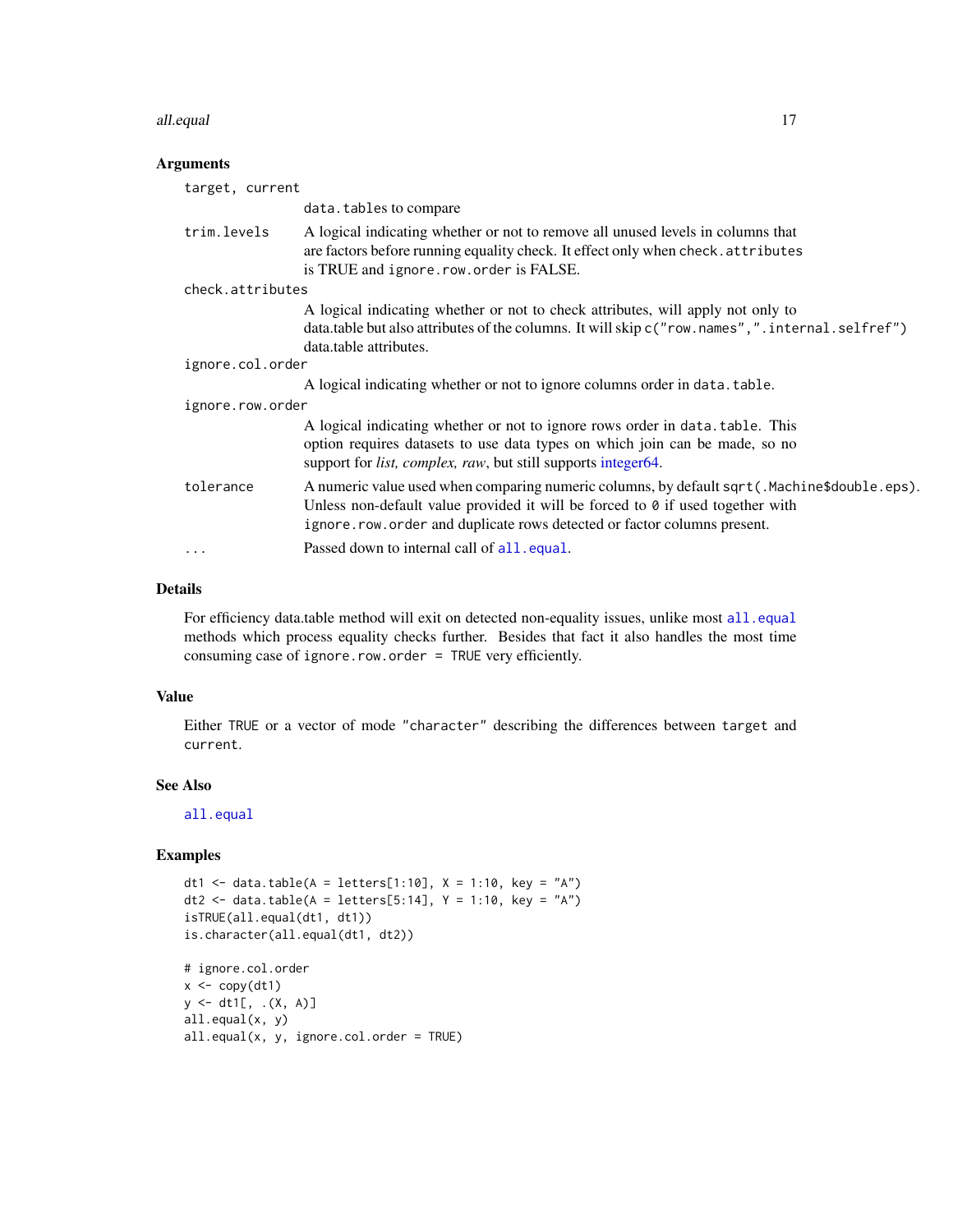```
# ignore.row.order
x <- setkeyv(copy(dt1), NULL)
y <- dt1[sample(nrow(dt1))]
all.equal(x, y)
all.equals(x, y, ignorerow.order = TRUE)# check.attributes
x = copy(dt1)y = setkeyv(copy(dt1), NULL)
all.equal(x, y)
all.equal(x, y, check.attributes = FALSE)
# trim.levels
x \le - data.table(A = factor(letters[1:10])[1:4]) # 10 levels
y <- data.table(A = factor(letters[1:5])[1:4]) # 5 levels
all.equal(x, y, trim.levels = FALSE)
all.equal(x, y, trim.levels = FALSE, check.attributes = FALSE)
all.equal(x, y)
```
<span id="page-17-1"></span>as.data.table *Coerce to data.table*

# Description

Functions to check if an object is data.table, or coerce it if possible.

# Usage

```
as.data.table(x, keep.rownames=FALSE, ...)
## S3 method for class 'data.table'
```
as.data.table(x, ...)

is.data.table(x)

#### Arguments

| $\mathsf{X}$            | An R object.                                                                                                                                                            |
|-------------------------|-------------------------------------------------------------------------------------------------------------------------------------------------------------------------|
|                         | keep.rownames Default is FALSE. If TRUE, adds the input object's names as a separate column<br>named "rn". keep. rownames = " $id$ " names the column " $id$ " instead. |
| $\cdot$ $\cdot$ $\cdot$ | Additional arguments to be passed to or from other methods.                                                                                                             |

# Details

as.data.table is a generic function with many methods, and other packages can supply further methods.

<span id="page-17-0"></span>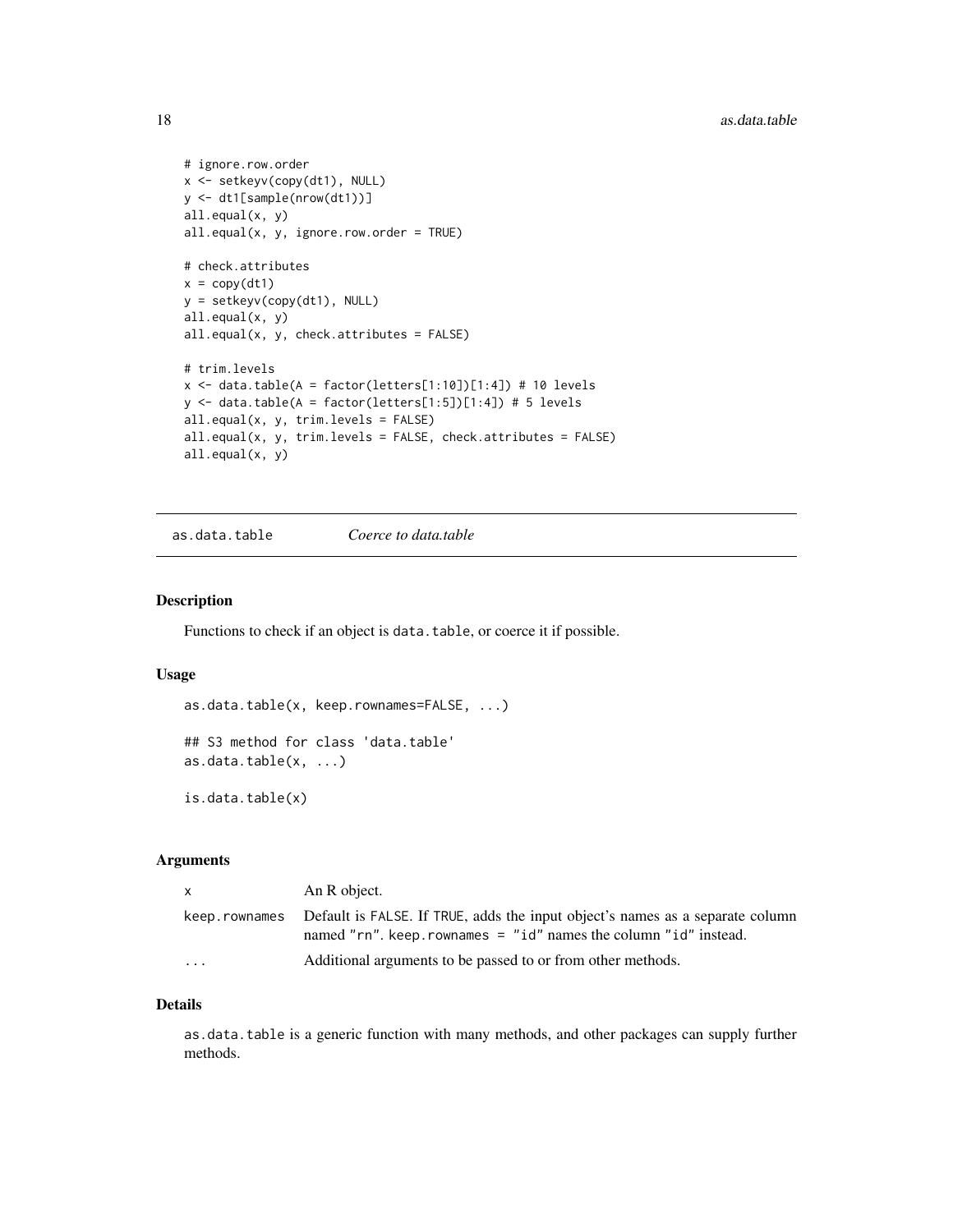<span id="page-18-0"></span>If a list is supplied, each element is converted to a column in the data.table with shorter elements recycled automatically. Similarly, each column of a matrix is converted separately.

character objects are *not* converted to factor types unlike as.data.frame.

If a data.frame is supplied, all classes preceding "data.frame" are stripped. Similarly, for data.table as input, all classes preceding "data.table" are stripped. as.data.table methods returns a *copy* of original data. To modify by reference see [setDT](#page-73-1) and [setDF](#page-72-1).

keep. rownames argument can be used to preserve the (row)names attribute in the resulting data.table.

#### See Also

```
data.table, setDT, setDF, copy, setkey, J, SJ, CJ, merge.data.table, :=, alloc.col, truelength,
rbindlist, setNumericRounding, datatable-optimize
```
#### Examples

```
nn = c(a=0.1, b=0.2, c=0.3, d=0.4)as.data.table(nn)
as.data.table(nn, keep.rownames=TRUE)
as.data.table(nn, keep.rownames="rownames")
# char object not converted to factor
cc = c(X = "a", Y = "b", Z = "c")as.data.table(cc)
as.data.table(cc, keep.rownames=TRUE)
as.data.table(cc, keep.rownames="rownames")
mm = matrix(1:4, ncol=2, dimnames=list(c("r1", "r2"), c("c1", "c2")))
as.data.table(mm)
as.data.table(mm, keep.rownames=TRUE)
as.data.table(mm, keep.rownames="rownames")
11 = list(a=1:2, b=3:4)as.data.table(ll)
as.data.table(ll, keep.rownames=TRUE)
as.data.table(ll, keep.rownames="rownames")
df = data. frame(x=rep(c("x", "y", "z"), each=2), ye=c(1,3,6), row. names=LETTERS[1:6])as.data.table(df)
as.data.table(df, keep.rownames=TRUE)
as.data.table(df, keep.rownames="rownames")
dt = data.table(x=rep(c("x","y","z"),each=2), y=c(1:6))
as.data.table(dt)
```
# <span id="page-18-1"></span>as.data.table.xts *Efficient xts to as.data.table conversion*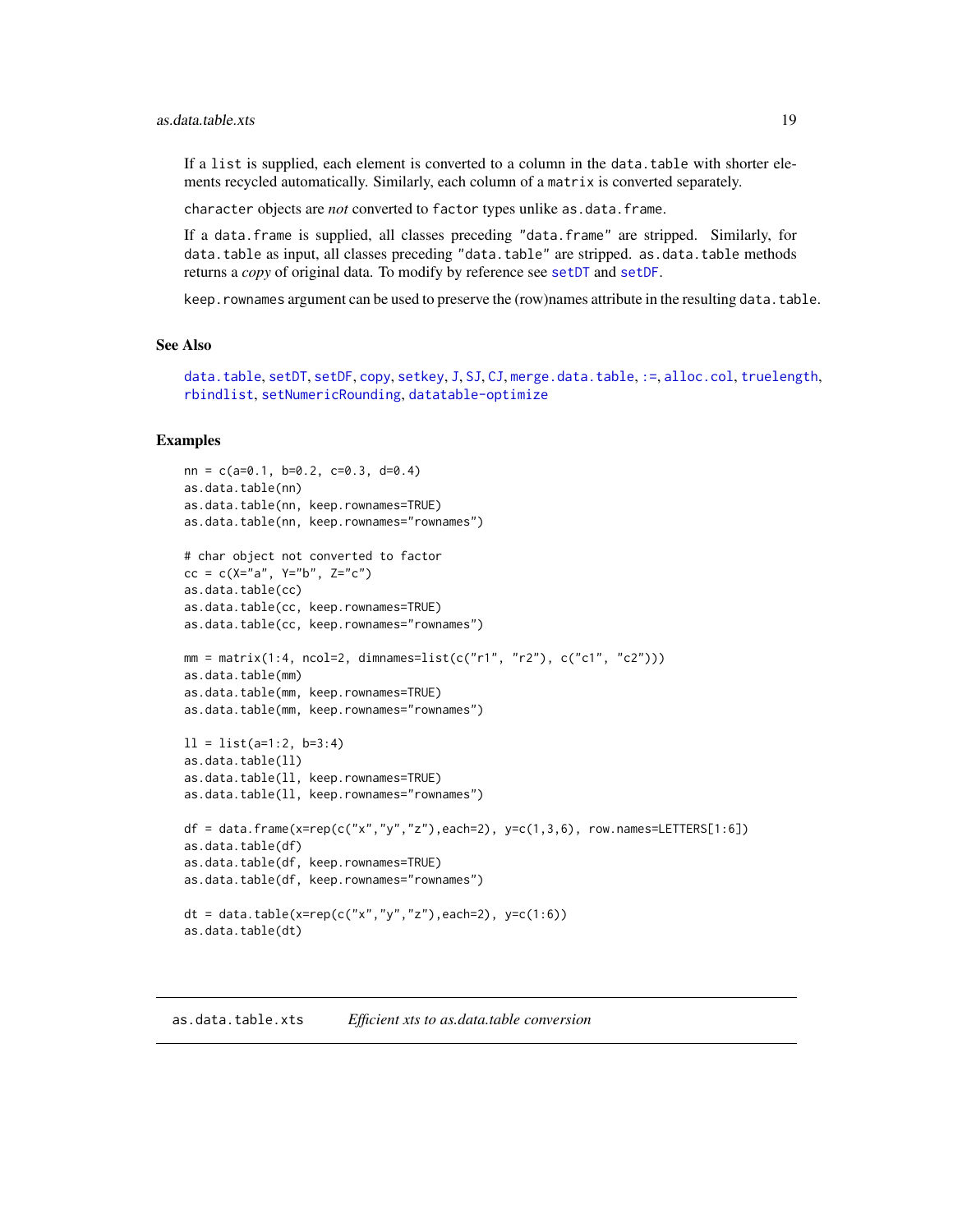# Description

Efficient conversion xts to data.table.

# Usage

```
## S3 method for class 'xts'
as.data.table(x, keep.rownames = TRUE, ...)
```
# Arguments

| x       | xts to convert to data.table                                              |
|---------|---------------------------------------------------------------------------|
|         | keep. rownames keep xts index as <i>index</i> column in result data.table |
| $\cdot$ | ignored, just for consistency with as, data, table                        |

# See Also

[as.xts.data.table](#page-19-1)

# Examples

```
## Not run:
data(sample_matrix, package = "xts")
sample.xts <- xts::as.xts(sample_matrix) # xts might not be attached on search path
# print head of xts
print(head(sample.xts))
# print dt
print(as.data.table(sample.xts))
## End(Not run)
```
<span id="page-19-1"></span>as.xts.data.table *Efficient data.table to xts conversion*

# Description

Efficient conversion of data.table to xts, data.table must have *POSIXct* or *Date* type in first column.

#### Usage

as.xts.data.table(x, ...)

# Arguments

| $\mathsf{x}$            | data.table to convert to xts, must have <i>POSIXct</i> or <i>Date</i> in the first column. All |
|-------------------------|------------------------------------------------------------------------------------------------|
|                         | others non-numeric columns will be omitted with warning.                                       |
| $\cdot$ $\cdot$ $\cdot$ | ignored, just for consistency with generic method.                                             |

<span id="page-19-0"></span>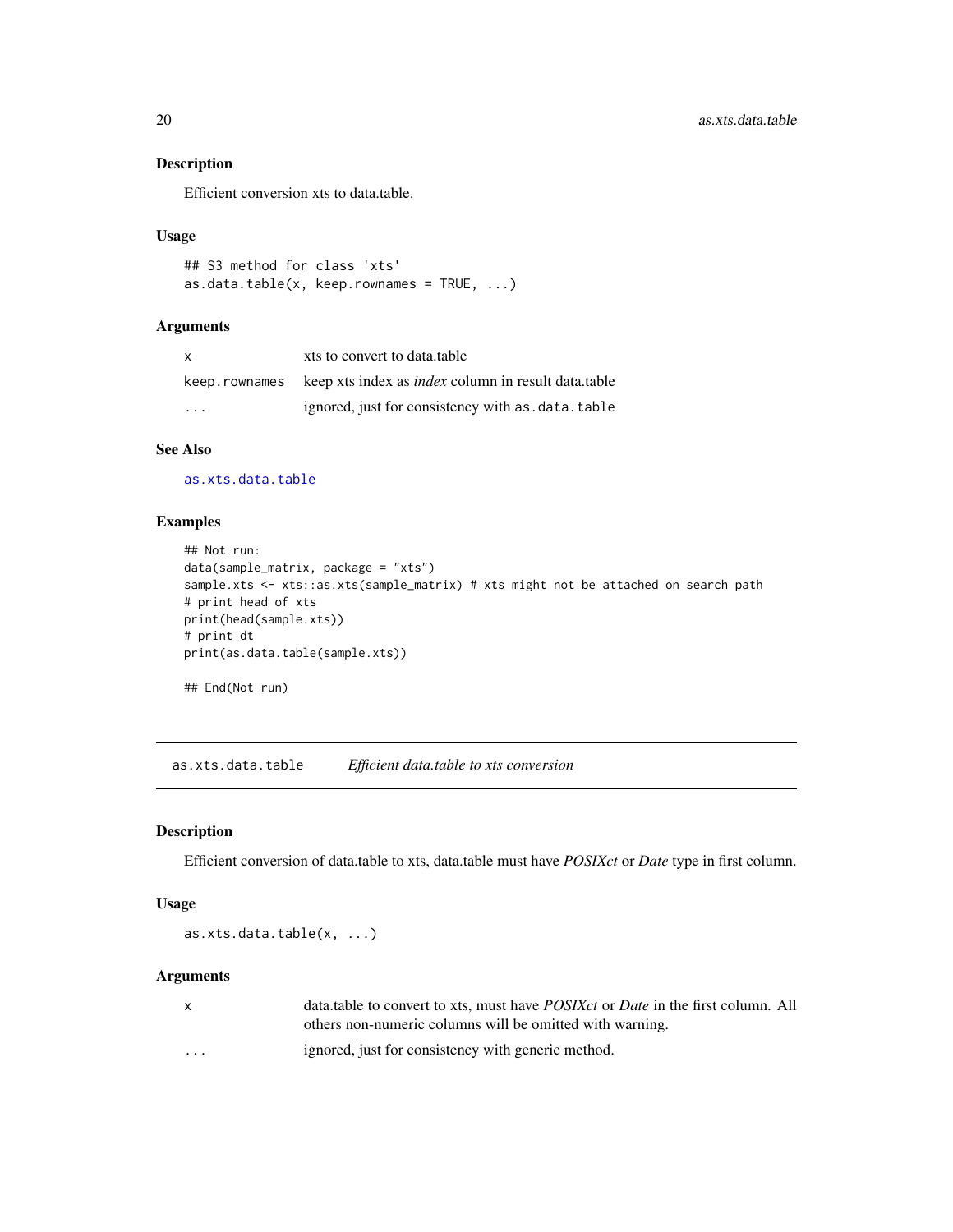#### <span id="page-20-0"></span>between 21

# See Also

[as.data.table.xts](#page-18-1)

#### Examples

```
## Not run:
sample.dt <- data.table(date = as.Date((Sys.Date()-999):Sys.Date(),origin="1970-01-01"),
                        quantity = sample(10:50,1000,TRUE),
                        value = sample(100:1000,1000,TRUE))
# print dt
print(sample.dt)
# print head of xts
print(head(as.xts.data.table(sample.dt))) # xts might not be attached on search path
## End(Not run)
```
between *Convenience functions for range subsets.*

# Description

Intended for use in i in [.data.table.

between is equivalent to  $x \ge 1$  ower &  $x \le$  upper when incbounds=TRUE, or  $x > 1$  ower &  $y \le$  upper when FALSE.

inrange checks whether each value in  $x$  is in between any of the intervals provided in lower, upper.

# Usage

```
between(x, lower, upper, incbounds=TRUE)
x %between% y
```

```
inrange(x, lower, upper, incbounds=TRUE)
x %inrange% y
```
#### **Arguments**

| X         | Any orderable vector, i.e., those with relevant methods for $\le$ $\le$ $\le$ $\le$ , such as numeric,<br>character, Date, etc. in case of between and a numeric vector in case of<br>inrange. |
|-----------|------------------------------------------------------------------------------------------------------------------------------------------------------------------------------------------------|
| lower     | Lower range bound.                                                                                                                                                                             |
| upper     | Upper range bound.                                                                                                                                                                             |
| y         | A length-2 vector or list, with $y[[1]]$ interpreted as lower and $y[[2]]$ as<br>upper.                                                                                                        |
| incbounds | TRUE means inclusive bounds, i.e., [lower,upper]. FALSE means exclusive bounds,<br>i.e., (lower, upper).<br>It is set to TRUE by default for infix notations.                                  |
|           |                                                                                                                                                                                                |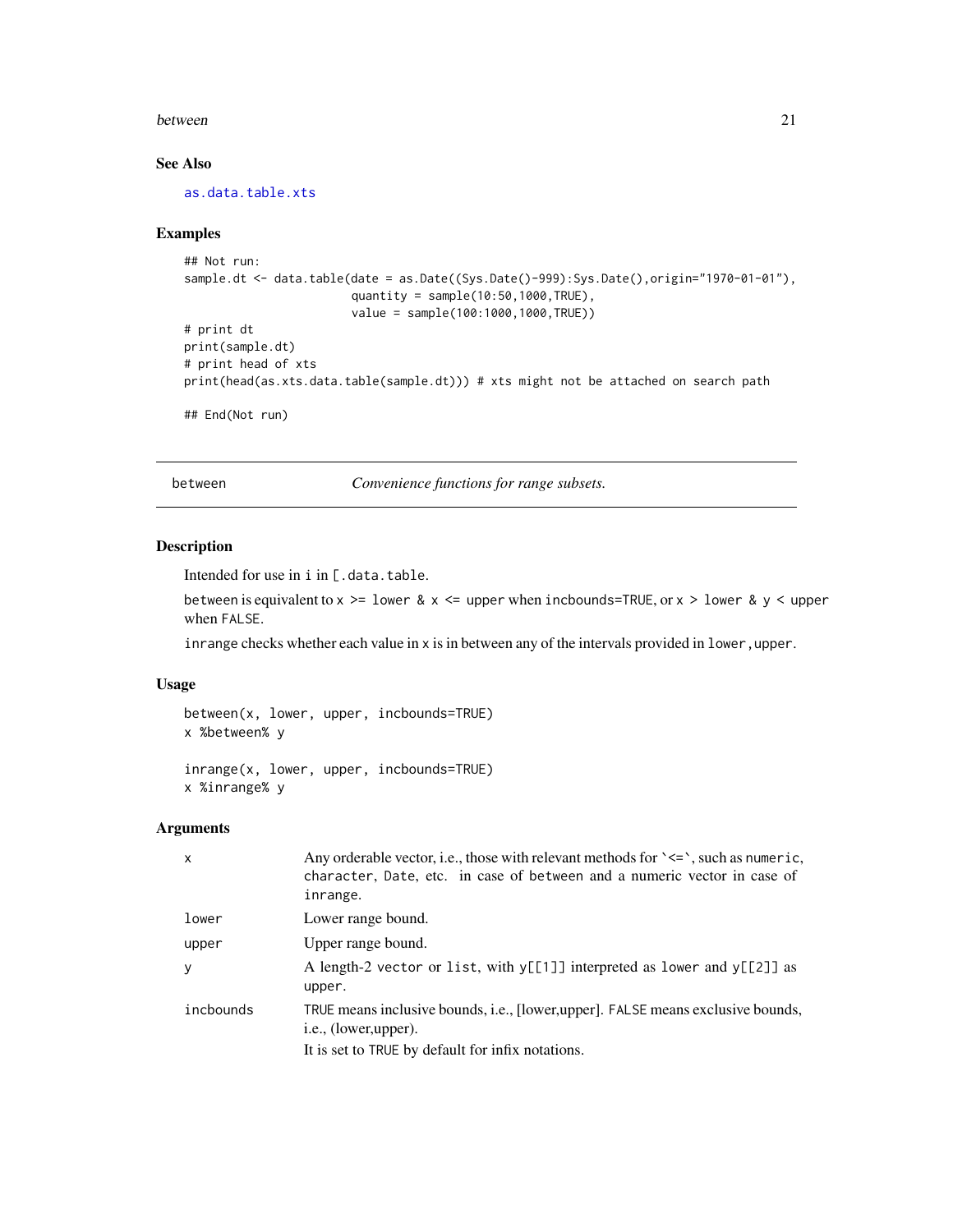# <span id="page-21-0"></span>Details

From  $v1.9.8+$ , between is vectorised. lower and upper are recycled to length(x) if necessary.

*non-equi* joins were recently implemented in v1.9.8. It extends binary search based joins in data.table to other binary operators including  $>=, \leq, >, <$  inrange makes use of this new functionality and performs a range join.

# Value

Logical vector as the same length as x with value TRUE for those that lie within the specified range.

# Note

Current implementation does not make use of ordered keys for %between%.

# See Also

[data.table](#page-2-1), [like](#page-56-1), [%chin%](#page-21-1)

#### Examples

```
X = data.title(a=1:5, b=6:10, c=c(5:1))X[b %between% c(7,9)]
X[between(b, 7, 9)] # same as above
# NEW feature in v1.9.8, vectorised between
X[c %between% list(a,b)]
X[between(c, a, b)] # same as above
X[between(c, a, b, incbounds=FALSE)] # open interval
# inrange()
Y = data.title(a=c(8,3,10,7,-10), val = runif(5))range = data.table(start = 1:5, end = 6:10)
Y[a %inrange% range]
```
Y[inrange(a, range\$start, range\$end, incbounds=FALSE)] # open interval

Y[inrange(a, range\$start, range\$end)] # same as above

chmatch *Faster match of character vectors*

# <span id="page-21-1"></span>Description

chmatch returns a vector of the positions of (first) matches of its first argument in its second. Both arguments must be character vectors.

%chin% is like %in%, but for character vectors.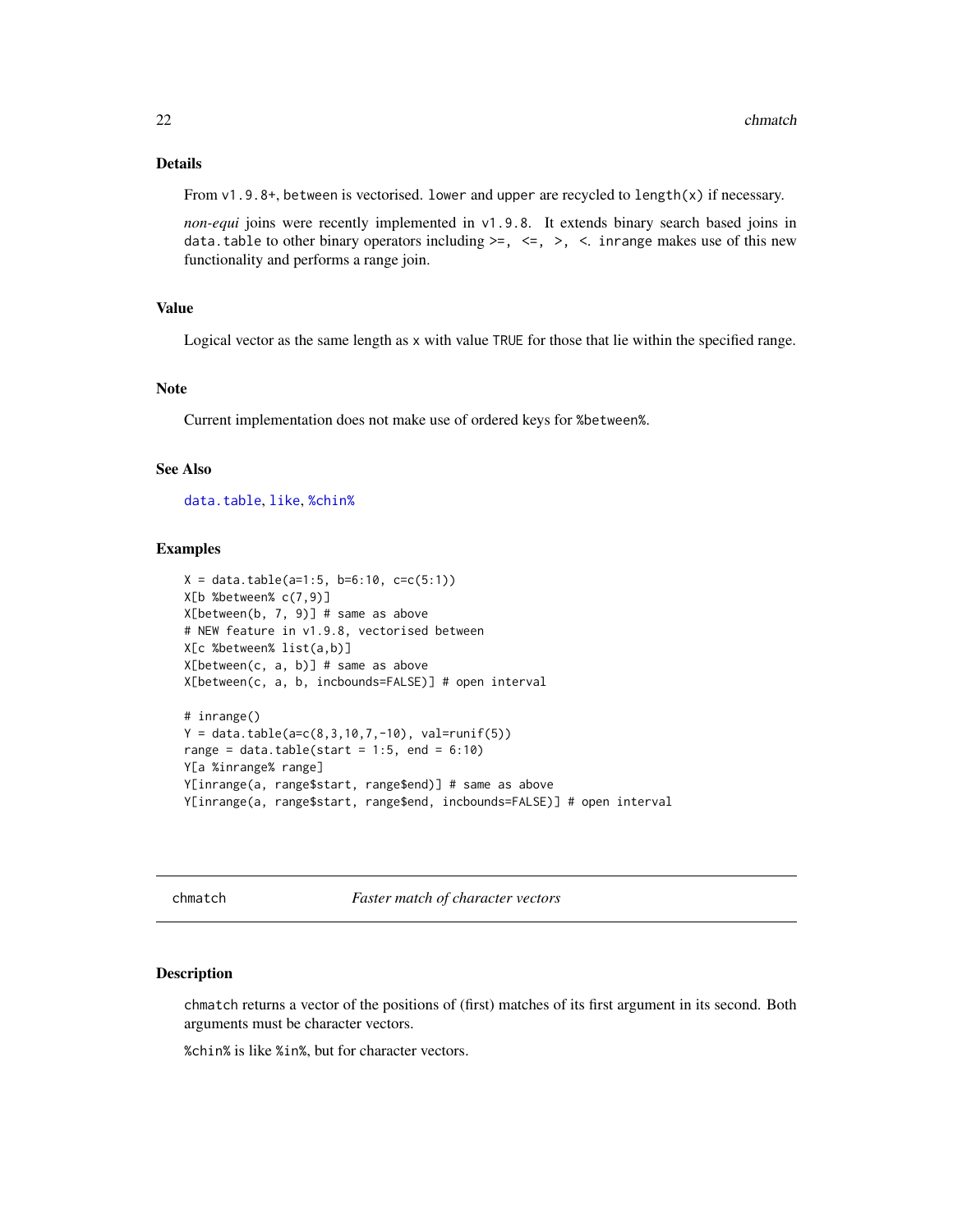#### chmatch 23

# Usage

```
chmatch(x, table, nomatch=NA_integer_)
x %chin% table
chorder(x)
chgroup(x)
```
#### Arguments

| $\mathsf{x}$ | character vector: the values to be matched, or the values to be ordered or grouped                  |
|--------------|-----------------------------------------------------------------------------------------------------|
| table        | character vector: the values to be matched against.                                                 |
| nomatch      | the value to be returned in the case when no match is found. Note that it is<br>coerced to integer. |

#### Details

Fast versions of match, %in% and order, optimised for character vectors. chgroup groups together duplicated values but retains the group order (according the first appearance order of each group), efficiently. They have been primarily developed for internal use by data.table, but have been exposed since that seemed appropriate.

Strings are already cached internally by R (CHARSXP) and that is utilised by these functions. No hash table is built or cached, so the first call is the same speed as subsequent calls. Essentially, a counting sort (similar to base::sort.list(x,method="radix"), see [setkey](#page-76-1)) is implemented using the (almost) unused truelength of CHARSXP as the counter. *Where* R *has* used truelength of CHARSXP (where a character value is shared by a variable name), the non zero truelengths are stored first and reinstated afterwards. Each of the ch\* functions implements a variation on this theme. Remember that internally in R, length of a CHARSXP is the nchar of the string and DATAPTR is the string itself.

Methods that do build and cache a hash table (such as the [fastmatch package\)](http://www.rforge.net/fastmatch) are *much* faster on subsequent calls (almost instant) but a little slower on the first. Therefore chmatch may be particularly suitable for ephemeral vectors (such as local variables in functions) or tasks that are only done once. Much depends on the length of  $x$  and table, how many unique strings each contains, and whether the position of the first match is all that is required.

It may be possible to speed up fastmatch's hash table build time by using the technique in data.table, and we have suggested this to its author. If successful, fastmatch would then be fastest in all cases.

# Value

As match and %in%. chorder and chgroup return an integer index vector.

## **Note**

The name [charmatch](#page-0-0) was taken by charmatch, hence chmatch.

#### See Also

[match](#page-0-0), [%in%](#page-0-0), [fmatch](#page-0-0)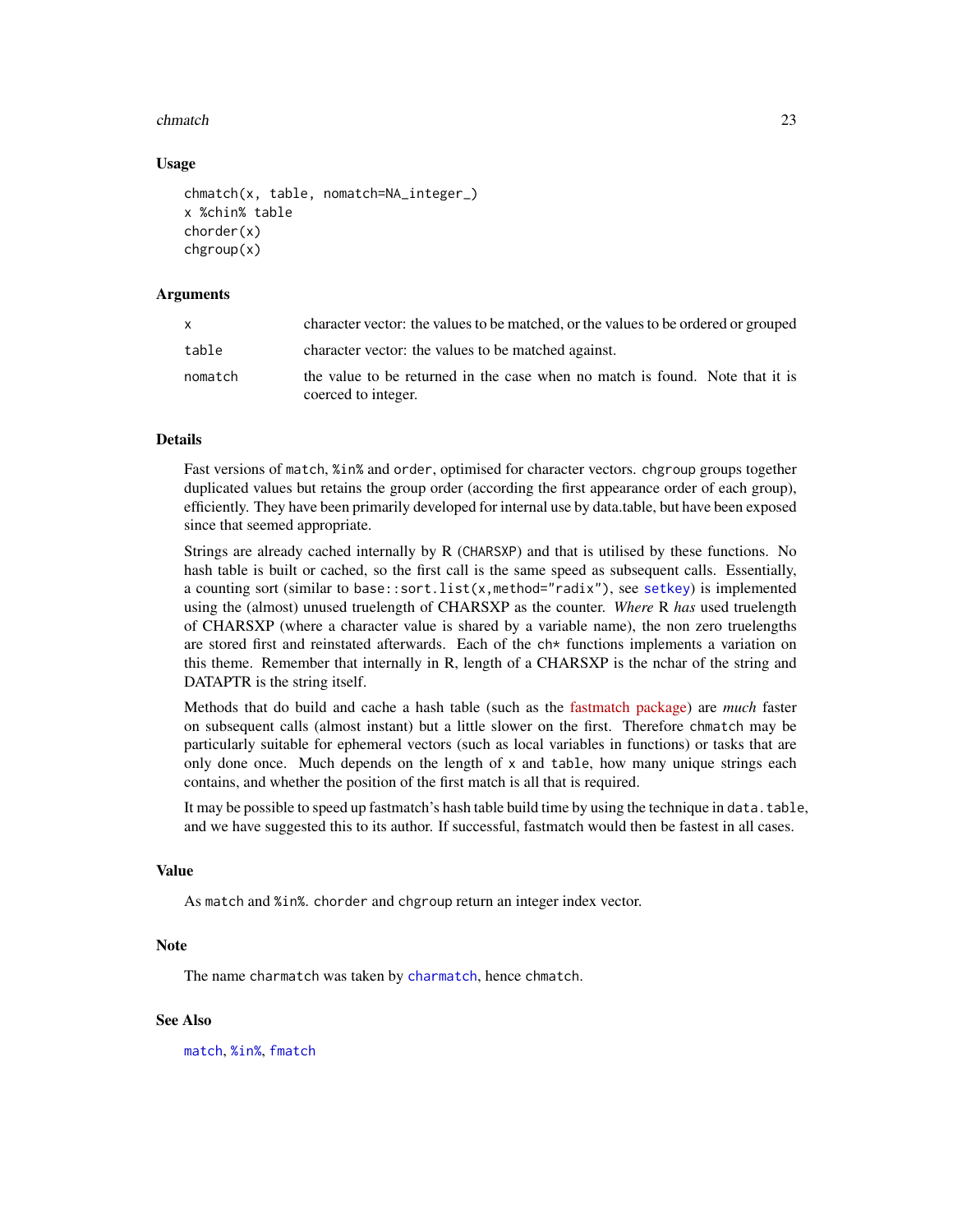# Examples

```
# Please type 'example(chmatch)' to run this and see timings on your machine
# N is set small here (1e5) because CRAN runs all examples and tests every night, to catch
# any problems early as R itself changes and other packages run.
# The comments here apply when N has been changed to 1e7.
N = 1e5u = as.character(as.hexmode(1:10000))
y = sample(u,N,replace=TRUE)
x = sample(u)# With N=1e7 ...
system.time(a \leq - \text{match}(x, y)) # 4.8s
system.time(b \leq chmatch(x,y) \qquad # 0.9s Faster than 1st fmatch
identical(a,b)
if (fastmatchloaded<-suppressWarnings(require(fastmatch))) {
   print(system.time(c \leq function(x,y))) # 2.1s Builds and caches hash
   print(system.time(c \leq final(x,y))) # 0.00s Uses hash
   identical(a,c)
}
system.time(a \le x %in% y) # 4.8s
system.time(b \le x %chin% y) # 0.9s
identical(a,b)
if (fastmatchloaded) {
   match <- fmatch \leq fmatch \leq fmatch \leq fmatch is drop in replacement
   print(system.time(c <- match(x,y)) # 0.00s
   print(system.time(c <- x %in% y)) # 4.8s %in% still prefers base::match
   # Anyone know how to get %in% to use fmatch (without masking %in% too)?
   rm(match)
   identical(a,c)
}
# Different example with more unique strings ...
u = as.character(as.hexmode(1:(N/10)))
y = sample(u, N, replace=TRUE)x = sample(u, N, replace = TRUE)system.time(a \leq match(x,y)) # 34.0s
system.time(b \leq chmatch(x, y)) # 6.4s
identical(a,b)
if (fastmatchloaded) {
   print(system.time(c \leq fmatch(x,y))) # 7.9s
   print(system.time(c <- fmatch(x,y))) # 4.0s
   identical(a,c)
}
```
<span id="page-23-1"></span>

<span id="page-23-0"></span>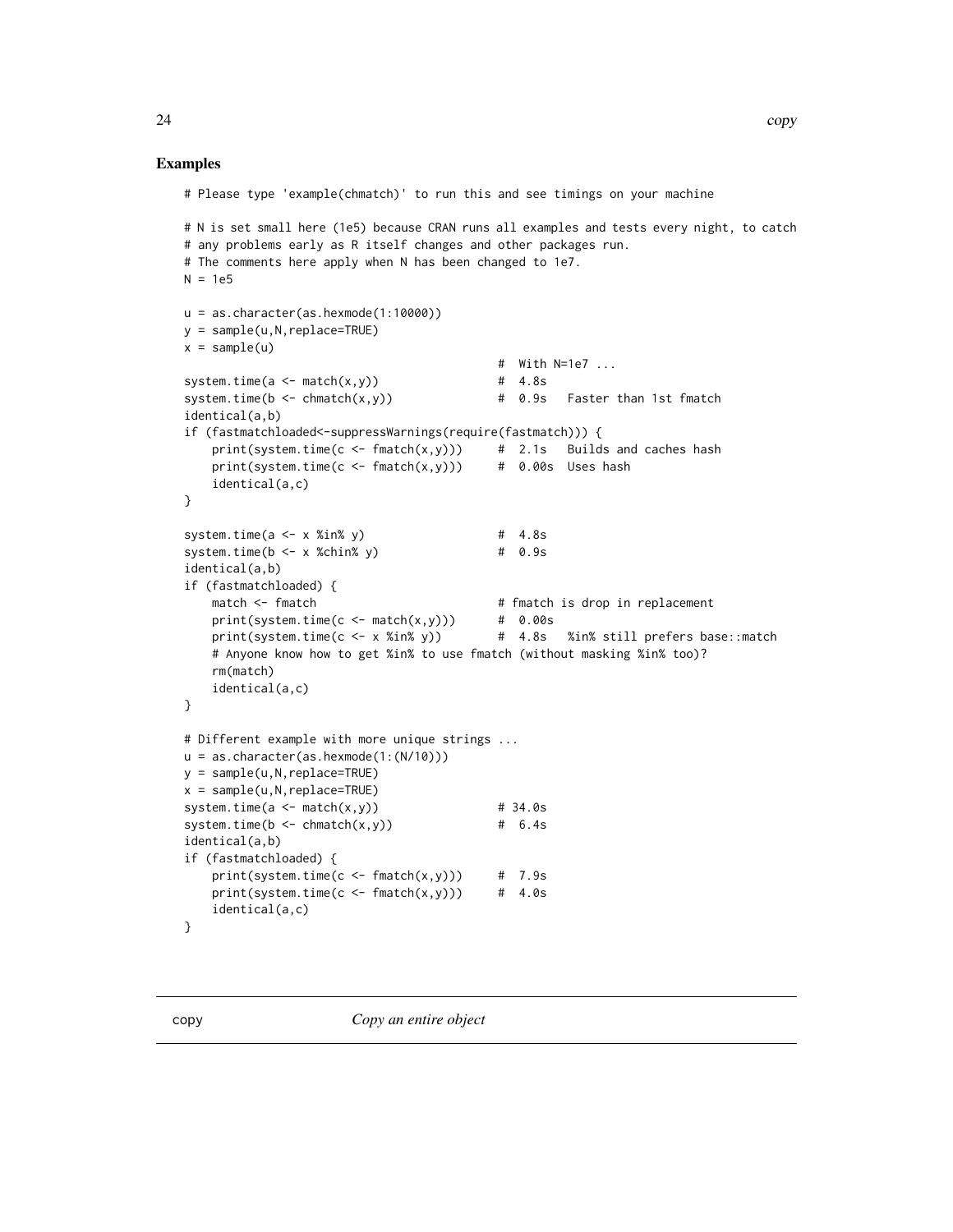#### copy 25

# Description

In data.table parlance, all set\* functions change their input *by reference*. That is, no copy is made at all, other than temporary working memory, which is as large as one column.. The only other data.table operator that modifies input by reference is [:=](#page-11-1). Check out the See Also section below for other set\* function data.table provides.

copy() copies an entire object.

# Usage

copy(x)

#### Arguments

x A data.table.

## Details

data.table provides functions that operate on objects *by reference* and minimise full object copies as much as possible. Still, it might be necessary in some situations to work on an object's copy which can be done using  $DT$ .copy  $\leq$  copy( $DT$ ). It may also be sometimes useful before := (or set) is used to subassign to a column by reference.

A copy() may be required when doing dt\_names = names(DT). Due to R's *copy-on-modify*, dt\_names still points to the same location in memory as names(DT). Therefore modifying DT *by reference* now, say by adding a new column, dt\_names will also get updated. To avoid this, one has to *explicitly* copy: dt\_names <- copy(names(DT)).

#### Value

Returns a copy of the object.

#### See Also

[data.table](#page-2-1), [setkey](#page-76-1), [setDT](#page-73-1), [setDF](#page-72-1), [set](#page-11-2) [:=](#page-11-1), [setorder](#page-81-1), [setattr](#page-69-1), [setnames](#page-69-2)

# Examples

# Type 'example(copy)' to run these at prompt and browse output

```
DT = data.title(A=5:1,B=letters[5:1])DT2 = copy(DT) # explicit copy() needed to copy a data.table
setkey(DT2,B) # now just changes DT2
identical(DT,DT2) # FALSE. DT and DT2 are now different tables
DT = data.table(A=5:1, B=letters[5:1])
nm1 = names(DT)nm2 = copy(names(DT))
DT[, C := 1L]
identical(nm1, names(DT)) # TRUE, nm1 is also changed by reference
identical(nm2, names(DT)) # FALSE, nm2 is a copy, different from names(DT)
```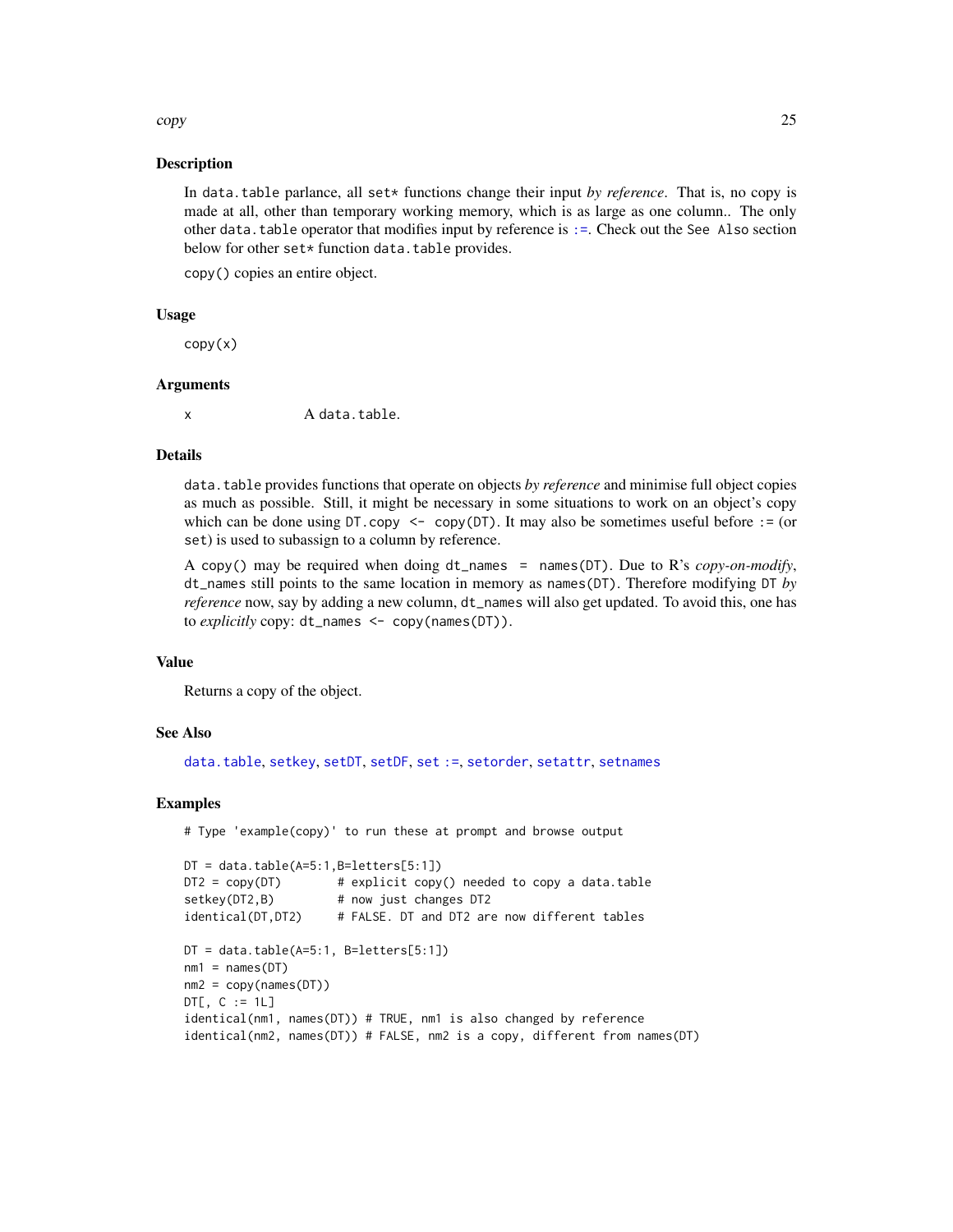<span id="page-25-0"></span>data.table-class *S4 Definition for data.table*

# Description

A data.table can be used in S4 class definitions as either a parent class (inside a contains argument of setClass), or as an element of an S4 slot.

#### Author(s)

Steve Lianoglou

#### See Also

[data.table](#page-2-1)

# Examples

```
## Used in inheritence.
setClass('SuperDataTable', contains='data.table')
## Used in a slot
setClass('Something', representation(x='character', dt='data.table'))
x <- new("Something", x='check', dt=data.table(a=1:10, b=11:20))
```
datatable.optimize *Optimisations in data.table*

# <span id="page-25-1"></span>Description

data.table internally optimises certain expressions inorder to improve performance. This section briefly summarises those optimisations.

Note that there's no additional input needed from the user to take advantage of these optimisations. They happen automatically.

Run the code under the *example* section to get a feel for the performance benefits from these optimisations.

#### Details

data.table reads the global option datatable.optimize to figure out what level of optimisation is required. The default value Inf activates *all* available optimisations.

At optimisation level >= 1, i.e., getOption("datatable.optimize") >= 1, these are the optimisations:

• The base function order is internally replaced with data.table's *fast ordering*. That is, dt[order(...)] gets internally optimised to dt[forder(...)].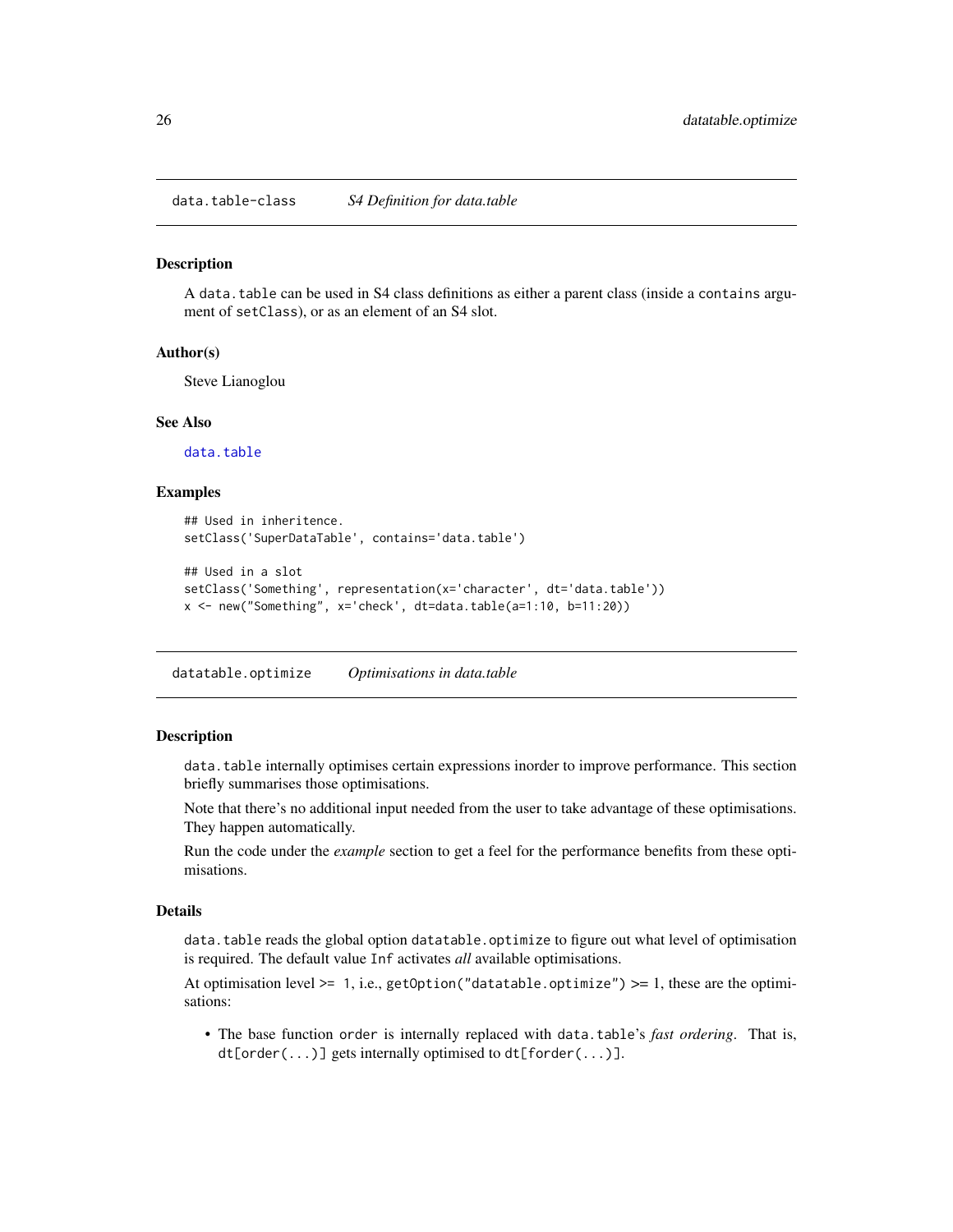- The expression dt[, lapply(.SD, fun), by=.] gets optimised to dt[, list(fun(a), fun(b), ...), by=.] where  $a, b, \ldots$  are columns in . SD. This improves performance tremendously.
- Similarly, the expression dt[, c(.N, lapply(.SD, fun)), by=. gets optimised to  $dt[$ , list(.N, fun(a), fun(b), ...)]. N is just for example here.
- base:: mean function is internally optimised to use data.table's fastmean function. mean() from base is an S3 generic and gets slow with many groups.

At optimisation level  $>= 2$ , i.e., getOption("datatable.optimize")  $>= 2$ , additional optimisations are implemented on top of the optimisations already shown above.

• When expressions in j which contains only these functions min, max, mean, median, var, sd, prod, for example,  $dt$ [, list(mean(x), median(x), min(y), max(y)), by=z], they are very effectively optimised using, what we call, *GForce*. These functions are replaced with gmean, gmedian, gmin, gmax instead.

Normally, once the rows belonging to each groups are identified, the values corresponding to the group is gathered and the j-expression is evaluated. This can be improved by computing the result directly without having to gather the values or evaluating the expression for each group (which can get costly with large number of groups) by implementing it specifically for a particular function. As a result, it is extremely fast.

- In addition to all the functions above, '.N' is also optimised to use GForce. It when used separately or combined with the functions mentioned above still uses GForce.
- Expressions of the form DT[i, j, by] are also optimised when i is a *subset* operation and j is any/all of the functions discussed above.

Auto indexing: data.table also allows for blazing fast subsets by creating an *index* on the first run. Any successive subsets on the same column then reuses this index to *binary search* (instead of *vector scan*) and is therefore fast.

At the moment, expressions of the form  $dt$ [col = val] and  $dt$ [col %in% val] are both optimised. We plan to expand this to more operators and conditions in the future.

Auto indexing can be switched off with the global option options (datatable.auto.index =  $FALSE$ ). To switch off using existing indices set global option options(datatable.use.index = FALSE).

#### See Also

[setNumericRounding](#page-78-1), [getNumericRounding](#page-78-2)

# Examples

```
## Not run:
# Generate a big data.table with a relatively many columns
set.seed(1L)
dt = \text{lapply}(1:20, function(x) sample(c(-100:100), 5e6L, TRUE))setDT(dt)[, id := sample(1e5, 5e6, TRUE)]
print(object.size(dt), units="Mb") # 400MB, not huge, but will do
# 'order' optimisation
options(datatable.optimize = 1L) # optimisation 'on'
system.time(ans1 <- dt[order(id)])
```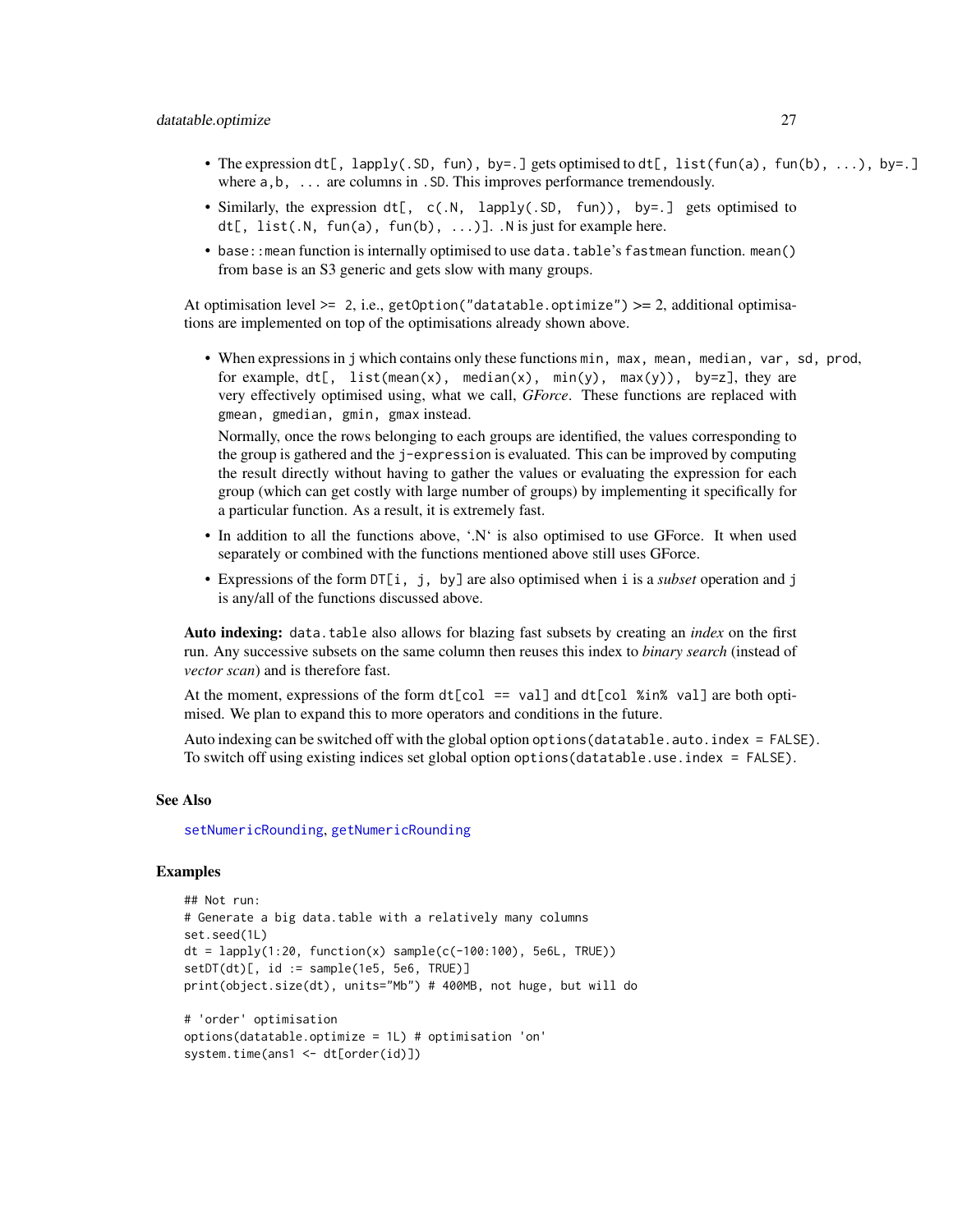```
options(datatable.optimize = 0L) # optimisation 'off'
system.time(ans2 <- dt[order(id)])
identical(ans1, ans2)
# optimisation of 'lapply(.SD, fun)'
options(datatable.optimize = 1L) # optimisation 'on'
system.time(ans1 <- dt[, lapply(.SD, min), by=id])
options(datatable.optimize = 0L) # optimisation 'off'
system.time(ans2 <- dt[, lapply(.SD, min), by=id])
identical(ans1, ans2)
# optimisation of 'mean'
options(datatable.optimize = 1L) # optimisation 'on'
system.time(ans1 <- dt[, lapply(.SD, mean), by=id])
system.time(ans2 <- dt[, lapply(.SD, base::mean), by=id])
identical(ans1, ans2)
# optimisation of 'c(.N, lapply(.SD, ))'
options(datatable.optimize = 1L) # optimisation 'on'
system.time(ans1 <- dt[, c(.N, lapply(.SD, min)), by=id])
options(datatable.optimize = 0L) # optimisation 'off'
system.time(ans2 <- dt[, c(N=.N, lapply(.SD, min)), by=id])
identical(ans1, ans2)
# GForce
options(datatable.optimize = 2L) # optimisation 'on'
system.time(ans1 <- dt[, lapply(.SD, median), by=id])
system.time(ans2 <- dt[, lapply(.SD, function(x) as.numeric(stats::median(x))), by=id])
identical(ans1, ans2)
# restore optimization
options(datatable.optimize = Inf)
# auto indexing
options(datatable.auto.index = FALSE)
system.time(ans1 <- dt[id == 100L]) # vector scan
system.time(ans2 <- dt[id == 100L]) # vector scan
system.time(dt[id
options(datatable.auto.index = TRUE)
system.time(ans1 <- dt[id == 100L]) # index + binary search subset
system.time(ans2 <- dt[id == 100L]) # only binary search subset
system.time(dt[id
## End(Not run)
```
dcast.data.table *Fast dcast for data.table*

<span id="page-27-0"></span>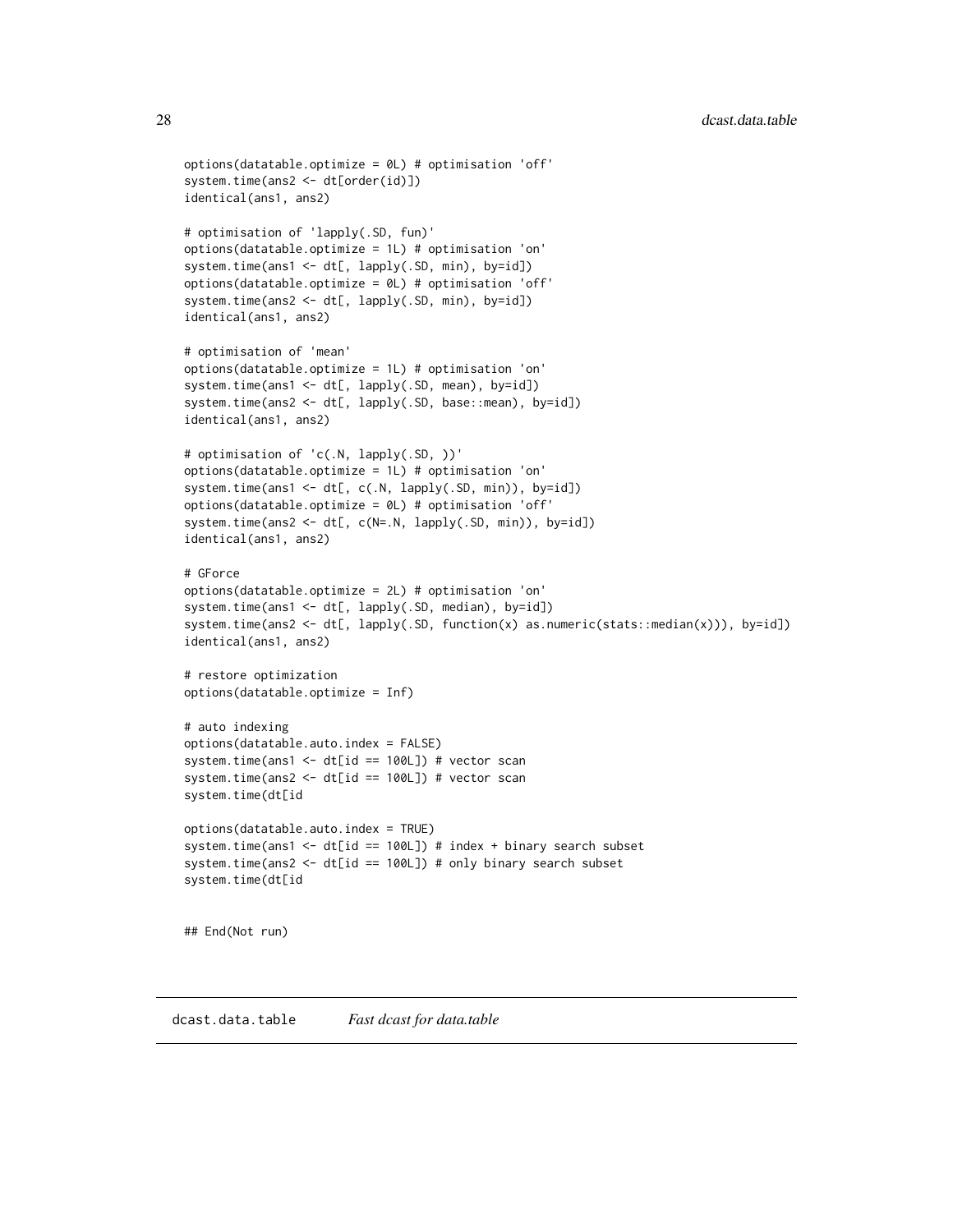# dcast.data.table 29

# Description

dcast.data.table is a much faster version of reshape2::dcast, but for data.tables. More importantly, it's capable of handling very large data quite efficiently in terms of memory usage in comparison to reshape2::dcast.

From 1.9.6, dcast is implemented as an S3 generic in data.table. To melt or cast data.tables, it is not necessary to load reshape2 anymore. If you have load reshape2, do so before loading data.table to prevent unwanted masking.

NEW: dcast.data.table can now cast multiple value.var columns and also accepts multiple functions to fun.aggregate. See Examples for more.

#### Usage

```
## S3 method for class 'data.table'
dcast(data, formula, fun.aggregate = NULL, sep = "_",
   ..., margins = NULL, subset = NULL, fill = NULL,
   drop = TRUE, value.var = guess(data),
   verbose = getOption("datatable.verbose"))
```
# Arguments

| data          | A data.table.                                                                                                                                                                                                                                                 |
|---------------|---------------------------------------------------------------------------------------------------------------------------------------------------------------------------------------------------------------------------------------------------------------|
| formula       | A formula of the form LHS ~ RHS to cast, see Details.                                                                                                                                                                                                         |
| fun.aggregate | Should the data be aggregated before casting? If the formula doesn't identify<br>a single observation for each cell, then aggregation defaults to length with a<br>message.                                                                                   |
|               | NEW: it is possible to provide a list of functions to fun. aggregate. See Ex-<br>amples.                                                                                                                                                                      |
| sep           | Character vector of length 1, indicating the separating character in variable<br>names generated during casting. Default is _ for backwards compatibility.                                                                                                    |
| $\cdots$      | Any other arguments that may be passed to the aggregating function.                                                                                                                                                                                           |
| margins       | Not implemented yet. Should take variable names to compute margins on. A<br>value of TRUE would compute all margins.                                                                                                                                          |
| subset        | Specified if casting should be done on a subset of the data. Ex: subset = $\cdot$ (col 1 <= 5)<br>or subset = $.(variable != "January").$                                                                                                                     |
| fill          | Value with which to fill missing cells. If fun. aggregate is present, takes the<br>value by applying the function on a 0-length vector.                                                                                                                       |
| drop          | FALSE will cast by including all missing combinations.<br>NEW: Following #1512, c(FALSE, TRUE) will only include all missing com-<br>binations of formula LHS. And c(TRUE, FALSE) will only include all missing<br>combinations of formula RHS. See Examples. |
| value.var     | Name of the column whose values will be filled to cast. Function 'guess()' tries<br>to, well, guess this column automatically, if none is provided.<br>NEW: it is now possible to cast multiple value. var columns simultaneously.                            |
|               | See Examples.                                                                                                                                                                                                                                                 |
| verbose       | Not used yet. May be dropped in the future or used to provide informative<br>messages through the console.                                                                                                                                                    |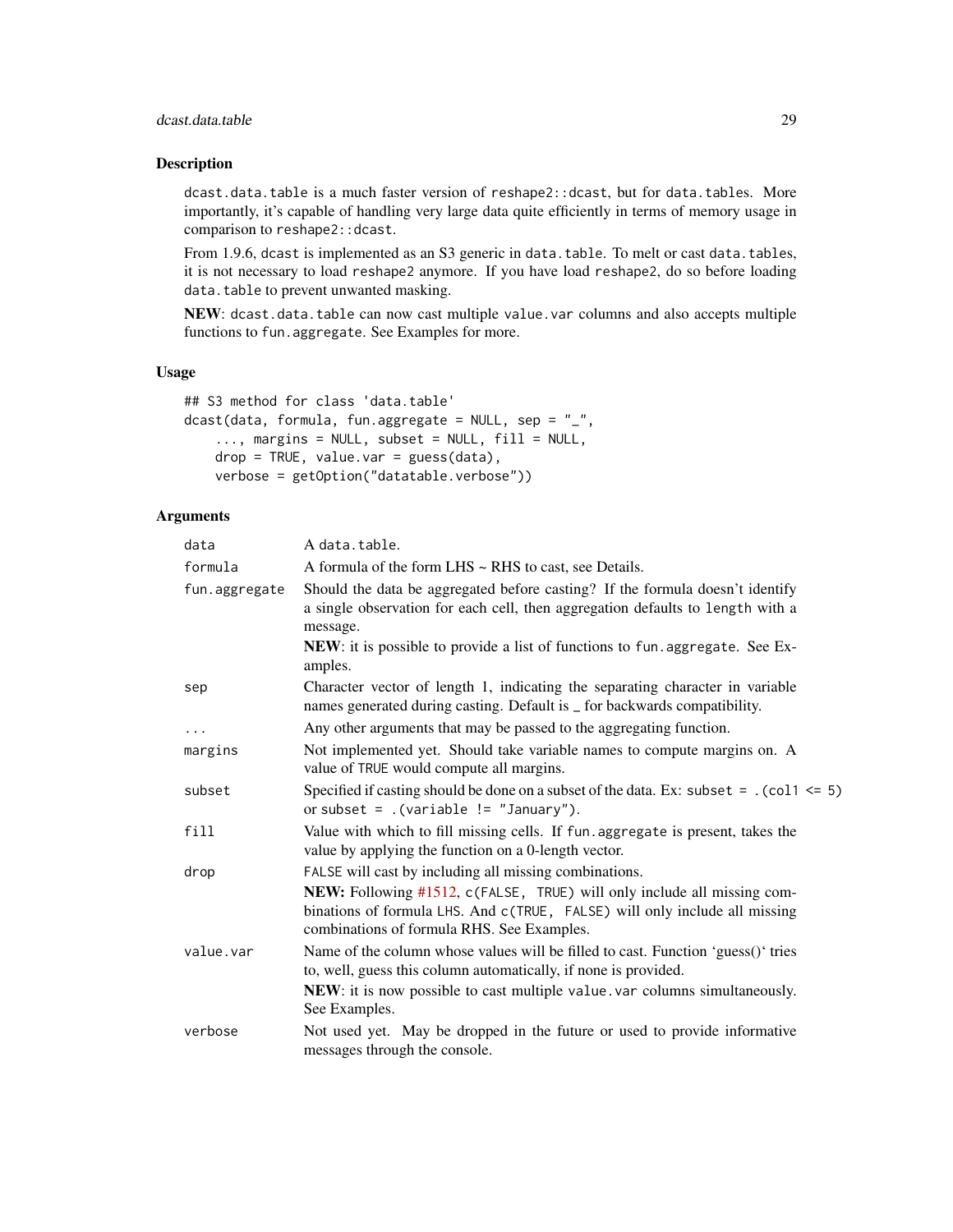# Details

The cast formula takes the form LHS  $\sim$  RHS, ex: var1 + var2  $\sim$  var3. The order of entries in the formula is essential. There are two special variables: . and .... . represents no variable; ... represents all variables not otherwise mentioned in formula; see Examples.

dcast also allows value.var columns of type list.

When variable combinations in formula doesn't identify a unique value in a cell, fun. aggregate will have to be specified, which defaults to length if unspecified. The aggregating function should take a vector as input and return a single value (or a list of length one) as output. In cases where value.var is a list, the function should be able to handle a list input and provide a single value or list of length one as output.

If the formula's LHS contains the same column more than once, ex: dcast( $DT, x+x<sup>2</sup>$  y), then the answer will have duplicate names. In those cases, the duplicate names are renamed using make.unique so that key can be set without issues.

Names for columns that are being cast are generated in the same order (separated by an underscore, \_) from the (unique) values in each column mentioned in the formula RHS.

From  $v1.9.4$ , dcast tries to preserve attributes whereever possible.

NEW: From  $v1.9.6$ , it is possible to cast multiple value. var columns and also cast by providing multiple fun.aggregate functions. Multiple fun.aggregate functions should be provided as a list, for e.g., list(mean, sum, function(x) paste(x, collapse=""). value.var can be either a character vector or list of length=1, or a list of length equal to length(fun.aggregate). When value. var is a character vector or a list of length 1, each function mentioned under fun. aggregate is applied to every column specified under value. var column. When value. var is a list of length equal to length(fun.aggregate) each element of fun.aggregate is appled to each element of value.var column.

#### Value

A keyed data.table that has been cast. The key columns are equal to the variables in the formula LHS in the same order.

# See Also

[melt.data.table](#page-57-1), [rowid](#page-68-1), <https://cran.r-project.org/package=reshape>

#### Examples

```
require(data.table)
names(ChickWeight) <- tolower(names(ChickWeight))
DT <- melt(as.data.table(ChickWeight), id=2:4) # calls melt.data.table
# dcast is a S3 method in data.table from v1.9.6
dcast(DT, time ~ variable, fun=mean)
dcast(DT, diet ~ variable, fun=mean)
dcast(DT, diet+chick ~ time, drop=FALSE)
dcast(DT, diet+chick ~ time, drop=FALSE, fill=0)
# using subset
dcast(DT, chick ~ time, fun=mean, subset=.(time ~ 10 & chick ~ 20))
```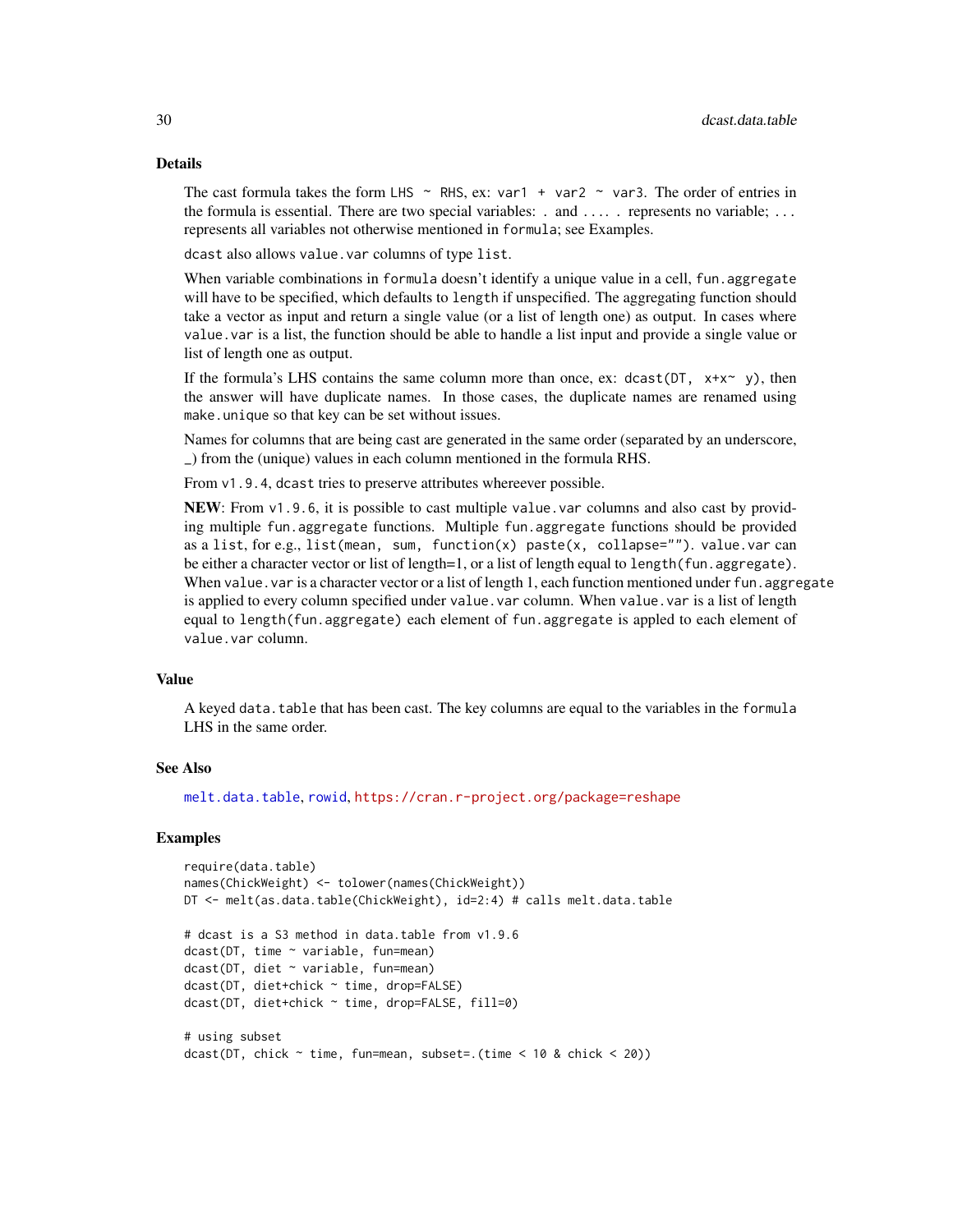```
# drop argument, #1512
DT \le data.table(v1 = c(1.1, 1.1, 1.1, 2.2, 2.2, 2.2),
                 v2 = factor(c(1L, 1L, 1L, 3L, 3L, 3L), levels=1:3),
                 v3 = factor(c(2L, 3L, 5L, 1L, 2L, 6L), levels=1:6),
                 v4 = c(3L, 2L, 2L, 5L, 4L, 3L))# drop=TRUE
dcast(DT, v1 + v2 ~ v3) # default is drop=TRUE
dcast(DT, v1 + v2 \sim v3, drop=FALSE) # all missing combinations of both LHS and RHS
dcast(DT, v1 + v2 ~ v3, drop=c(FALSE, TRUE)) # all missing combinations of only LHS
dcast(DT, v1 + v2 \sim v3, drop=c(TRUE, FALSE)) # all missing combinations of only RHS
# using . and ...
DT \le data.table(v1 = rep(1:2, each = 6),
                 v2 = rep(rep(1:3, 2), each = 2),v3 = rep(1:2, 6),v4 = rnorm(6)dcast(DT, ... ~ v3, value.var = "v4") #same as v1 + v2 ~ v3, value.var = "v4"
dcast(DT, v1 + v2 + v3 \sim ., value.var = "v4")
## for each combination of (v1, v2), add up all values of v4
dcast(DT, v1 + v2 ~ ., value.var = "v4", fun.aggregate = sum)
## Not run:
# benchmark against reshape2's dcast, minimum of 3 runs
set.seed(45)
DT <- data.table(aa=sample(1e4, 1e6, TRUE),
     bb=sample(1e3, 1e6, TRUE),
      cc = sample(letters, 1e6, TRUE), dd=runif(1e6))
system.time(dcast(DT, aa \sim cc, fun=sum)) # 0.12 seconds
system.time(dcast(DT, bb ~ cc, fun=mean)) # 0.04 seconds
# reshape2::dcast takes 31 seconds
system.time(dcast(DT, aa + bb ~ cc, fun=sum)) # 1.2 seconds
## End(Not run)
# NEW FEATURE - multiple value.var and multiple fun.aggregate
dt = data.table(x=sample(5,20,TRUE), y=sample(2,20,TRUE),
                z=sample(letters[1:2], 20,TRUE), d1 = runif(20), d2=1L)
# multiple value.var
dcast(dt, x + y \sim z, fun=sum, value.var=c("d1","d2"))
# multiple fun.aggregate
dcast(dt, x + y \sim z, fun=list(sum, mean), value.var="d1")
# multiple fun.agg and value.var (all combinations)
dcast(dt, x + y \sim z, fun=list(sum, mean), value.var=c("d1", "d2"))
# multiple fun.agg and value.var (one-to-one)
dcast(dt, x + y \sim z, fun=list(sum, mean), value.var=list("d1", "d2"))
```
<span id="page-30-2"></span><span id="page-30-1"></span>

duplicated *Determine Duplicate Rows*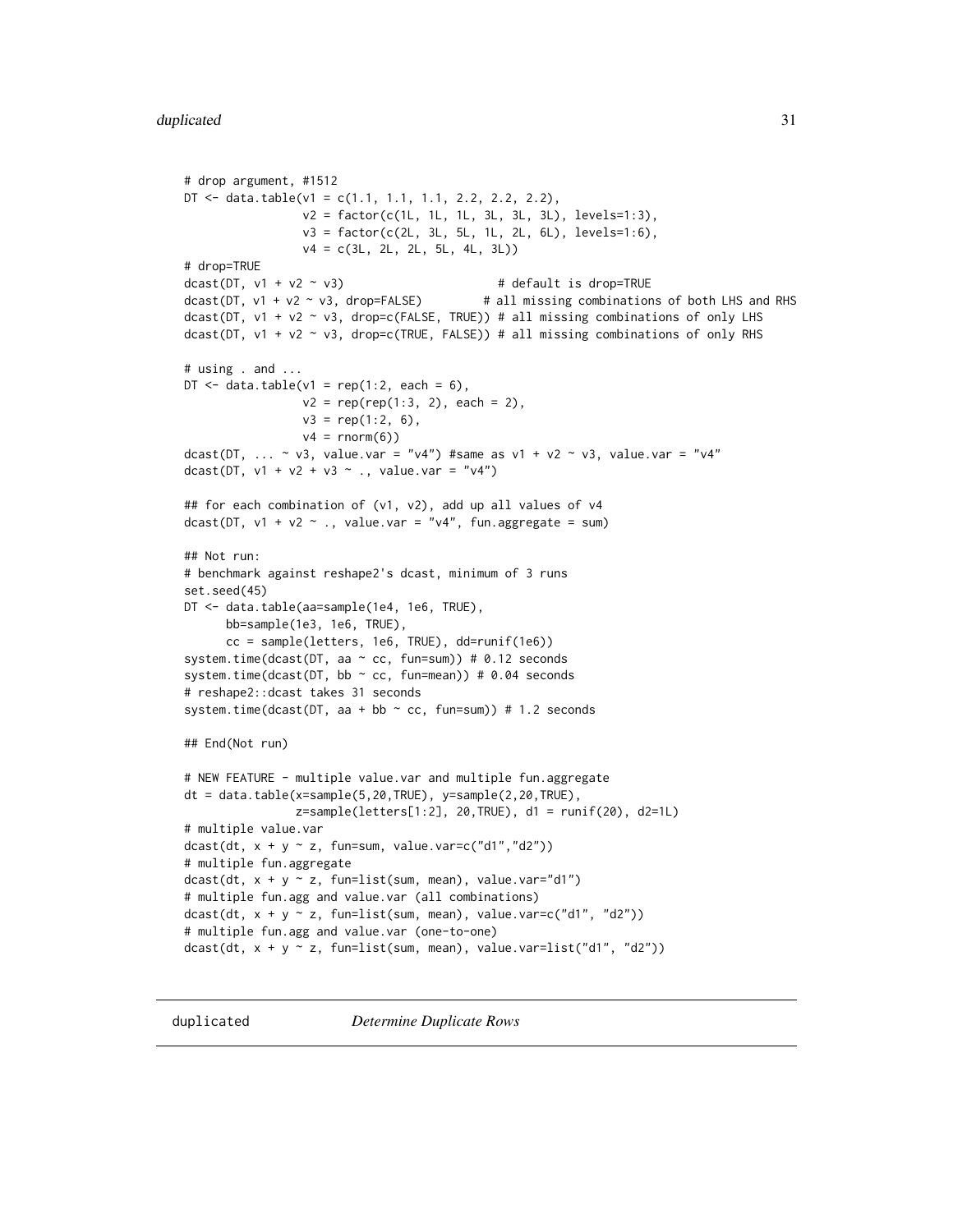#### Description

duplicated returns a logical vector indicating which rows of a data.table are duplicates of a row with smaller subscripts.

unique returns a data.table with duplicated rows removed, by columns specified in by argument. When no by then duplicated rows by all columns are removed.

anyDuplicated returns the *index* i of the first duplicated entry if there is one, and 0 otherwise.

uniqueN is equivalent to length(unique(x)) when x is an atomic vector, and nrow(unique(x)) when x is a data. frame or data.table. The number of unique rows are computed directly without materialising the intermediate unique data.table and is therefore faster and memory efficient.

# Usage

```
## S3 method for class 'data.table'
duplicated(x, incomparables=FALSE, fromLast=FALSE, by=seq_along(x), ...)
## S3 method for class 'data.table'
unique(x, incomparables=FALSE, fromLast=FALSE, by=seq_along(x), ...)
## S3 method for class 'data.table'
anyDuplicated(x, incomparables=FALSE, fromLast=FALSE, by=seq_along(x), ...)
uniqueN(x, by=if (is.list(x)) seq_along(x) else NULL, na.rm=FALSE)
```
#### Arguments

| $\mathsf{x}$  | A data.table. uniqueN accepts atomic vectors and data.frames as well.                                                                                                                                                                                                       |
|---------------|-----------------------------------------------------------------------------------------------------------------------------------------------------------------------------------------------------------------------------------------------------------------------------|
| $\ddots$ .    | Not used at this time.                                                                                                                                                                                                                                                      |
| incomparables | Not used. Here for S3 method consistency.                                                                                                                                                                                                                                   |
| fromLast      | logical indicating if duplication should be considered from the reverse side, i.e.,<br>the last (or rightmost) of identical elements would correspond to duplicated = FALSE.                                                                                                |
| by            | character or integer vector indicating which combinations of columns from<br>x to use for uniqueness checks. By default all columns are are being used. That<br>was changed recently for consistency to data.frame methods. In version < 1.9.8<br>$default$ was key $(x)$ . |
| na.rm         | Logical (default is FALSE). Should missing values (including NaN) be removed?                                                                                                                                                                                               |

# Details

Because data.tables are usually sorted by key, tests for duplication are especially quick when only the keyed columns are considered. Unlike [unique.data.frame](#page-0-0), paste is not used to ensure equality of floating point data. It is instead accomplished directly and is therefore quite fast. data.table provides [setNumericRounding](#page-78-1) to handle cases where limitations in floating point representation is undesirable.

v1.9.4 introduces anyDuplicated method for data.tables and is similar to base in functionality. It also implements the logical argument fromLast for all three functions, with default value FALSE.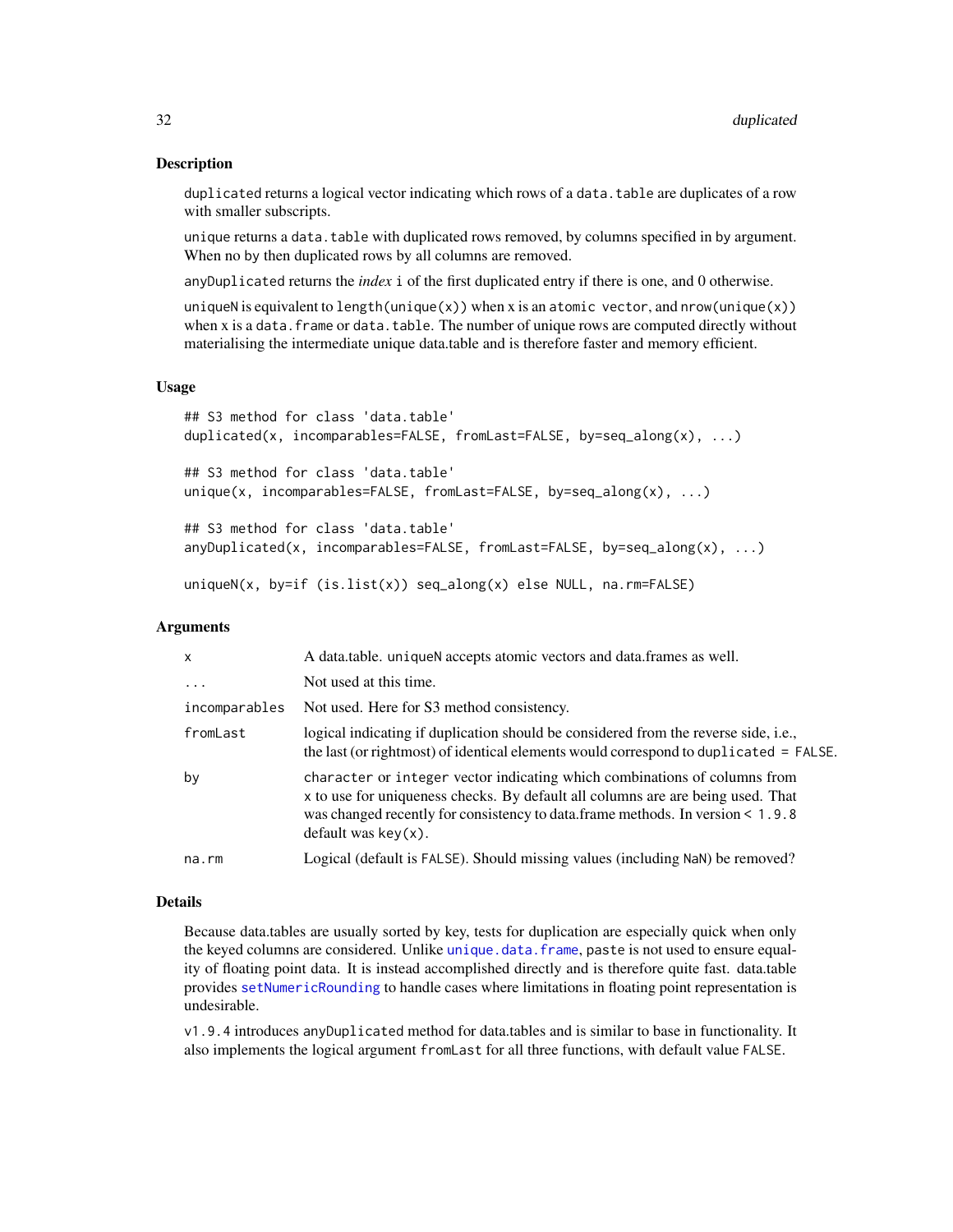#### duplicated 33

# Value

duplicated returns a logical vector of length  $nrow(x)$  indicating which rows are duplicates.

unique returns a data table with duplicated rows removed.

anyDuplicated returns a integer value with the index of first duplicate. If none exists, 0L is returned.

uniqueN returns the number of unique elements in the vector, data.frame or data.table.

# See Also

[setNumericRounding](#page-78-1), [data.table](#page-2-1), [duplicated](#page-30-2), [unique](#page-30-1), [all.equal](#page-15-1), [fsetdiff](#page-80-1), [funion](#page-80-1), [fintersect](#page-80-1), [fsetequal](#page-80-1)

#### Examples

```
DT <- data.table(A = rep(1:3, each=4), B = rep(1:4, each=3),
                 C = rep(1:2, 6), key = "A,B")
duplicated(DT)
unique(DT)
duplicated(DT, by="B")
unique(DT, by="B")
duplicated(DT, by=c("A", "C"))
unique(DT, by=c("A", "C"))
DT = data.table(a=c(2L, 1L, 2L), b=c(1L, 2L, 1L)) # no key
unique(DT) \qquad \qquad # rows 1 and 2 (row 3 is a duplicate of row 1)DT = data.table(a=c(3.142, 4.2, 4.2, 3.142, 1.223, 1.223), b=rep(1,6))unique(DT) # rows 1,2 and 5
DT = data.table(a=tan(pi*(1/4 + 1:10)), b=rep(1,10)) # example from ?all.equal
length(unique(DT$a)) # 10 strictly unique floating point values
all.equal(DT$a,rep(1,10)) # TRUE, all within tolerance of 1.0
DT[,which.min(a)] \qquad \qquad # row 10, the strictly smallest floating point value
identical(unique(DT),DT[1]) # TRUE, stable within tolerance
identical(unique(DT),DT[10]) # FALSE
# fromLast=TRUE
DT \le data.table(A = rep(1:3, each=4), B = rep(1:4, each=3),
                C = rep(1:2, 6), key = "A,B")duplicated(DT, by="B", fromLast=TRUE)
unique(DT, by="B", fromLast=TRUE)
# anyDuplicated
anyDuplicated(DT, by=c("A", "B")) # 3L
any(duplicated(DT, by=c("A", "B"))) # TRUE
# uniqueN, unique rows on key columns
uniqueN(DT, by = key(DT))
```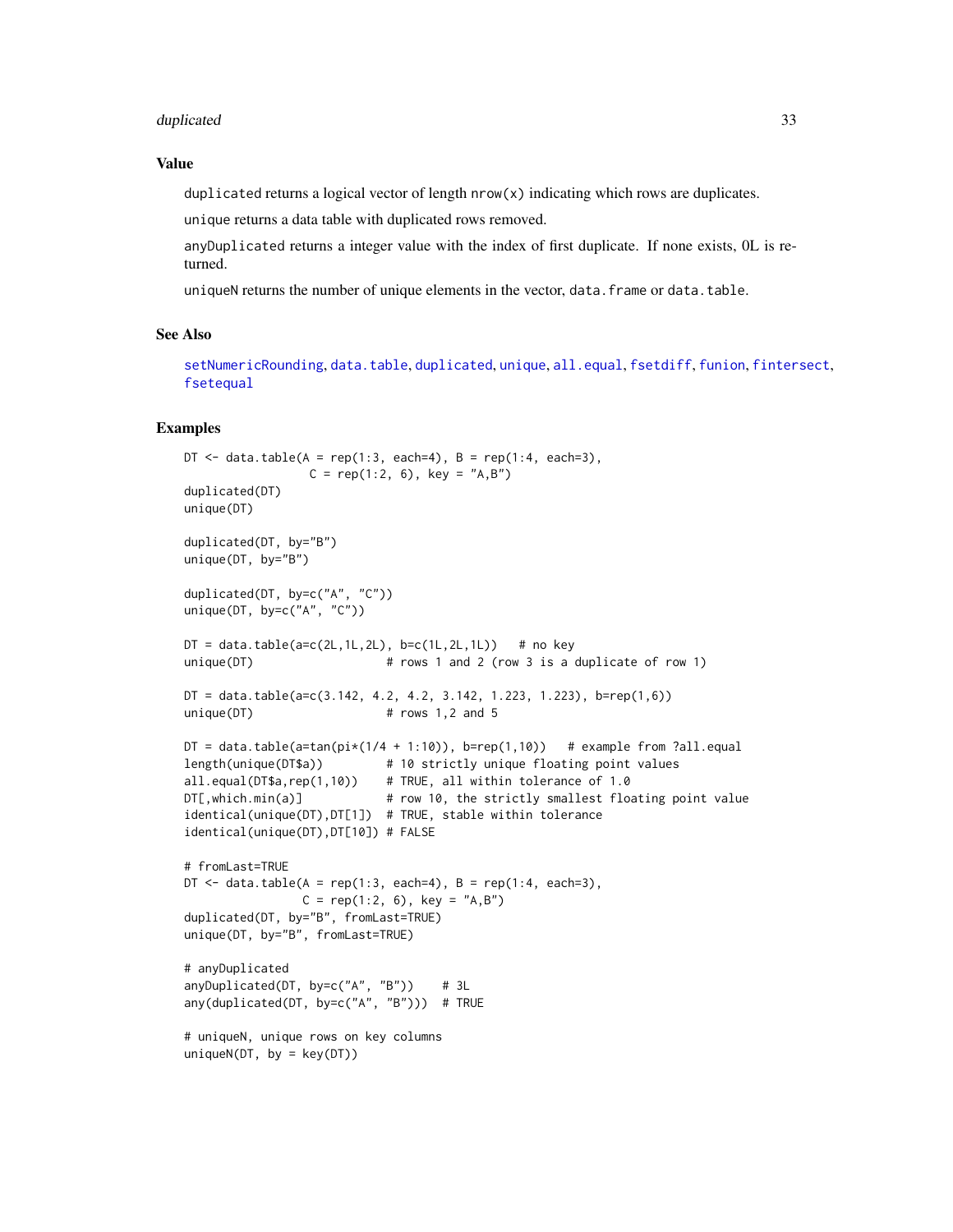```
# uniqueN, unique rows on all columns
uniqueN(DT)
# uniqueN while grouped by "A"
DT[, .(uN=uniqueN(.SD)), by=A]
# uniqueN's na.rm=TRUE
x = sample(c(NA, \text{NaN}, \text{runif}(3)), 10, \text{TRUE})uniqueN(x, na.rm = FALSE) # 5, default
uniqueN(x, na.rm=TRUE) # 3
```
first *First item of an object*

# Description

Returns the first item of a vector or list, or the first row of a data.frame or data.table.

# Usage

 $first(x, ...)$ 

#### Arguments

|          | A vector, list, data.frame or data.table. Otherwise the S3 method of xts:: first<br>is deployed. |
|----------|--------------------------------------------------------------------------------------------------|
| $\cdots$ | Not applicable for data.table:: first. Any arguments here are passed through<br>to xts::first.   |

# Value

If no other arguments are supplied it depends on the type of x. The first item of a vector or list. The first row of a data.frame or data.table. Otherwise, whatever xts::first returns (if package xts has been loaded, otherwise a helpful error).

If any argument is supplied in addition to  $x$  (such as n or keep in  $x$ ts::first), regardless of  $x$ 's type, then xts::first is called if xts has been loaded, otherwise a helpful error.

#### See Also

[NROW](#page-0-0), [head](#page-0-0), [tail](#page-0-0), [last](#page-55-1)

# Examples

```
first(1:5) # [1] 1
x = data.title(x=1:5, y=6:10)first(x) # same as x[1]
```
<span id="page-33-0"></span>34 first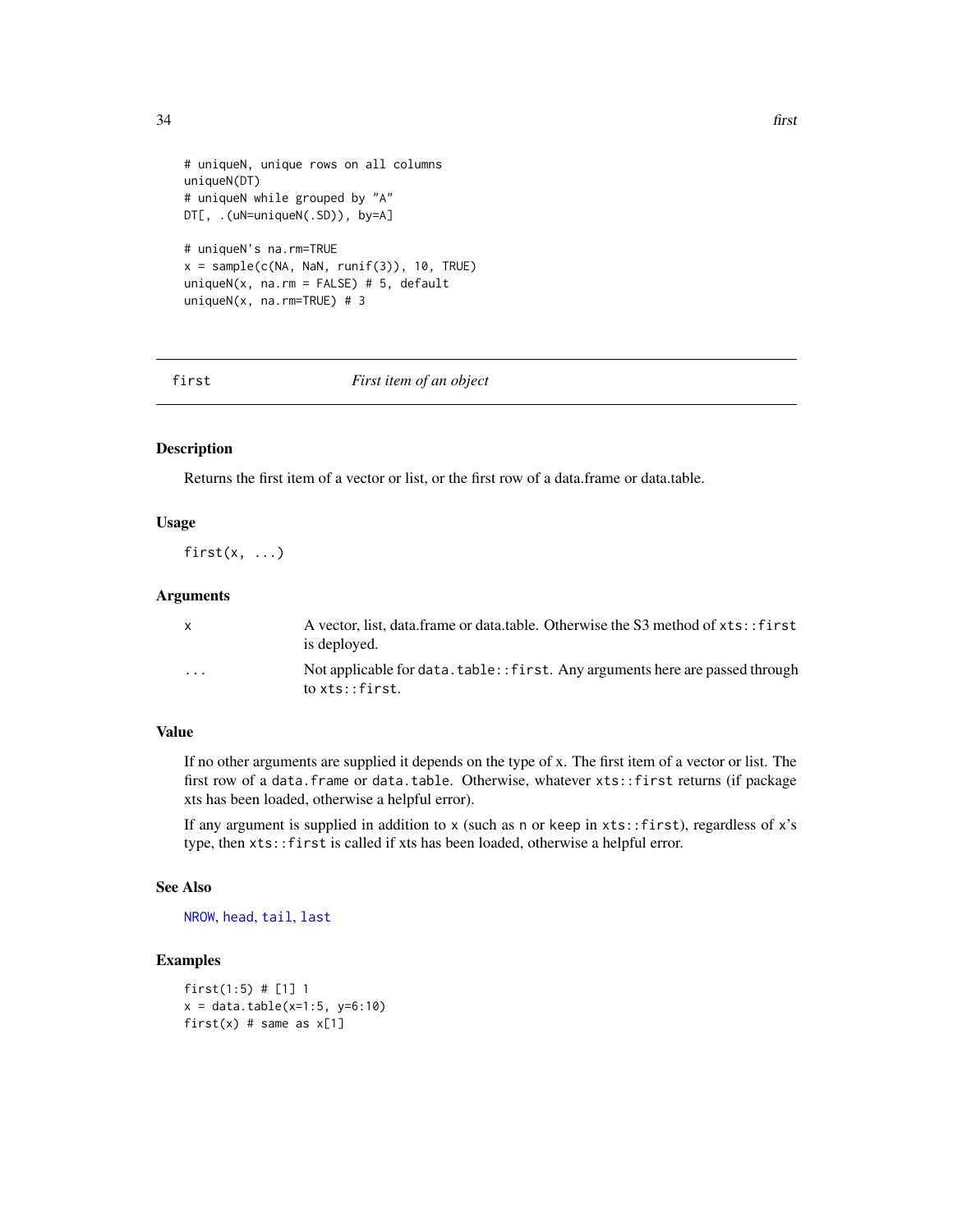<span id="page-34-0"></span>

#### Description

A *fast* binary-search based *overlap join* of two data.tables. This is very much inspired by findOverlaps function from the Bioconductor package IRanges (see link below under See Also).

Usually, x is a very large data.table with small interval ranges, and y is much smaller *keyed* data.table with relatively larger interval spans. For a usage in genomics, see the examples section.

NOTE: This is still under development, meaning it's stable, but some features are yet to be implemented. Also, some arguments and/or the function name itself could be changed.

# Usage

```
foverlaps(x, y, by.x = if (!is.null(key(x))) key(x) else key(y),
   by.y = key(y), maxgap = 0L, minoverlap = 1L,
   type = c("any", "within", "start", "end", "equal"),
   mult = c("all", "first", "last"),
   nomatch = getOption("datatable.nomatch"),
   which = FALSE, verbose = getOption("datatable.verbose"))
```
# Arguments

| x, y         | data.tables. y needs to be keyed, but not necessarily x. See examples.                                                                                                                                                                                                                                                                                                                                                                                                                                                 |
|--------------|------------------------------------------------------------------------------------------------------------------------------------------------------------------------------------------------------------------------------------------------------------------------------------------------------------------------------------------------------------------------------------------------------------------------------------------------------------------------------------------------------------------------|
| by. $x, by.$ | A vector of column names (or numbers) to compute the overlap joins. The last<br>two columns in both by.x and by.y should each correspond to the start and<br>end interval columns in x and y respectively. And the start column should<br>always be $\leq$ end column. If x is keyed, by x is equal to key(x), else key(y).<br>by $\cdot$ y defaults to key(y).                                                                                                                                                        |
| maxgap       | It should be a non-negative integer value, $>= 0$ . Default is 0 (no gap). For inter-<br>vals $[a, b]$ and $[c, d]$ , where $a \le b$ and $c \le d$ , when $c > b$ or $d < a$ , the two<br>intervals don't overlap. If the gap between these two intervals is $\leq$ maxgap,<br>these two intervals are considered as overlapping. Note: This is not yet imple-<br>mented.                                                                                                                                             |
| minoverlap   | It should be a positive integer value, $> 0$ . Default is 1. For intervals $[a, b]$<br>and $[c, d]$ , where a<=b and c<=d, when c<=b and d>=a, the two intervals over-<br>lap. If the length of overlap between these two intervals is $\geq$ minoverlap,<br>then these two intervals are considered to be overlapping. Note: This is not yet<br>implemented.                                                                                                                                                          |
| type         | Default value is any. Allowed values are any, within, start, end and equal.<br>Note: equal is not yet implemented. But this is just a normal join of the type<br>$y[x, \ldots]$ , unless you require also using maxgap and minoverlap arguments.<br>The types shown here are identical in functionality to the function find Overlaps<br>in the bioconductor package IRanges. Let $[a,b]$ and $[c,d]$ be intervals in x<br>and y with $a \le b$ and $c \le d$ . For type="start", the intervals overlap iff $a == c$ . |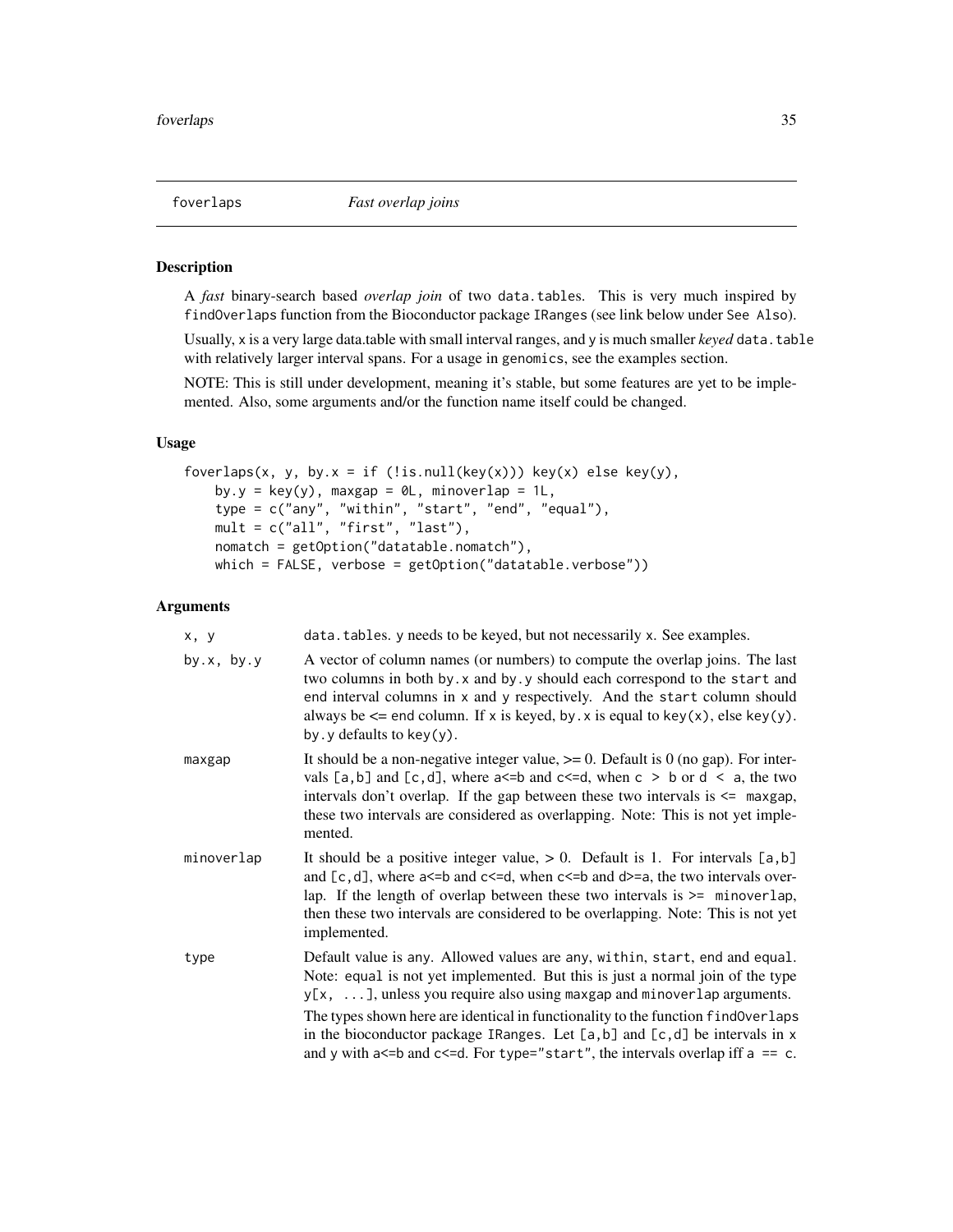|         | For type="end", the intervals overlap iff $b == d$ . For type="within", the<br>intervals overlap iff a>=c and b<=d. For type="equal", the intervals overlap<br>iff $a == c$ and $b == d$ . For type="any", as long as $c \le b$ and $d >= a$ , they over-<br>lap. In addition to these requirments, they also have to satisfy the minoverlap<br>argument as explained above.                                                                                                                                                       |
|---------|------------------------------------------------------------------------------------------------------------------------------------------------------------------------------------------------------------------------------------------------------------------------------------------------------------------------------------------------------------------------------------------------------------------------------------------------------------------------------------------------------------------------------------|
|         | NB: maxgap argument, when $> 0$ , is to be interpreted according to the type of<br>the overlap. This will be updated once maxgap is implemented.                                                                                                                                                                                                                                                                                                                                                                                   |
| mult    | When multiple rows in y match to the row in $x$ , $mult =$ . controls which values<br>are returned - "all" (default), "first" or "last".                                                                                                                                                                                                                                                                                                                                                                                           |
| nomatch | Same as nomatch in match. When a row (with interval say, $[a,b]$ ) in x has<br>no match in y, nomatch=NA (default) means NA is returned for y's non-by y<br>columns for that row of x. nomatch=0 means no rows will be returned for that<br>row of x. The default value (used when nomatch is not supplied) can be changed<br>from NA to 0 using options (datatable.nomatch=0).                                                                                                                                                    |
| which   | When TRUE, if mult="all" returns a two column data.table with the first<br>column corresponding to x's row number and the second corresponding to y's.<br>when nomatch=NA, no matches return NA for y, and if nomatch=0, those rows<br>where no match is found will be skipped; if mult="first" or "last", a<br>vector of length equal to the number of rows in $x$ is returned, with no-match<br>entries filled with NA or 0 corresponding to the nomatch argument. Default is<br>FALSE, which returns a join with the rows in y. |
| verbose | TRUE turns on status and information messages to the console. Turn this on by<br>default using options (datatable. verbose=TRUE). The quantity and types of<br>verbosity may be expanded in future.                                                                                                                                                                                                                                                                                                                                |

# Details

Very briefly, foverlaps() collapses the two-column interval in y to one-column of *unique* values to generate a lookup table, and then performs the join depending on the type of overlap, using the already available binary search feature of data.table. The time (and space) required to generate the lookup is therefore proportional to the number of unique values present in the interval columns of y when combined together.

Overlap joins takes advantage of the fact that y is sorted to speed-up finding overlaps. Therefore y has to be keyed (see ?setkey) prior to running foverlaps(). A key on x is not necessary, although it *might* speed things further. The columns in by.x argument should correspond to the columns specified in by.y. The last two columns should be the *interval* columns in both by.x and by.y. The first interval column in by.x should always be  $\leq$  the second interval column in by.x, and likewise for by.y. The [storage.mode](#page-0-0) of the interval columns must be either double or integer. It therefore works with bit64::integer64 type as well.

The lookup generation step could be quite time consuming if the number of unique values in y are too large (ex: in the order of tens of millions). There might be improvements possible by constructing lookup using RLE, which is a pending feature request. However most scenarios will not have too many unique values for y.

#### Value

A new data.table by joining over the interval columns (along with other additional identifier columns) specified in by.x and by.y.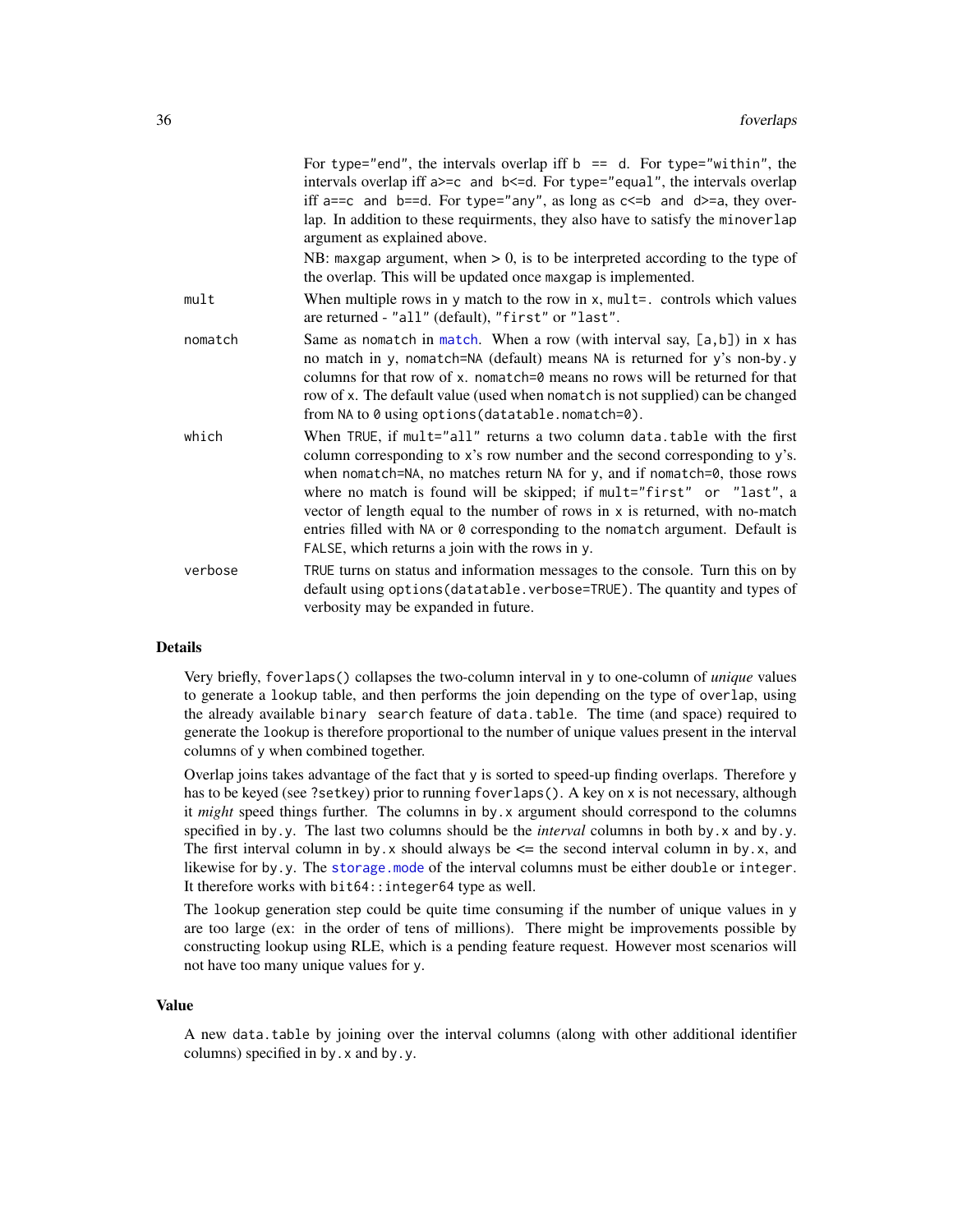#### frank 37

NB: When which=TRUE: a) mult="first" or "last" returns a vector of matching row numbers in y, and b) when  $mult="all"$  returns a data.table with two columns with the first containing row numbers of x and the second column with corresponding row numbers of y.

nomatch=NA or 0 also influences whether non-matching rows are returned or not, as explained above.

### See Also

[data.table](#page-2-0), <http://www.bioconductor.org/packages/release/bioc/html/IRanges.html>, [setNumericRounding](#page-78-0)

```
require(data.table)
## simple example:
x = data.title(start=c(5, 31, 22, 16), end=c(8, 50, 25, 18), val2 = 7:10)y = data_table(start=c(10, 20, 30), end=c(15, 35, 45), val1 = 1:3)setkey(y, start, end)
foverlaps(x, y, type="any", which=TRUE) ## return overlap indices
foverlaps(x, y, type="any") ## return overlap join
foverlaps(x, y, type="any", mult="first") ## returns only first match
foverlaps(x, y, type="within") ## matches iff 'x' is within 'y'
## with extra identifiers (ex: in genomics)
x = data.table(char=c("Chr1", "Chr1", "Chr2", "Chr2", "Chr2", "Chr2").start=c(5,10, 1, 25, 50), end=c(11,20,4,52,60))
y = data.table(chr=c("Chr1", "Chr1", "Chr2"), start=c(1, 15,1),
               end=c(4, 18, 55), geneid=letters[1:3])
setkey(y, chr, start, end)
foverlaps(x, y, type="any", which=TRUE)
foverlaps(x, y, type="any")
foverlaps(x, y, type="any", nomatch=0L)
foverlaps(x, y, type="within", which=TRUE)
foverlaps(x, y, type="within")
foverlaps(x, y, type="start")
## x and y have different column names - specify by.x
x = data.table(seq=c("Chr1", "Chr1", "Chr2", "Chr2", "Chr2", "Chr2").start=c(5,10, 1, 25, 50), end=c(11,20,4,52,60))
y = data.title(chr = c("Chr1", "Chr1", "Chr2")), start=c(1, 15,1),
               end=c(4, 18, 55), geneid=letters[1:3])
setkey(y, chr, start, end)
foverlaps(x, y, by.x=c("seq", "start", "end"),
            type="any", which=TRUE)
```
<span id="page-36-0"></span>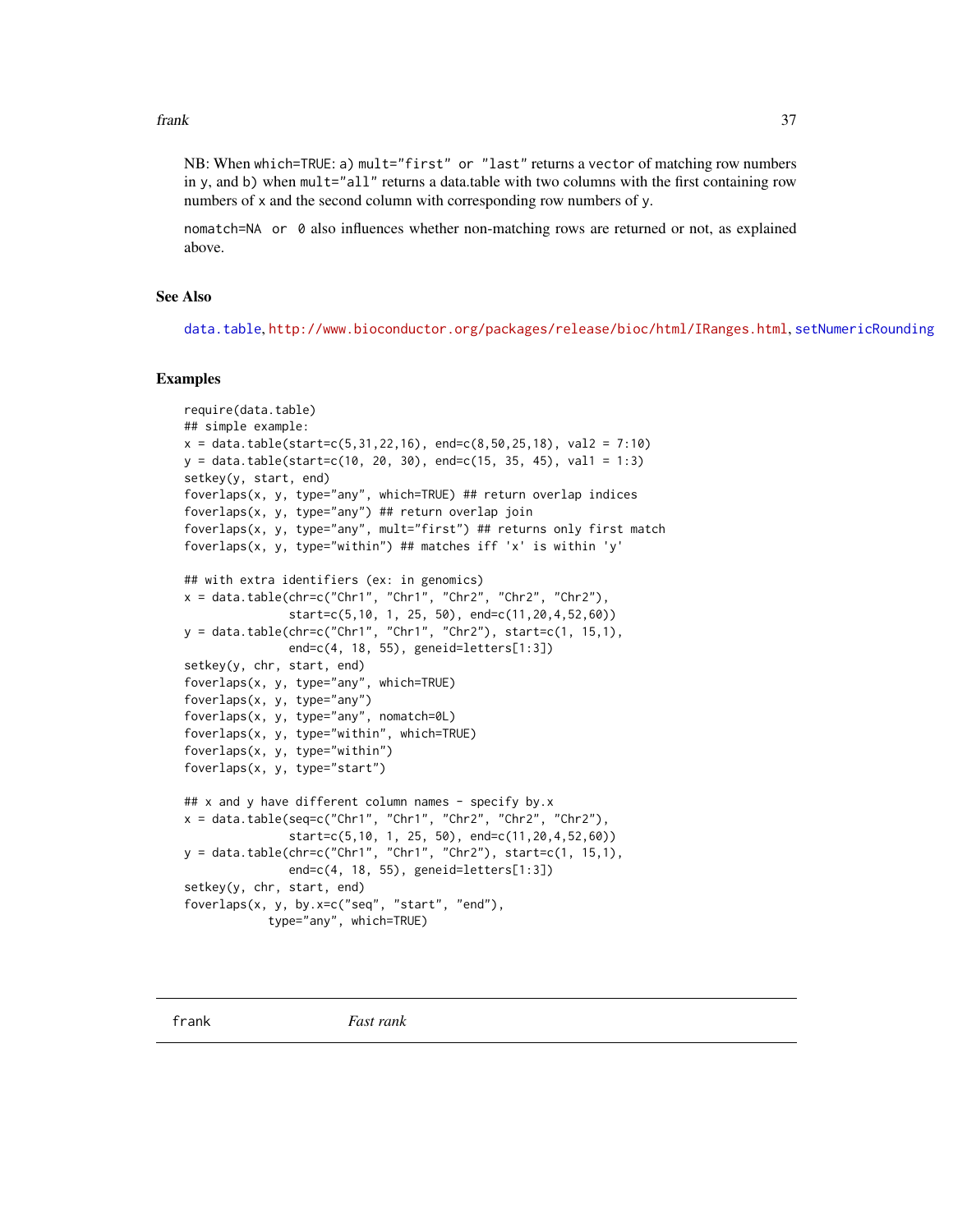### Description

Similar to base::rank but *much faster*. And it accepts vectors, lists, data.frames or data.tables as input. In addition to the ties.method possibilities provided by base::rank, it also provides ties.method="dense".

bit64::integer64 type is also supported.

## Usage

```
frank(x, ..., na.last=TRUE, ties.method=c("average",
  "first", "random", "max", "min", "dense"))
frankv(x, cols=seq_along(x), order=1L, na.last=TRUE,
     ties.method=c("average", "first", "random",
        "max", "min", "dense"))
```
## Arguments

| X           | A vector, or list with all it's elements identical in length or data. frame or data. table.                                                                                                                                                                                                                          |
|-------------|----------------------------------------------------------------------------------------------------------------------------------------------------------------------------------------------------------------------------------------------------------------------------------------------------------------------|
|             | Only for lists, data.frames and data.tables. The columns to calculate ranks based<br>on. Do not quote column names. If  is missing, all columns are considered by<br>default. To sort by a column in descending order prefix a "-", e.g., $frank(x, a, -b,$<br>c). The -b works when b is of type character as well. |
| cols        | A character vector of column names (or numbers) of x, to which obtain ranks<br>for.                                                                                                                                                                                                                                  |
| order       | An integer vector with only possible values of 1 and -1, corresponding to as-<br>cending and descending order. The length of order must be either 1 or equal to<br>that of cols. If length(order) $== 1$ , it's recycled to length(cols).                                                                            |
| na.last     | Control treatment of NAs. If TRUE, missing values in the data are put last; if<br>FALSE, they are put first; if NA, they are removed; if "keep" they are kept with<br>rank NA.                                                                                                                                       |
| ties.method | A character string specifying how ties are treated, see Details.                                                                                                                                                                                                                                                     |

### Details

To be consistent with other data.table operations, NAs are considered identical to other NAs (and NaNs to other NaNs), unlike base::rank. Therefore, for na.last=TRUE and na.last=FALSE, NAs (and NaNs) are given identical ranks, unlike [rank](#page-36-0).

frank is not limited to vectors. It accepts data.tables (and lists and data.frames) as well. It accepts unquoted column names (with names preceded with a - sign for descending order, even on character vectors), for e.g.,  $frank(DT, a, -b, c, ties.method="first")$  where  $a, b, c$  are columns in DT. The equivalent in frankv is the order argument.

In addition to the ties.method values possible using base's [rank](#page-36-0), it also provides another additional argument *"dense"* which returns the ranks without any gaps in the ranking. See examples.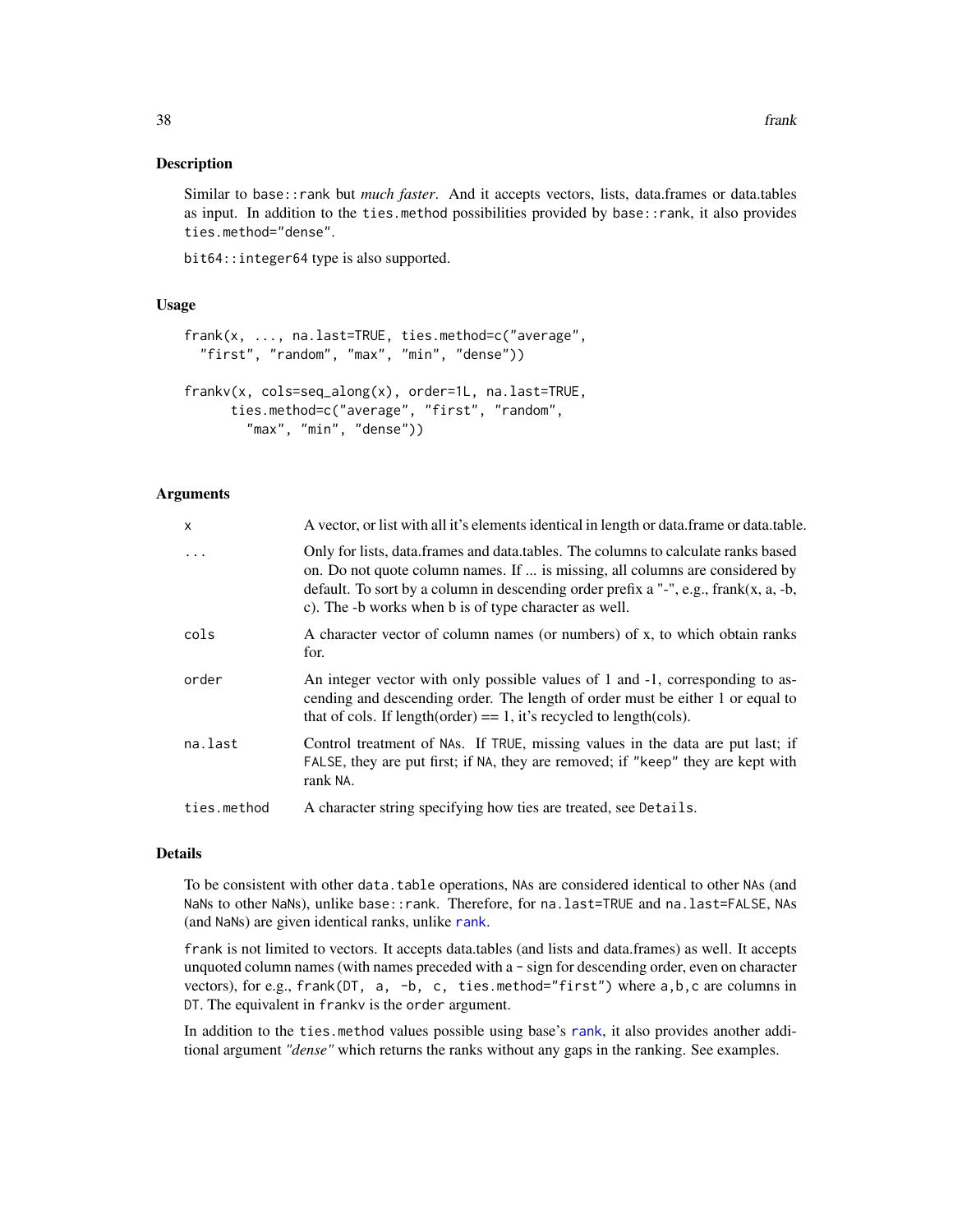#### fread 39

### Value

A numeric vector of length equal to  $NROW(x)$  (unless na.last = NA, when missing values are removed). The vector is of integer type unless ties.method = "average" when it is of double type (irrespective of ties).

# See Also

[data.table](#page-2-0), [setkey](#page-76-0), [setorder](#page-81-0)

#### Examples

```
# on vectors
x = c(4, 1, 4, NA, 1, NA, 4)# NAs are considered identical (unlike base R)
# default is average
frankv(x) # na.last=TRUE
frankv(x, na.last=FALSE)
# ties.method = min
frankv(x, ties.method="min")
# ties.method = dense
frankv(x, ties.method="dense")
# on data.table
DT = data.table(x, y=c(1, 1, 1, 0, NA, 0, 2))frankv(DT, cols="x") # same as frankv(x) from before
frankv(DT, cols="x", na.last="keep")
frankv(DT, cols="x", ties.method="dense", na.last=NA)
frank(DT, x, ties.method="dense", na.last=NA) # equivalent of above using frank
# on both columns
frankv(DT, ties.method="first", na.last="keep")
frank(DT, ties.method="first", na.last="keep") # equivalent of above using frank
# order argument
frank(DT, x, -y, ties.method="first")
# equivalent of above using frankv
frankv(DT, order=c(1L, -1L), ties.method="first")
```
<span id="page-38-0"></span>fread *Fast and friendly file finagler*

### Description

Similar to read.table but faster and more convenient. All controls such as sep, colClasses and nrows are automatically detected. bit64::integer64 types are also detected and read directly without needing to read as character before converting.

Dates are read as character currently. They can be converted afterwards using the excellent fasttime package or standard base functions.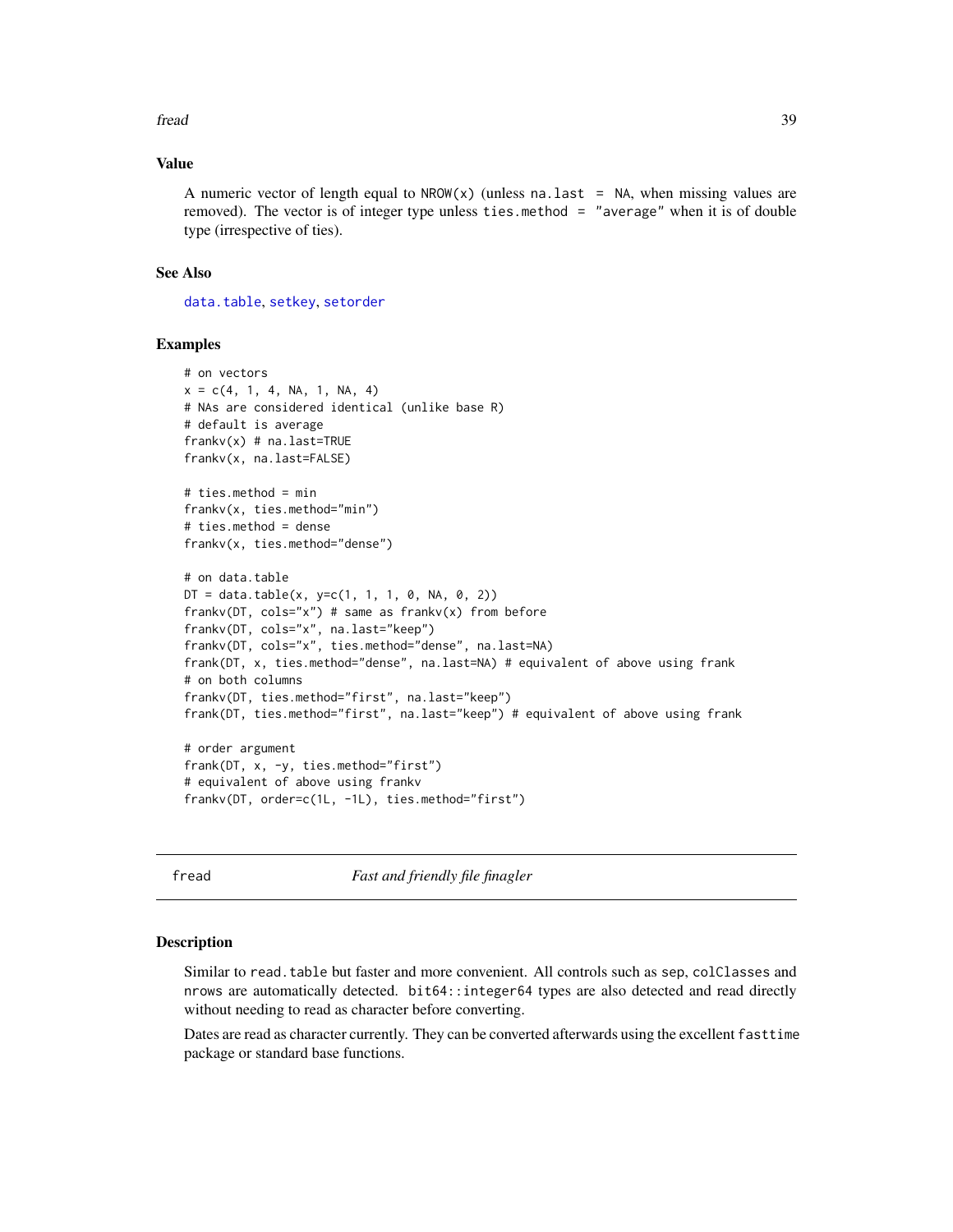40 fread of the state of the state of the state of the state of the state of the state of the state of the state of the state of the state of the state of the state of the state of the state of the state of the state of th

'fread' is for *regular* delimited files; i.e., where every row has the same number of columns. In future, secondary separator (sep2) may be specified *within* each column. Such columns will be read as type list where each cell is itself a vector.

# Usage

```
fread(input, sep="auto", sep2="auto", nrows=-1L, header="auto", na.strings="NA", file,
stringsAsFactors=FALSE, verbose=getOption("datatable.verbose"), autostart=1L,
skip=0L, select=NULL, drop=NULL, colClasses=NULL,
integer64=getOption("datatable.integer64"), # default: "integer64"
dec=if (sep!=".") "." else ",", col.names,
check.names=FALSE, encoding="unknown", quote="\"",
strip.white=TRUE, fill=FALSE, blank.lines.skip=FALSE, key=NULL,
showProgress=getOption("datatable.showProgress"), # default: TRUE
data.table=getOption("datatable.fread.datatable") # default: TRUE
)
```

| input      | Either the file name to read (containing no \n character), a shell command that<br>preprocesses the file (e.g. fread("grep blah filename")) or the input itself<br>as a string (containing at least one \n), see examples. In both cases, a length 1<br>character string. A filename input is passed through path. expand for conve-<br>nience and may be a URL starting http:// or file://.                                                                                                                             |
|------------|--------------------------------------------------------------------------------------------------------------------------------------------------------------------------------------------------------------------------------------------------------------------------------------------------------------------------------------------------------------------------------------------------------------------------------------------------------------------------------------------------------------------------|
| sep        | The separator between columns. Defaults to the first character in the set $[ , \setminus t ]$ ; $]$<br>that exists on line autostart outside quoted ("") regions, and separates the rows<br>above autostart into a consistent number of fields, too.                                                                                                                                                                                                                                                                     |
| sep2       | The separator within columns. A list column will be returned where each<br>cell is a vector of values. This is much faster using less working memory than<br>strsplit afterwards or similar techniques. For each column sep2 can be dif-<br>ferent and is the first character in the same set above $[ , \setminus t   ; : ]$ , other than sep,<br>that exists inside each field outside quoted regions on line autostart. NB: sep2<br>is not yet implemented.                                                           |
| nrows      | The number of rows to read, by default -1 means all. Unlike read.table, it<br>doesn't help speed to set this to the number of rows in the file (or an estimate),<br>since the number of rows is automatically determined and is already fast. Only<br>set nrows if you require the first 10 rows, for example. 'nrows=0' is a special<br>case that just returns the column names and types; e.g., a dry run for a large file<br>or to quickly check format consistency of a set of files before starting to read<br>any. |
| header     | Does the first data line contain column names? Defaults according to whether<br>every non-empty field on the first data line is type character. If so, or TRUE is<br>supplied, any empty column names are given a default name.                                                                                                                                                                                                                                                                                          |
| na.strings | A character vector of strings which are to be interpreted as NA values. By default<br>", , " for columns read as type character is read as a blank string ("") and ", NA, "<br>is read as NA. Typical alternatives might be na. strings=NULL (no coercion to<br>NA at all!) or perhaps na. strings=c("NA", "N/A", "null").                                                                                                                                                                                               |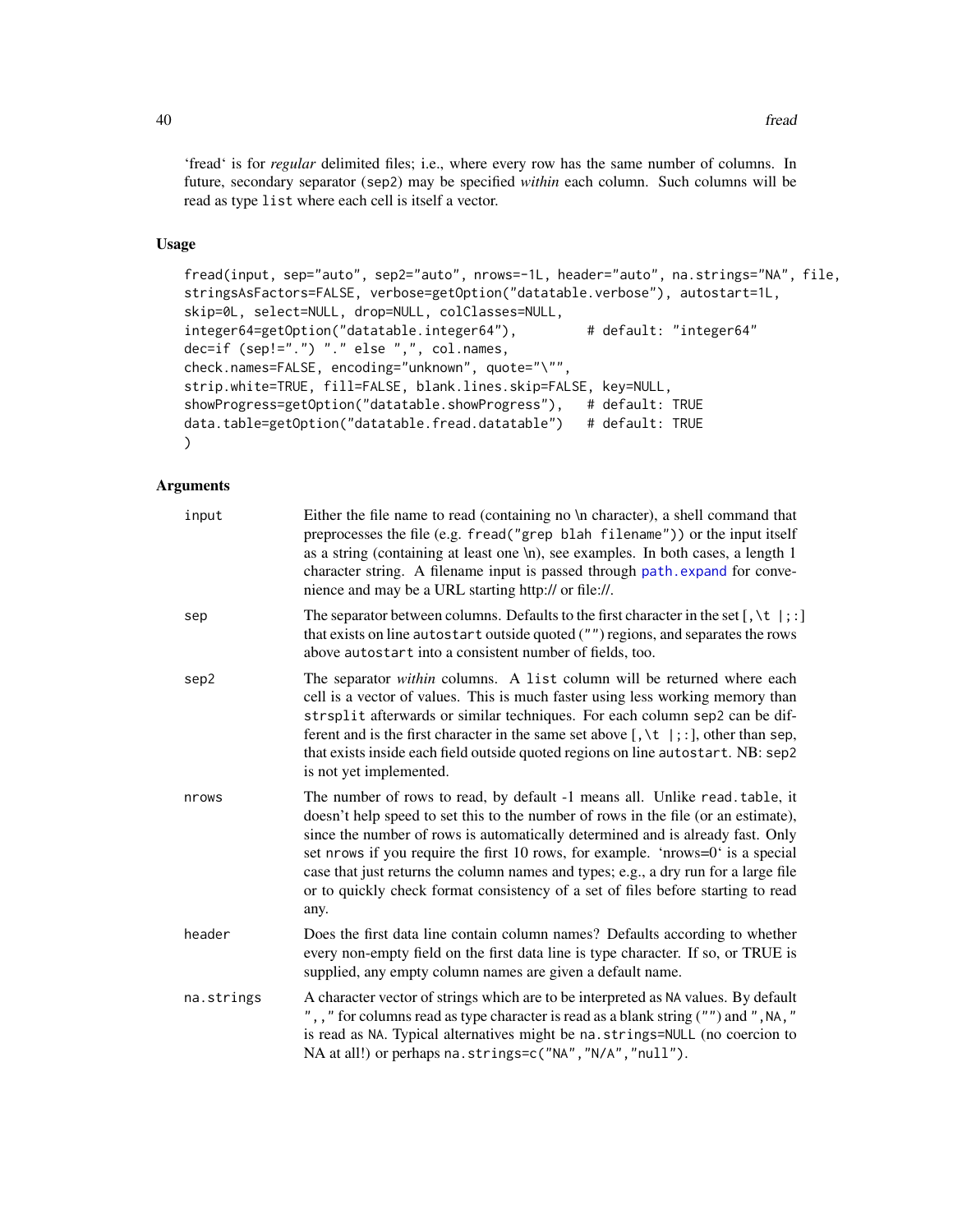fread 41

| file             | File path, useful when we want to ensure that no shell commands will be exe-<br>cuted. File path can also be provided to input argument.                                                                                                                                                                                                                                                                                                                           |
|------------------|--------------------------------------------------------------------------------------------------------------------------------------------------------------------------------------------------------------------------------------------------------------------------------------------------------------------------------------------------------------------------------------------------------------------------------------------------------------------|
| stringsAsFactors |                                                                                                                                                                                                                                                                                                                                                                                                                                                                    |
|                  | Convert all character columns to factors?                                                                                                                                                                                                                                                                                                                                                                                                                          |
| verbose          | Be chatty and report timings?                                                                                                                                                                                                                                                                                                                                                                                                                                      |
| autostart        | Any line number within the region of machine readable delimited text, by default<br>30. If the file is shorter or this line is empty (e.g. short files with trailing blank<br>lines) then the last non empty line (with a non empty line above that) is used.<br>This line and the lines above it are used to auto detect sep, sep2 and the number<br>of fields. It's extremely unlikely that autostart should ever need to be changed,<br>we hope.                |
| skip             | If 0 (default) use the procedure described below starting on line autostart to<br>find the first data row. skip>0 means ignore autostart and take line skip+1 as<br>the first data row (or column names according to header="auto" TRUE FALSE<br>as usual). skip="string" searches for "string" in the file (e.g. a substring of<br>the column names row) and starts on that line (inspired by read.xls in package<br>gdata).                                      |
| select           | Vector of column names or numbers to keep, drop the rest.                                                                                                                                                                                                                                                                                                                                                                                                          |
| drop             | Vector of column names or numbers to drop, keep the rest.                                                                                                                                                                                                                                                                                                                                                                                                          |
| colClasses       | A character vector of classes (named or unnamed), as read.csv. Or a named list<br>of vectors of column names or numbers, see examples. colClasses in fread is<br>intended for rare overrides, not for routine use. fread will only promote a column<br>to a higher type if colClasses requests it. It won't downgrade a column to a<br>lower type since NAs would result. You have to coerce such columns afterwards<br>yourself, if you really require data loss. |
| integer64        | "integer64" (default) reads columns detected as containing integers larger than<br>2^31 as type bit64:: integer64. Alternatively, "double"   "numeric" reads as<br>base:: read.csv does; i.e., possibly with loss of precision and if so silently. Or,<br>"character".                                                                                                                                                                                             |
| dec              | The decimal separator as in base:: read.csv. If not "." (default) then usually<br>",". See details.                                                                                                                                                                                                                                                                                                                                                                |
| col.names        | A vector of optional names for the variables (columns). The default is to use<br>the header column if present or detected, or if not "V" followed by the column<br>number.                                                                                                                                                                                                                                                                                         |
| check.names      | default is FALSE. If TRUE then the names of the variables in the data. table are<br>checked to ensure that they are syntactically valid variable names. If necessary<br>they are adjusted (by make. names) so that they are, and also to ensure that there<br>are no duplicates.                                                                                                                                                                                   |
| encoding         | default is "unknown". Other possible options are "UTF-8" and "Latin-1".<br>Note: it is not used to re-encode the input, rather enables handling of encoded<br>strings in their native encoding.                                                                                                                                                                                                                                                                    |
| quote            | By default $("\\ "$ "), if a field starts with a doublequote, fread handles embedded<br>quotes robustly as explained under Details. If it fails, then another attempt is<br>made to read the field as is, i.e., as if quotes are disabled. By setting quote="",<br>the field is always read as if quotes are disabled.                                                                                                                                             |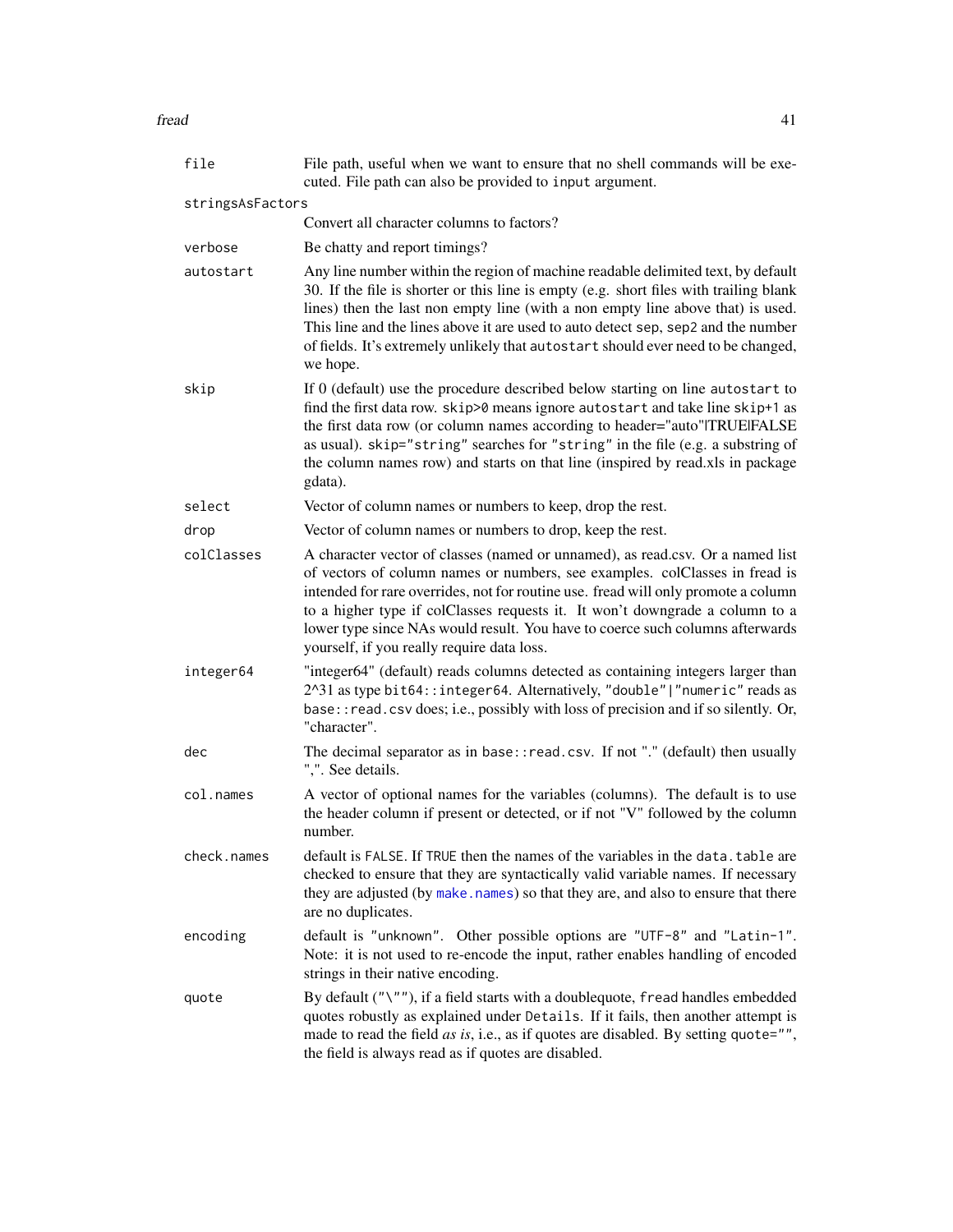| strip.white      | default is TRUE. Strips leading and trailing whitespaces of unquoted fields. If<br>FALSE, only header trailing spaces are removed.                                                                                                                   |
|------------------|------------------------------------------------------------------------------------------------------------------------------------------------------------------------------------------------------------------------------------------------------|
| fill             | logical (default is FALSE). If TRUE then in case the rows have unequal length,<br>blank fields are implicitly filled.                                                                                                                                |
| blank.lines.skip |                                                                                                                                                                                                                                                      |
|                  | logical, default is FALSE. If TRUE blank lines in the input are ignored.                                                                                                                                                                             |
| key              | Character vector of one or more column names which is passed to setkey. It<br>may be a single comma separated string such as $key = "x, y, z",$ or a vector of<br>names such as key= $c("x", "y", "z")$ . Only valid when argument data. table=TRUE. |
| showProgress     | TRUE displays progress on the console using $\trsim$ . It is produced in fread's C<br>code where the very nice (but R level) txtProgressBar and tkProgressBar are not<br>easily available.                                                           |
| data.table       | TRUE returns a data, table. FALSE returns a data, frame.                                                                                                                                                                                             |
|                  |                                                                                                                                                                                                                                                      |

## Details

Once the separator is found on line autostart, the number of columns is determined. Then the file is searched backwards from autostart until a row is found that doesn't have that number of columns. Thus, the first data row is found and any human readable banners are automatically skipped. This feature can be particularly useful for loading a set of files which may not all have consistently sized banners. Setting skip>0 overrides this feature by setting autostart=skip+1 and turning off the search upwards step.

A sample of 1,000 rows is used to determine column types (100 rows from 10 points). The lowest type for each column is chosen from the ordered list: logical, integer, integer64, double, character. This enables fread to allocate exactly the right number of rows, with columns of the right type, up front once. The file may of course still contain data of a higher type in rows outside the sample. In that case, the column types are bumped mid read and the data read on previous rows is coerced. Setting verbose=TRUE reports the line and field number of each mid read type bump and how long this type bumping took (if any).

There is no line length limit, not even a very large one. Since we are encouraging list columns (i.e. sep2) this has the potential to encourage longer line lengths. So the approach of scanning each line into a buffer first and then rescanning that buffer is not used. There are no buffers used in fread's C code at all. The field width limit is limited by R itself: the maximum width of a character string (currenly 2^31-1 bytes, 2GB).

The filename extension (such as .csv) is irrelevant for "auto" sep and sep2. Separator detection is entirely driven by the file contents. This can be useful when loading a set of different files which may not be named consistently, or may not have the extension .csv despite being csv. Some datasets have been collected over many years, one file per day for example. Sometimes the file name format has changed at some point in the past or even the format of the file itself. So the idea is that you can loop fread through a set of files and as long as each file is regular and delimited, fread can read them all. Whether they all stack is another matter but at least each one is read quickly without you needing to vary colClasses in read.table or read.csv.

If an empty line is encountered then reading stops there, with warning if any text exists after the empty line such as a footer. The first line of any text discarded is included in the warning message.

**Line endings:** All known line endings are detected automatically:  $\ln$  (\*NIX including Mac),  $\ln \ln$ (Windows CRLF),  $\rceil$  (old Mac) and  $\ln \rceil$  (just in case). There is no need to convert input files first.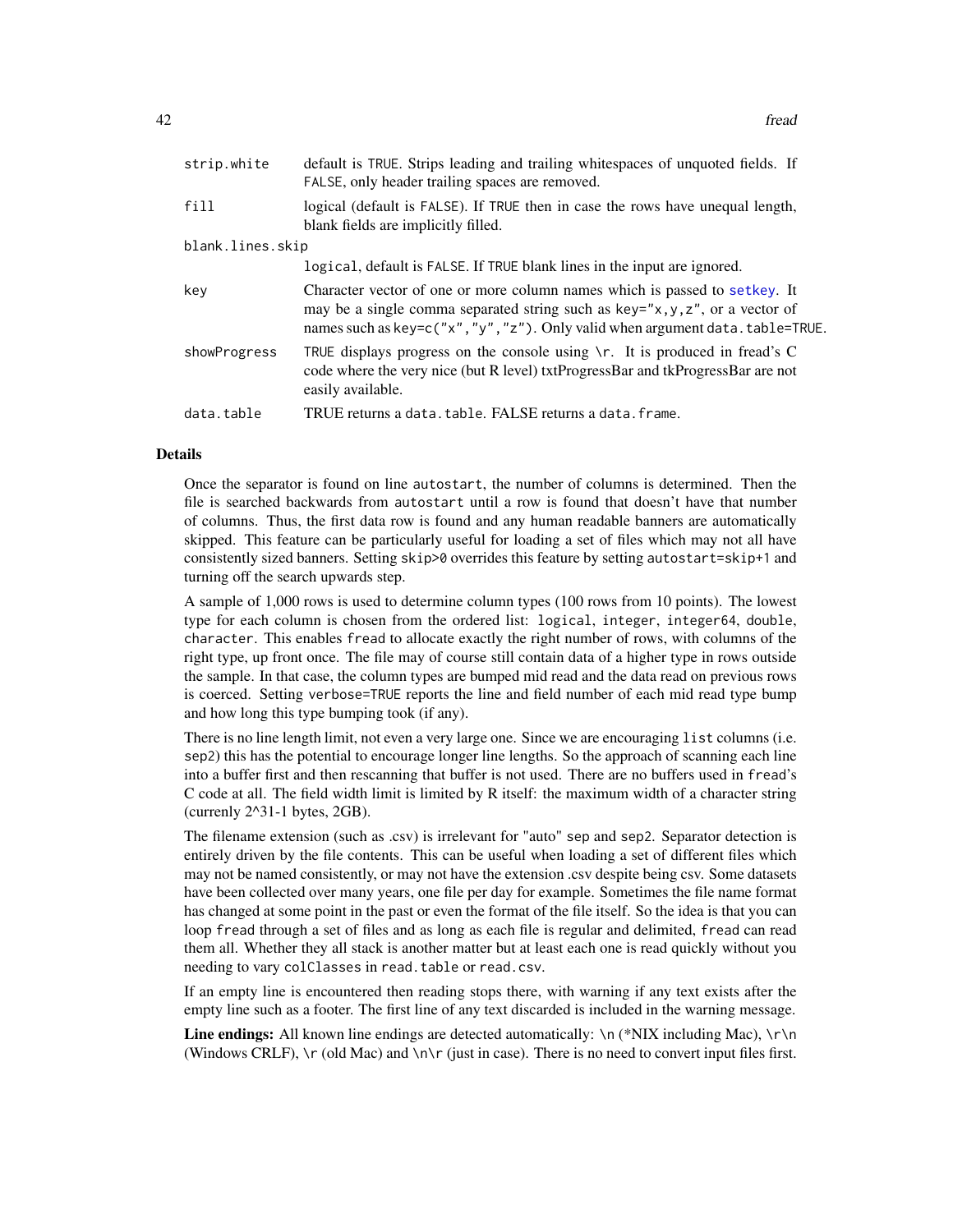#### fread 43

fread running on any architecture will read a file from any architecture. Both \r and \n may be embedded in character strings (including column names) provided the field is quoted.

Decimal separator and locale: fread(...,dec=",") should just work. fread uses C function strtod to read numeric data; e.g., 1.23 or 1,23. strtod retrieves the decimal separator (. or, usually) from the locale of the R session rather than as an argument passed to the strtod function. So for fread(...,dec=",") to work, fread changes this (and only this) R session's locale temporarily to a locale which provides the desired decimal separator.

On Windows, "French\_France.1252" is tried which should be available as standard (any locale with comma decimal separator would suffice) and on unix "fr\_FR.utf8" (you may need to install this locale on unix). fread() is very careful to set the locale back again afterwards, even if the function fails with an error. The choice of locale is determined by options()\$datatable. fread.dec.locale. This may be a *vector* of locale names and if so they will be tried in turn until the desired dec is obtained; thus allowing more than two different decimal separators to be selected. This is a new feature in v1.9.6 and is experimental. In case of problems, turn it off with options(datatable.fread.dec.experiment=FALSE).

### Quotes:

When quote is a single character,

- Spaces and other whitespace (other than sep and  $\n\t\$ n) may appear in unquoted character fields, e.g., ...,2,Joe Bloggs,3.14,....
- When character columns are *quoted*, they must start and end with that quoting character immediately followed by sep or  $\ln$ , e.g., ..., 2, "Joe Bloggs", 3.14, ...

In essence quoting character fields are *required* only if sep or \n appears in the string value. Quoting may be used to signify that numeric data should be read as text. Unescaped quotes may be present in a quoted field, e.g., ..., 2, "Joe, "Bloggs"", 3.14, ..., as well as escaped quotes, e.g.,  $\dots$ , 2, "Joe \", Bloggs\"", 3.14, ....

If an embedded quote is followed by the separator inside a quoted field, the embedded quotes up to that point in that field must be balanced; e.g.  $\dots$ , 2, "www.blah?x="one", y="two"", 3.14, ... On those fields that do not satisfy these conditions, e.g., fields with unbalanced quotes, fread re-attempts that field as if it isn't quoted. This is quite useful in reading files that contains fields with unbalanced quotes as well, automatically.

To read fields *as is* instead, use quote = "".

# Value

A data.table by default. A data.frame when argument data.table=FALSE; e.g. options(datatable.fread.datatable

#### References

```
Background :
https://cran.r-project.org/doc/manuals/R-data.html
http://stackoverflow.com/questions/1727772/quickly-reading-very-large-tables-as-dataframes-in-r
http://www.biostat.jhsph.edu/~rpeng/docs/R-large-tables.html
https://stat.ethz.ch/pipermail/r-help/2007-August/138315.html
http://www.cerebralmastication.com/2009/11/loading-big-data-into-r/
http://stackoverflow.com/questions/9061736/faster-than-scan-with-rcpp
http://stackoverflow.com/questions/415515/how-can-i-read-and-manipulate-csv-file-data-in-c
```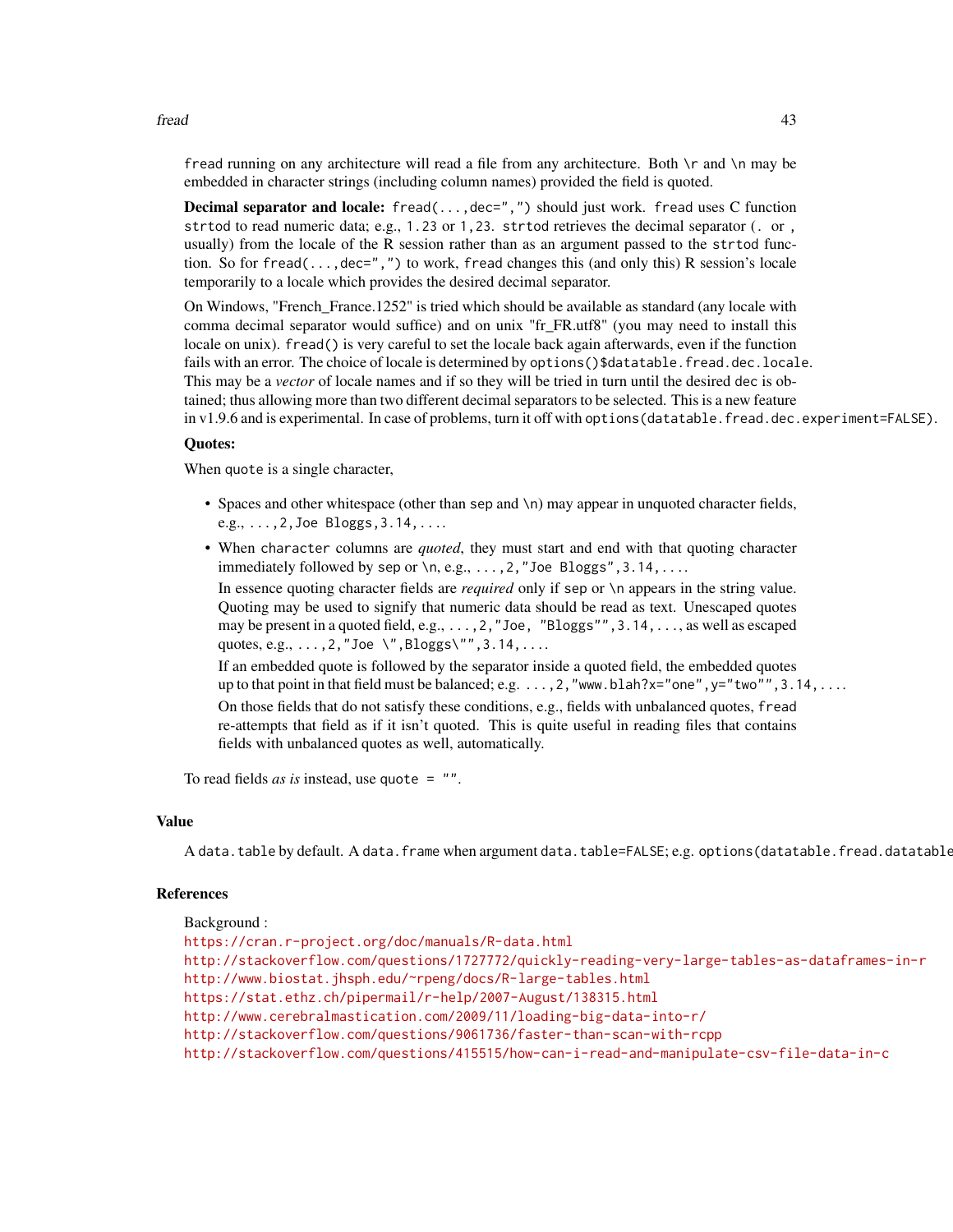```
http://stackoverflow.com/questions/9352887/strategies-for-reading-in-csv-files-in-pieces
http://stackoverflow.com/questions/11782084/reading-in-large-text-files-in-r
http://stackoverflow.com/questions/45972/mmap-vs-reading-blocks
http://stackoverflow.com/questions/258091/when-should-i-use-mmap-for-file-access
http://stackoverflow.com/a/9818473/403310
http://stackoverflow.com/questions/9608950/reading-huge-files-using-memory-mapped-files
finagler = "to get or achieve by guile or manipulation" http://dictionary.reference.com/
```
[browse/finagler](http://dictionary.reference.com/browse/finagler)

# See Also

[read.csv](#page-0-0), [url](#page-0-0), [Sys.setlocale](#page-0-0)

```
## Not run:
# Demo speedup
n=1e6
DT = data.table( a=sample(1:1000,n,replace=TRUE),
                 b=sample(1:1000,n,replace=TRUE),
                 c=rnorm(n),
                 d=sample(c("foo","bar","baz","qux","quux"),n,replace=TRUE),
                 e=rnorm(n),
                 f=sample(1:1000,n,replace=TRUE) )
DT[2,b:=NA_integer_]
DT[4,c:=NA_real_]
DT[3,d:=NA_character_]
DT[5,d:=""]DT[2,e:=+Inf]
DT[3,e:=-Inf]write.table(DT,"test.csv",sep=",",row.names=FALSE,quote=FALSE)
cat("File size (MB):", round(file.info("test.csv")$size/1024^2),"\n")
# 50 MB (1e6 rows x 6 columns)
system.time(DF1 <-read.csv("test.csv",stringsAsFactors=FALSE))
# 60 sec (first time in fresh R session)
system.time(DF1 <- read.csv("test.csv",stringsAsFactors=FALSE))
# 30 sec (immediate repeat is faster, varies)
system.time(DF2 <- read.table("test.csv",header=TRUE,sep=",",quote="",
    stringsAsFactors=FALSE,comment.char="",nrows=n,
    colClasses=c("integer","integer","numeric",
                 "character","numeric","integer")))
# 10 sec (consistently). All known tricks and known nrows, see references.
require(data.table)
system.time(DT <- fread("test.csv"))
# 3 sec (faster and friendlier)
```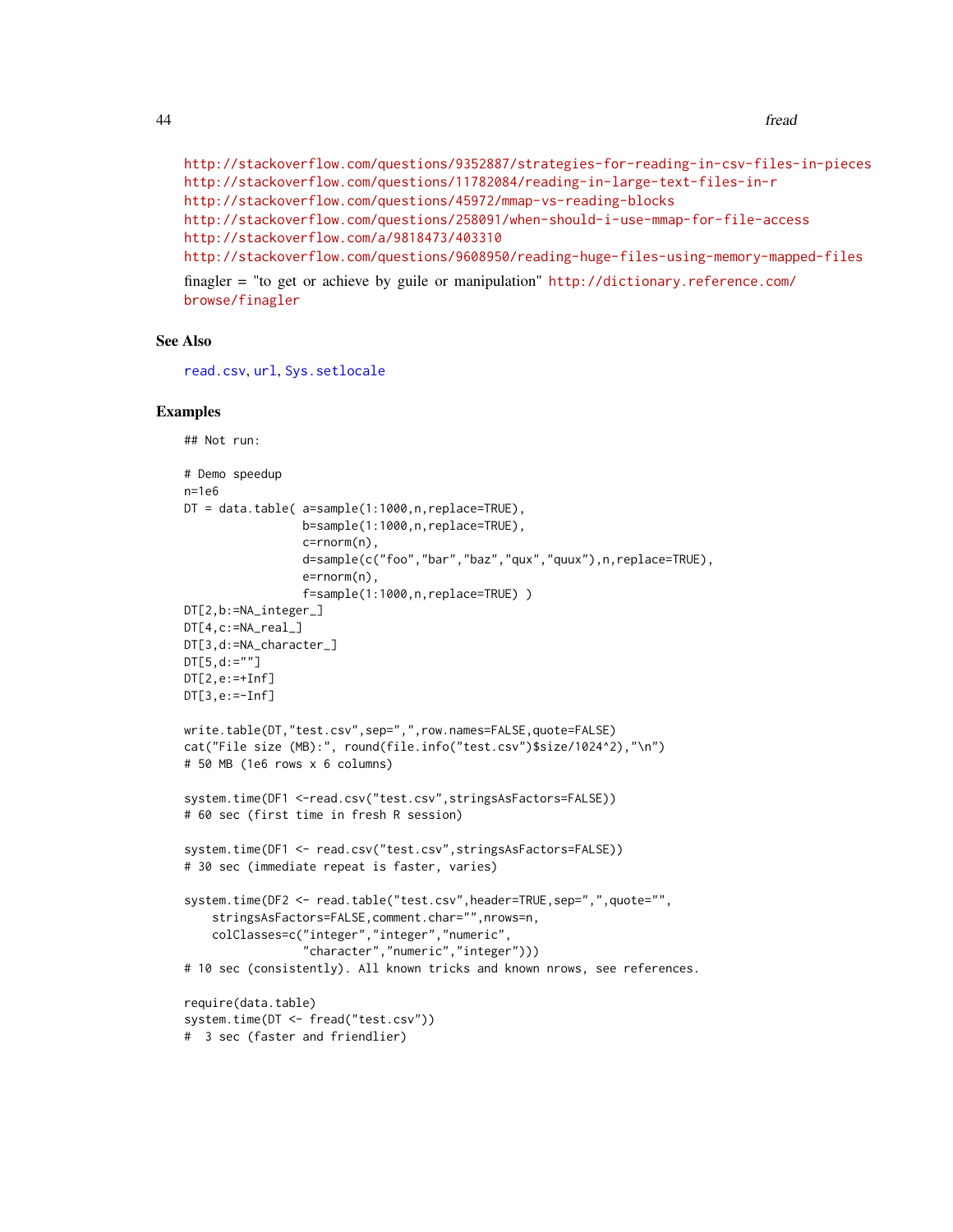#### fread 45

```
require(sqldf)
system.time(SQLDF <- read.csv.sql("test.csv",dbname=NULL))
# 20 sec (friendly too, good defaults)
require(ff)
system.time(FFDF <- read.csv.ffdf(file="test.csv",nrows=n))
# 20 sec (friendly too, good defaults)
identical(DF1,DF2)
all.equal(as.data.table(DF1), DT)
identical(DF1,within(SQLDF,{b<-as.integer(b);c<-as.numeric(c)}))
identical(DF1,within(as.data.frame(FFDF),d<-as.character(d)))
# Scaling up ...
l = vector("list", 10)for (i in 1:10) l[[i]] = DT
D \text{This} = \text{rbindlist}(1)tables()
write.table(DTbig,"testbig.csv",sep=",",row.names=FALSE,quote=FALSE)
# 500MB (10 million rows x 6 columns)
system.time(DF <- read.table("testbig.csv",header=TRUE,sep=",",
    quote="",stringsAsFactors=FALSE,comment.char="",nrows=1e7,
    colClasses=c("integer","integer","numeric",
                 "character","numeric","integer")))
# 100-200 sec (varies)
system.time(DT <- fread("testbig.csv"))
# 30-40 sec
all(mapply(all.equal, DF, DT))
# Real data example (Airline data)
# http://stat-computing.org/dataexpo/2009/the-data.html
download.file("http://stat-computing.org/dataexpo/2009/2008.csv.bz2",
              destfile="2008.csv.bz2")
# 109MB (compressed)
system("bunzip2 2008.csv.bz2")
# 658MB (7,009,728 rows x 29 columns)
colClasses = sapply(read.csv("2008.csv",nrows=100),class)
# 4 character, 24 integer, 1 logical. Incorrect.
colClasses = sapply(read.csv("2008.csv",nrows=200),class)
# 5 character, 24 integer. Correct. Might have missed data only using 100 rows
# since read.table assumes colClasses is correct.
system.time(DF <- read.table("2008.csv", header=TRUE, sep=",",
    quote="",stringsAsFactors=FALSE,comment.char="",nrows=7009730,
    colClasses=colClasses)
```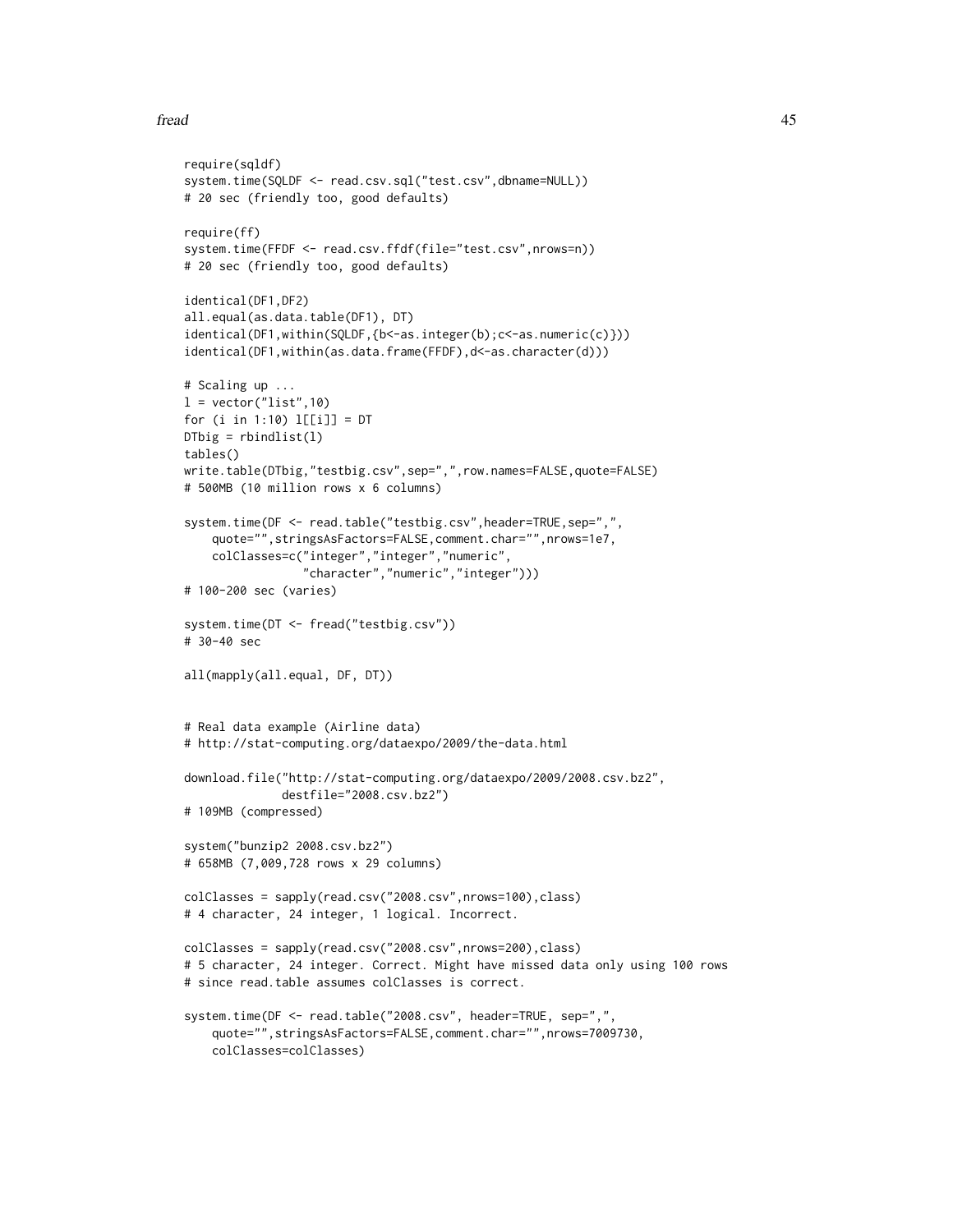```
# 360 secs
system.time(DT <- fread("2008.csv"))
# 40 secs
table(sapply(DT,class))
# 5 character and 24 integer columns. Correct without needing to worry about colClasses
# issue above.
# Reads URLs directly :
fread("http://www.stats.ox.ac.uk/pub/datasets/csb/ch11b.dat")
## End(Not run)
# Reads text input directly :
fread("A,B\n1,2\n3,4")
# Reads pasted input directly :
fread("A,B
1,2
3,4
")
# Finds the first data line automatically :
fread("
This is perhaps a banner line or two or ten.
A,B
1,2
3,4
")
# Detects whether column names are present automatically :
fread("
1,2
3,4
")
# Numerical precision :
DT = fread("A\n1.010203040506070809010203040506\n") # silent loss of precision
DT[, sprintf("%.15E", A)] # stored accurately as far as double precision allows
DT = fread("A\n1.46761e-313\n") # detailed warning about ERANGE; read as 'numeric'
DT[,sprintf("%.15E",A)] # beyond what double precision can store accurately to 15 digits
# For greater accuracy use colClasses to read as character, then package Rmpfr.
# colClasses
data = "A,B,C,D\n1,3,5,7\n2,4,6,8\n"
fread(data, colClasses=c(B="character",C="character",D="character")) # as read.csv
fread(data, colClasses=list(character=c("B","C","D"))) # saves typing
```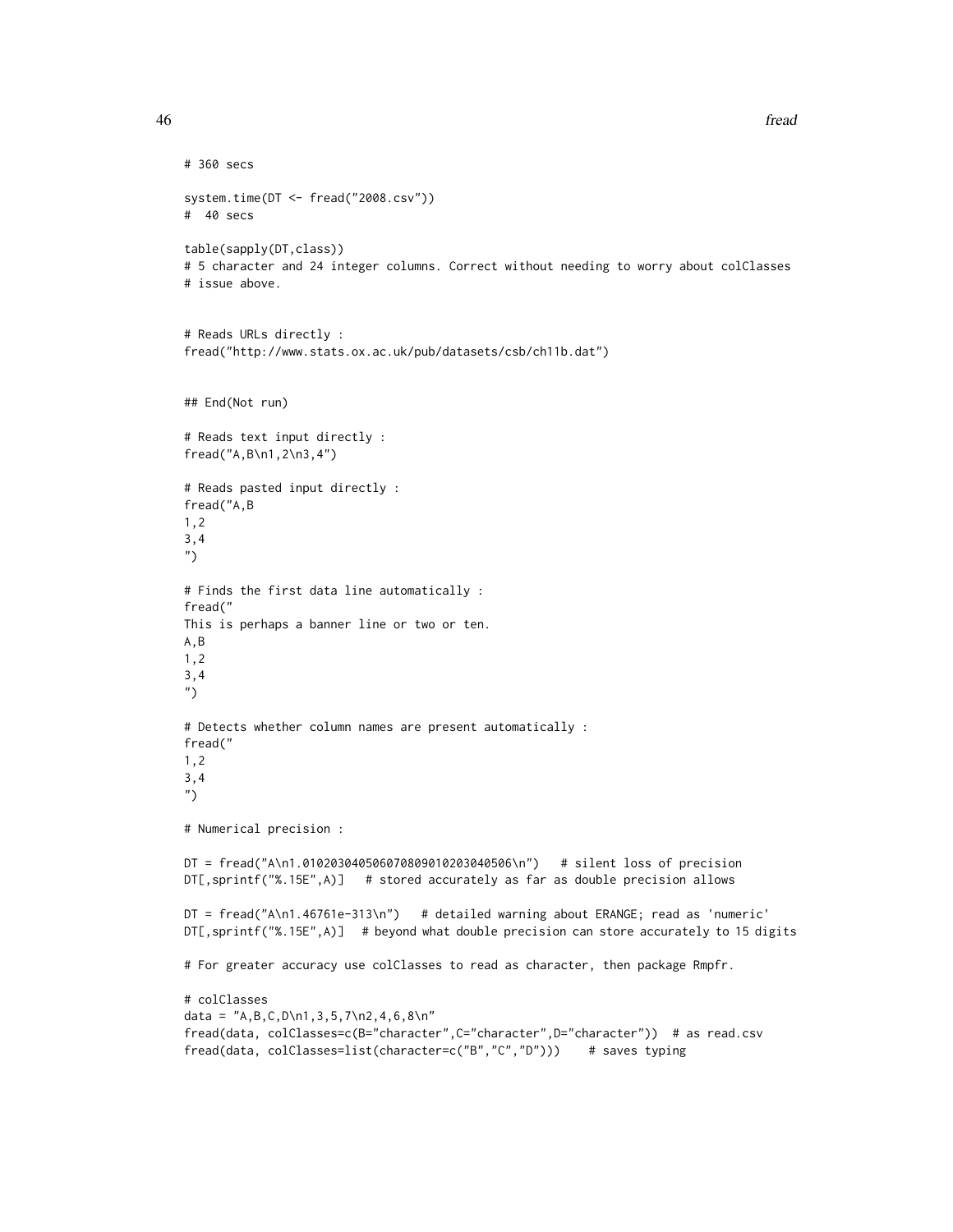```
fread(data, colClasses=list(character=2:4)) # same using column numbers
# drop
fread(data, colClasses=c("B"="NULL","C"="NULL")) # as read.csv
fread(data, colClasses=list(NULL=c("B","C"))) #
fread(data, drop=c("B","C")) # same but less typing, easier to read
fread(data, drop=2:3) # same using column numbers
# select
# (in read.csv you need to work out which to drop)
fread(data, select=c("A","D")) # less typing, easier to read
fread(data, select=c(1,4)) # same using column numbers
# skip blank lines
fread("a,b\n1,a\n2,b\n\n\n3,c\n", blank.lines.skip=TRUE)
# fill
fread("a,b\n1,a\n2\n3,c\n", fill=TRUE)
fread("a,b\n\n1,a\n2\n\n3,c\n\n", fill=TRUE)
# fill with skip blank lines
fread("a,b\n\n1,a\n2\n\n3,c\n\n", fill=TRUE, blank.lines.skip=TRUE)
# check.names usage
fread("a b,a b\n1,2\n")
fread("a b,a b\n1,2\n", check.names=TRUE) # no duplicates + syntactically valid names
```

| fsort | <i>Fast parallel sort</i> |
|-------|---------------------------|
|       |                           |

### Description

Similar to base::sort but parallel. Experimental.

# Usage

```
fsort(x, decreasing = FALSE, na.last = FALSE, internal=FALSE, verbose=FALSE, ...)
```

| $\mathsf{x}$ | A vector. Type double, currently.                                                                                                                                              |
|--------------|--------------------------------------------------------------------------------------------------------------------------------------------------------------------------------|
| decreasing   | Decreasing order?                                                                                                                                                              |
| na.last      | Control treatment of NAs. If TRUE, missing values in the data are put last; if<br>FALSE, they are put first; if NA, they are removed; if "keep" they are kept with<br>rank NA. |
| internal     | Internal use only. Temporary variable. Will be removed.                                                                                                                        |
| verbose      | Print tracing information.                                                                                                                                                     |
|              | Not sure yet. Should be consistent with base R.                                                                                                                                |
|              |                                                                                                                                                                                |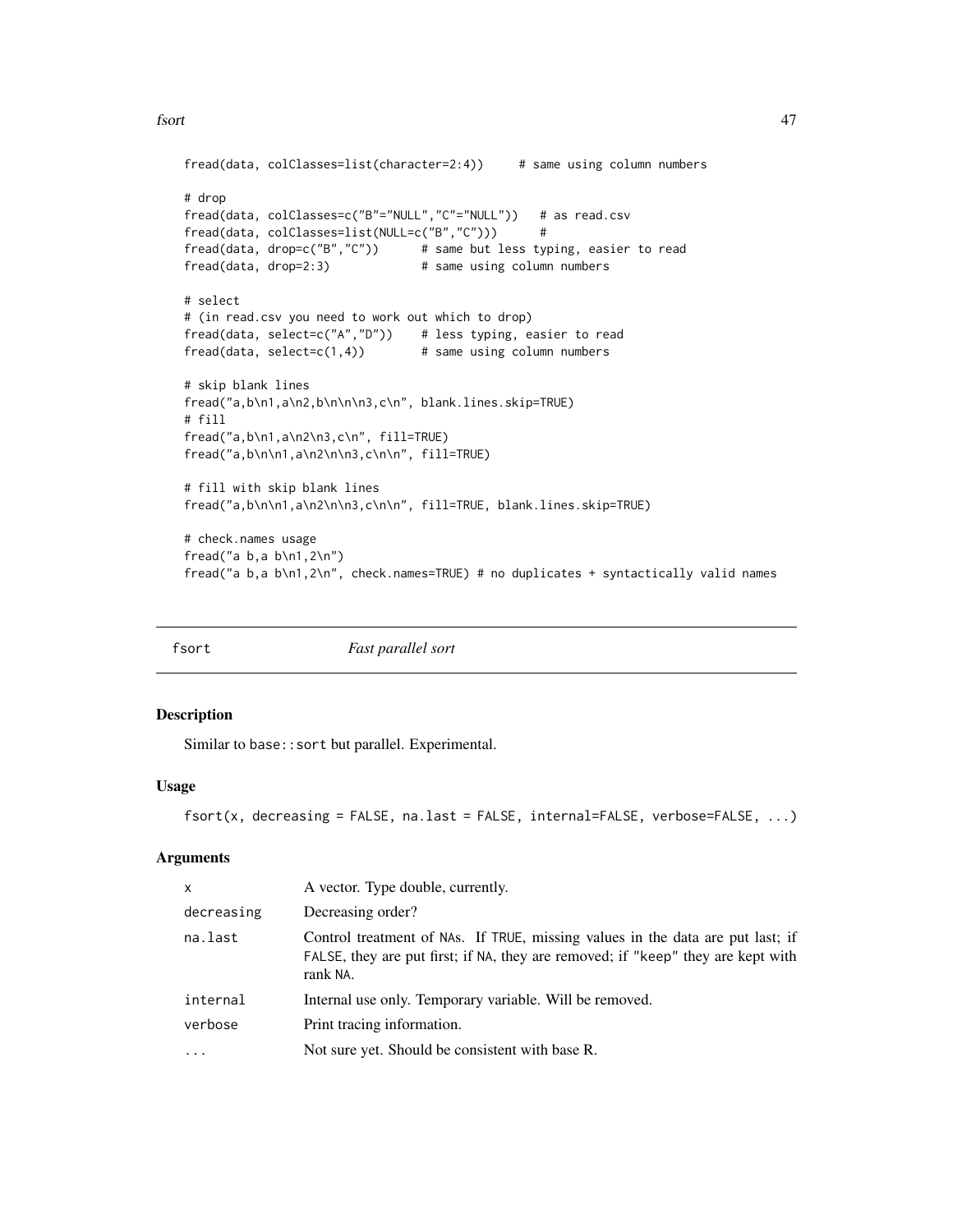#### 48 fwrite

# Details

Returns the input in sorted order. Fast using parallelism.

#### Value

The input in sorted order.

## Examples

```
x = runif(1e6)system.time(ans1 <- sort(x, method="quick"))
system.time(ans2 <- fsort(x))
identical(ans1, ans2)
```
### fwrite *Fast CSV writer*

## Description

As write.csv but much faster (e.g. 2 seconds versus 1 minute) and just as flexible. Modern machines almost surely have more than one CPU so fwrite uses them; on all operating systems including Linux, Mac and Windows.

This is new functionality as of Nov 2016. We may need to refine argument names and defaults.

#### Usage

```
fwrite(x, file = ", append = FALSE, quote = "auto",
  sep = ",", sep2 = c("", " | ", "", ""),
  eol = if (.Platform$0S.type=="windows") "\r\n" else "\n",
  na = "", dec = ".", row.name = FALSE, col.name = TRUE,qmethod = c("double","escape"),
  logicalAsInt = FALSE, dateTimeAs = c("ISO","squash","epoch","write.csv"),
  buffer = 8L, nThread = getDTthreads(),
  showProgress = getOption("datatable.showProgress"),
  verbose = getOption("datatable.verbose"))
```

| X      | Any list of same length vectors; e.g. data. frame and data. table.                                                                                                                                                                                                                                                                  |
|--------|-------------------------------------------------------------------------------------------------------------------------------------------------------------------------------------------------------------------------------------------------------------------------------------------------------------------------------------|
| file   | Output file name. "" indicates output to the console.                                                                                                                                                                                                                                                                               |
| append | If TRUE, the file is opened in append mode and column names (header row) are<br>not written.                                                                                                                                                                                                                                        |
| quote  | When "auto", character fields, factor fields and column names will only be sur-<br>rounded by double quotes when they need to be; i.e., when the field contains the<br>separator sep, a line ending \n, the double quote itself or (when list columns<br>are present) sep2[2] (see sep2 below). If FALSE the fields are not wrapped |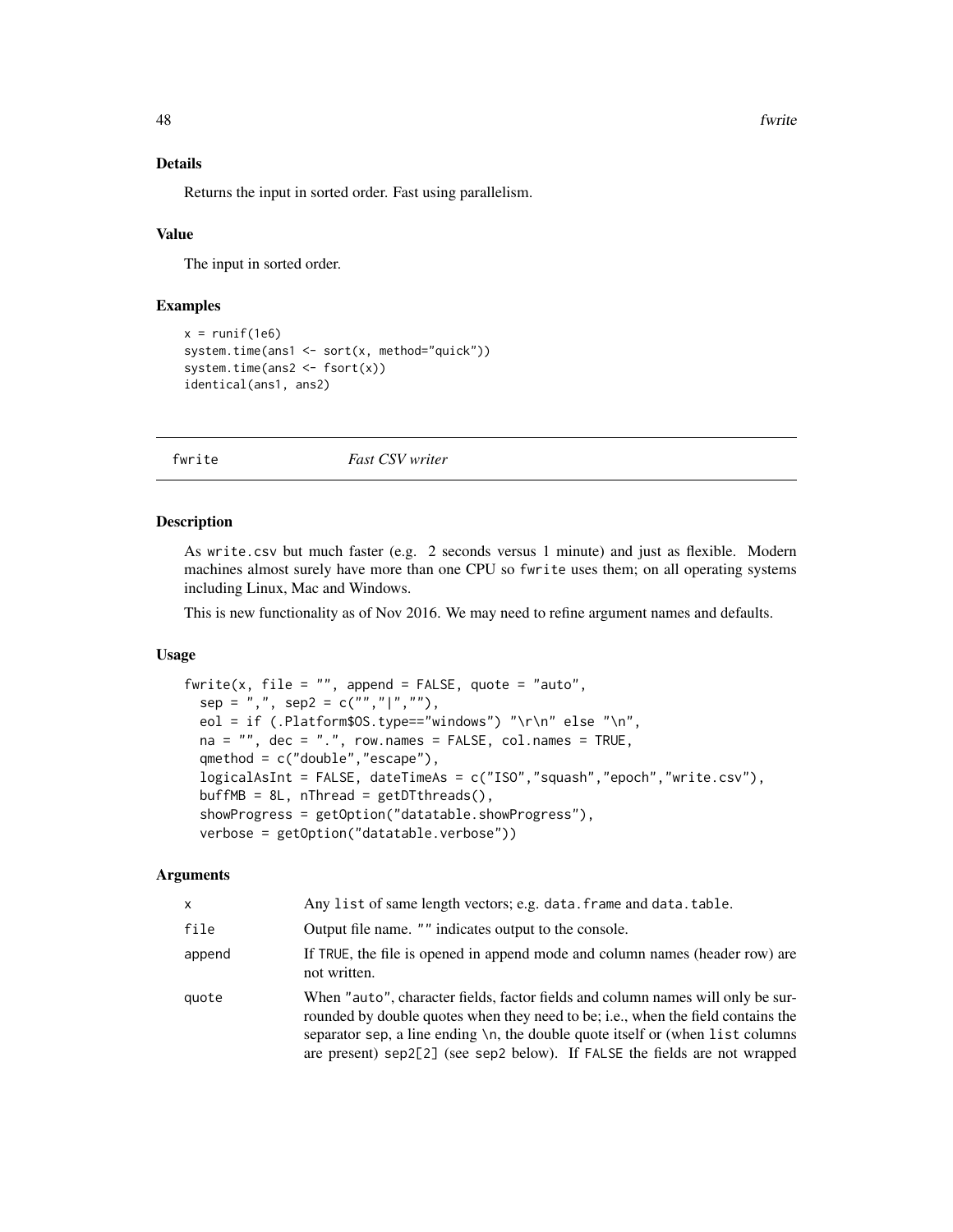|              | with quotes even if this would break the CSV due to the contents of the field.<br>If TRUE double quotes are always included other than around numeric fields, as<br>write.csv.                                                                                                                                                                                                                                                                                                                                                                                                                                                                                                                                                                                                                                                                                                                                                                                                        |
|--------------|---------------------------------------------------------------------------------------------------------------------------------------------------------------------------------------------------------------------------------------------------------------------------------------------------------------------------------------------------------------------------------------------------------------------------------------------------------------------------------------------------------------------------------------------------------------------------------------------------------------------------------------------------------------------------------------------------------------------------------------------------------------------------------------------------------------------------------------------------------------------------------------------------------------------------------------------------------------------------------------|
| sep          | The separator between columns. Default is ", ".                                                                                                                                                                                                                                                                                                                                                                                                                                                                                                                                                                                                                                                                                                                                                                                                                                                                                                                                       |
| sep2         | For columns of type list where each item is an atomic vector, sep2 controls<br>how to separate items within the column. sep2[1] is written at the start of<br>the output field, sep2[2] is placed between each item and sep2[3] is written<br>at the end. sep2[1] and sep2[3] may be any length strings including empty<br>"" (default). sep2[2] must be a single character and (when list columns are<br>present and therefore sep2 is used) different from both sep and dec. The default<br>(1) is chosen to visually distinguish from the default sep. In speaking, writing<br>and in code comments we may refer to sep2[2] as simply "sep2".                                                                                                                                                                                                                                                                                                                                      |
| eol          | Line separator. Default is "\r\n" for Windows and "\n" otherwise.                                                                                                                                                                                                                                                                                                                                                                                                                                                                                                                                                                                                                                                                                                                                                                                                                                                                                                                     |
| na           | The string to use for missing values in the data. Default is a blank string "".                                                                                                                                                                                                                                                                                                                                                                                                                                                                                                                                                                                                                                                                                                                                                                                                                                                                                                       |
| dec          | The decimal separator, by default ".". See link in references. Cannot be the<br>same as sep.                                                                                                                                                                                                                                                                                                                                                                                                                                                                                                                                                                                                                                                                                                                                                                                                                                                                                          |
| row.names    | Should row names be written? For compatibility with data. frame and write.csv<br>since data.table never has row names. Hence default FALSE unlike write.csv.                                                                                                                                                                                                                                                                                                                                                                                                                                                                                                                                                                                                                                                                                                                                                                                                                          |
| col.names    | Should the column names (header row) be written? If missing, append=TRUE<br>and the file already exists, the default is set to FALSE for convenience to prevent<br>column names appearing again mid file.                                                                                                                                                                                                                                                                                                                                                                                                                                                                                                                                                                                                                                                                                                                                                                             |
| qmethod      | A character string specifying how to deal with embedded double quote charac-<br>ters when quoting strings.                                                                                                                                                                                                                                                                                                                                                                                                                                                                                                                                                                                                                                                                                                                                                                                                                                                                            |
|              | • "escape" - the quote character (as well as the backslash character) is escaped<br>in C style by a backslash, or<br>• "double" (default, same as write.csv), in which case the double quote is<br>doubled with another one.                                                                                                                                                                                                                                                                                                                                                                                                                                                                                                                                                                                                                                                                                                                                                          |
| logicalAsInt | Should logical values be written as 1 and 0 rather than "TRUE" and "FALSE"?                                                                                                                                                                                                                                                                                                                                                                                                                                                                                                                                                                                                                                                                                                                                                                                                                                                                                                           |
| dateTimeAs   | How Date/IDate, ITime and POSIXct items are written.                                                                                                                                                                                                                                                                                                                                                                                                                                                                                                                                                                                                                                                                                                                                                                                                                                                                                                                                  |
|              | • "ISO" (default) - 2016-09-12, 18:12:16 and 2016-09-12T18:12:16.9999992.<br>0, 3 or 6 digits of fractional seconds are printed if and when present for con-<br>venience, regardless of any R options such as digits. secs. The idea be-<br>ing that if milli and microseconds are present then you most likely want to<br>retain them. R's internal UTC representation is written faithfully to encour-<br>age ISO standards, stymie timezone ambiguity and for speed. An option to<br>consider is to start R in the UTC timezone simply with "\$ TZ='UTC' R"<br>at the shell (NB: it must be one or more spaces between TZ='UTC' and R,<br>anything else will be silently ignored; this TZ setting applies just to that R<br>process) or Sys. setenv(TZ='UTC') at the R prompt and then continue as<br>if UTC were local time.<br>• "squash" - 20160912, 181216 and 20160912181216999. This option allows<br>fast and simple extraction of yyyy, mm, dd and (most commonly to group |
|              | by) yyyymm parts using integer div and mod operations. In R for example,<br>one line helper functions could use %/%10000, %/%100%%100, %%100 and<br>%/%100 respectively. POSIXct UTC is squashed to 17 digits (including 3                                                                                                                                                                                                                                                                                                                                                                                                                                                                                                                                                                                                                                                                                                                                                            |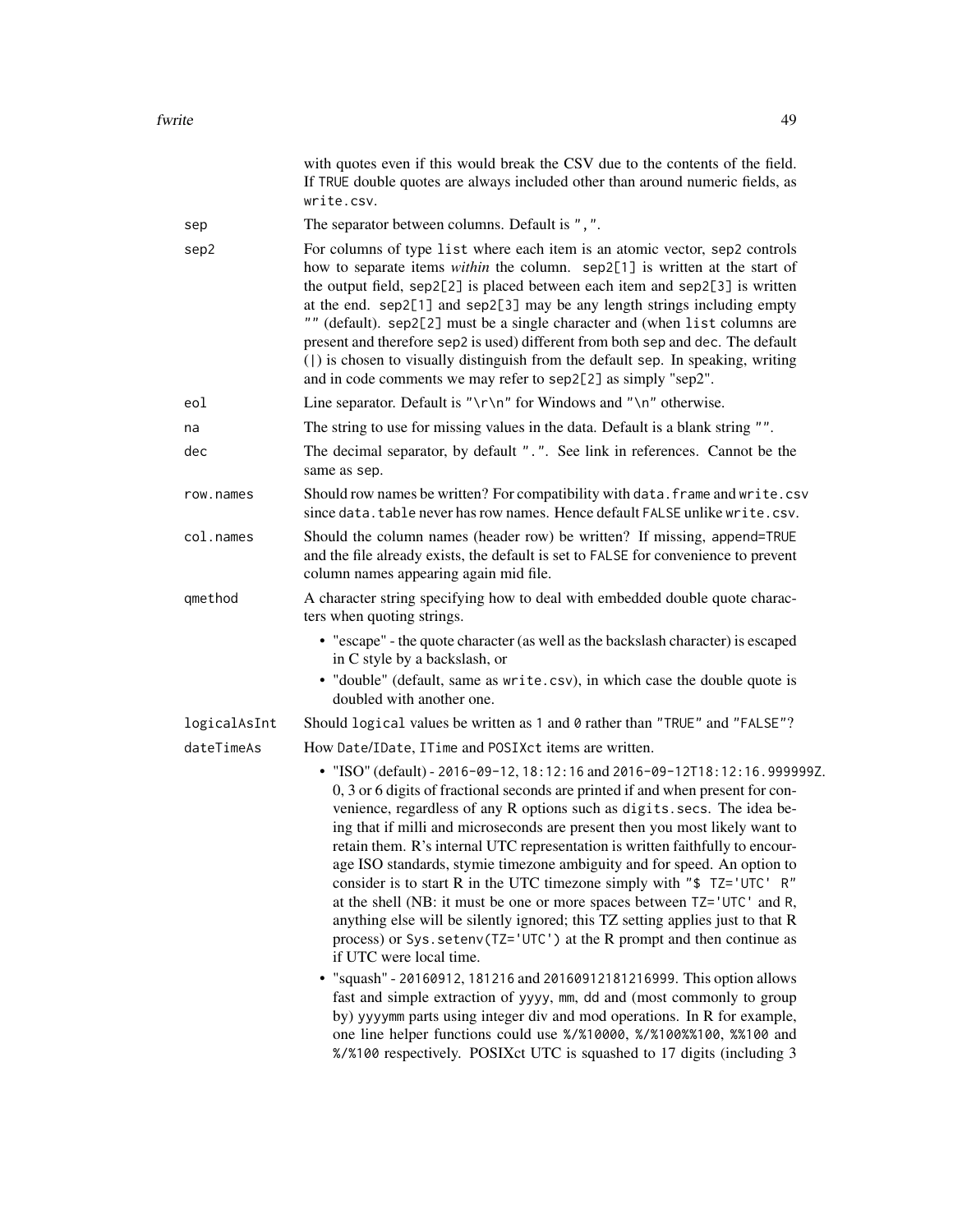digits of milliseconds always, even if 000) which may be read comfortably as integer64 (automatically by fread()).

- "epoch" 17056, 65536 and 1473703936.999999. The underlying number of days or seconds since the relevant epoch (1970-01-01, 00:00:00 and 1970-01-01T00:00:00Z respectively), negative before that (see ?Date). 0, 3 or 6 digits of fractional seconds are printed if and when present.
- "write.csv" this currently affects POSIXct only. It is written as write.csv does by using the as.character method which heeds digits.secs and converts from R's internal UTC representation back to local time (or the "tzone" attribute) as of that historical date. Accordingly this can be slow. All other column types (including Date, IDate and ITime which are independent of timezone) are written as the "ISO" option using fast C code which is already consistent with write.csv.

The first three options are fast due to new specialized C code. The epoch to date-part conversion uses a fast approach by Howard Hinnant (see references) using a day-of-year starting on 1 March. You should not be able to notice any difference in write speed between those three options. The date range supported for Date and IDate is [0000-03-01, 9999-12-31]. Every one of these 3,652,365 dates have been tested and compared to base R including all 2,790 leap days in this range.

This option applies to vectors of date/time in list column cells, too.

A fully flexible format string (such as "%m/%d/%Y") is not supported. This is to encourage use of ISO standards and because that flexibility is not known how to make fast at C level. We may be able to support one or two more specific options if required.

- buffMB The buffer size (MB) per thread in the range 1 to 1024, default 8MB. Experiment to see what works best for your data on your hardware.
- nThread The number of threads to use. Experiment to see what works best for your data on your hardware.

showProgress Display a progress meter on the console? Ignored when file=="".

verbose Be chatty and report timings?

# Details

fwrite began as a community contribution with [pull request #1613](https://github.com/Rdatatable/data.table/pull/1613) by Otto Seiskari. This gave Matt Dowle the impetus to specialize the numeric formatting and to parallelize: [http://blog.h2o.ai/](http://blog.h2o.ai/2016/04/fast-csv-writing-for-r/) [2016/04/fast-csv-writing-for-r/](http://blog.h2o.ai/2016/04/fast-csv-writing-for-r/). Final items were tracked in [issue #1664](https://github.com/Rdatatable/data.table/issues/1664) such as automatic quoting, bit64::integer64 support, decimal/scientific formatting exactly matching write.csv between 2.225074e-308 and 1.797693e+308 to 15 significant figures, row.names, dates (between 0000-03-01 and 9999-12-31), times and sep2 for list columns where each cell can itself be a vector.

### References

[http://howardhinnant.github.io/date\\_algorithms.html](http://howardhinnant.github.io/date_algorithms.html) [https://en.wikipedia.org/wiki/Decimal\\_mark](https://en.wikipedia.org/wiki/Decimal_mark)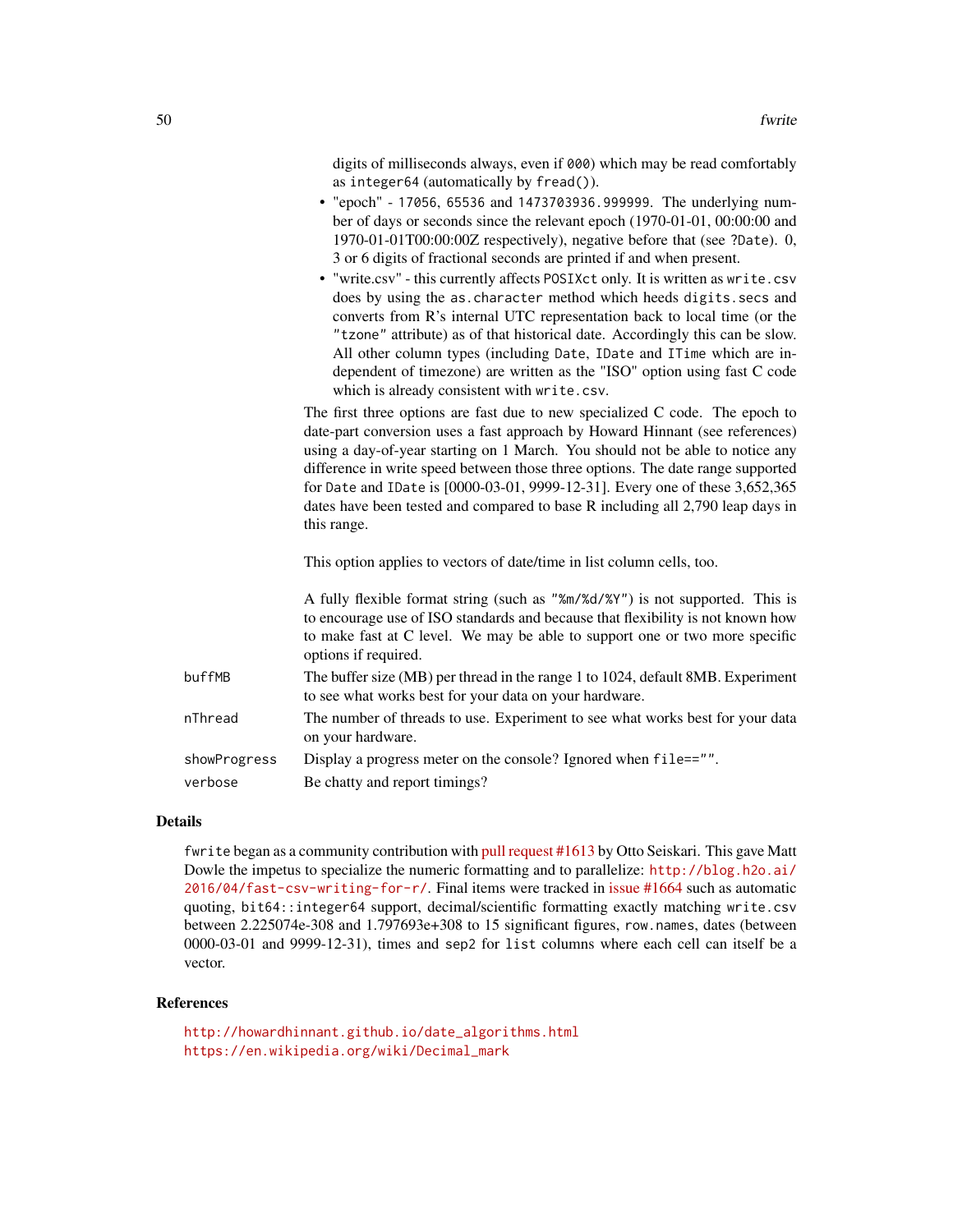#### fwrite 51

## See Also

```
setDTthreads, fread, write.csv, write.table, bit64::integer64
```

```
DF = data. frame(A=1:3, B=c("foo","A, Name","baz"))
fwrite(DF)
write.csv(DF, row.names=FALSE, quote=FALSE) # same
fwrite(DF, row.names=TRUE, quote=TRUE)
write.csv(DF) # same
DF = data.frame(A=c(2.1,-1.234e-307,pi), B=c("foo","A,Name","bar"))
fwrite(DF, quote='auto') # Just DF[2,2] is auto quoted
write.csv(DF, row.names=FALSE) # same numeric formatting
DT = data.title(A = c(2, 5.6, -3), B = list(1:3, c("foo", "A, Name", "bar"), round(pix1:3,2)))fwrite(DT)
fwrite(DT, sep="|", sep2=c("{",",","}"))
## Not run:
set.seed(1)
DT = as.data.table( lapply(1:10, sample,
        x=as.numeric(1:5e7), size=5e6)) # 382MB
system.time(fwrite(DT, "/dev/shm/tmp1.csv"))   # 0.8s
system.time(write.csv(DT, "/dev/shm/tmp2.csv", \qquad 60.6squote=FALSE, row.names=FALSE))
system("diff /dev/shm/tmp1.csv /dev/shm/tmp2.csv") # identical
set.seed(1)
N = 1e7DT = data.title(str1=sample(sprintf("
  str2=sample(sprintf("
  str3=sample(sapply(sample(2:30, 100, TRUE), function(n)
     paste0(sample(LETTERS, n, TRUE), collapse="")), N, TRUE),
  str4=sprintf("
  num1=sample(round(rnorm(1e6,mean=6.5,sd=15),2), N, replace=TRUE),
  num2=sample(round(rnorm(1e6,mean=6.5,sd=15),10), N, replace=TRUE),
  str5=sample(c("Y","N"),N,TRUE),
  str6=sample(c("M","F"),N,TRUE),
  int1=sample(ceiling(rexp(1e6)), N, replace=TRUE),
  int2=sample(N,N,replace=TRUE)-N/2
) and the contract of the contract of the contract of the contract of the contract of the contract of the contract of the contract of the contract of the contract of the contract of the contract of the contract of the con
system.time(fwrite(DT,"/dev/shm/tmp1.csv")) # 1.1s
system.time(write.csv(DT,"/dev/shm/tmp2.csv",row.names=F,quote=F)) # 63.2s
system("diff /dev/shm/tmp1.csv /dev/shm/tmp2.csv") # identical
unlink("/dev/shm/tmp1.csv")
unlink("/dev/shm/tmp2.csv")
```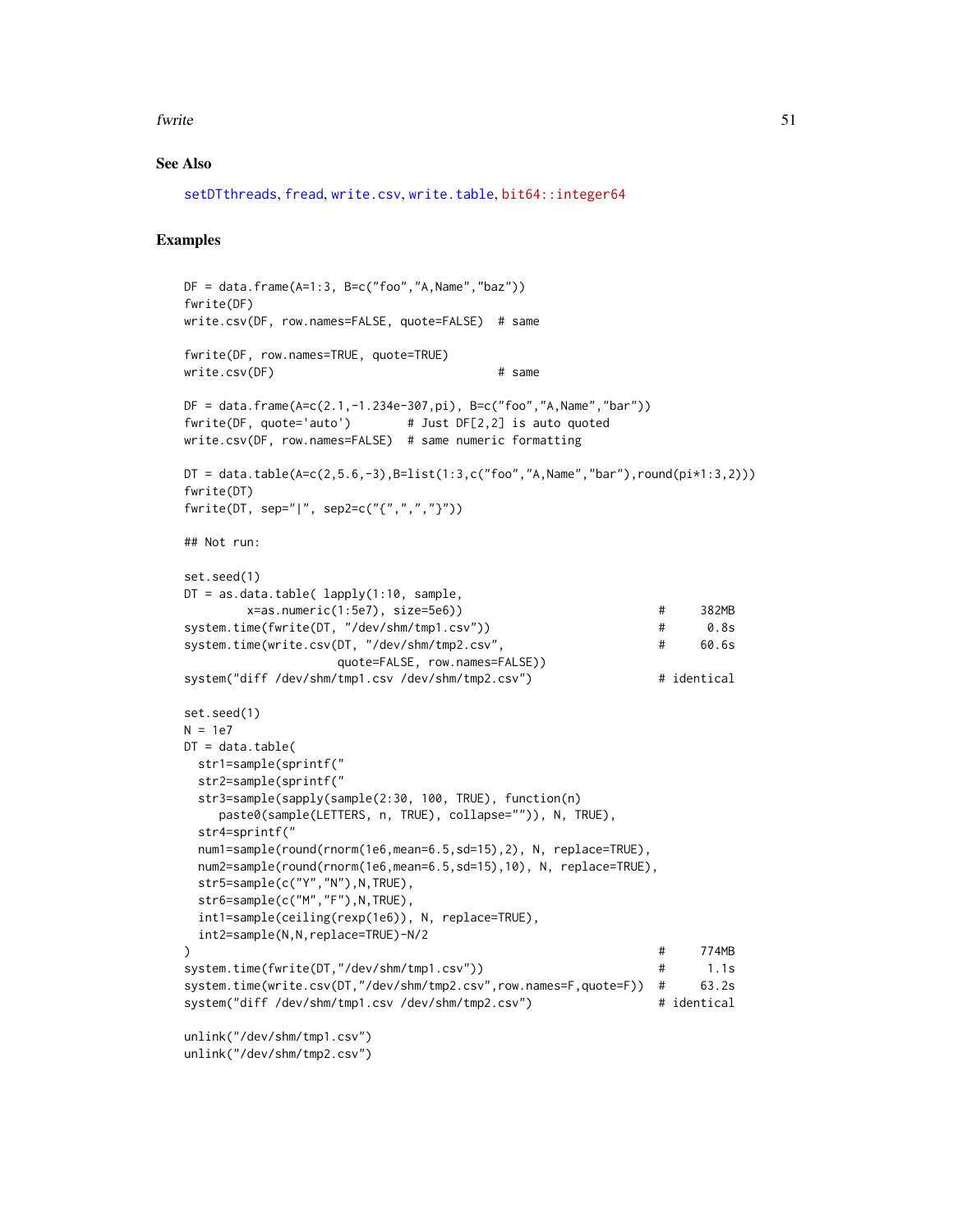## End(Not run)

# IDateTime *Integer based date class*

### Description

Date and time classes with integer storage for fast sorting and grouping. Still experimental!

## Usage

```
as.IDate(x, \ldots)## Default S3 method:
as.IDate(x, ...)## S3 method for class 'Date'
as.IDate(x, ...)## S3 method for class 'IDate'
as.Date(x, ...)## S3 method for class 'IDate'
as.POSIXct(x, tz = "UTC", time = 0, ...)## S3 method for class 'IDate'
as.chron(x, time = NULL, ...)## S3 method for class 'IDate'
round(x, digits = c("weeks", "months", "quarters", "years"), ...)
as.ITime(x, ...)## Default S3 method:
as.ITime(x, \ldots)## S3 method for class 'ITime'
as.POSIXct(x, tz = "UTC", date = as.DataFrame(System.time(), ...)## S3 method for class 'ITime'
as.chron(x, date = NULL, ...)## S3 method for class 'ITime'
as.character(x, ...)
## S3 method for class 'ITime'
format(x, \ldots)IDateTime(x, ...)
## Default S3 method:
IDateTime(x, ...)
second(x)
minute(x)
hour(x)
yday(x)
```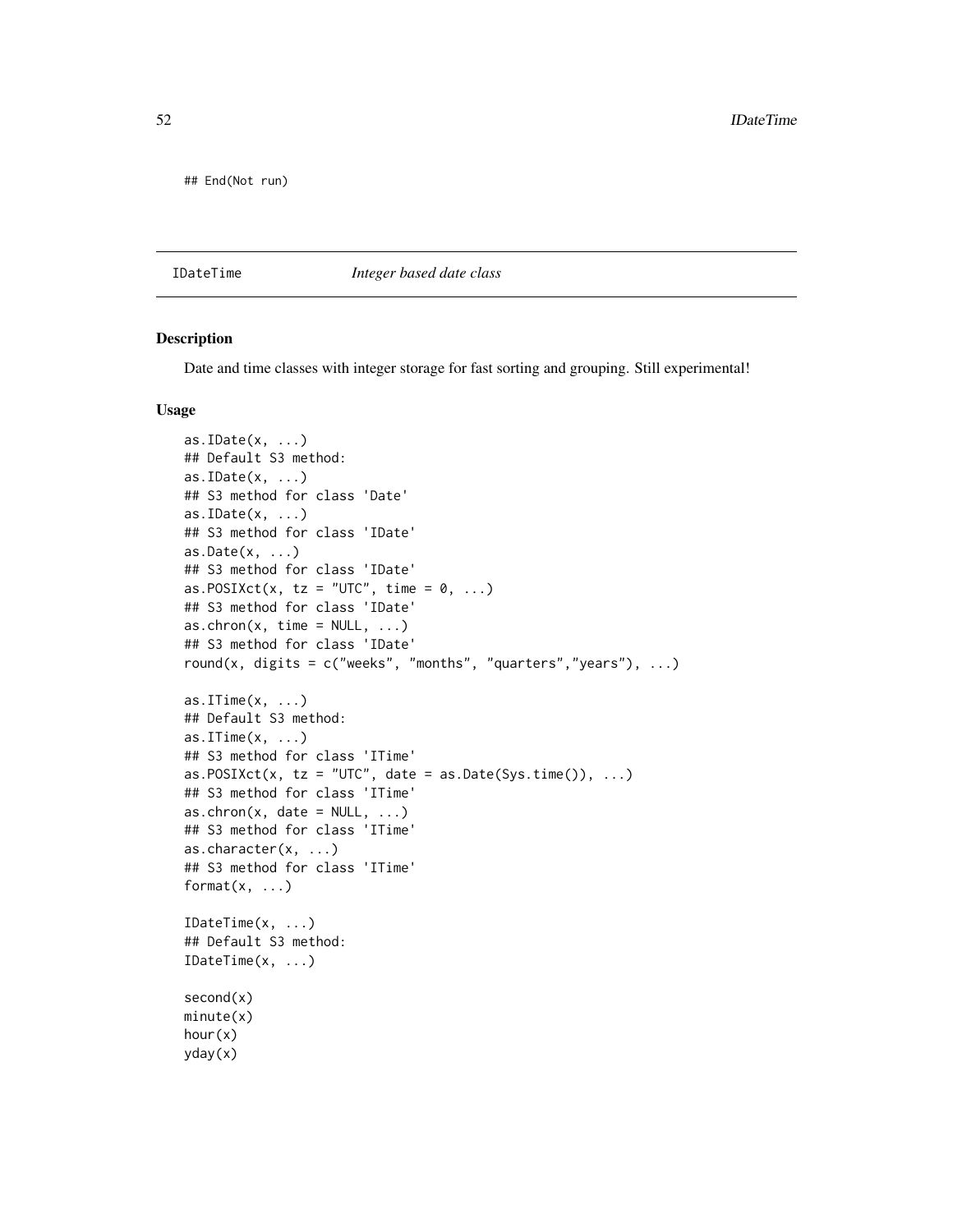#### **IDateTime** 53

wday(x) mday(x) week(x) isoweek(x) month(x) quarter(x) year(x)

# **Arguments**

| $\mathsf{x}$ | an object                                                                                                                                                                        |
|--------------|----------------------------------------------------------------------------------------------------------------------------------------------------------------------------------|
| $\cdot$      | arguments to be passed to or from other methods. For as . IDate. default, ar-<br>guments are passed to as. Date. For as. ITime. default, arguments are passed<br>to as. POSIXIt. |
| tz           | time zone (see strptime).                                                                                                                                                        |
| date         | date object convertable with as . IDate.                                                                                                                                         |
| time         | time-of-day object convertable with as . IT ime.                                                                                                                                 |
| digits       | really units; one of the units listed for rounding. May be abbreviated.                                                                                                          |

# Details

IDate is a date class derived from Date. It has the same internal representation as the Date class, except the storage mode is integer. IDate is a relatively simple wrapper, and it should work in almost all situations as a replacement for Date.

Functions that use Date objects generally work for IDate objects. This package provides specific methods for IDate objects for mean, cut, seq, c, rep, and split to return an IDate object.

ITime is a time-of-day class stored as the integer number of seconds in the day. as.ITime does not allow days longer than 24 hours. Because ITime is stored in seconds, you can add it to a POSIXct object, but you should not add it to a Date object.

Conversions to and from Date, POSIXct, and chron formats are provided.

ITime does not account for time zones. When converting ITime and IDate to POSIXct with as.POSIXct, a time zone may be specified.

In as.POSIXct methods for ITime and IDate, the second argument is required to be tz based on the generic template, but to make converting easier, the second arguement is interpreted as a date instead of a time zone if it is of type IDate or ITime. Therefore, you can use either of the following: as.POSIXct(time, date) or as.POSIXct(date,time).

IDateTime takes a date-time input and returns a data table with columns date and time.

Using integer storage allows dates and/or times to be used as data table keys. With positive integers with a range less than 100,000, grouping and sorting is fast because radix sorting can be used (see sort.list).

Several convenience functions like hour and quarter are provided to group or extract by hour, month, and other date-time intervals. as .POSIXlt is also useful. For example, as .POSIXlt(x)\$mon is the integer month. The R base convenience functions weekdays, months, and quarters can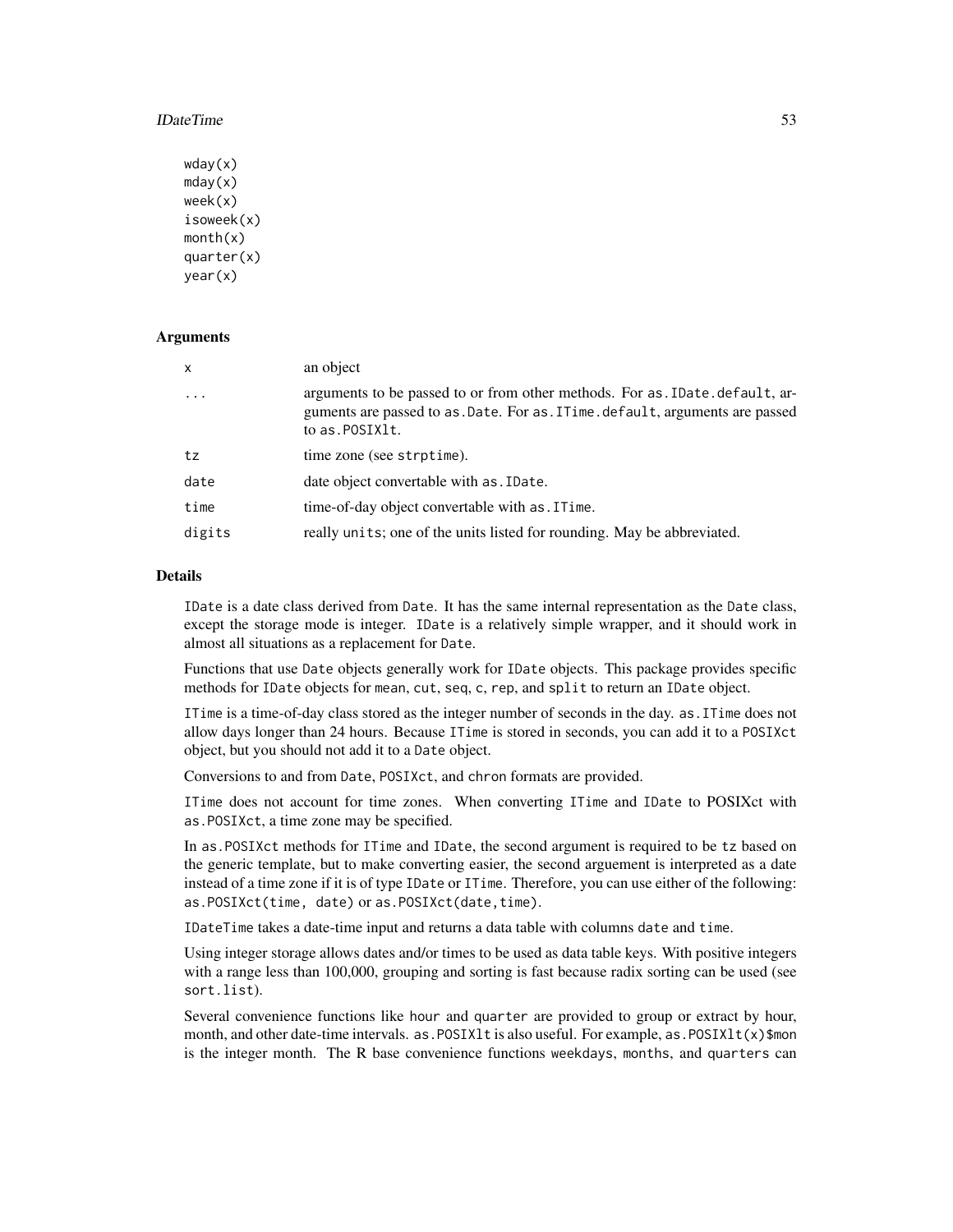also be used, but these return character values, so they must be converted to factors for use with data.table. isoweek is ISO 8601-consistent.

The round method for IDate's is useful for grouping and plotting. It can round to weeks, months, quarters, and years.

#### Value

For as.IDate, a class of IDate and Date with the date stored as the number of days since some origin.

For as.ITime, a class of ITime stored as the number of seconds in the day.

For IDateTime, a data table with columns idate and itime in IDate and ITime format.

second, minute, hour, yday, wday, mday, week, month, quarter, and year return integer values for second, minute, hour, day of year, day of week, day of month, week, month, quarter, and year, respectively.

These values are all taken directly from the POSIX1t representation of x, with the notable difference that while yday, wday, and mon are all 0-based, here they are 1-based.

# Author(s)

Tom Short, t.short@ieee.org

## References

G. Grothendieck and T. Petzoldt, "Date and Time Classes in R," R News, vol. 4, no. 1, June 2004.

H. Wickham, http://gist.github.com/10238.

ISO 8601, http://www.iso.org/iso/home/standards/iso8601.htm

### See Also

[as.Date](#page-0-0), [as.POSIXct](#page-0-0), [strptime](#page-0-0), [DateTimeClasses](#page-0-0)

```
# create IDate:
(d <- as.IDate("2001-01-01"))
# S4 coercion also works
identical(as.IDate("2001-01-01"), as("2001-01-01", "IDate"))
# create ITime:
(t <- as.ITime("10:45"))
# S4 coercion also works
identical(as.ITime("10:45"), as("10:45", "ITime"))
(t <- as.ITime("10:45:04"))
(t <- as.ITime("10:45:04", format = "%H:%M:%S"))
```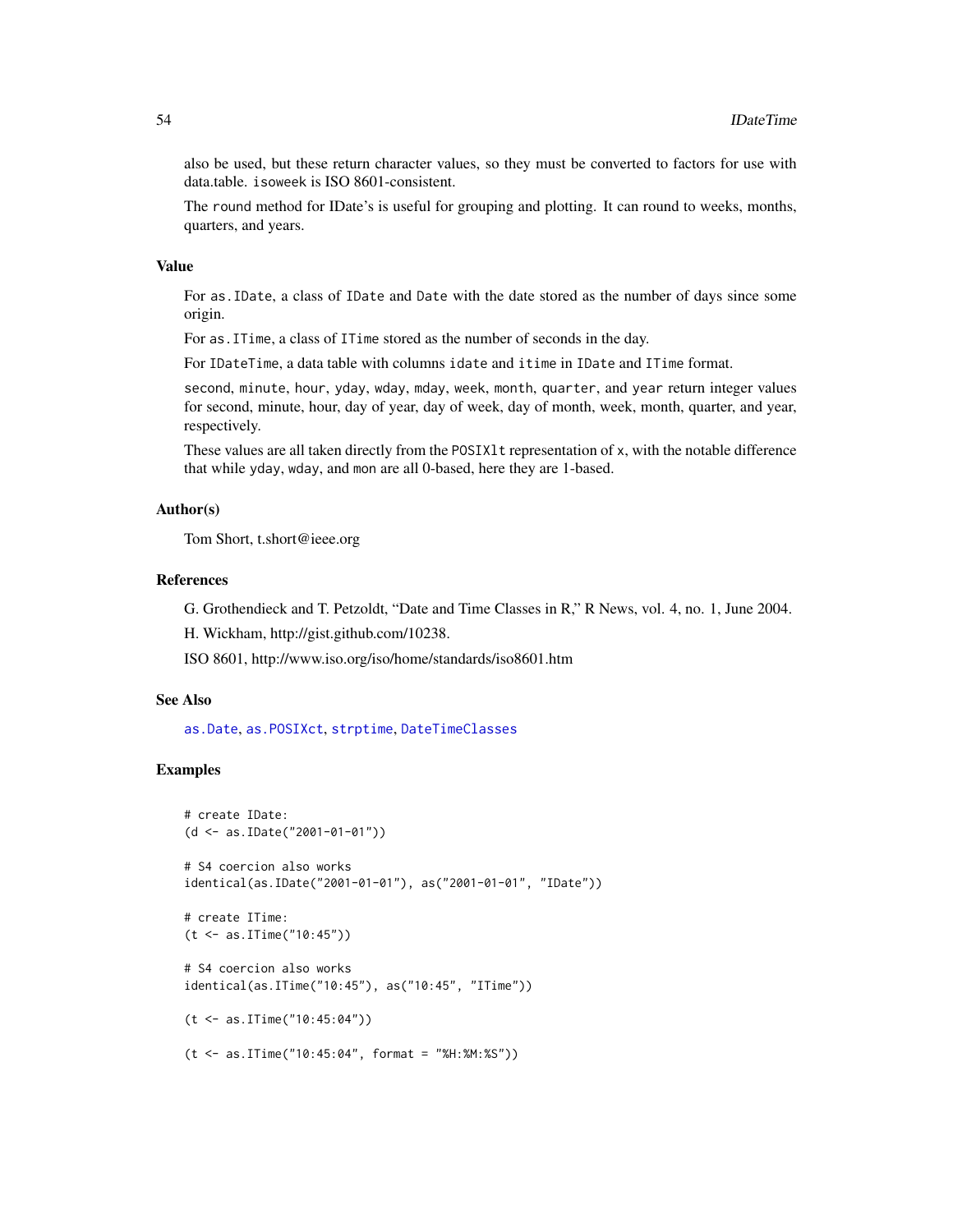```
as.POSIXct("2001-01-01") + as.ITime("10:45")
datetime <- seq(as.POSIXct("2001-01-01"), as.POSIXct("2001-01-03"), by = "5 hour")
(af \le data.table(IDateTime(datetime), a = rep(1:2, 5), key = "a,idate,itime"))
af[, mean(a), by = "itime"]
af[, mean(a), by = list(hour = hour(itime))]
af[, mean(a), by = list(wday = factor(weekdays(idate)))]
af[, mean(a), by = list(wday = wday(idate))]
as.POSIXct(af$idate)
as.POSIXct(af$idate, time = af$itime)
as.POSIXct(af$idate, af$itime)
as.POSIXct(af$idate, time = af$itime, tz = "GMT")
as.POSIXct(af$itime, af$idate)
as.POSIXct(af$itime) # uses today's date
(seqdates <- seq(as.IDate("2001-01-01"), as.IDate("2001-08-03"), by = "3 weeks"))
round(seqdates, "months")
if (require(chron)) {
   as.chron(as.IDate("2000-01-01"))
   as.chron(as.ITime("10:45"))
   as.chron(as.IDate("2000-01-01"), as.ITime("10:45"))
   as.chron(as.ITime("10:45"), as.IDate("2000-01-01"))
   as.ITime(chron(times = "11:01:01"))
   IDateTime(chron("12/31/98","10:45:00"))
}
```
J *Creates a Join data table*

#### **Description**

Creates a data.table to be passed in as the i to a [.data.table join.

#### Usage

```
# DT[J(...)] # J() only for use inside DT[...].
SI(...) # DT[SI(...)]CI(..., sorted = TRUE, unique = FALSE) # DTCJ(...)]
```

| $\cdots$ | Each argument is a vector. Generally each vector is the same length but if they  |
|----------|----------------------------------------------------------------------------------|
|          | are not then the usual silent repetition is applied.                             |
| sorted   | logical. Should the input order be retained?                                     |
| unique   | logical. When TRUE, only unique values of each vectors are used (automatically). |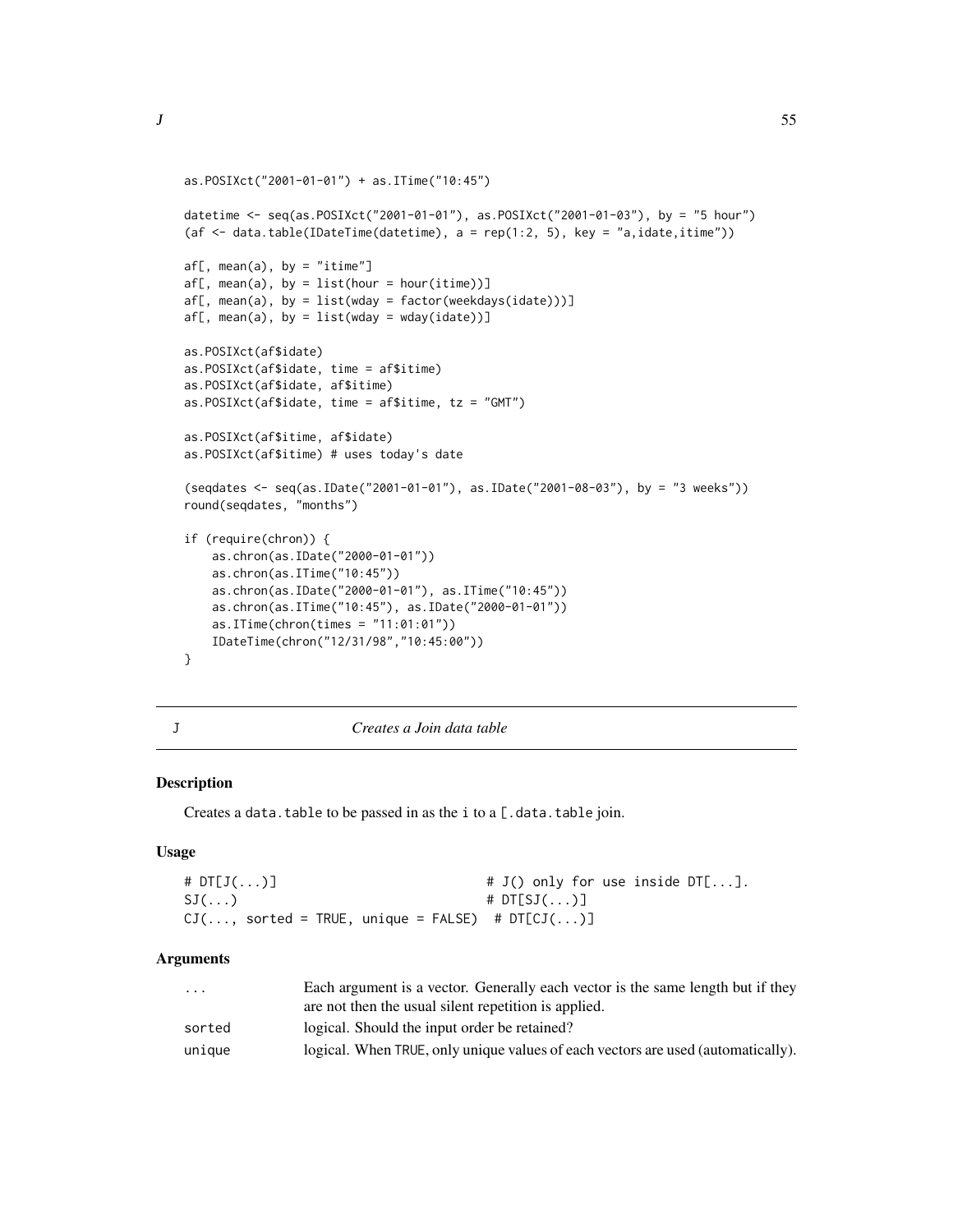# Details

SJ and CJ are convenience functions for creating a data.table in the context of a data.table 'query' on x.

 $x[data.table(id)]$  is the same as  $x[J(id)]$  but the latter is more readable. Identical alternatives are  $x[list(id)]$  and  $x[.(id)]$ .

 $x$  must have a key when passing in a join table as the i. See  $[$ .data.table

#### Value

J : the same result as calling list. J is a direct alias for list but results in clearer more readable code.

SJ : (S)orted (J)oin. The same value as J() but additionally setkey() is called on all the columns in the order they were passed in to SJ. For efficiency, to invoke a binary merge rather than a repeated binary full search for each row of i.

CJ : (C)ross (J)oin. A data.table is formed from the cross product of the vectors. For example, 10 ids, and 100 dates, CJ returns a 1000 row table containing all the dates for all the ids. It gains sorted, which by default is TRUE for backwards compatibility. FALSE retains input order.

#### See Also

[data.table](#page-2-0), [test.data.table](#page-90-0)

### Examples

```
DT = data.title(A=5:1,B=letters[5:1])setkey(DT,B) # re-orders table and marks it sorted.
DT[J("b")] # returns the 2nd row
DT[.("b")] # same. Style of package plyr.
DT[list("b")] # same
# CJ usage examples
CI(c(5, NA, 1), c(1, 3, 2)) # sorted and keyed data.table
do.call(CJ, list(c(5, NA, 1), c(1, 3, 2))) # same as above
CI(c(5, NA, 1), c(1, 3, 2), sorted=FALSE) # same order as input, unkeyed
# use for 'unique=' argument
x = c(1,1,2)y = c(4, 6, 4)CJ(x, y, unique=TRUE) # unique(x) and unique(y) are computed automatically
```
last *Last item of an object*

#### Description

Returns the last item of a vector or list, or the last row of a data.frame or data.table.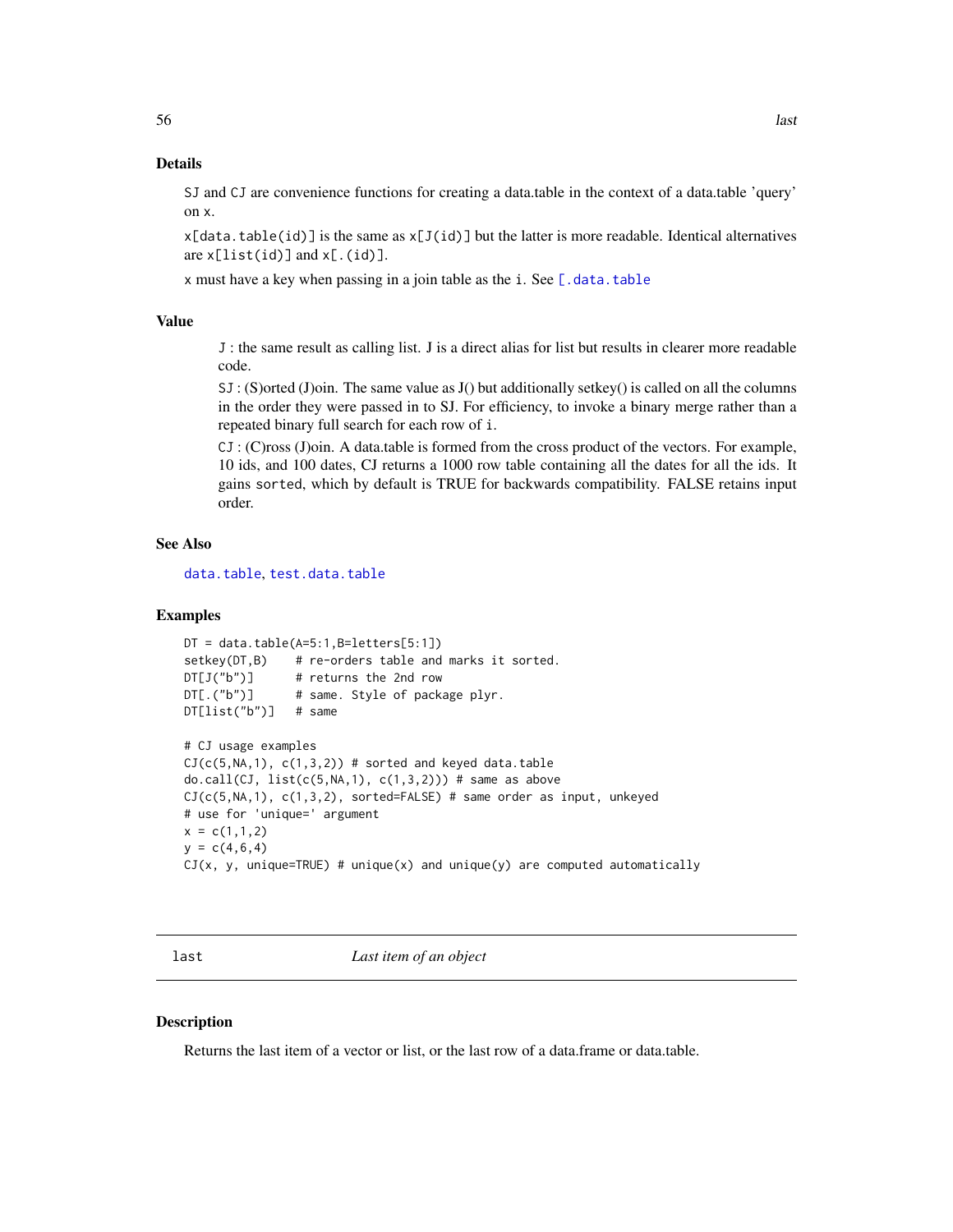like 57

# Usage

 $last(x, \ldots)$ 

# Arguments

| x        | A vector, list, data.frame or data.table. Otherwise the S3 method of xts::last<br>is deployed. |
|----------|------------------------------------------------------------------------------------------------|
| $\cdots$ | Not applicable for data. table: : last. Any arguments here are passed through<br>to xts::last. |

# Value

If no other arguments are supplied it depends on the type of x. The last item of a vector or list. The last row of a data.frame or data.table. Otherwise, whatever xts::last returns (if package xts has been loaded, otherwise a helpful error).

If any argument is supplied in addition to x (such as n or keep in xts::last), regardless of x's type, then xts::last is called if xts has been loaded, otherwise a helpful error.

# See Also

[NROW](#page-0-0), [head](#page-0-0), [tail](#page-0-0), [first](#page-33-0)

# Examples

last(1:5) # [1] 5  $x = data.title(x=1:5, y=6:10)$  $last(x)$  # same as  $x[5]$ 

like *Convenience function for calling regexpr.*

# Description

Intended for use in i in [.data.table.

# Usage

```
like(vector,pattern)
vector %like% pattern
```

| vector  | Either a character vector or a factor. A factor is faster. |
|---------|------------------------------------------------------------|
| pattern | Passed on to grepl.                                        |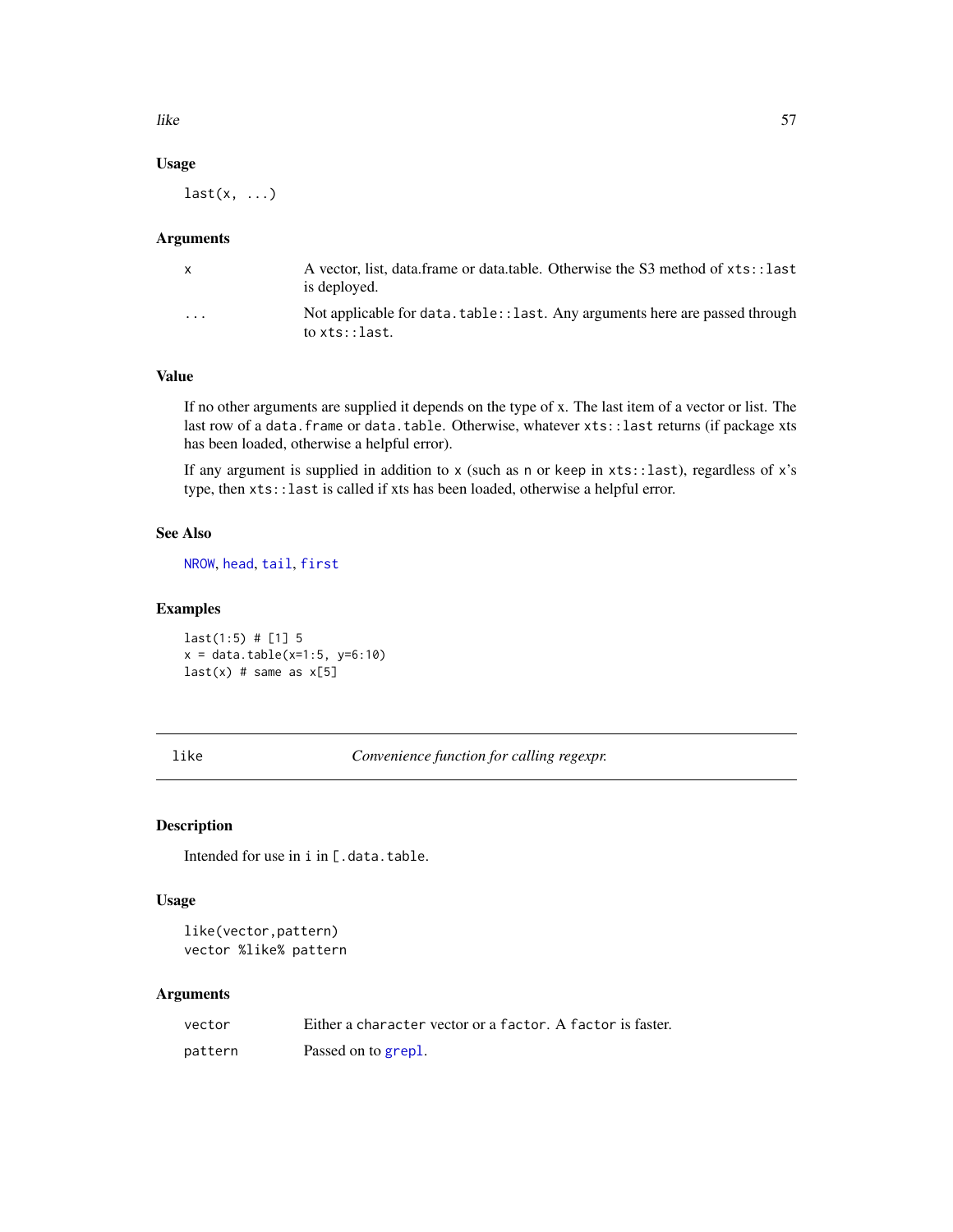# Value

Logical vector, TRUE for items that match pattern.

# Note

Current implementation does not make use of sorted keys.

# See Also

[data.table](#page-2-0), [grepl](#page-0-0)

# Examples

```
DT = data.table(Name=c("Mary","George","Martha"), Salary=c(2,3,4))
DT[Name %like% "^Mar"]
```
<span id="page-57-0"></span>melt.data.table *Fast melt for data.table*

# <span id="page-57-1"></span>Description

An S3 method for melting data.tables written in C for speed and memory efficiency. Since v1.9.6, melt.data.table allows melting into multiple columns simultaneously.

It is not necessary to load reshape2 anymore. But if you have to, then load reshape2 package *before* loading data.table.

# Usage

```
## fast melt a data.table
## S3 method for class 'data.table'
melt(data, id.vars, measure.vars,
   variable.name = "variable", value.name = "value",
    ..., na.rm = FALSE, variable.factor = TRUE,
   value.factor = FALSE,
   verbose = getOption("datatable.verbose"))
```

| data         | A data. table object to melt.                                                                                                                                                                                                                  |
|--------------|------------------------------------------------------------------------------------------------------------------------------------------------------------------------------------------------------------------------------------------------|
| id.vars      | vector of id variables. Can be integer (corresponding id column numbers) or<br>character (id column names) vector. If missing, all non-measure columns will<br>be assigned to it.                                                              |
| measure.vars | vector of measure variables. Can be integer (corresponding measure column<br>numbers) or character (measure column names) vector. If missing, all non-id<br>columns will be assigned to it.                                                    |
|              | measure vars also now accepts a list of character/integer vectors to melt into<br>multiple columns - i.e., melt into more than one value columns simultaneously.<br>Use patterns to provide multiple patterns conveniently. See also Examples. |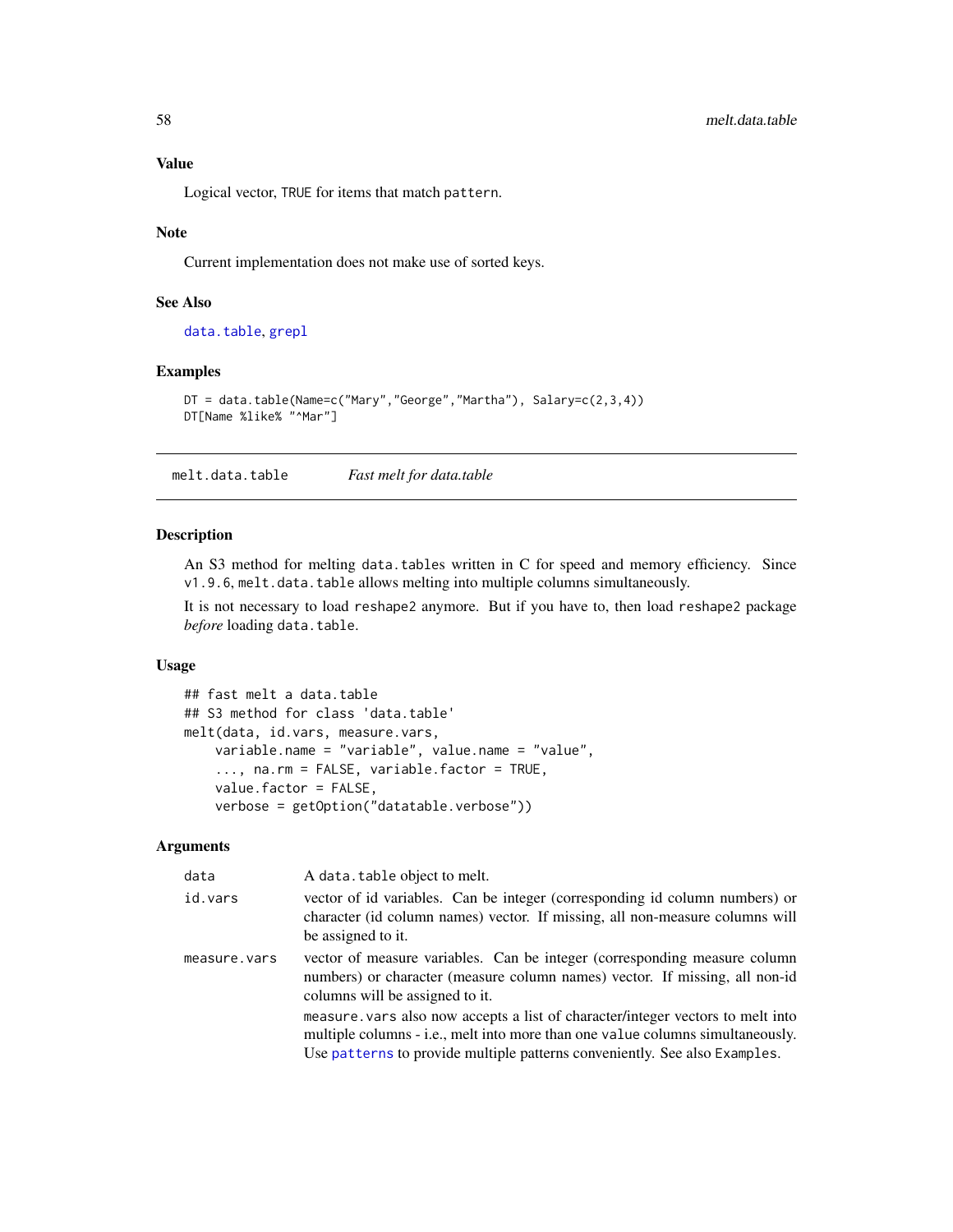| variable.name   | name for the measured variable names column. The default name is 'variable'.                                                                                                                        |  |
|-----------------|-----------------------------------------------------------------------------------------------------------------------------------------------------------------------------------------------------|--|
| value.name      | name for the molten data values column. The default name is 'value'.                                                                                                                                |  |
| na.rm           | If TRUE, NA values will be removed from the molten data.                                                                                                                                            |  |
| variable.factor |                                                                                                                                                                                                     |  |
|                 | If TRUE, the variable column will be converted to factor, else it will be a<br>character column.                                                                                                    |  |
| value.factor    | If TRUE, the value column will be converted to factor, else the molten value<br>type is left unchanged.                                                                                             |  |
| verbose         | TRUE turns on status and information messages to the console. Turn this on by<br>default using options (datatable. verbose=TRUE). The quantity and types of<br>verbosity may be expanded in future. |  |
| $\cdots$        | any other arguments to be passed to/from other methods.                                                                                                                                             |  |

### Details

If id. vars and measure. vars are both missing, all non-numeric/integer/logical columns are assigned as id variables and the rest as measure variables. If only one of id. vars or measure. vars is supplied, the rest of the columns will be assigned to the other. Both id. vars and measure. vars can have the same column more than once and the same column can be both as id and measure variables.

melt.data.table also accepts list columns for both id and measure variables.

When all measure. vars are not of the same type, they'll be coerced according to the hierarchy list > character > numeric > integer > logical. For example, if any of the measure variables is a list, then entire value column will be coerced to a list. Note that, if the type of value column is a list, na.rm = TRUE will have no effect.

From version 1.9.6, melt gains a feature with measure.vars accepting a list of character or integer vectors as well to melt into multiple columns in a single function call efficiently. The function [patterns](#page-63-0) can be used to provide regular expression patterns. When used along with melt, if cols argument is not provided, the patterns will be matched against names(data), for convenience.

Attributes are preserved if all value columns are of the same type. By default, if any of the columns to be melted are of type factor, it'll be coerced to character type. This is to be compatible with reshape2's melt.data.frame. To get a factor column, set value.factor = TRUE. melt.data.table also preserves ordered factors.

# Value

An unkeyed data.table containing the molten data.

## See Also

[dcast](#page-27-0), <http://had.co.nz/reshape/>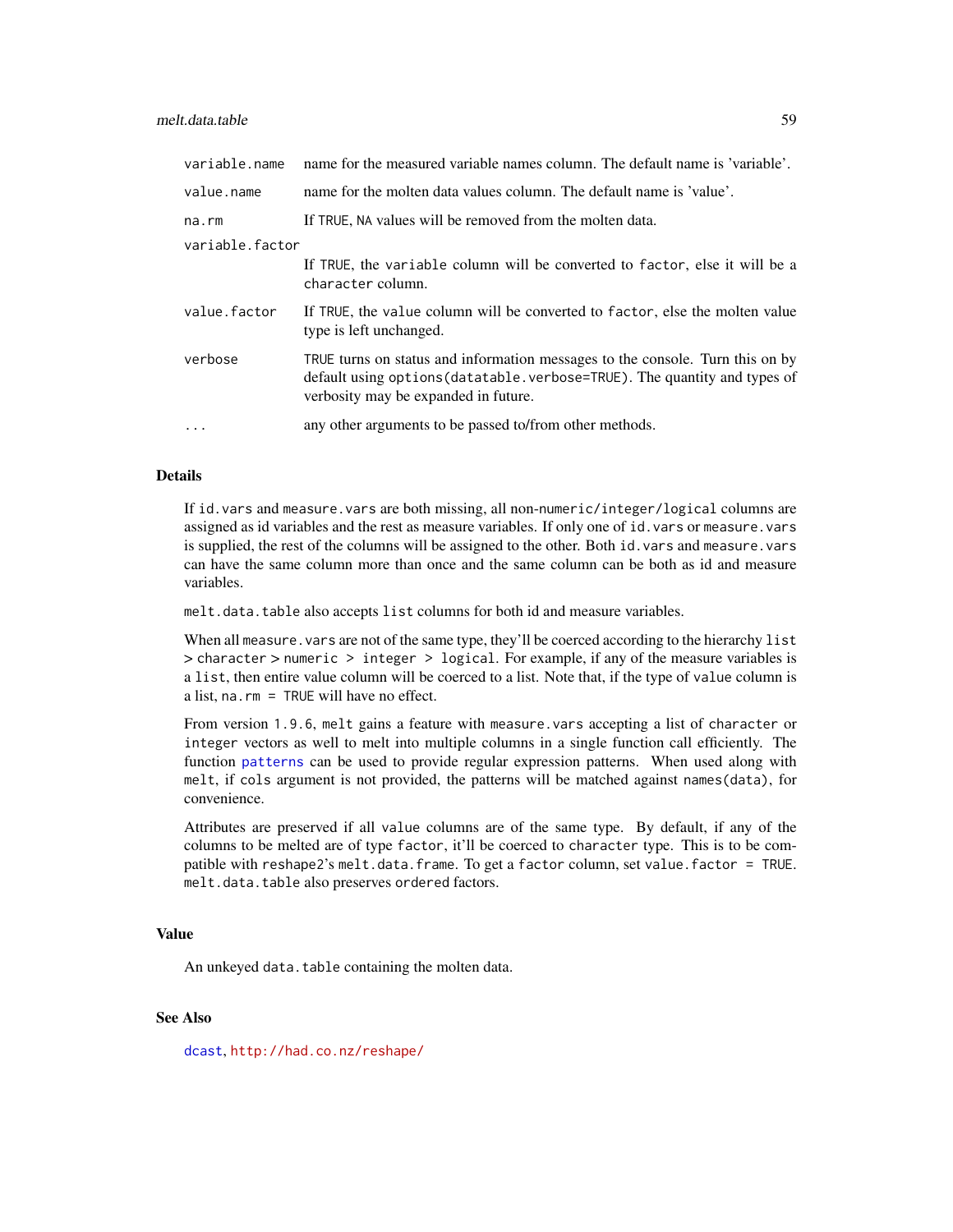```
set.seed(45)
require(data.table)
DT <- data.table(
     i_{-}1 = c(1:5, NA),
      i_{-2} = c(NA, 6, 7, 8, 9, 10),
      f_1 = factor(sample(c(leftters[1:3], NA), 6, TRUE)),f_2 = \text{factor}(c("z", "a", "x", "c", "x", "x"), ordered=True),c_1 = sample(c(letters[1:3], NA), 6, TRUE),
      d_1 = as.Date(c(1:3, NA, 4:5), origin="2013-09-01"),d_2 = as.Date(6:1, origin="2012-01-01"))
# add a couple of list cols
DT[, l_1 := D T[, list(c=list(rep(i_1, sample(5,1)))), by = i_1]$c]
DT[, l_2 := DT[, list(c=list(rep(c_1, sample(5,1)))), by = i_1]$c]
# id, measure as character/integer/numeric vectors
melt(DT, id=1:2, measure="f_1")
melt(DT, id=c("i_1", "i_2"), measure=3) # same as above
melt(DT, id=1:2, measure=3L, value.factor=TRUE) # same, but 'value' is factor
melt(DT, id=1:2, measure=3:4, value.factor=TRUE) # 'value' is *ordered* factor
# preserves attribute when types are identical, ex: Date
melt(DT, id=3:4, measure=c("d_1", "d_2"))
melt(DT, id=3:4, measure=c("i_1", "d_1")) # attribute not preserved
# on list
melt(DT, id=1, measure=c("l_1", "l_2")) # value is a list
melt(DT, id=1, measure=c("c_1", "l_1")) # c1 coerced to list
# on character
melt(DT, id=1, measure=c("c_1", "f_1")) # value is char
melt(DT, id=1, measure=c("c_1", "i_2")) # i2 coerced to char
# on na.rm=TRUE. NAs are removed efficiently, from within C
melt(DT, id=1, measure=c("c_1", "i_2"), na.rm=TRUE) # remove NA
# measure.vars can be also a list
# melt "f_1,f_2" and "d_1,d_2" simultaneously, retain 'factor' attribute
# convenient way using internal function patterns()
melt(DT, id=1:2, measure=patterns("^f_", "^d_"), value.factor=TRUE)
# same as above, but provide list of columns directly by column names or indices
melt(DT, id=1:2, measure=list(3:4, c("d_1", "d_2")), value.factor=TRUE)
# na.rm=TRUE removes rows with NAs in any 'value' columns
melt(DT, id=1:2, measure=patterns("f_", "d_"), value.factor=TRUE, na.rm=TRUE)
# return 'NA' for missing columns, 'na.rm=TRUE' ignored due to list column
melt(DT, id=1:2, measure=patterns("l_", "c_"), na.rm=TRUE)
```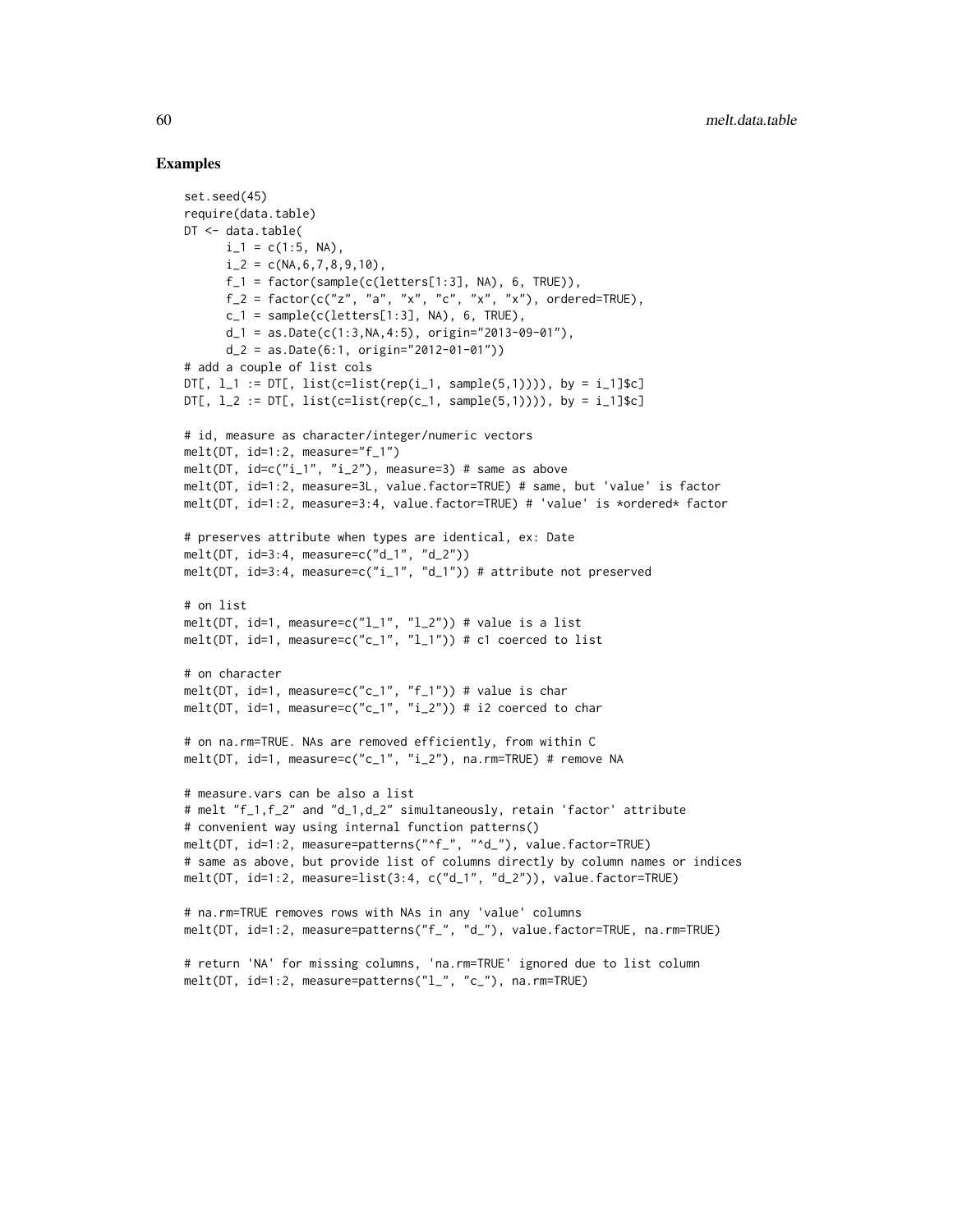### Description

Fast merge of two data.tables. The data.table method behaves very similarly to that of data.frames except that, by default, it attempts to merge

- at first based on the shared key columns, and if there are none,
- then based on key columns of the first argument x, and if there are none,
- then based on the common columns between the two data.tables.

Set the by, or by. x and by. y arguments explicitly to override this default.

# Usage

```
## S3 method for class 'data.table'
merge(x, y, by = NULL, by.x = NULL, by.y = NULL,
all = FALSE, all.x = all, all.y = all, sort = TRUE, suffixes = c("x", "y"),allow.cartesian=getOption("datatable.allow.cartesian"), # default FALSE
...)
```

| x, y              | data tables. y is coerced to a data. table if it isn't one already.                                                                                                                                                                                                                                                  |  |
|-------------------|----------------------------------------------------------------------------------------------------------------------------------------------------------------------------------------------------------------------------------------------------------------------------------------------------------------------|--|
| by                | A vector of shared column names in x and y to merge on. This defaults to<br>the shared key columns between the two tables. If y has no key columns, this<br>defaults to the key of x.                                                                                                                                |  |
| by. $x$ , by. $y$ | Vectors of column names in x and y to merge on.                                                                                                                                                                                                                                                                      |  |
| all               | logical; $all = TRUE$ is shorthand to save setting both $all.x = TRUE$ and<br>$all.v = TRUE.$                                                                                                                                                                                                                        |  |
| all.x             | logical; if TRUE, then extra rows will be added to the output, one for each row in<br>x that has no matching row in y. These rows will have 'NA's in those columns<br>that are usually filled with values from y. The default is FALSE, so that only rows<br>with data from both x and y are included in the output. |  |
| all.y             | logical; analogous to all. x above.                                                                                                                                                                                                                                                                                  |  |
| sort              | logical. If TRUE (default), the merged data. table is sorted by setting the key to<br>the by / by. x columns. If FALSE, the result is not sorted.                                                                                                                                                                    |  |
| suffixes          | A character (2) specifying the suffixes to be used for making non-by column<br>names unique. The suffix behavior works in a similar fashion as the merge data. frame<br>method does.                                                                                                                                 |  |
| allow.cartesian   |                                                                                                                                                                                                                                                                                                                      |  |
|                   | See allow.cartesian in $[$ .data.table.                                                                                                                                                                                                                                                                              |  |
|                   | Not used at this time.                                                                                                                                                                                                                                                                                               |  |
|                   |                                                                                                                                                                                                                                                                                                                      |  |

<span id="page-60-0"></span>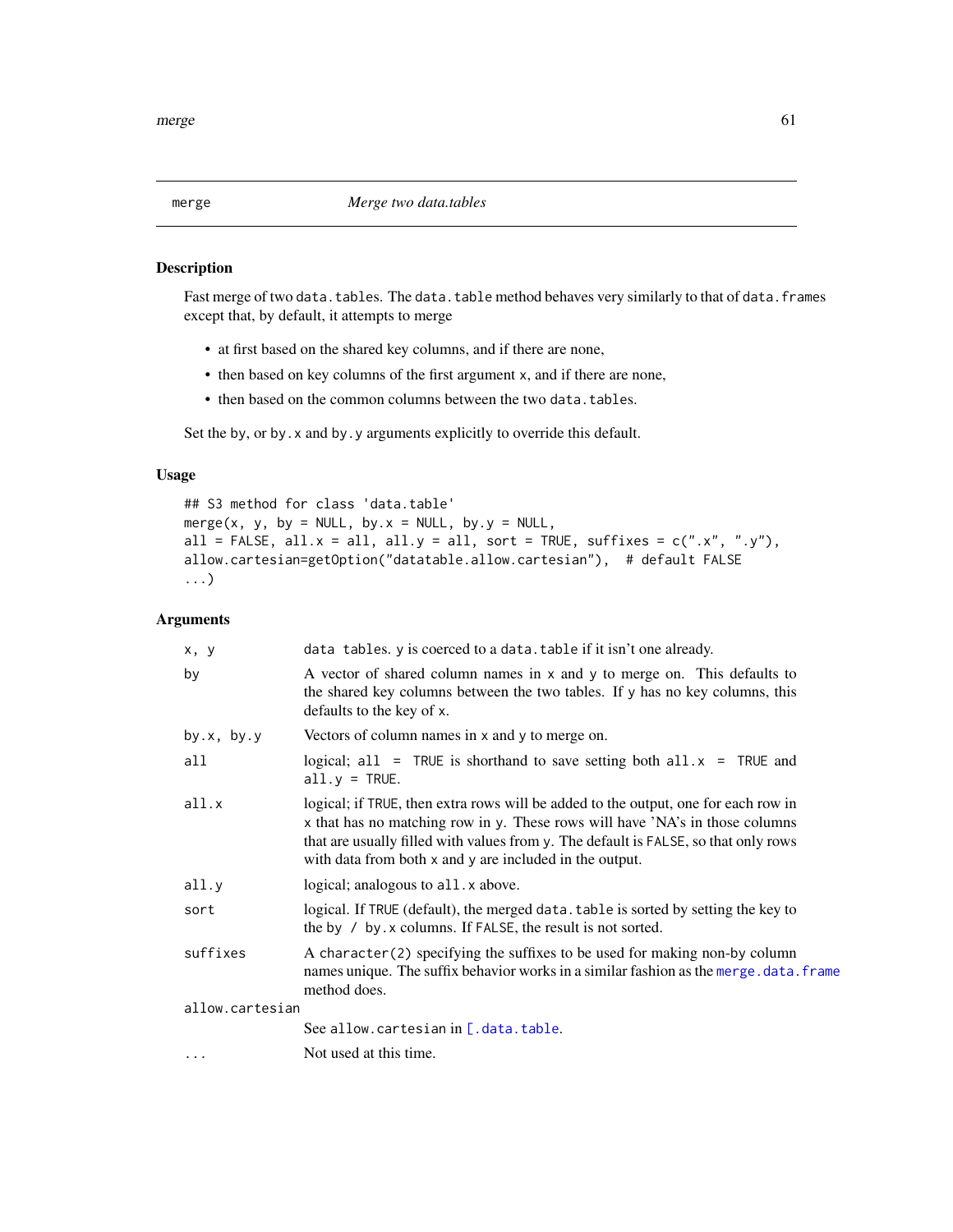#### Details

[merge](#page-60-0) is a generic function in base R. It dispatches to either the merge.data.frame method or merge.data.table method depending on the class of its first argument. Note that, unlike SQL, NA is matched against NA (and NaN against NaN) while merging.

In versions  $\leq$  v1.9.4, if the specified columns in by was not the key (or head of the key) of x or y, then a [copy](#page-23-0) is first rekeyed prior to performing the merge. This was less performant and memory inefficient. The concept of secondary keys (implemented in v1.9.4) was used to overcome this limitation from v1.9.6+. No deep copies are made anymore and therefore very performant and memory efficient. Also there is better control for providing the columns to merge on with the help of newly implemented by.x and by.y arguments.

For a more data.table-centric way of merging two data.tables, see [\[.data.table](#page-2-0); e.g.,  $x[y, \ldots]$ . See FAQ 1.12 for a detailed comparison of merge and  $x[y, \ldots]$ .

# Value

A new data.table based on the merged data tables, and sorted by the columns set (or inferred for) the by argument if argument sort is set to TRUE.

### See Also

[data.table](#page-2-0), [as.data.table](#page-17-0), [\[.data.table](#page-2-0), [merge.data.frame](#page-0-0)

```
(dt1 \leq -data.table(A = letters[1:10], X = 1:10, key = "A"))(dt2 \leq -data.table(A = letters[5:14], Y = 1:10, key = "A"))merge(dt1, dt2)
merge(dt1, dt2, all = TRUE)
(dt1 \leq data.table(A = letters[rep(1:3, 2)], X = 1:6, key = "A")(dt2 \leq data.table(A = letters[rep(2:4, 2)], Y = 6:1, key = "A")merge(dt1, dt2, allow.cartesian=TRUE)
(dt1 <- data.table(A = c(rep(1L, 5), 2L), B = letters[rep(1:3, 2)], X = 1:6, key = "A,B"))
(dt2 < - data.table(A = c(rep(1L, 5), 2L), B = letters[rep(2:4, 2)], Y = 6:1, key = "A, B")merge(dt1, dt2)
merge(dt1, dt2, by="B", allow.cartesian=TRUE)
# test it more:
d1 <- data.table(a=rep(1:2,each=3), b=1:6, key="a,b")
d2 <- data.table(a=0:1, bb=10:11, key="a")
d3 <- data.table(a=0:1, key="a")
d4 <- data.table(a=0:1, b=0:1, key="a,b")
merge(d1, d2)
merge(d2, d1)
merge(d1, d2, all=TRUE)
merge(d2, d1, all=TRUE)
merge(d3, d1)
```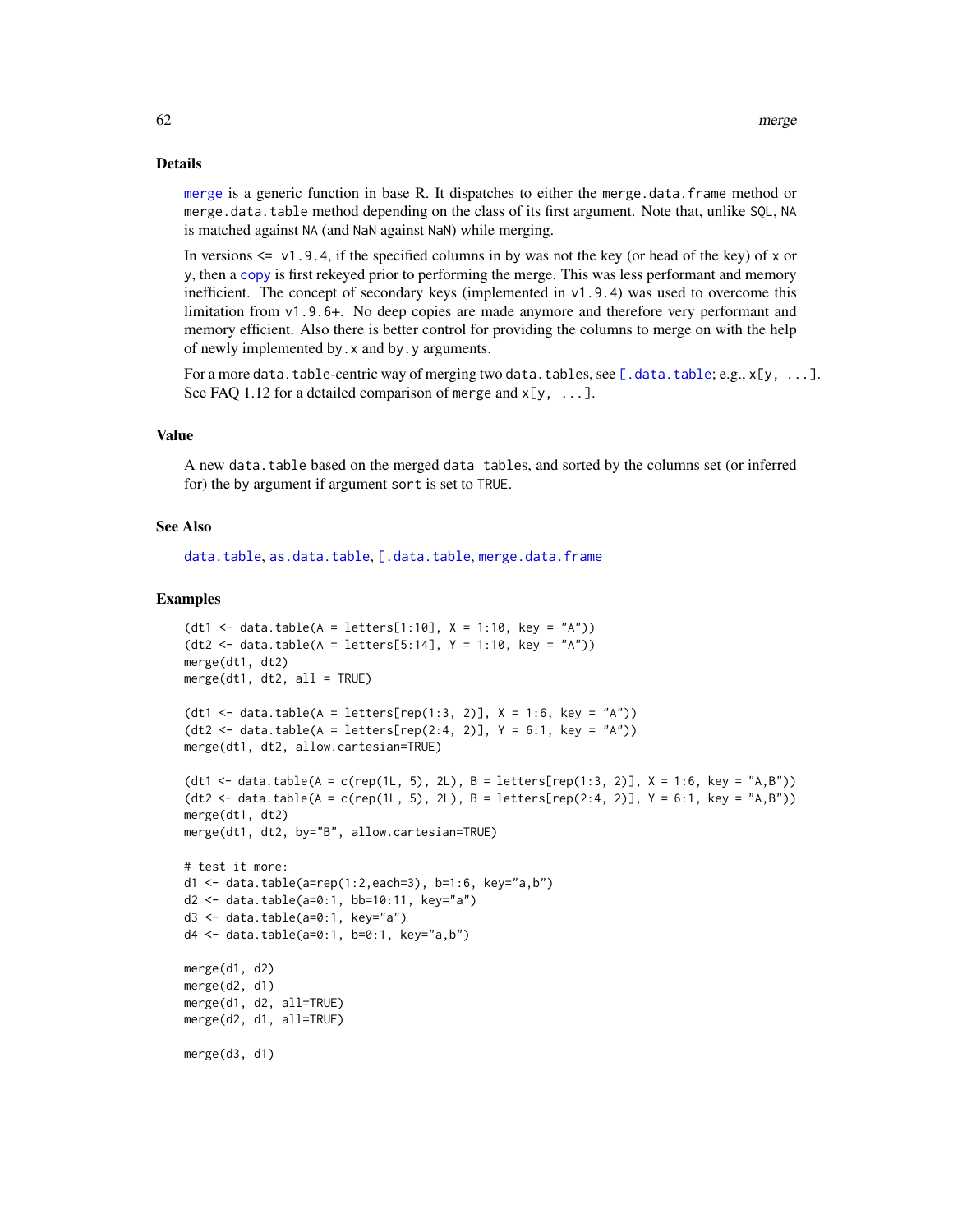```
merge(d1, d3)
merge(d1, d3, all=TRUE)
merge(d3, d1, all=TRUE)
merge(d1, d4)
merge(d1, d4, by="a", suffixes=c(".d1", ".d4"))
merge(d4, d1)
merge(d1, d4, all=TRUE)
merge(d4, d1, all=TRUE)
# new feature, no need to set keys anymore
set.seed(1L)
d1 <- data.table(a=sample(rep(1:3,each=2)), z=1:6)
d2 <- data.table(a=2:0, z=10:12)
merge(d1, d2, by="a")
merge(d1, d2, by="a", all=TRUE)
# new feature, using by.x and by.y arguments
setnames(d2, "a", "b")
merge(d1, d2, by.x='a", by.y='b")merge(d1, d2, by.x="a", by.y="b", all=TRUE)
merge(d2, d1, by.x="b", by.y="a")
```
na.omit.data.table *Remove rows with missing values on columns specified*

# Description

This is a data.table method for the S3 generic stats::na.omit. The internals are written in C for speed. See examples for benchmark timings.

bit64::integer64 type is also supported.

# Usage

```
## S3 method for class 'data.table'
na.omit(object, cols=seq_along(object), invert=FALSE, ...)
```

| object | A data.table.                                                                                                                    |
|--------|----------------------------------------------------------------------------------------------------------------------------------|
| cols   | A vector of column names (or numbers) on which to check for missing values.<br>Default is all the columns.                       |
| invert | logical. If FALSE omits all rows with any missing values (default). TRUE returns<br>just those rows with missing values instead. |
| .      | Further arguments special methods could require.                                                                                 |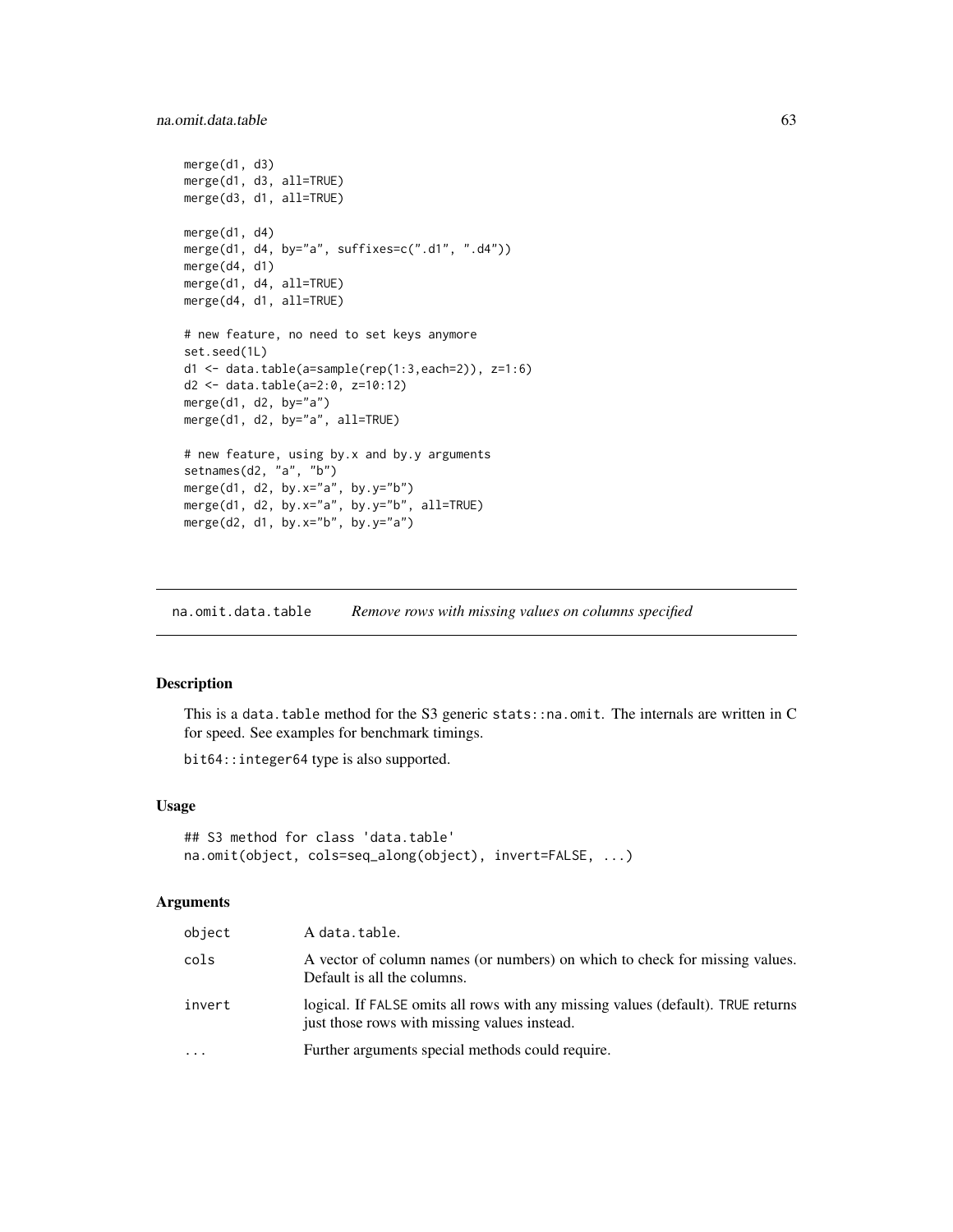#### Details

The data.table method consists of an additional argument cols, which when specified looks for missing values in just those columns specified. The default value for cols is all the columns, to be consistent with the default behaviour of stats::na.omit.

It does not add the attribute na. action as stats::na.omit does.

# Value

A data.table with just the rows where the specified columns have no missing value in any of them.

# See Also

[data.table](#page-2-0)

#### Examples

```
DT = data.title(x=c(1,NaN, NA, 3), y=c(NA\_integer_{1}, 1:3), z=c("a", NA_{\text{c}}character_{1}, "b", "c"))# default behaviour
na.omit(DT)
# omit rows where 'x' has a missing value
na.omit(DT, cols="x")
# omit rows where either 'x' or 'y' have missing values
na.omit(DT, cols=c("x", "y"))
## Not run:
# Timings on relatively large data
set.seed(1L)
DT = data.title(x = sample(c(1:100, NA_interest\_), 5e7L, TRUE),y = sample(c(rnorm(100), NA), 5e7L, TRUE)system.time(ans1 <- na.omit(DT)) ## 2.6 seconds
system.time(ans2 <- stats:::na.omit.data.frame(DT)) ## 29 seconds
# identical? check each column separately, as ans2 will have additional attribute
all(sapply(1:2, function(i) identical(ans1[[i]], ans2[[i]]))) ## TRUE
```

```
## End(Not run)
```
<span id="page-63-0"></span>patterns *Obtain matching indices corresponding to patterns*

#### Description

patterns returns the matching indices in the argument cols corresponding to the regular expression patterns provided. The patterns must be supported by [grep](#page-0-0).

From  $v1.9.6$ , [melt.data.table](#page-57-0) has an enhanced functionality in which measure. vars argument can accept a *list of column names* and melt them into separate columns. See the Efficient reshaping using data.tables vignette linked below to learn more.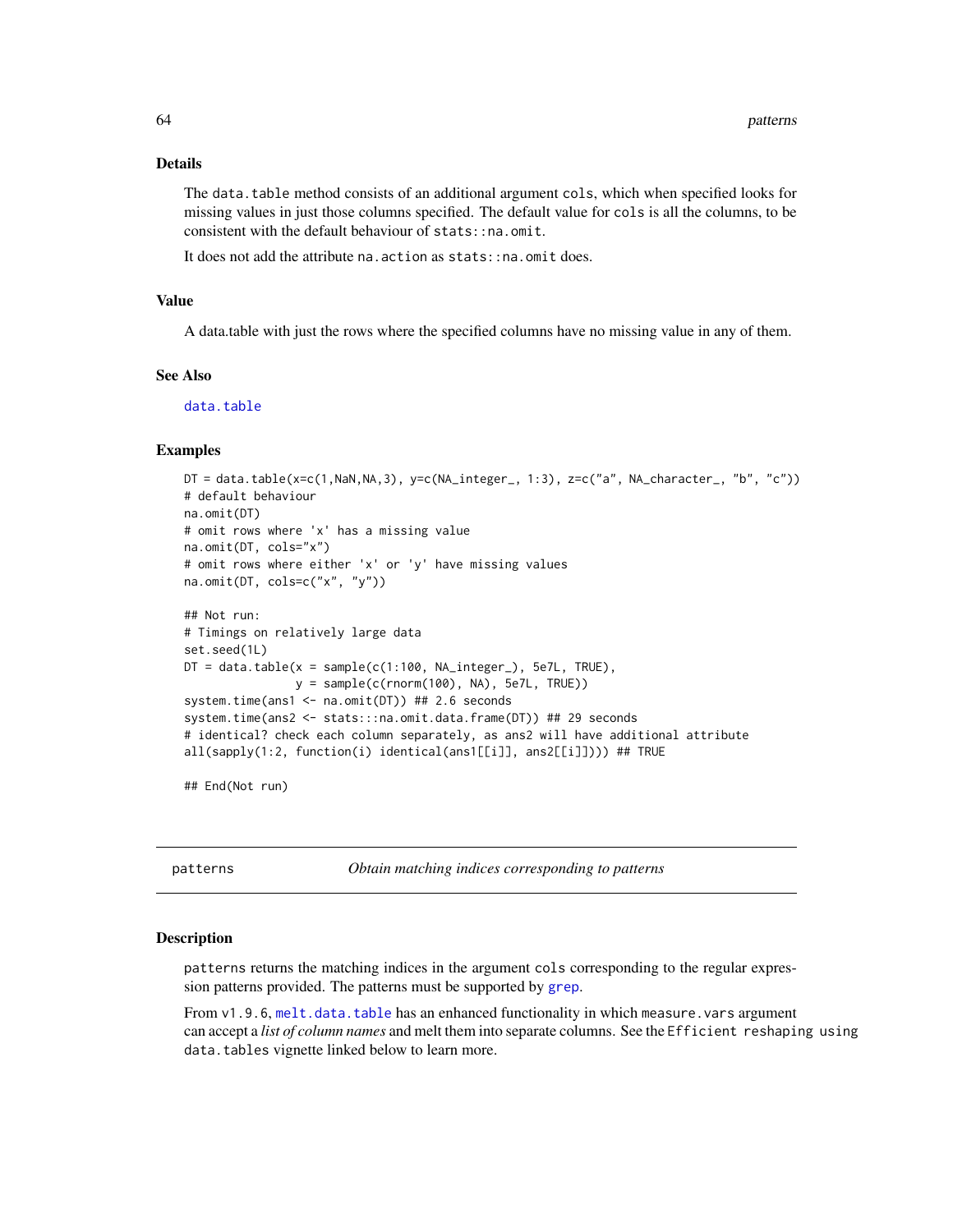# print.data.table 65

#### Usage

patterns(..., cols=character(0))

### Arguments

| $\cdot$ $\cdot$ $\cdot$ | A set of regular expression patterns.                         |
|-------------------------|---------------------------------------------------------------|
| cols                    | A character vector of names to which each pattern is matched. |

#### See Also

[melt](#page-57-1), <https://github.com/Rdatatable/data.table/wiki/Getting-started>

### Examples

```
dt = data.table(x1 = 1:5, x2 = 6:10, y1 = letters[1:5], y2 = letters[6:10])
# melt all columns that begin with 'x' & 'y', respectively, into separate columns
melt(dt, measure.vars = patterns("^x", "^y", cols=names(dt)))
# when used with melt, 'cols' is implictly assumed to be names of input
# data.table, if not provided.
melt(dt, measure.vars = patterns("^x", "^y"))
```
print.data.table *data.table Printing Options*

## Description

print.data.table extends the functionalities of print.data.frame.

Key enhancements include automatic output compression of many observations and concise columnwise class summary.

#### Usage

```
## S3 method for class 'data.table'
print(x,
   topn=getOption("datatable.print.topn"), # default: 5
   nrows=getOption("datatable.print.nrows"), # default: 100
   class=getOption("datatable.print.class"), # default: FALSE
   row.names=getOption("datatable.print.rownames"), # default: TRUE
   quote=FALSE,...)
```

| X.    | A data.table.                                                                                       |
|-------|-----------------------------------------------------------------------------------------------------|
| topn  | The number of rows to be printed from the beginning and end of tables with<br>more than prows rows. |
| nrows | The number of rows which will be printed before truncation is enforced.                             |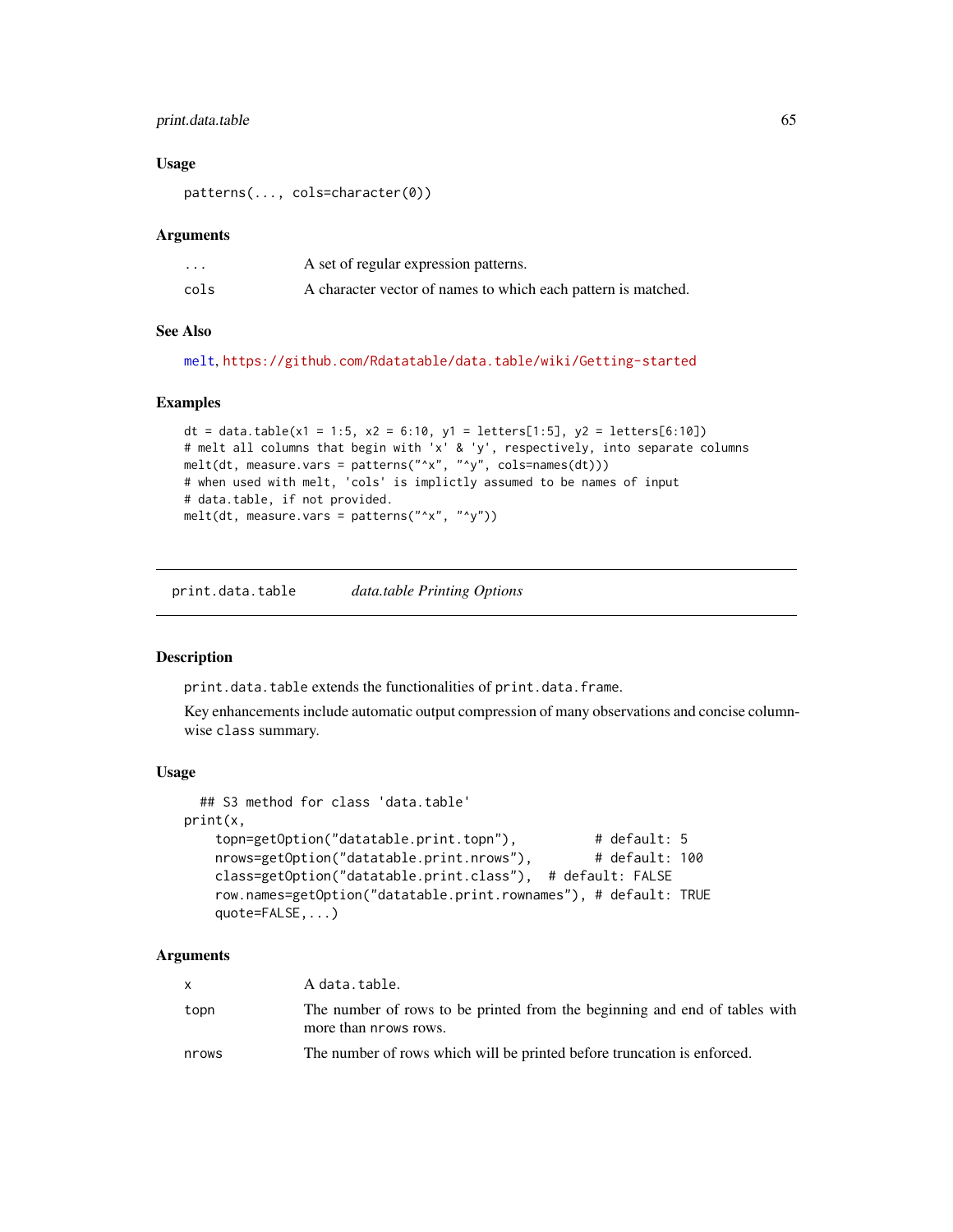| class     | If TRUE, the resulting output will include above each column its storage class (or<br>a self-evident abbreviation thereof). |
|-----------|-----------------------------------------------------------------------------------------------------------------------------|
| row.names | If TRUE, row indices will be printed alongside x.                                                                           |
| quote     | If TRUE, all output will appear in quotes, as in print, default.                                                            |
| $\ddotsc$ | Other arguments ultimately passed to format.                                                                                |

# Details

By default, with an eye to the typically large number of observations in a codedata.table, only the beginning and end of the object are displayed (specifically, head( $x$ , topn) and tail( $x$ , topn) are displayed unless  $nrow(x) < nrows$ , in which case all rows will print).

# See Also

[print.default](#page-0-0)

## Examples

```
#output compression
DT \leq data.table(a = 1:1000)
print(DT, nrows = 100, topn = 4)
#`quote` can be used to identify whitespace
DT \le data.table(blanks = c(" 12", " 34"),
                 noblanks = c("12", "34"))
print(DT, quote = TRUE)
#`class` provides handy column type summaries at a glance
DT <- data.table(a = vector("integer", 3),
                 b = vector("complex", 3),
                 c = as.IDate(paste0("2016-02-0", 1:3)))print(DT, class = TRUE)
#`row.names` can be eliminated to save space
DT \leq data.table(a = 1:3)
print(DT, row.names = FALSE)
```

```
rbindlist Makes one data.table from a list of many
```
# Description

Same as do.call("rbind", l) on data.frames, but much faster. See DETAILS for more.

### Usage

```
rbindlist(l, use.names=fill, fill=FALSE, idcol=NULL)
# rbind(..., use.names=TRUE, fill=FALSE, idcol=NULL)
```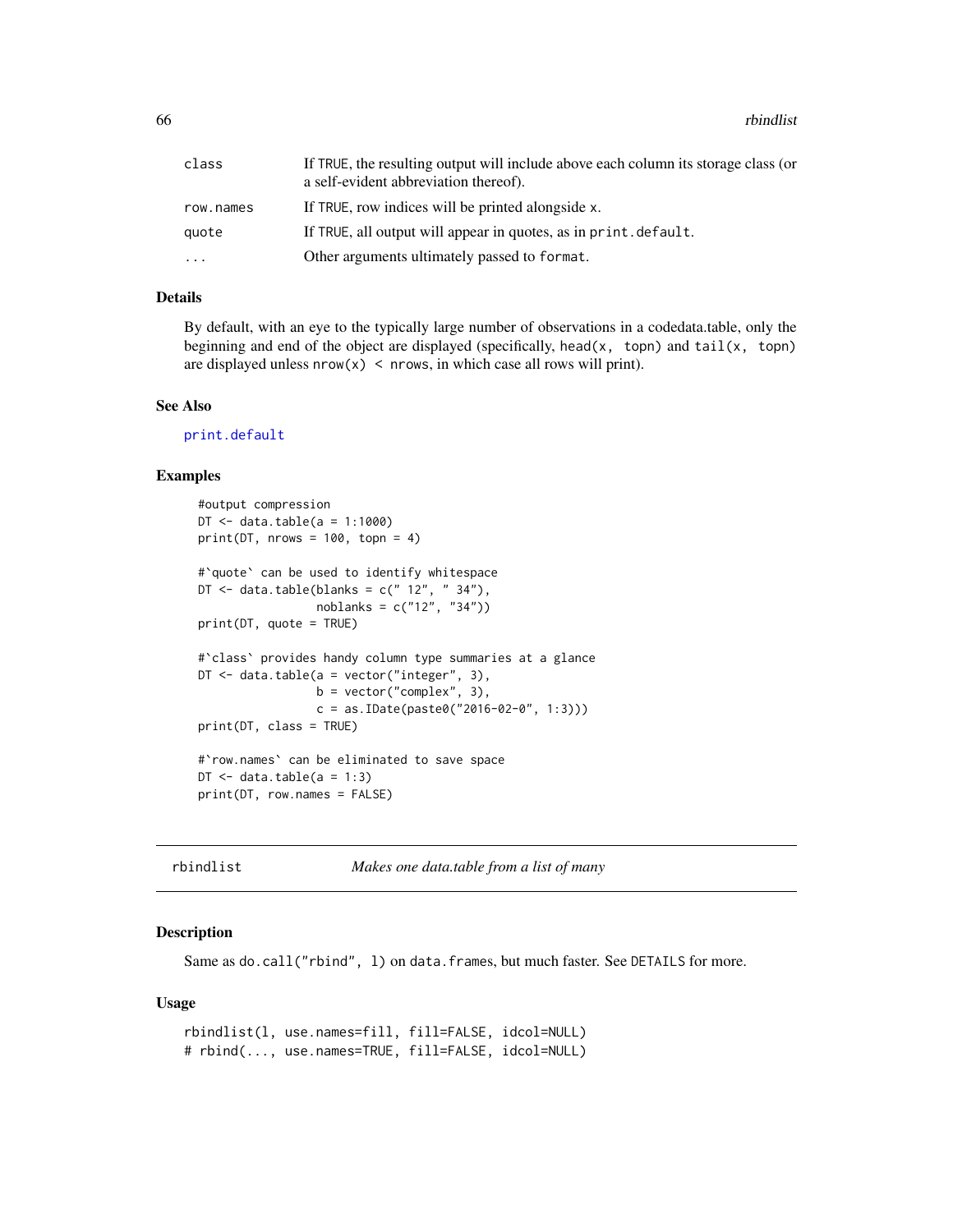#### rbindlist 67

#### **Arguments**

| 1         | A list containing data. table, data. frame or list objects. At least one of the<br>inputs should have column names set. $\dots$ is the same but you pass the objects<br>by name separately.                                                                                                                                                      |
|-----------|--------------------------------------------------------------------------------------------------------------------------------------------------------------------------------------------------------------------------------------------------------------------------------------------------------------------------------------------------|
| use.names | If TRUE items will be bound by matching column names. By default FALSE for<br>rbindlist (for backwards compatibility) and TRUE for rbind (consistency with<br>base). Columns with duplicate names are bound in the order of occurrence,<br>similar to base. When TRUE, at least one item of the input list has to have<br>non-null column names. |
| fill      | If TRUE fills missing columns with NAs. By default FALSE. When TRUE, use . names<br>has to be TRUE, and all items of the input list has to have non-null column names.                                                                                                                                                                           |
| idcol     | Generates an index column. Default (NULL) is not to. If idcol=TRUE then the<br>column is auto named . id. Alternatively the column name can be directly pro-<br>vided, e.g., $idcol = "id".$<br>If input is a named list, ids are generated using them, else using integer vector<br>from 1 to length of input list. See examples.               |

# Details

Each item of 1 can be a data.table, data.frame or list, including NULL (skipped) or an empty object (0 rows). rbindlist is most useful when there are a variable number of (potentially many) objects to stack, such as returned by lapply(fileNames, fread). rbind however is most useful to stack two or three objects which you know in advance. ... should contain at least one data.table for rbind(...) to call the fast method and return a data.table, whereas rbindlist(l) always returns a data.table even when stacking a plain list with a data.frame, for example.

In versions <= v1.9.2, each item for rbindlist should have the same number of columns as the first non empty item. rbind.data.table gained a fill argument to fill missing columns with NA in v1.9.2, which allowed for rbind(...) binding unequal number of columns.

In version  $> v1.9.2$ , these functionalities were extended to rbindlist (and written entirely in C for speed). rbindlist has use.names argument, which is set to FALSE by default for backwards compatibility. It also contains fill argument as well and can bind unequal columns when set to TRUE.

With these changes, the only difference between rbind(...) and rbindlist(1) is their *default argument* use.names.

If column i of input items do not all have the same type; e.g, a data.table may be bound with a list or a column is factor while others are character types, they are coerced to the highest type (SEXPTYPE).

Note that any additional attributes that might exist on individual items of the input list would not be preserved in the result.

### Value

An unkeyed data.table containing a concatenation of all the items passed in.

## See Also

[data.table](#page-2-0), [split.data.table](#page-86-0)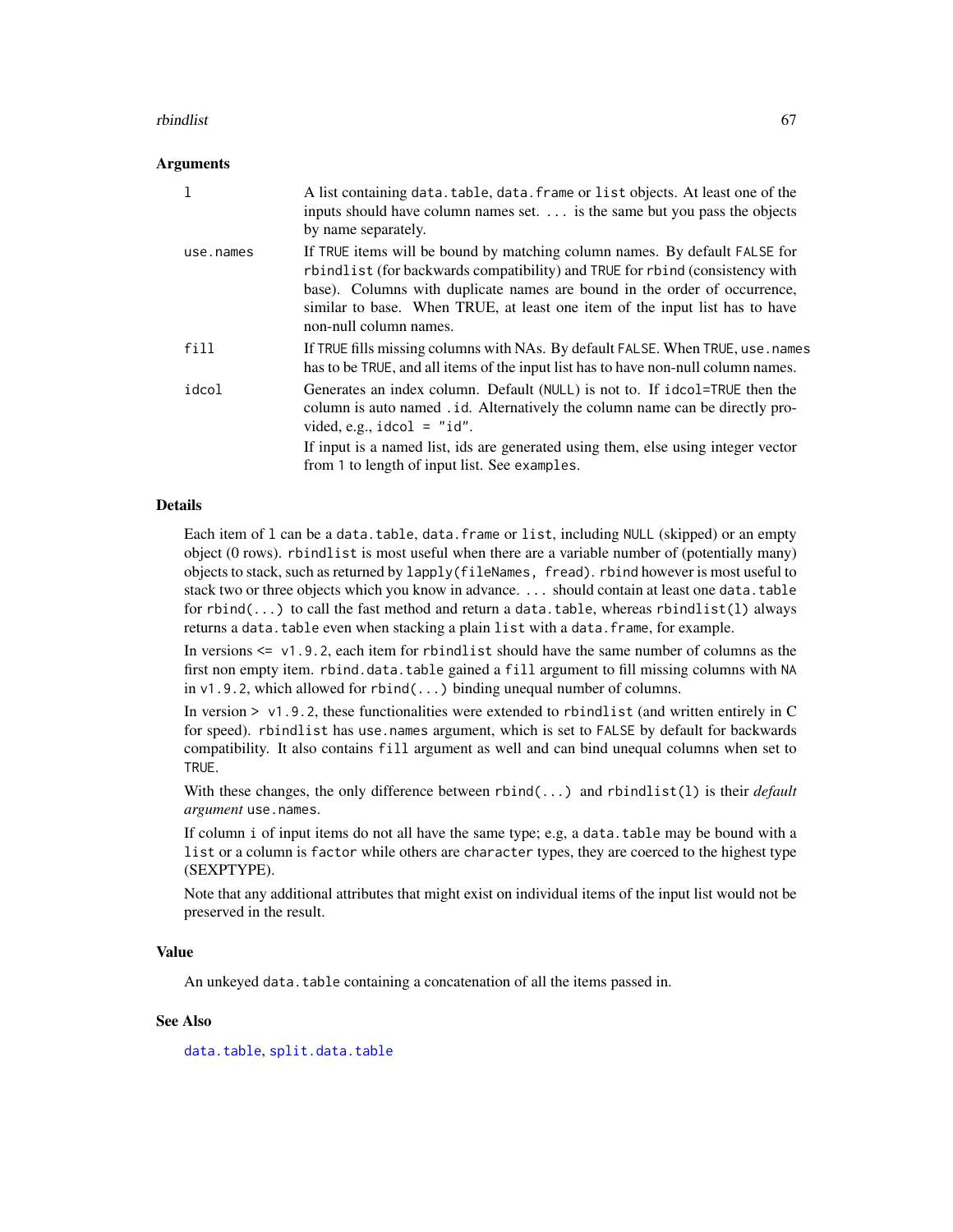### Examples

```
# default case
DT1 = data.table(A=1:3,B=letters[1:3])DT2 = data.table(A=4:5,B=letters[4:5])l = list(DT1,DT2)rbindlist(l)
# bind correctly by names
DT1 = data_table(A=1:3,B=letters[1:3])DT2 = data.table(B=letters[4:5], A=4:5)
l = list(DT1, DT2)rbindlist(l, use.names=TRUE)
# fill missing columns, and match by col names
DT1 = data.table(A=1:3,B=letters[1:3])DT2 = data.table(B=letters[4:5],C=factor(1:2))
l = list(DT1, DT2)rbindlist(l, use.names=TRUE, fill=TRUE)
# generate index column, auto generates indices
rbindlist(l, use.names=TRUE, fill=TRUE, idcol=TRUE)
# let's name the list
setattr(l, 'names', c("a", "b"))
rbindlist(l, use.names=TRUE, fill=TRUE, idcol="ID")
```
<span id="page-67-0"></span>

| ÷ |
|---|
|   |

#### Generate run-length type group id

#### Description

A convenience function for generating a *run-length* type *id* column to be used in grouping operations. It accepts atomic vectors, lists, data.frames or data.tables as input.

# Usage

```
rleid(..., prefix=NULL)
rleidv(x, cols=seq_along(x), prefix=NULL)
```

| x        | A vector, list, data.frame or data.table.                                                                                                                 |
|----------|-----------------------------------------------------------------------------------------------------------------------------------------------------------|
| $\cdots$ | A sequence of numeric, integer64, character or logical vectors, all of same<br>length. For interactive use.                                               |
| cols     | Only meaningful for lists, data.frames or data.tables. A character vector of col-<br>umn names (or numbers) of x.                                         |
| prefix   | Either NULL (default) or a character vector of length=1 which is prefixed to the<br>row ids, returning a character vector (instead of an integer vector). |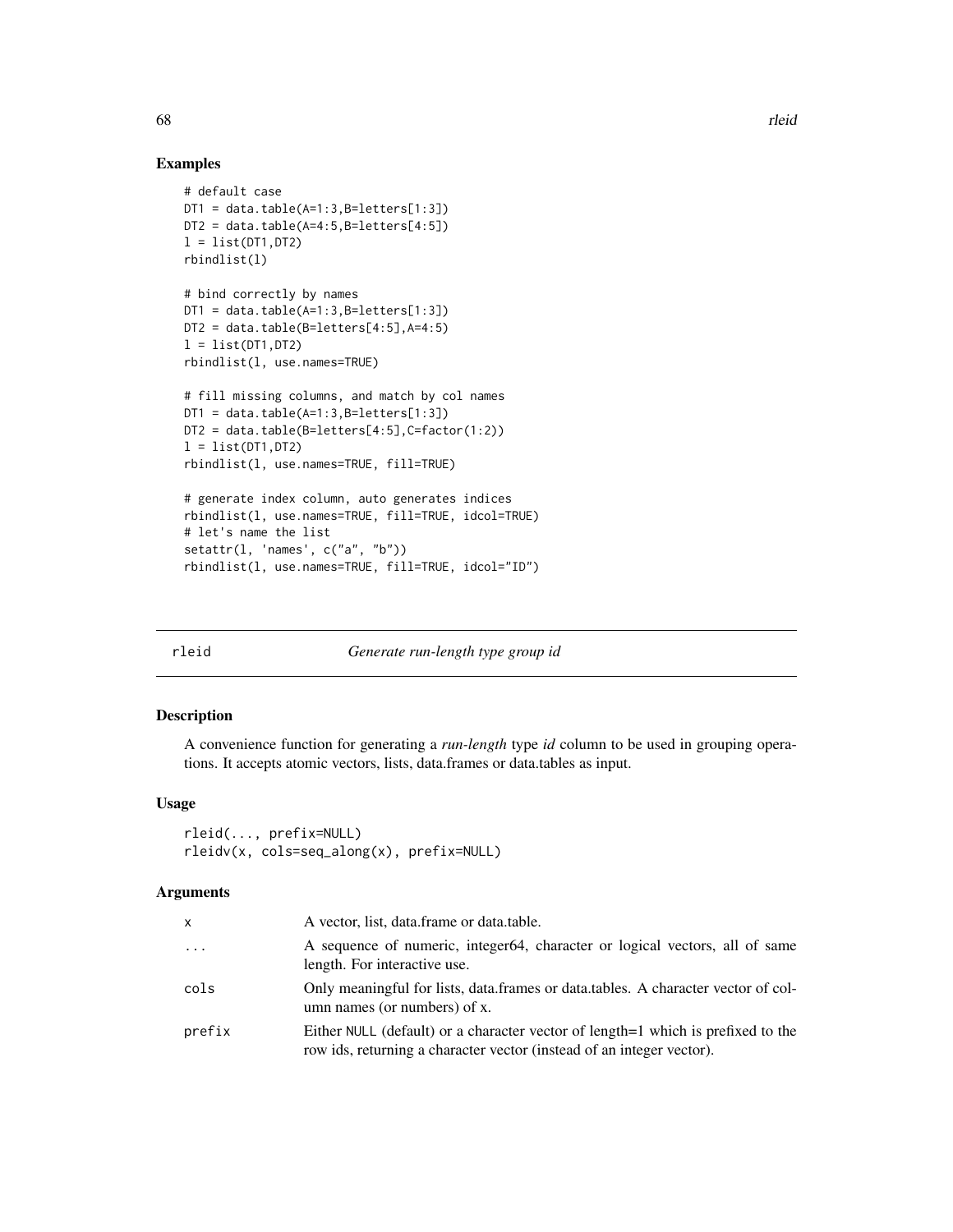#### rowid 69

# Details

At times aggregation (or grouping) operations need to be performed where consecutive runs of identical values should belong to the same group (See [rle](#page-0-0)). The use for such a function has come up repeatedly on StackOverflow, see the See Also section. This function allows to generate "runlength" groups directly.

rleid is designed for interactive use and accepts a sequence of vectors as arguments. For programming, rleidv might be more useful.

# Value

When prefix =  $NULL$ , an integer vector with same length as  $NROW(x)$ , else a character vector with the value in prefix prefixed to the ids obtained.

### See Also

[data.table](#page-2-0), [rowid](#page-68-0), <http://stackoverflow.com/q/21421047/559784>

## Examples

```
DT = data.title(grp=rep(c('A", 'B", 'C", 'A", 'B"), c(2,2,3,1,2)), value=1:10)rleid(DT$grp) # get run-length ids
rleidv(DT, "grp") # same as above
rleid(DT$grp, prefix="grp") # prefix with 'grp'
# get sum of value over run-length groups
DT[, sum(value), by=.(grp, rleid(grp))]
DT[, sum(value), by=.(grp, rleid(grp, prefix="grp"))]
```
<span id="page-68-0"></span>rowid *Generate unique row ids within each group*

### Description

Convenience functions for generating a unique row ids within each group. It accepts atomic vectors, lists, data.frames or data.tables as input.

rowid is intended for interactive use, particularly along with the function dcast to generate unique ids directly in the formula.

rowidv(dt, cols=c("x", "y")) is equivalent to column N in the code dt[, N := seq\_len(.N), by=c("x", "y")]. See examples for more.

### Usage

```
rowid(..., prefix=NULL)
rowidv(x, cols=seq_along(x), prefix=NULL)
```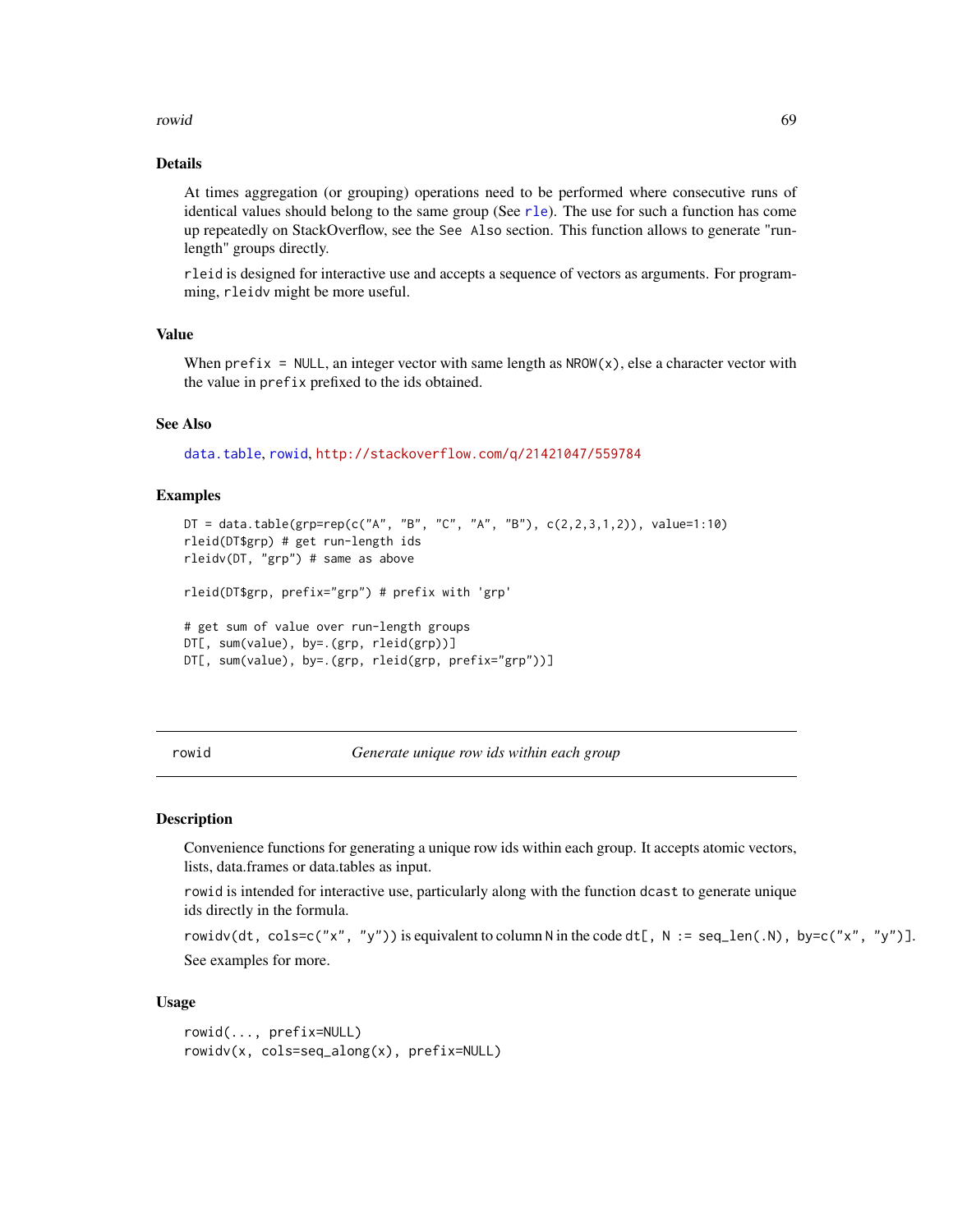### **Arguments**

| x        | A vector, list, data.frame or data.table.                                                                                                                 |
|----------|-----------------------------------------------------------------------------------------------------------------------------------------------------------|
| $\cdots$ | A sequence of numeric, integer64, character or logical vectors, all of same<br>length. For interactive use.                                               |
| cols     | Only meaningful for lists, data.frames or data.tables. A character vector of col-<br>umn names (or numbers) of x.                                         |
| prefix   | Either NULL (default) or a character vector of length=1 which is prefixed to the<br>row ids, returning a character vector (instead of an integer vector). |

## Value

When prefix =  $NULL$ , an integer vector with same length as  $NROW(x)$ , else a character vector with the value in prefix prefixed to the ids obtained.

# See Also

[dcast.data.table](#page-27-1), [rleid](#page-67-0)

#### Examples

```
DT = data.table(x=c(20,10,10,30,30,20), y=c("a", "a", "a", "b", "b"), z=1:6)
rowid(DT$x) # 1,1,2,1,2,2
rowidv(DT, cols="x") # same as above
rowid(DT$x, prefix="group") # prefixed with 'group'
rowid(DT$x, DT$y) # 1,1,2,1,2,1
rowidv(DT, cols=c("x","y")) # same as above
DT[, .(N=seq_len(.N)), by=.(x,y)]$N # same as above
# convenient usage with dcast
dcast(DT, x ~ rowid(x, prefix="group"), value.var="z")
# x group1 group2
# 1: 10 2 3
# 2: 20 1 6
# 3: 30 4 5
```
setattr *Set attributes of objects by reference*

### Description

In data.table, all set\* functions change their input *by reference*. That is, no copy is made at all, other than temporary working memory which is as large as one column. The only other data.table operator that modifies input by reference is [:=](#page-11-0). Check out the See Also section below for other set\* function that data.table provides.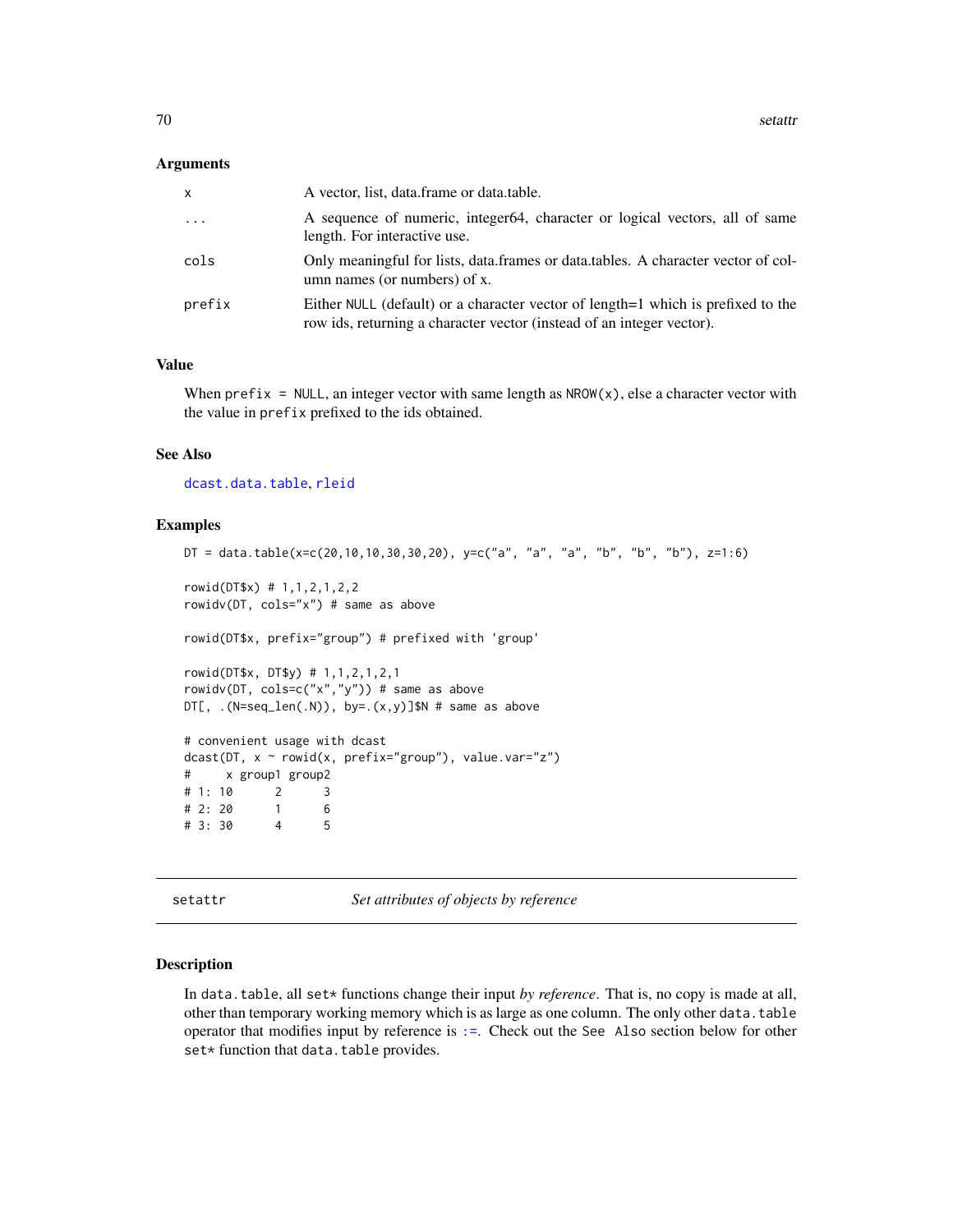#### setattr 71

### Usage

```
setattr(x,name, value)
setnames(x,old,new)
```
#### Arguments

| $\mathsf{x}$ | setnames accepts data. frame and data. table. setattr accepts any input;<br>e.g, list, columns of a data. frame or data. table.                                                                                   |
|--------------|-------------------------------------------------------------------------------------------------------------------------------------------------------------------------------------------------------------------|
| name         | The character attribute name.                                                                                                                                                                                     |
| value        | The value to assign to the attribute or NULL removes the attribute, if present.                                                                                                                                   |
| old          | When new is provided, character names or numeric positions of column names<br>to change. When new is not provided, the new column names, which must be<br>the same length as the number of columns. See examples. |
| new          | Optional. New column names, must be the same length as columns provided to<br>old argument.                                                                                                                       |

# Details

setnames operates on data.table and data.frame not other types like list and vector. It can be used to change names *by name* with built-in checks and warnings (e.g., if any old names are missing or appear more than once).

setattr is a more general function that allows setting of any attribute to an object *by reference*.

A very welcome change in R 3.1+ was that 'names<-' and 'colnames<-' no longer copy the *entire* object as they used to (up to 4 times), see examples below. They now take a shallow copy. The 'set\*' functions in data.table are still useful because they don't even take a shallow copy. This allows changing names and attributes of a (usually very large) data.table in the global environment *from within functions*. Like a database.

### Value

The input is modified by reference, and returned (invisibly) so it can be used in compound statements; e.g., setnames(DT,"V1", "Y")[, .N, by=Y]. If you require a copy, take a copy first (using DT2=copy(DT)). See ?copy.

Note that setattr is also in package bit. Both packages merely expose R's internal setAttrib function at C level but differ in return value. bit::setattr returns NULL (invisibly) to remind you the function is used for its side effect. data.table::setattr returns the changed object (invisibly) for use in compound statements.

## See Also

[data.table](#page-2-0), [setkey](#page-76-0), [setorder](#page-81-0), [setcolorder](#page-71-0), [set](#page-11-1), [:=](#page-11-0), [setDT](#page-73-0), [setDF](#page-72-0), [copy](#page-23-0)

| $DF = data.$ frame( $a=1:2, b=3:4$ ) | # base data.frame to demo copies and syntax          |
|--------------------------------------|------------------------------------------------------|
| try(tracemem(DF))                    | # try() for R sessions opted out of memory profiling |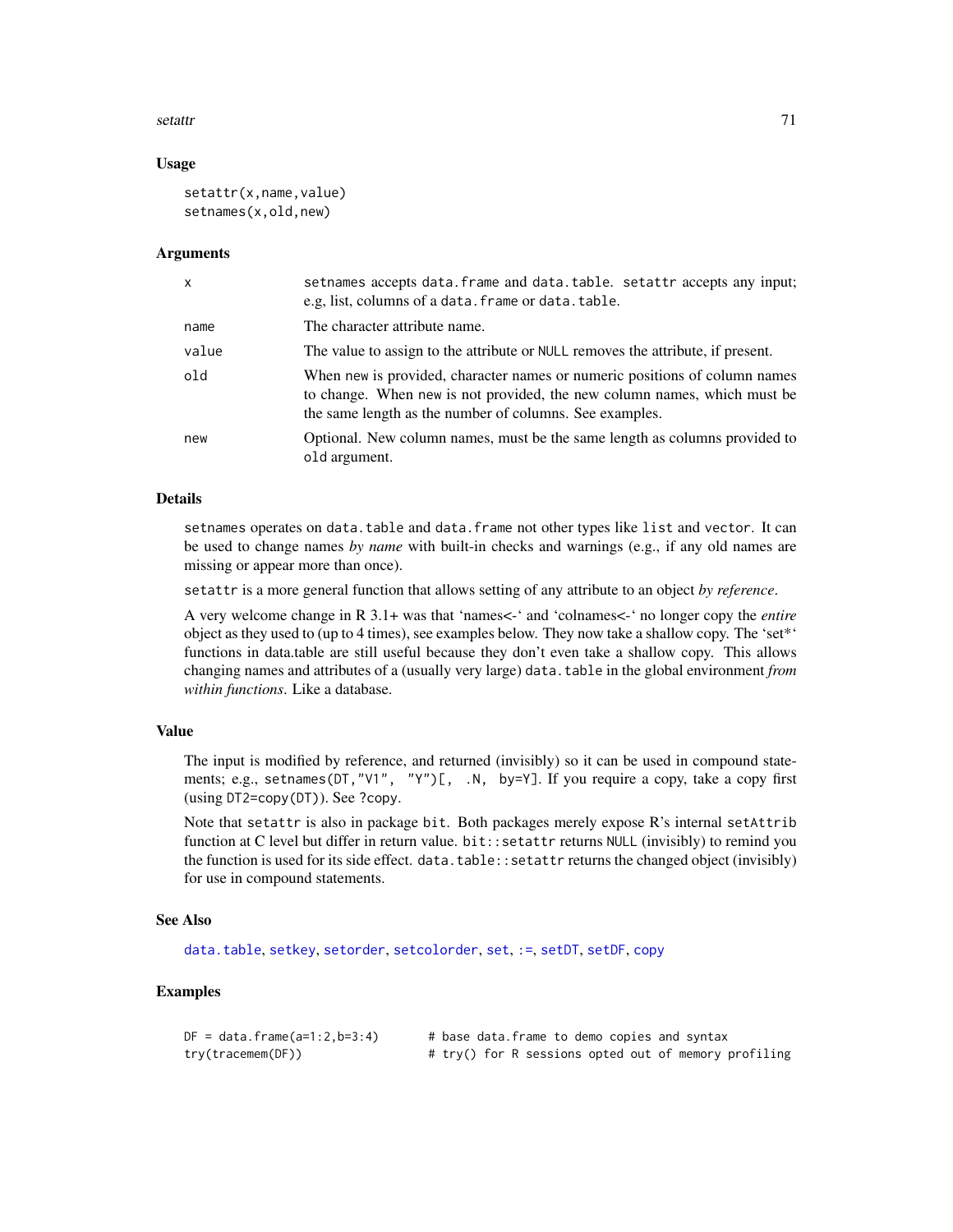```
colnames(DF)[1] \leftarrow "A" # 4 shallow copies (R \geq 3.1, was 4 deep copies before)
names(DF)[1] < - "A" \qquad \qquad # 3 shallow copiesnames(DF) \leq c("A", "b") # 1 shallow copy
'names' (DF,c("A","b")) * 1 shallow copyDT = data.title(a=1:2,b=3:4,c=5:6) # compare to data_tabletry(tracemem(DT)) # by reference, no deep or shallow copies
setnames(DT,"b","B") # by name, no match() needed (warning if "b" is missing)
setnames(DT,3,"C") \qquad # by position with warning if 3 > ncol(DT)
setnames(DT,2:3,c("D","E")) # multiple
setnames(DT,c("a","E"),c("A","F")) # multiple by name (warning if either "a" or "E" is missing)<br>setnames(DT,c("X","Y","Z"))  # replace all (length of names must be == ncol(DT))
                                   # replace all (length of names must be == ncol(DT))
DT \le data.table(x = 1:3, y = 4:6, z = 7:9)
setnames(DT, -2, c("a", "b")) # NEW FR #1443, allows -ve indices in 'old' argument
DT = data.title(a=1:3, b=4:6)f = function(...) {
    # ...
    setattr(DT,"myFlag",TRUE) # by reference
    # . . .
    localDT = copy(DT)setattr(localDT,"myFlag2",TRUE)
    # ...
    invisible()
}
f()
attr(DT,"myFlag") # TRUE
attr(DT,"myFlag2") # NULL
```
<span id="page-71-0"></span>setcolorder *Fast column reordering of a data.table by reference*

# Description

In data.table parlance, all set\* functions change their input *by reference*. That is, no copy is made at all, other than temporary working memory, which is as large as one column.. The only other data.table operator that modifies input by reference is [:=](#page-11-0). Check out the See Also section below for other set\* function data.table provides.

setcolorder reorders the columns of data.table, *by reference*, to the new order provided.

### Usage

setcolorder(x, neworder)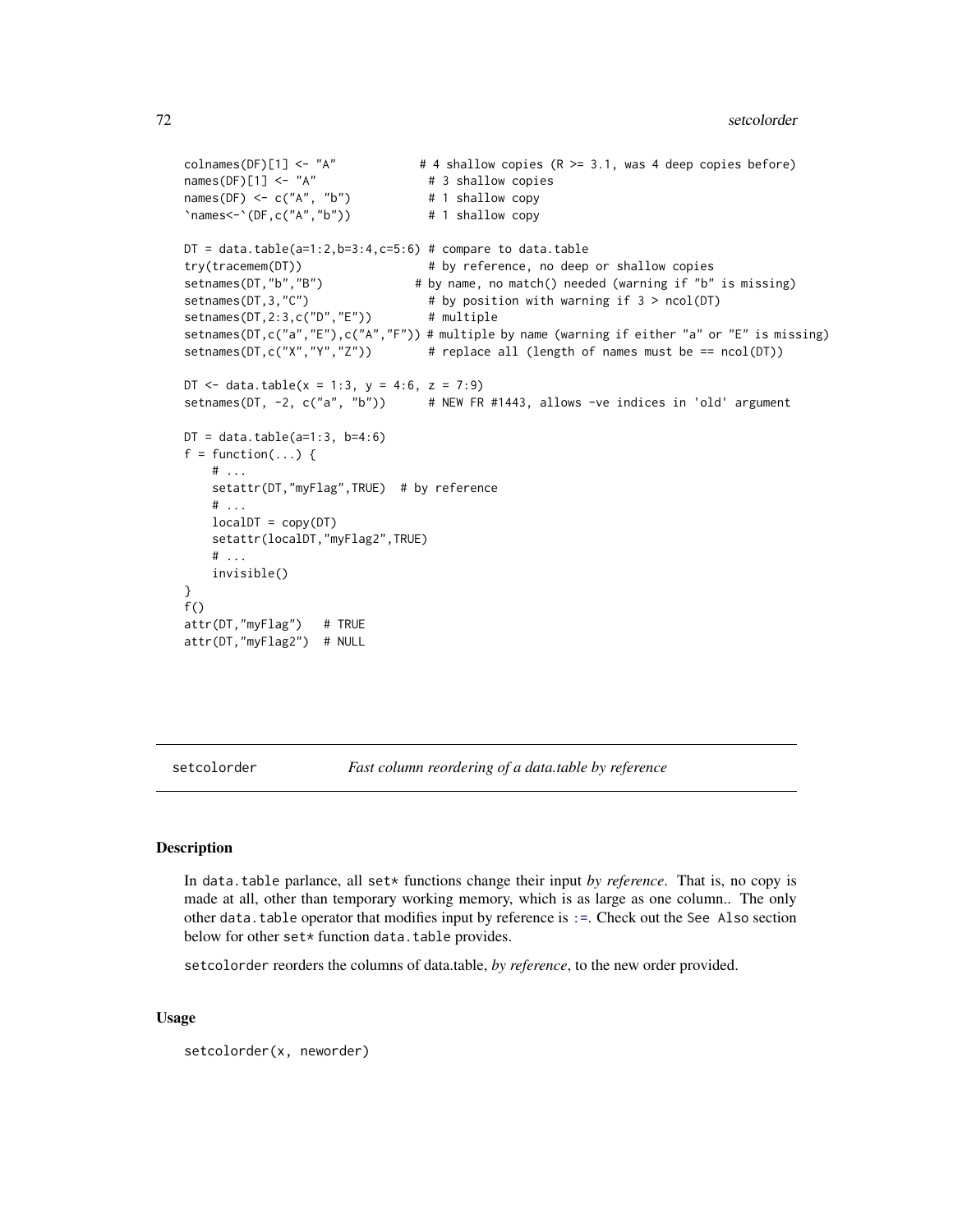#### <span id="page-72-1"></span> $setDF$  73

#### Arguments

| $\mathbf{x}$ | A data.table.                                                                      |
|--------------|------------------------------------------------------------------------------------|
| neworder     | Character vector of the new column name ordering. May also be column num-<br>bers. |

## Details

To reorder data.table columns, the idiomatic way is to use setcolorder(x, neworder), instead of doing  $x \leq x \leq x$ , neworder, with=FALSE]. This is because the latter makes an entire copy of the data.table, which maybe unnecessary in most situations. setcolorder also allows column numbers instead of names for neworder argument, although we recommend using names as a good programming practice.

# Value

The input is modified by reference, and returned (invisibly) so it can be used in compound statements. If you require a copy, take a copy first (using DT2 = copy(DT)). See ?copy.

## See Also

[setkey](#page-76-0), [setorder](#page-81-0), [setattr](#page-69-0), [setnames](#page-69-1), [set](#page-11-0), [:=](#page-11-1), [setDT](#page-73-0), [setDF](#page-72-0), [copy](#page-23-0), [getNumericRounding](#page-78-0), [setNumericRounding](#page-78-1)

## Examples

```
set.seed(45L)
DT = data.table(A=sample(3, 10, TRUE),
         B=sample(letters[1:3], 10, TRUE), C=sample(10))
```
setcolorder(DT, c("C", "A", "B"))

<span id="page-72-0"></span>

setDF *Coerce a data.table to data.frame by reference*

#### Description

In data.table parlance, all set\* functions change their input by reference. That is, no copy is made at all, other than temporary working memory, which is as large as one column.. The only other data.table operator that modifies input by reference is [:=](#page-11-1). Check out the See Also section below for other set\* function data.table provides.

A helper function to convert a data.table or list of equal length to data.frame by reference.

#### Usage

setDF(x, rownames=NULL)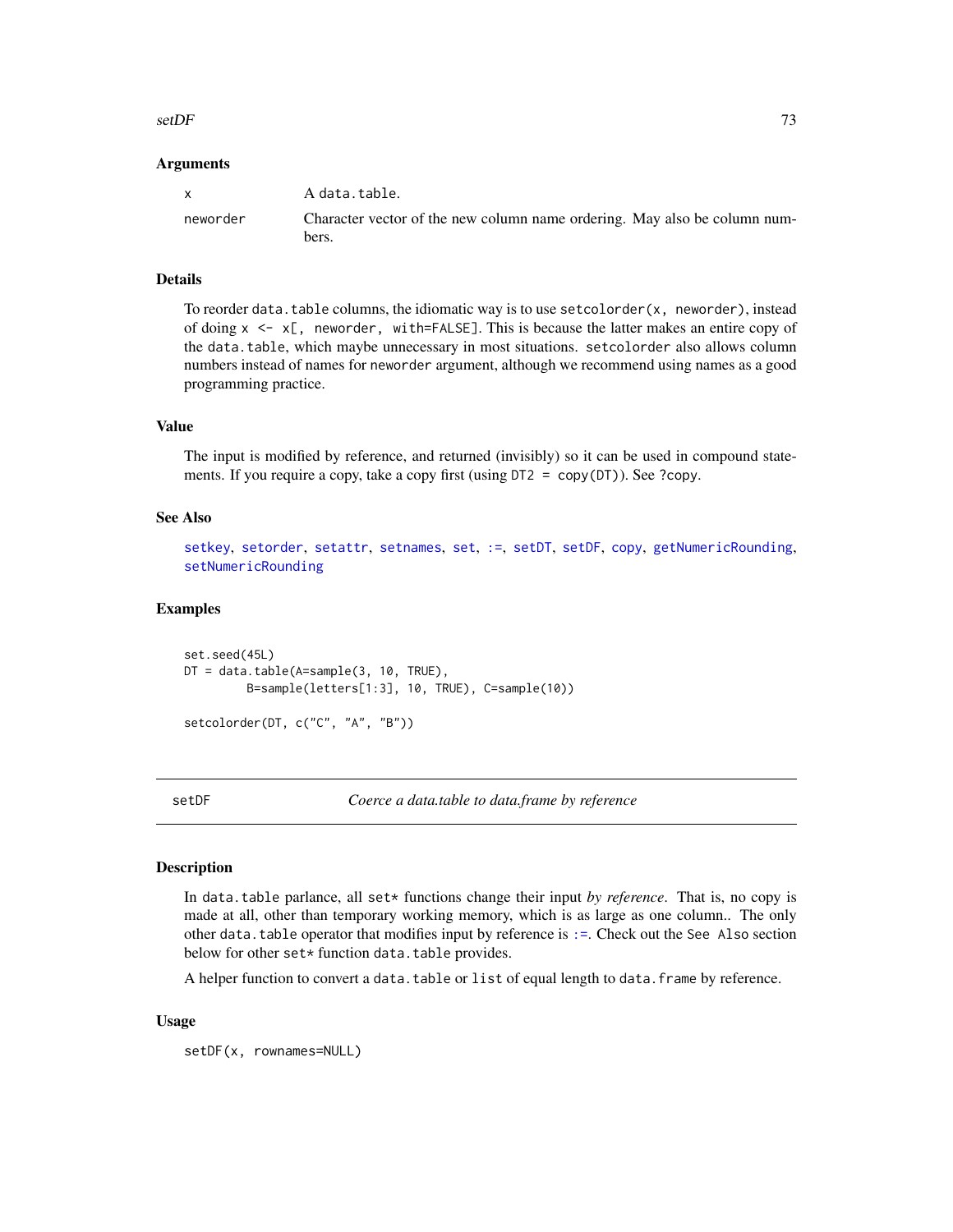## <span id="page-73-1"></span>Arguments

| X        | A data.table, data.frame or list of equal length.   |
|----------|-----------------------------------------------------|
| rownames | A character vector to assign as the row names of x. |

# Details

This feature request came up on the [data.table mailing list.](http://r.789695.n4.nabble.com/Is-there-any-overhead-to-converting-back-and-forth-from-a-data-table-to-a-data-frame-td4688332.html) All data.table attributes including any keys of the input data.table are stripped off.

When using rownames, recall that the row names of a data. frame must be unique. By default, the assigned set of row names is simply the sequence  $1, ..., now(x)$  (or length(x) for lists).

# Value

The input data.table is modified by reference to a data.frame and returned (invisibly). If you require a copy, take a copy first (using DT2 = copy(DT)). See ?copy..

# See Also

[data.table](#page-2-0), [as.data.table](#page-17-0), [setDT](#page-73-0), [copy](#page-23-0), [setkey](#page-76-0), [setcolorder](#page-71-0), [setattr](#page-69-0), [setnames](#page-69-1), [set](#page-11-0), [:=](#page-11-1), [setorder](#page-81-0)

## Examples

```
X = data.title(x=1:5, y=6:10)## convert 'X' to data.frame, without any copy.
setDF(X)
X = data.title(x=1:5, y=6:10)## idem, assigning row names
setDF(X, rownames = LETTERS[1:5])
X = list(x=1:5, y=6:10)# X is converted to a data.frame without any copy.
setDF(X)
```
<span id="page-73-0"></span>setDT *Coerce lists and data.frames to data.table by reference*

#### Description

In data.table parlance, all set\* functions change their input *by reference*. That is, no copy is made at all, other than temporary working memory, which is as large as one column.. The only other data.table operator that modifies input by reference is [:=](#page-11-1). Check out the See Also section below for other set\* function data.table provides.

setDT converts lists (both named and unnamed) and data.frames to data.tables *by reference*. This feature was requested on [Stackoverflow.](http://stackoverflow.com/questions/20345022/convert-a-data-frame-to-a-data-table-without-copy)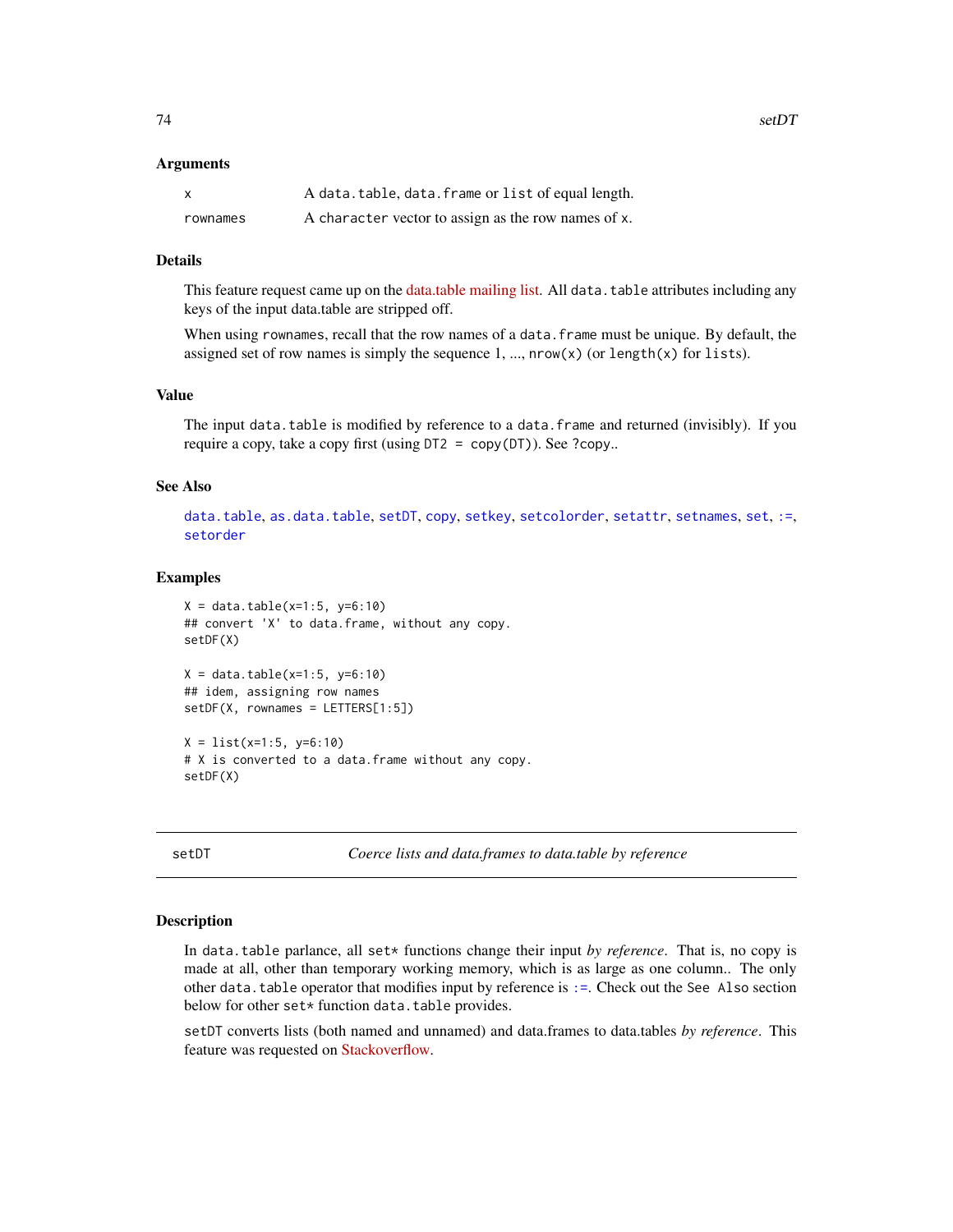## <span id="page-74-0"></span> $\text{set}$   $\Gamma$  75

# Usage

setDT(x, keep.rownames=FALSE, key=NULL, check.names=FALSE)

## **Arguments**

| $\mathsf{x}$  | A named or unnamed list, data, frame or data, table.                                                                                                                                                     |
|---------------|----------------------------------------------------------------------------------------------------------------------------------------------------------------------------------------------------------|
| keep.rownames | For data, frames, TRUE retains the data, frame's row names under a new col-<br>umn rn.                                                                                                                   |
| kev           | Character vector of one or more column names which is passed to setkey. It<br>may be a single comma separated string such as $key = "x, y, z",$ or a vector of<br>names such as key= $c("x", "y", "z").$ |
| check.names   | Just as check.names in data.frame.                                                                                                                                                                       |

# Details

When working on large lists or data.frames, it might be both time and memory consuming to convert them to a data.table using as.data.table(.), as this will make a complete copy of the input object before to convert it to a data.table. The setDT function takes care of this issue by allowing to convert lists - both named and unnamed lists and data.frames *by reference* instead. That is, the input object is modified in place, no copy is being made.

#### Value

The input is modified by reference, and returned (invisibly) so it can be used in compound statements; e.g., setDT(X)[, sum(B), by=A]. If you require a copy, take a copy first (using DT2 = copy(DT)). See ?copy.

# See Also

[data.table](#page-2-0), [as.data.table](#page-17-0), [setDF](#page-72-0), [copy](#page-23-0), [setkey](#page-76-0), [setcolorder](#page-71-0), [setattr](#page-69-0), [setnames](#page-69-1), [set](#page-11-0), [:=](#page-11-1), [setorder](#page-81-0)

## Examples

```
set.seed(45L)
X = data. frame(A=sample(3, 10, TRUE),
        B=sample(letters[1:3], 10, TRUE),
         C=sample(10), stringsAsFactors=FALSE)
# Convert X to data.table by reference and
# get the frequency of each "A,B" combination
setDT(X)[, .N, by=(A,B)]# convert list to data.table
# autofill names
X = list(1:4, letters[1:4])setDT(X)
# don't provide names
```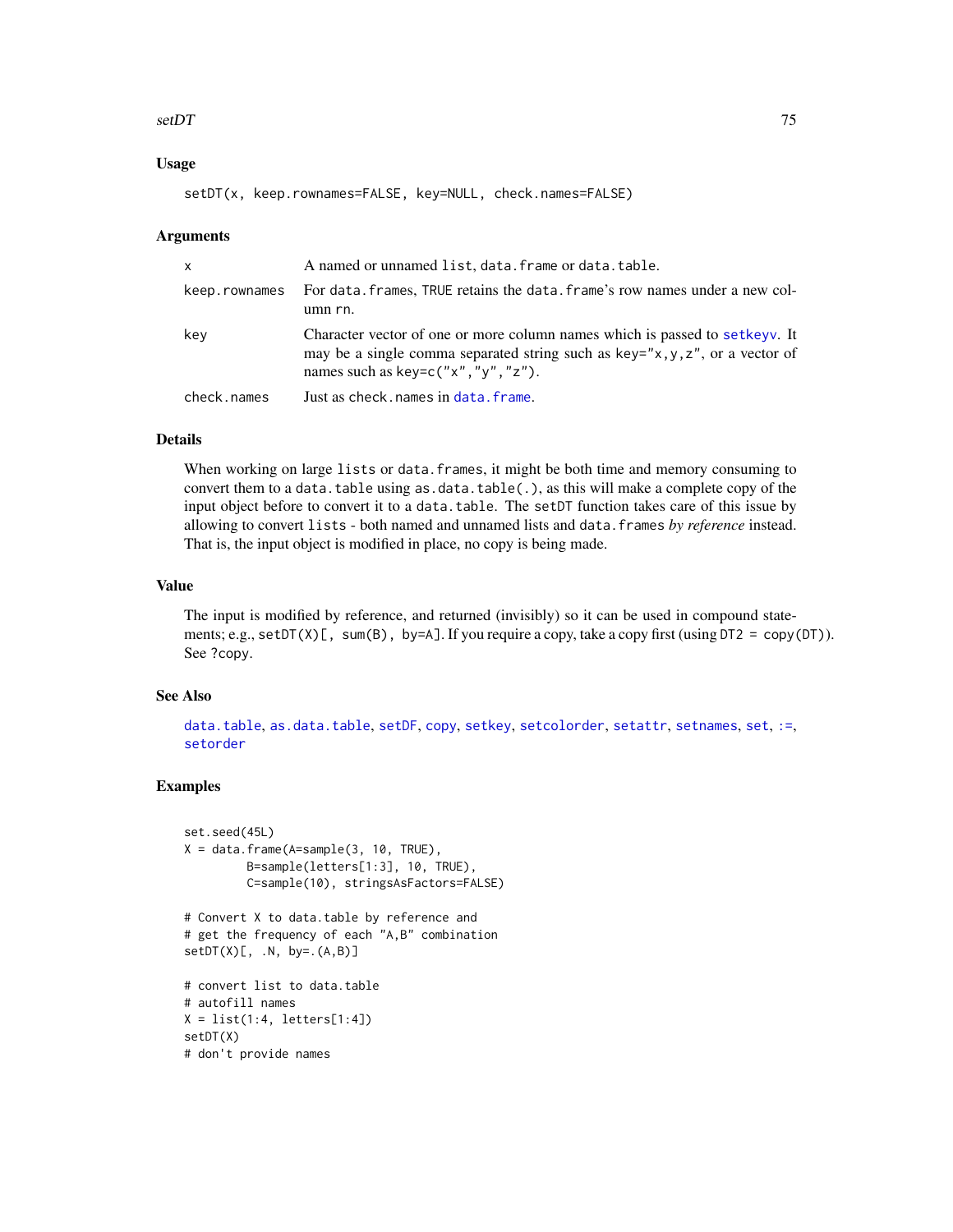```
X = list(a=1:4, letters[1:4])setDT(X, FALSE)
# setkey directly
X = list(a = 4:1, b = runif(4))setDT(X, key="a")[]
# check.names argument
X = list(a=1:5, a=6:10)setDT(X, check.names=TRUE)[]
```
setDTthreads *Set or get number of threads that data.table should use*

## Description

Set and get number of threads to be used in data.table functions that are parallelized with OpenMP. Default value 0 means to utilize all CPU available with an appropriate number of threads calculated by OpenMP. getDTthreads() returns the number of threads that will be used. This affects data.table only and does not change R itself or other packages using OpenMP. The most common usage expected is setDTthreads(1) to limit data.table to one thread for pre-existing explictly parallel user code; e.g. via packages parallel and foreach. Otherwise, nested parallelism may bite. As data.table becomes more parallel automatically internally, we expect explicit user parallelism to be needed less often.

# Usage

```
setDTthreads(threads)
getDTthreads()
```
## **Arguments**

threads An integer >= 0. Default 0 means use all CPU available and leave the operating system to multi task.

## Value

A length 1 integer. The old value is returned by setDTthreads so you can store that value and pass it to setDTthreads again after the section of your code where you, probably, limited to one thread.

<span id="page-75-0"></span>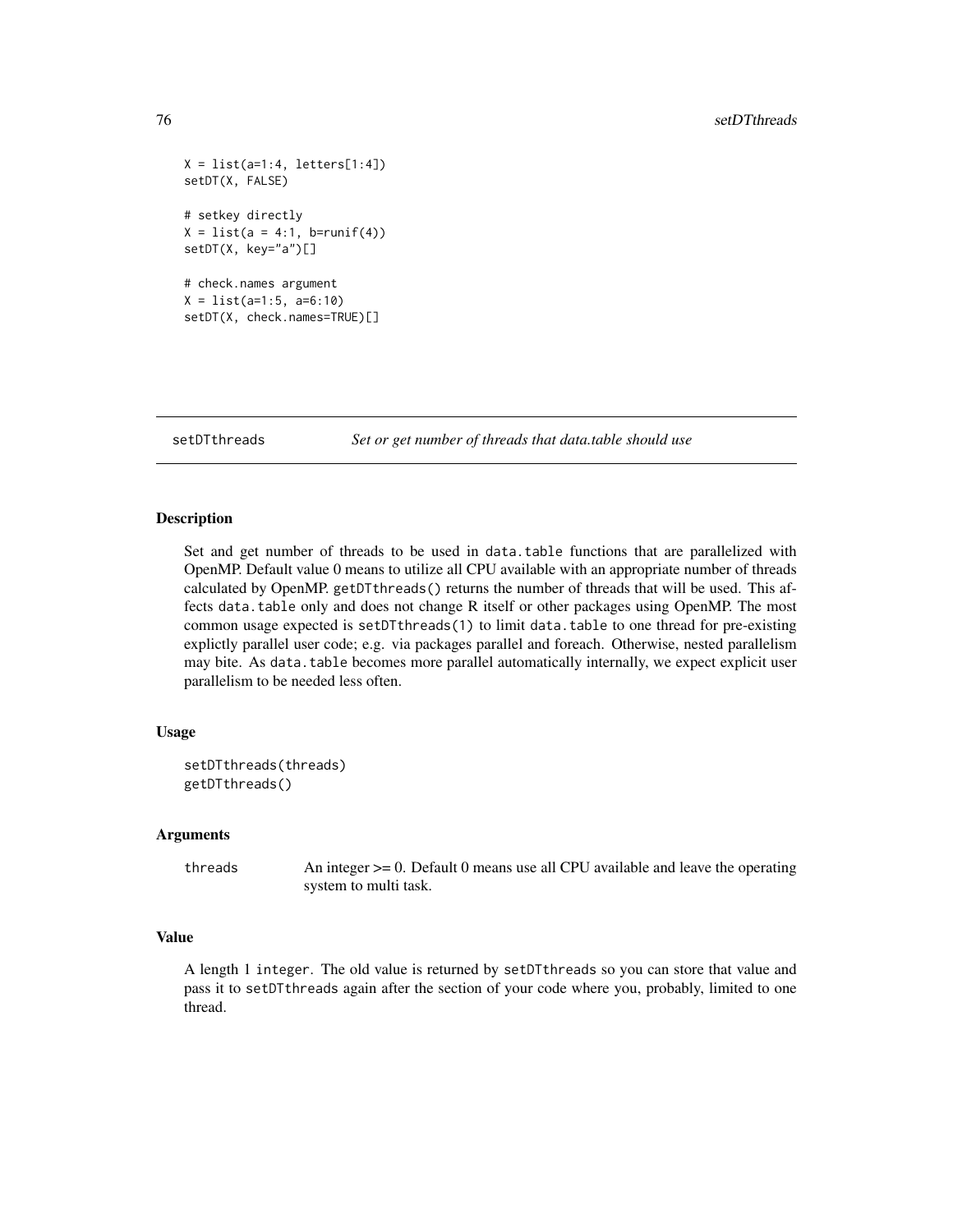<span id="page-76-2"></span>setkey 77

#### <span id="page-76-1"></span>Description

In data.table parlance, all set\* functions change their input *by reference*. That is, no copy is made at all, other than temporary working memory, which is as large as one column.. The only other data.table operator that modifies input by reference is [:=](#page-11-1). Check out the See Also section below for other set\* function data.table provides.

setkey() sorts a data.table and marks it as sorted (with an attribute sorted). The sorted columns are the key. The key can be any columns in any order. The columns are sorted in ascending order always. The table is changed *by reference* and is therefore very memory efficient.

key() returns the data.table's key if it exists, and NULL if none exist.

haskey() returns a logical TRUE/FALSE depending on whether the data.table has a key (or not).

# Usage

```
setkey(x, ..., verbose=getOption("datatable.verbose"), physical = TRUE)
setkeyv(x, cols, verbose=getOption("datatable.verbose"), physical = TRUE)
setindex(...)
setindexv(...)
key(x)
indices(x, vectors = FALSE)
haskey(x)
key(x) \leq value # DEPRECATED, please use setkey or setkeyv instead.
```
#### Arguments

| $\mathsf{x}$ | A data.table.                                                                                                                                      |
|--------------|----------------------------------------------------------------------------------------------------------------------------------------------------|
| $\ddots$     | The columns to sort by. Do not quote the column names. If $\dots$ is missing (i.e.<br>setkey(DT)), all the columns are used. NULL removes the key. |
| cols         | A character vector (only) of column names.                                                                                                         |
| value        | In (deprecated) key $\leftarrow$ , a character vector (only) of column names.                                                                      |
| verbose      | Output status and information.                                                                                                                     |
| physical     | TRUE changes the order of the data in RAM. FALSE adds a secondary key<br>a.k.a. index.                                                             |
| vectors      | logical scalar default FALSE, when set to TRUE then list of character vectors is<br>returned, each vector refers to one index.                     |

# Details

setkey reorders (or sorts) the rows of a data.table by the columns provided. In versions 1.9+, for integer columns, a modified version of base's counting sort is implemented, which allows negative values as well. It is extremely fast, but is limited by the range of integer values being <=

<span id="page-76-0"></span>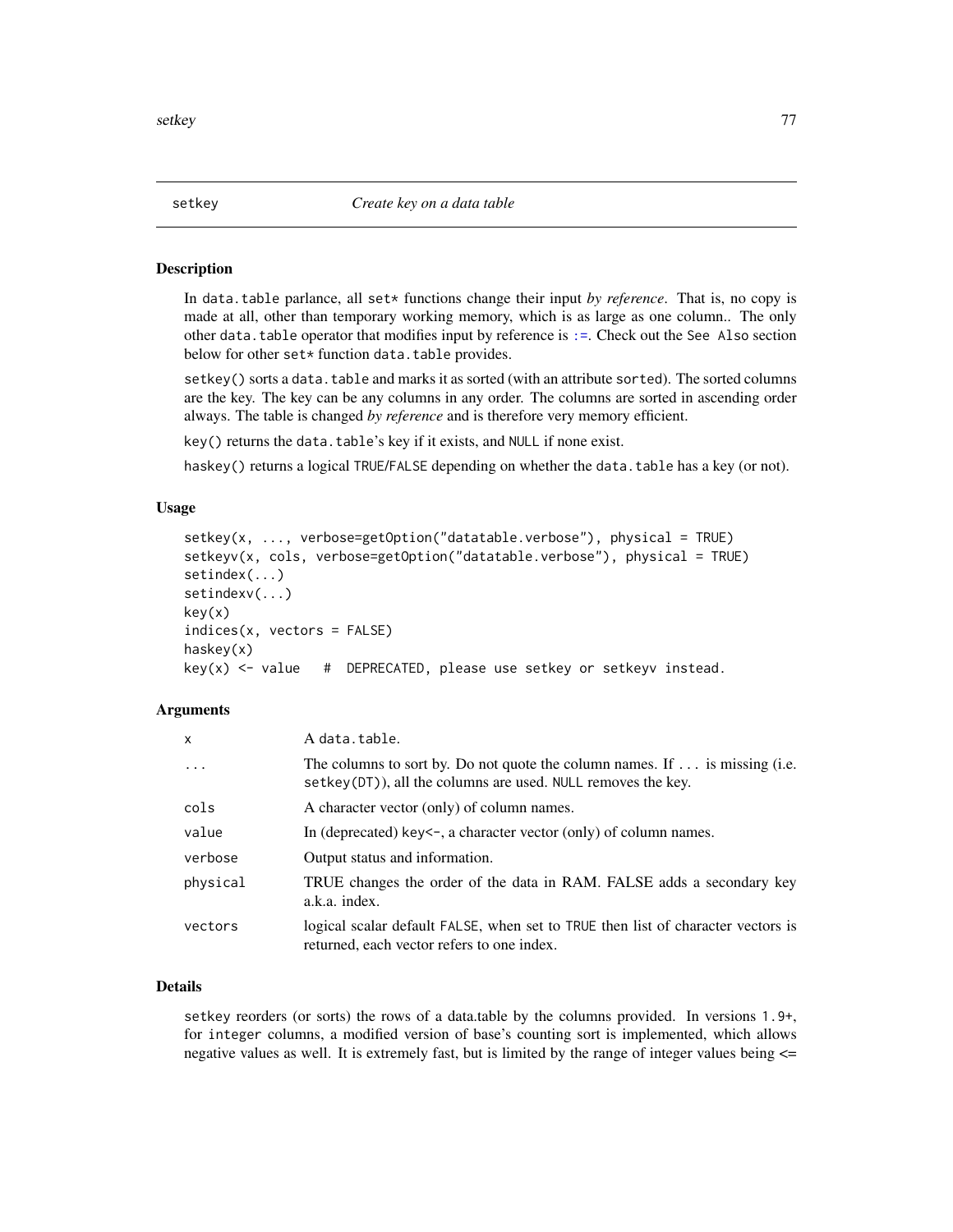<span id="page-77-0"></span>1e5. If that fails, it falls back to a (fast) 4-pass radix sort for integers, implemented based on Pierre Terdiman's and Michael Herf's code (see links below). Similarly, a very fast 6-pass radix order for columns of type double is also implemented. This gives a speed-up of about 5-8x compared to 1.8.10 on setkey and all internal order/sort operations. Fast radix sorting is also implemented for character and bit64:: integer64 types.

The sort is *stable*; i.e., the order of ties (if any) is preserved, in both versions  $-$  <=1.8.10 and  $>= 1.9.0.$ 

In data.table versions  $\leq 1.8.10$ , for columns of type integer, the sort is attempted with the very fast "radix" method in [sort.list](#page-0-0). If that fails, the sort reverts to the default method in [order](#page-81-1). For character vectors, data.table takes advantage of R's internal global string cache and implements a very efficient order, also exported as [chorder](#page-21-0).

In v1.7.8, the key<- syntax was deprecated. The <- method copies the whole table and we know of no way to avoid that copy without a change in R itself. Please use the set\* functions instead, which make no copy at all. setkey accepts unquoted column names for convenience, whilst setkeyv accepts one vector of column names.

The problem (for data.table) with the copy by key<- (other than being slower) is that R doesn't maintain the over allocated truelength, but it looks as though it has. Adding a column by reference using := after a key<- was therefore a memory overwrite and eventually a segfault; the over allocated memory wasn't really there after key <- 's copy. data.tables now have an attribute .internal.selfref to catch and warn about such copies. This attribute has been implemented in a way that is friendly with identical() and object.size().

For the same reason, please use the other set $\star$  functions which modify objects by reference, rather than using the <- operator which results in copying the entire object.

It isn't good programming practice, in general, to use column numbers rather than names. This is why setkey and setkeyv only accept column names. If you use column numbers then bugs (possibly silent) can more easily creep into your code as time progresses if changes are made elsewhere in your code; e.g., if you add, remove or reorder columns in a few months time, a setkey by column number will then refer to a different column, possibly returning incorrect results with no warning. (A similar concept exists in SQL, where "select  $*$  from ..." is considered poor programming style when a robust, maintainable system is required.) If you really wish to use column numbers, it's possible but deliberately a little harder; e.g., setkeyv(DT,colnames(DT)[1:2]).

#### Value

The input is modified by reference, and returned (invisibly) so it can be used in compound statements; e.g., setkey(DT, a)[J("foo")]. If you require a copy, take a copy first (using DT2=copy(DT)). copy() may also sometimes be useful before := is used to subassign to a column by reference. See ?copy.

## Note

Despite its name, base::sort.list(x,method="radix") actually invokes a *counting sort* in R, not a radix sort. See do\_radixsort in src/main/sort.c. A counting sort, however, is particularly suitable for sorting integers and factors, and we like it. In fact we like it so much that data.table contains a counting sort algorithm for character vectors using R's internal global string cache. This is particularly fast for character vectors containing many duplicates, such as grouped data in a key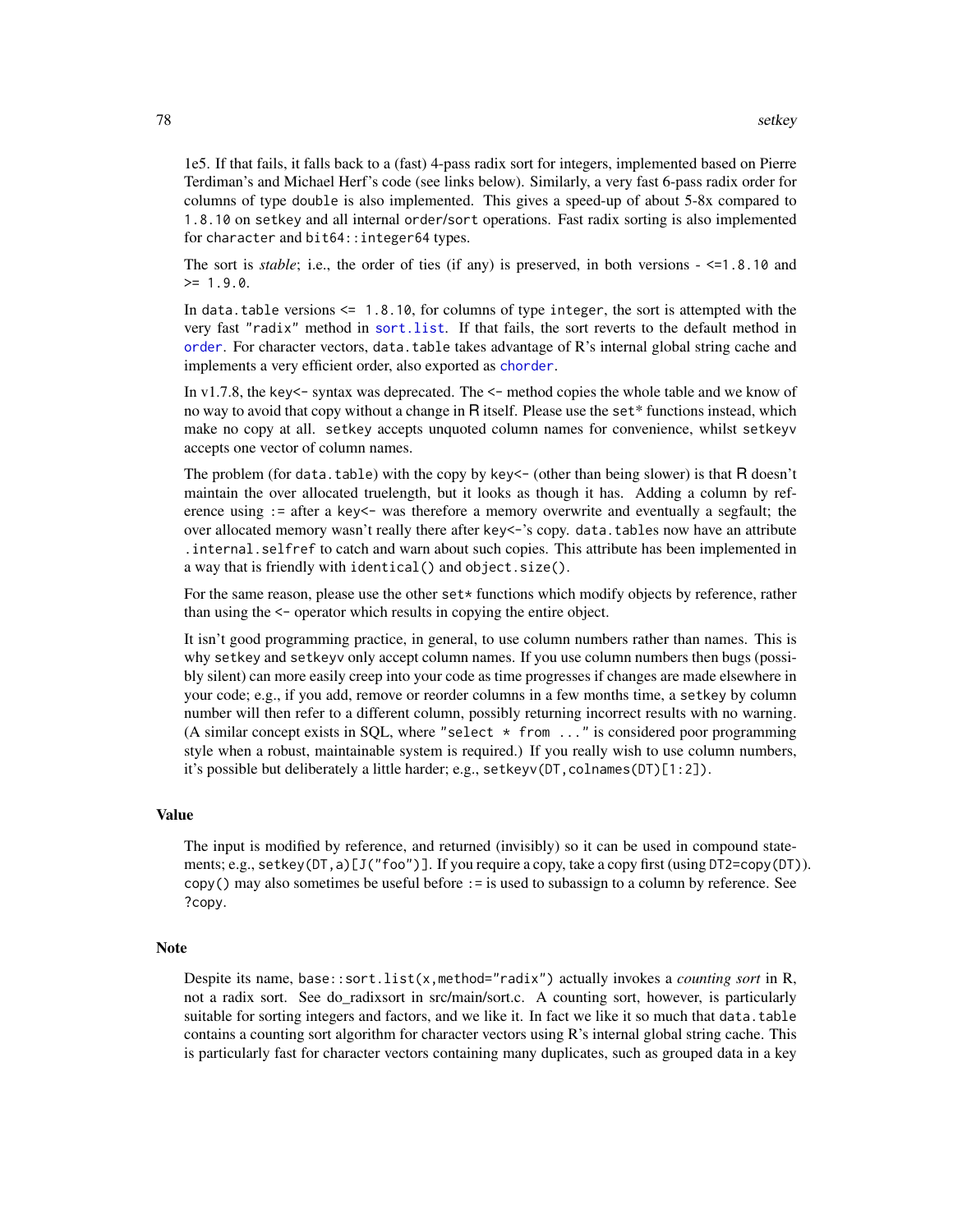# <span id="page-78-2"></span>setNumericRounding 79

column. This means that character is often preferred to factor. Factors are still fully supported, in particular ordered factors (where the levels are not in alphabetic order).

#### References

```
http://en.wikipedia.org/wiki/Radix_sort
http://en.wikipedia.org/wiki/Counting_sort
http://cran.at.r-project.org/web/packages/bit/index.html
http://stereopsis.com/radix.html
```
## See Also

```
data.table, tables, J, sort.list, copy, setDT, setDF, set :=, setorder, setcolorder, setattr,
setnames, chorder, setNumericRounding
```
## Examples

```
# Type 'example(setkey)' to run these at prompt and browse output
```

```
DT = data.table(A=5:1,B=letters[5:1])
DT # before
setkey(DT,B) # re-orders table and marks it sorted.
DT # after
tables() # KEY column reports the key'd columns
key(DT)
keycols = c("A","B")
setkeyv(DT,keycols) # rather than key(DT)<-keycols (which copies entire table)
DT = data.table(A=5:1,B=letters[5:1])
DT2 = DT # does not copy
setkey(DT2,B) # does not copy-on-write to DT2
identical(DT,DT2) # TRUE. DT and DT2 are two names for the same keyed table
DT = data.title(A=5:1,B=letters[5:1])DT2 = copy(DT) # explicit copy() needed to copy a data.table
setkey(DT2,B) # now just changes DT2
identical(DT,DT2) # FALSE. DT and DT2 are now different tables
DT = data.title(A=5:1,B=letters[5:1])setindex(DT) # set indices
setindex(DT, A)
setindex(DT, B)
indices(DT) # get indices single vector
indices(DT, vectors = TRUE) # get indices list
```
#### <span id="page-78-1"></span><span id="page-78-0"></span>setNumericRounding *Change or turn off numeric rounding*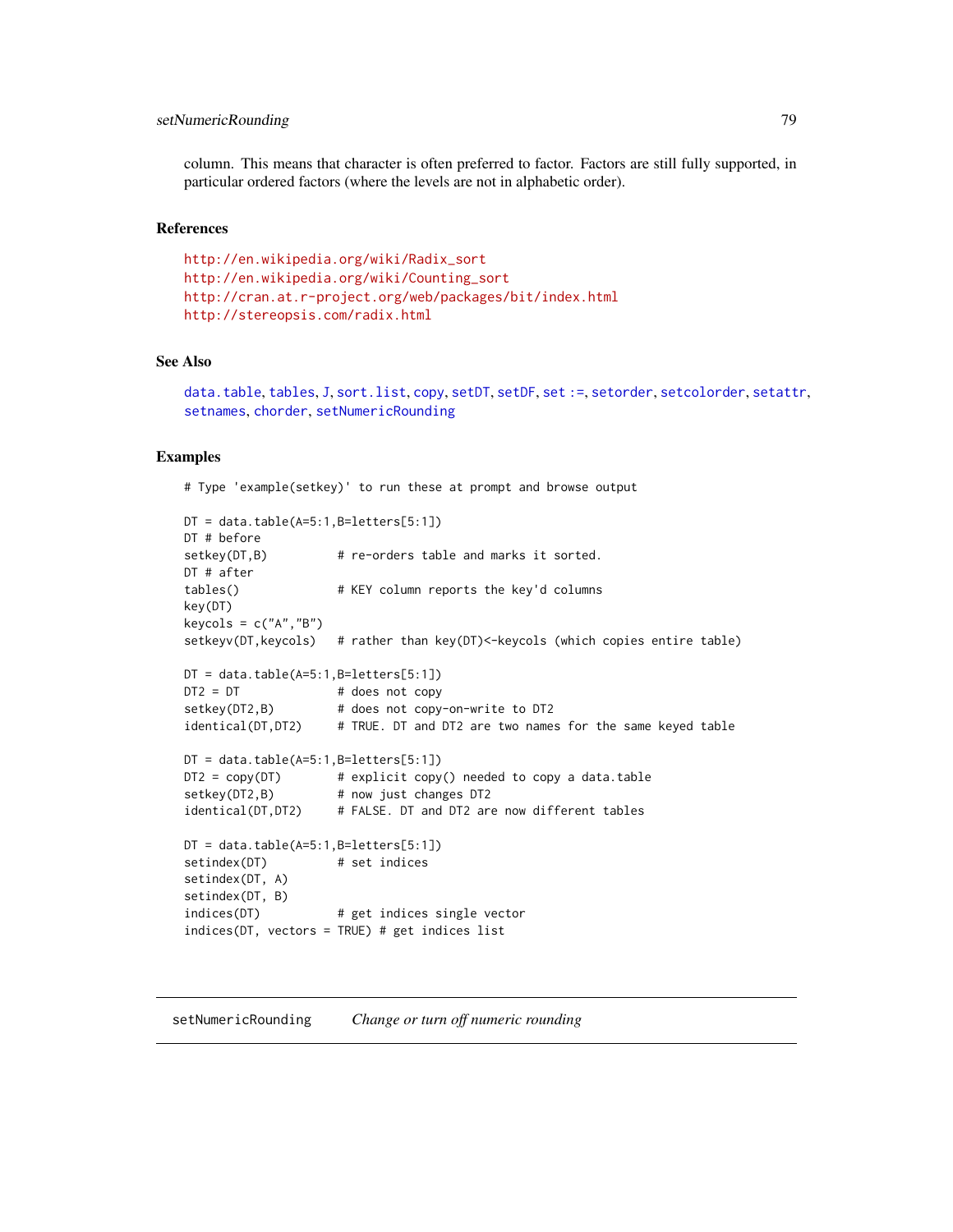## **Description**

Change rounding to 0, 1 or 2 bytes when joining, grouping or ordering numeric (i.e. double, POSIXct) columns.

## Usage

```
setNumericRounding(x)
getNumericRounding()
```
## Arguments

x integer or numeric vector: 0 (default), 1 or 2 byte rounding

#### **Details**

Computers cannot represent some floating point numbers (such as 0.6) precisely, using base 2. This leads to unexpected behaviour when joining or grouping columns of type 'numeric'; i.e. 'double', see example below. In cases where this is undesirable, data.table allows rounding such data up to approximately 11 s.f. which is plenty of digits for many cases. This is achieved by rounding the last 2 bytes off the significand. Other possible values are 1 byte rounding, or no rounding (full precision, default).

It's bytes rather than bits because it's tied in with the radix sort algorithm for sorting numerics which sorts byte by byte. With the default rounding of 0 bytes, at most 8 passes are needed. With rounding of 2 bytes, at most 6 passes are needed (and therefore might be a tad faster).

For large numbers (integers  $> 2^{\lambda}31$ ), we recommend using bit64::integer64, even though the default is to round off 0 bytes (full precision).

## Value

setNumericRounding returns no value; the new value is applied. getNumericRounding returns the current value: 0, 1 or 2.

# See Also

```
datatable-optimize
http://en.wikipedia.org/wiki/Double-precision_floating-point_format
http://en.wikipedia.org/wiki/Floating_point
http://docs.oracle.com/cd/E19957-01/806-3568/ncg_goldberg.html
```
## Examples

 $DT = data.table(a=seq(0, 1, by=0.2), b=1:2, key='a")$ **DT** setNumericRounding(0) # By default, rounding is turned off DT[.(0.4)] # works DT[.(0.6)] # no match, can be confusing since 0.6 is clearly there in DT # happens due to floating point representation limitations

setNumericRounding(2) # round off last 2 bytes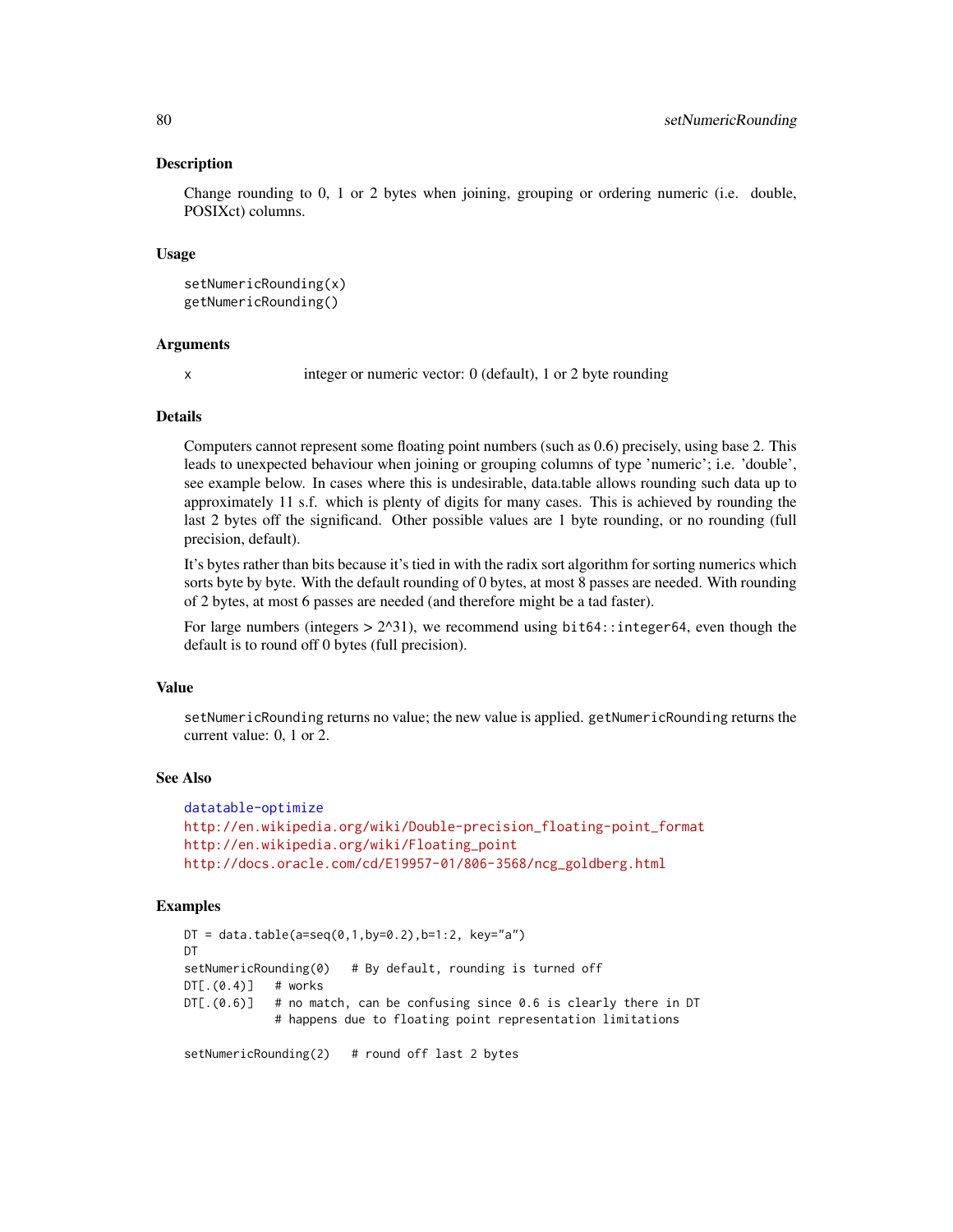#### <span id="page-80-0"></span>setops 81

```
DT[.(0.6)] # works
# using type 'numeric' for integers > 2^31 (typically ids)
DT = data.table(id = c(1234567890123, 1234567890124, 1234567890125), val=1:3)
print(DT, digits=15)
DT[,.N,by=id] # 1 row, (last 2 bytes rounded)
setNumericRounding(0)
DT[,.N,by=id] # 3 rows, (no rounding, default)
# better to use bit64::integer64 for such ids
```
setops *Set operations for data tables*

# Description

Similar to base's set functions, union, intersect, setdiff and setequal but for data.tables. Additional all argument controls if/how duplicate rows are returned. bit64::integer64 is also supported.

Unlike SQL, data.table functions will retain order of rows in result.

## Usage

 $fintersect(x, y, all = FALSE)$  $fsetdiff(x, y, all = FALSE)$  $function(x, y, all = FALSE)$ fsetequal(x, y)

#### **Arguments**

| x,y | data.tables.                                                                                                                                                                     |
|-----|----------------------------------------------------------------------------------------------------------------------------------------------------------------------------------|
| all | Logical. Default is FALSE and removes duplicate rows on the result. When TRUE,<br>if there are xn copies of a particular row in x and yn copies of the same row in<br>$v,$ then: |
|     | • fintersect will return min(xn, yn) copies of that row.<br>• fsetdiff will return max (0, xn-yn) copies of that row.                                                            |

• funion will return xn+yn copies of that row.

# Details

Columns of type complex and list are not supported except for funion.

# Value

A data.table in case of fintersect, funion and fsetdiff. Logical TRUE or FALSE for fsetequal.

# References

<https://db.apache.org/derby/papers/Intersect-design.html>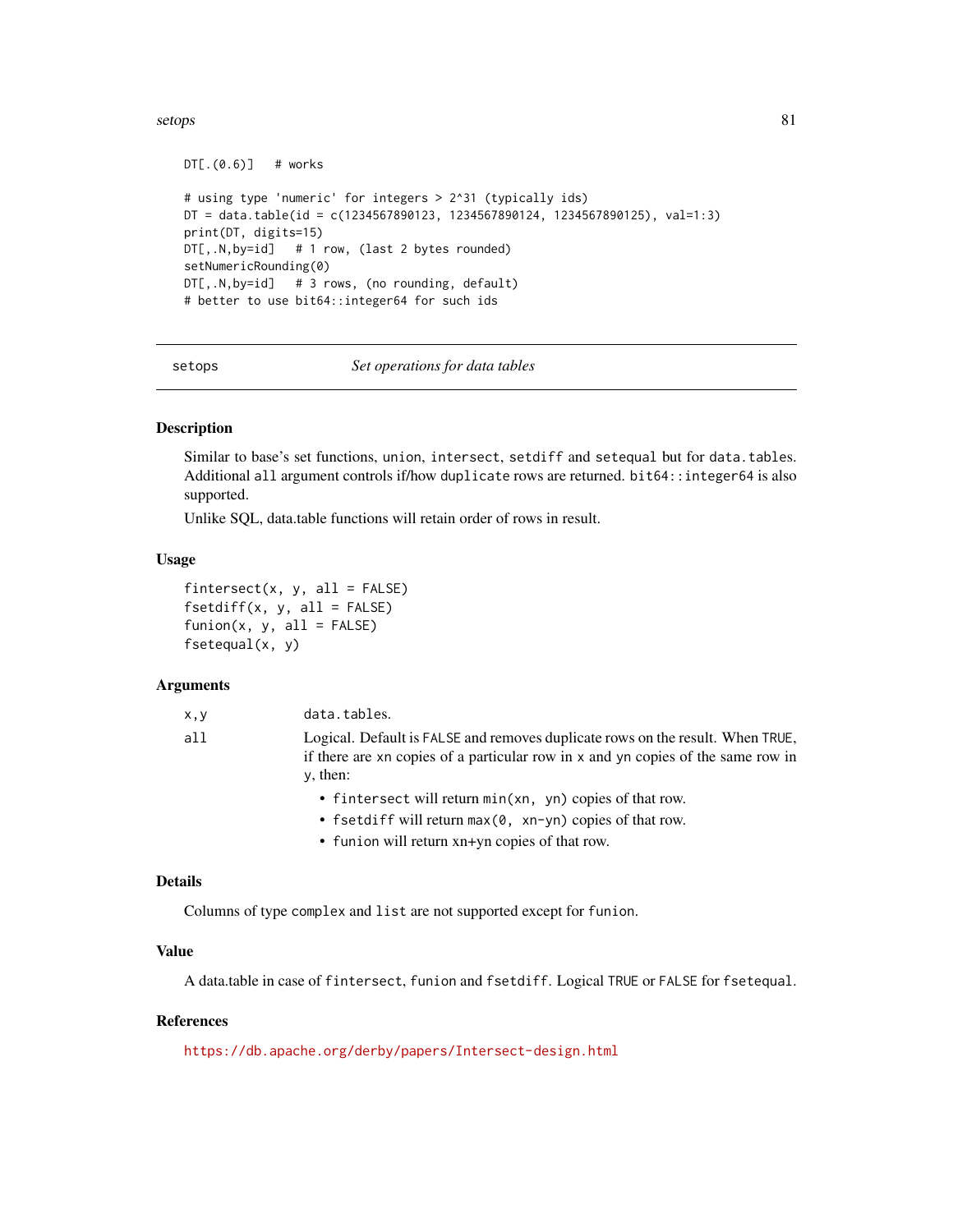## <span id="page-81-2"></span>See Also

[data.table](#page-2-0), [rbindlist](#page-65-0), [all.equal.data.table](#page-15-0), [unique](#page-30-0), [duplicated](#page-30-1), [uniqueN](#page-30-0), [anyDuplicated](#page-30-0)

#### Examples

```
x = data.title(c(1, 2, 2, 2, 3, 4, 4))y = data.title(c(2, 3, 4, 4, 4, 5))fintersect(x, y) # intersect
fintersect(x, y, all=TRUE) # intersect all
fsetdiff(x, y) # except
fsetdiff(x, y, all=TRUE) # except all
function(x, y) # union
function(x, y, all=True) # union all
fsetequal(x, y) # setequal
```
<span id="page-81-0"></span>setorder *Fast row reordering of a data.table by reference*

## <span id="page-81-1"></span>Description

In data.table parlance, all set\* functions change their input *by reference*. That is, no copy is made at all, other than temporary working memory, which is as large as one column.. The only other data.table operator that modifies input by reference is [:=](#page-11-1). Check out the See Also section below for other set\* function data.table provides.

setorder (and setorderv) reorders the rows of a data.table based on the columns (and column order) provided. It reorders the table *by reference* and is therefore very memory efficient.

Also  $x[order(.)]$  is now optimised internally to use data.table's fast order by default. data.table always reorders in C-locale. To sort by session locale, use x[base::order(.)] instead.

bit64:: integer64 type is also supported for reordering rows of a data.table.

## Usage

```
setorder(x, ..., na.last=FALSE)
setorderv(x, cols, order=1L, na.last=FALSE)
# optimised to use data.table's internal fast order
# x[order(., na.last=TRUE)]
```
## **Arguments**

| x        | A data.table.                                                                                                                                                                                                                                                                                                          |
|----------|------------------------------------------------------------------------------------------------------------------------------------------------------------------------------------------------------------------------------------------------------------------------------------------------------------------------|
| $\cdots$ | The columns to sort by. Do not quote column names. If $\dots$ is missing (ex:<br>$setorder(x)$ , x is rearranged based on all columns in ascending order by de-<br>fault. To sort by a column in descending order prefix a "-", i.e., set order $(x, a, -b, c)$ .<br>The -b works when b is of type character as well. |
| cols     | A character vector of column names of x, to which to order by. Do not add "-"<br>here. Use order argument instead.                                                                                                                                                                                                     |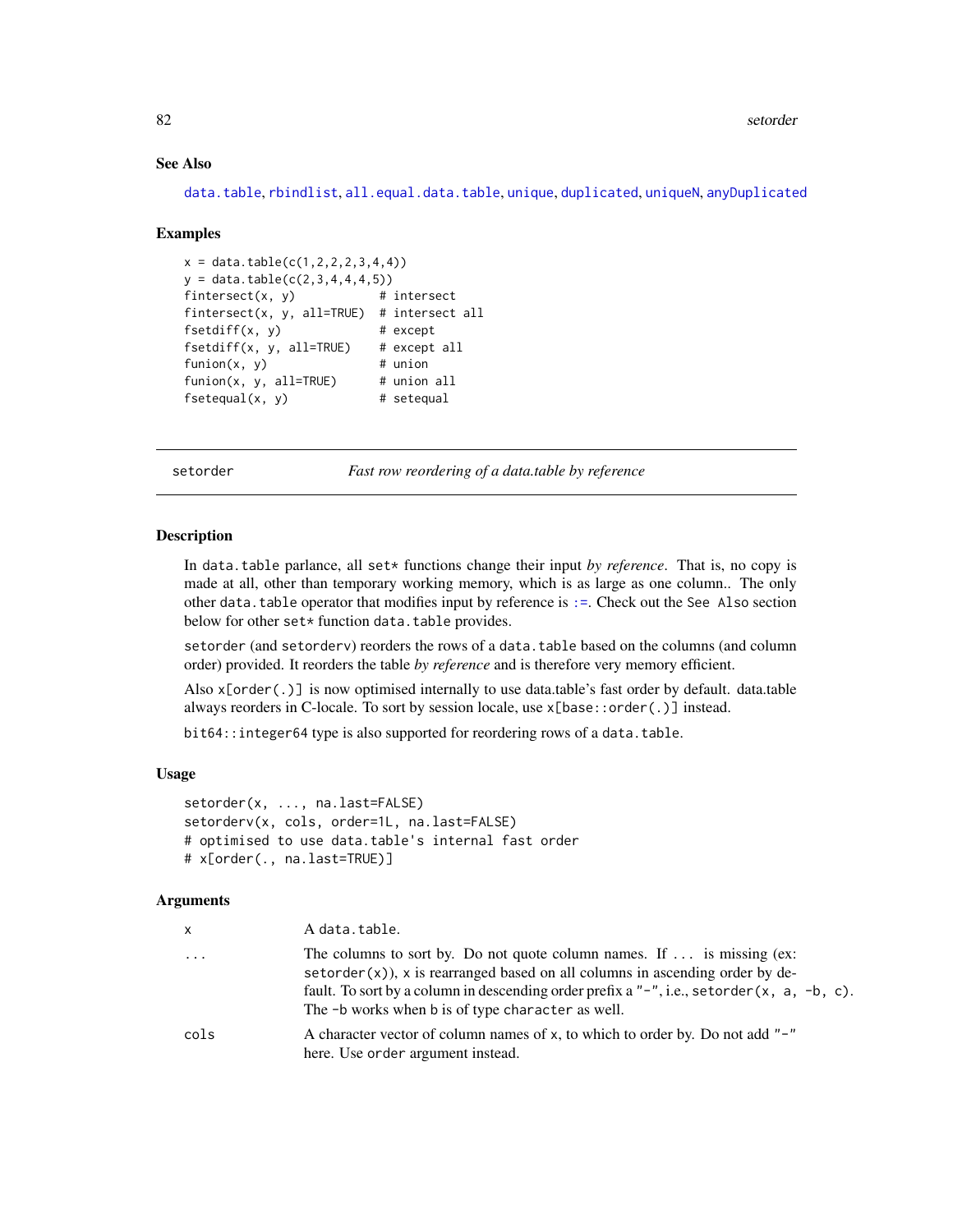#### <span id="page-82-0"></span>setorder 83

| order   | An integer vector with only possible values of 1 and $-1$ , corresponding to as-                                                                                                                                                                                                   |
|---------|------------------------------------------------------------------------------------------------------------------------------------------------------------------------------------------------------------------------------------------------------------------------------------|
|         | cending and descending order. The length of order must be either 1 or equal to                                                                                                                                                                                                     |
|         | that of cols. If length(order) == $1$ , it's recycled to length(cols).                                                                                                                                                                                                             |
| na.last | logical. If TRUE, missing values in the data are placed last; if FALSE, they are<br>placed first; if NA they are removed. na. last=NA is valid only for x[order(., na. last)]<br>and it's default is TRUE. set order and set order v only accept TRUE/FALSE<br>with default FALSE. |

# Details

data.table implements fast radix based ordering. In versions  $\leq$  1.9.2, it was only capable of increasing order (ascending). From 1.9.4 on, the functionality has been extended to decreasing order (descending) as well.

setorder accepts unquoted column names (with names preceded with a - sign for descending order) and reorders data.table rows by reference, for e.g., setorder(x, a, -b, c). Note that -b also works with columns of type character unlike base::order, which requires -xtfrm(y) instead (which is slow). setorderv in turn accepts a character vector of column names and an integer vector of column order separately.

Note that [setkey](#page-76-0) still requires and will always sort only in ascending order, and is different from setorder in that it additionally sets the sorted attribute.

na.last argument, by default, is FALSE for setorder and setorderv to be consistent with data.table's setkey and is TRUE for  $x[order(.)]$  to be consistent with base::order. Only  $x[order(.)]$  can have na. last = NA as it's a subset operation as opposed to setorder or setorderv which reorders the data.table by reference.

If setorder results in reordering of the rows of a keyed data.table, then it's key will be set to NULL.

#### Value

The input is modified by reference, and returned (invisibly) so it can be used in compound statements; e.g., setorder(DT,a,-b)[, cumsum(c), by=list(a,b)]. If you require a copy, take a copy first (using  $DT2 = copy(DT)$ ). See ?copy.

#### See Also

[setkey](#page-76-0), [setcolorder](#page-71-0), [setattr](#page-69-0), [setnames](#page-69-1), [set](#page-11-0), [:=](#page-11-1), [setDT](#page-73-0), [setDF](#page-72-0), [copy](#page-23-0), [setNumericRounding](#page-78-1)

## Examples

```
set.seed(45L)
DT = data.table(A=sample(3, 10, TRUE),
        B=sample(letters[1:3], 10, TRUE), C=sample(10))
# setorder
setorder(DT, A, -B)
# same as above, but using setorderv
setorderv(DT, c("A", "B"), c(1, -1))
```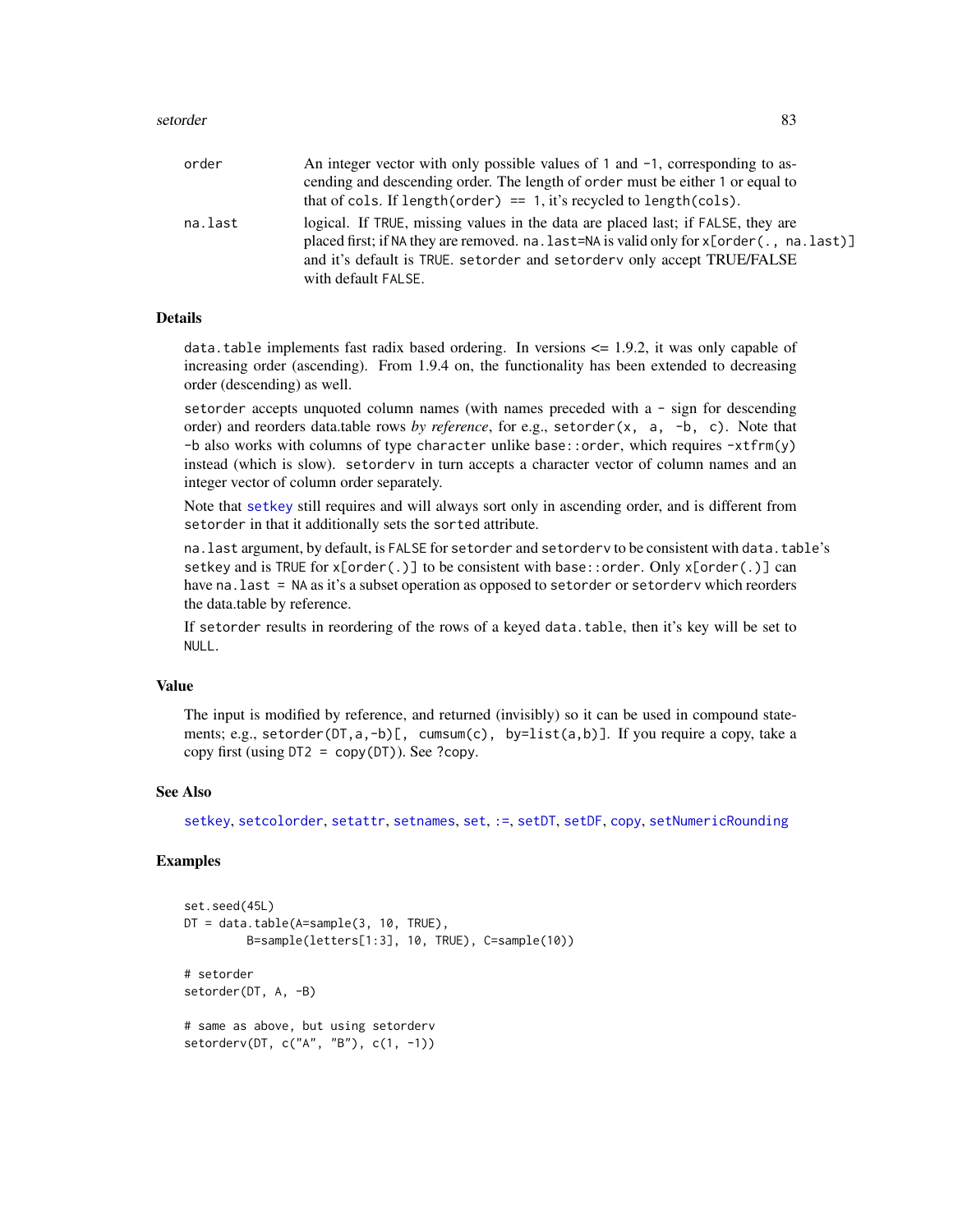#### Description

lead or lag vectors, lists, data.frames or data.tables implemented in C for speed. bit64::integer64 is also supported.

# Usage

shift(x, n=1L, fill=NA, type=c("lag", "lead"), give.names=FALSE)

#### Arguments

| x          | A vector, list, data.frame or data.table.                                                                                                          |
|------------|----------------------------------------------------------------------------------------------------------------------------------------------------|
| n          | Non-negative integer vector denoting the offset to lead or lag the input by. To<br>create multiple lead/lag vectors, provide multiple values to n. |
| fill       | Value to pad by.                                                                                                                                   |
| type       | default is "lag". The other possible value is "lead".                                                                                              |
| give.names | default is FALSE which returns an unnamed list. When TRUE, names are auto-<br>matically generated corresponding to type and n.                     |

#### Details

shift accepts vectors, lists, data.frames or data.tables. It always returns a list except when the input is a vector and length(n) =  $= 1$  in which case a vector is returned, for convenience. This is so that it can be used conveniently within data.table's syntax. For example, DT[, (cols) := shift(.SD, 1L), by=id] would lag every column of . SD by 1 for each group and  $DT[$ , newcol := colA + shift(colB)] would assign the sum of two *vectors* to newcol.

Argument n allows multiple values. For example, DT[, (cols) := shift(.SD, 1:2), by=id] would lag every column of .SD by 1 and 2 for each group. If .SD contained four columns, the first two elements of the list would correspond to lag=1 and lag=2 for the first column of .SD, the next two for second column of .SD and so on. Please see examples for more.

shift is designed mainly for use in data.tables along with := or set. Therefore, it returns an unnamed list by default as assigning names for each group over and over can be quite time consuming with many groups. It may be useful to set names automatically in other cases, which can be done by setting give.names to TRUE.

# Value

A list containing the lead/lag of input x.

# See Also

[data.table](#page-2-0)

#### <span id="page-83-0"></span>84 shift shows that the state of the state of the state of the state of the state of the state of the state of the state of the state of the state of the state of the state of the state of the state of the state of the sta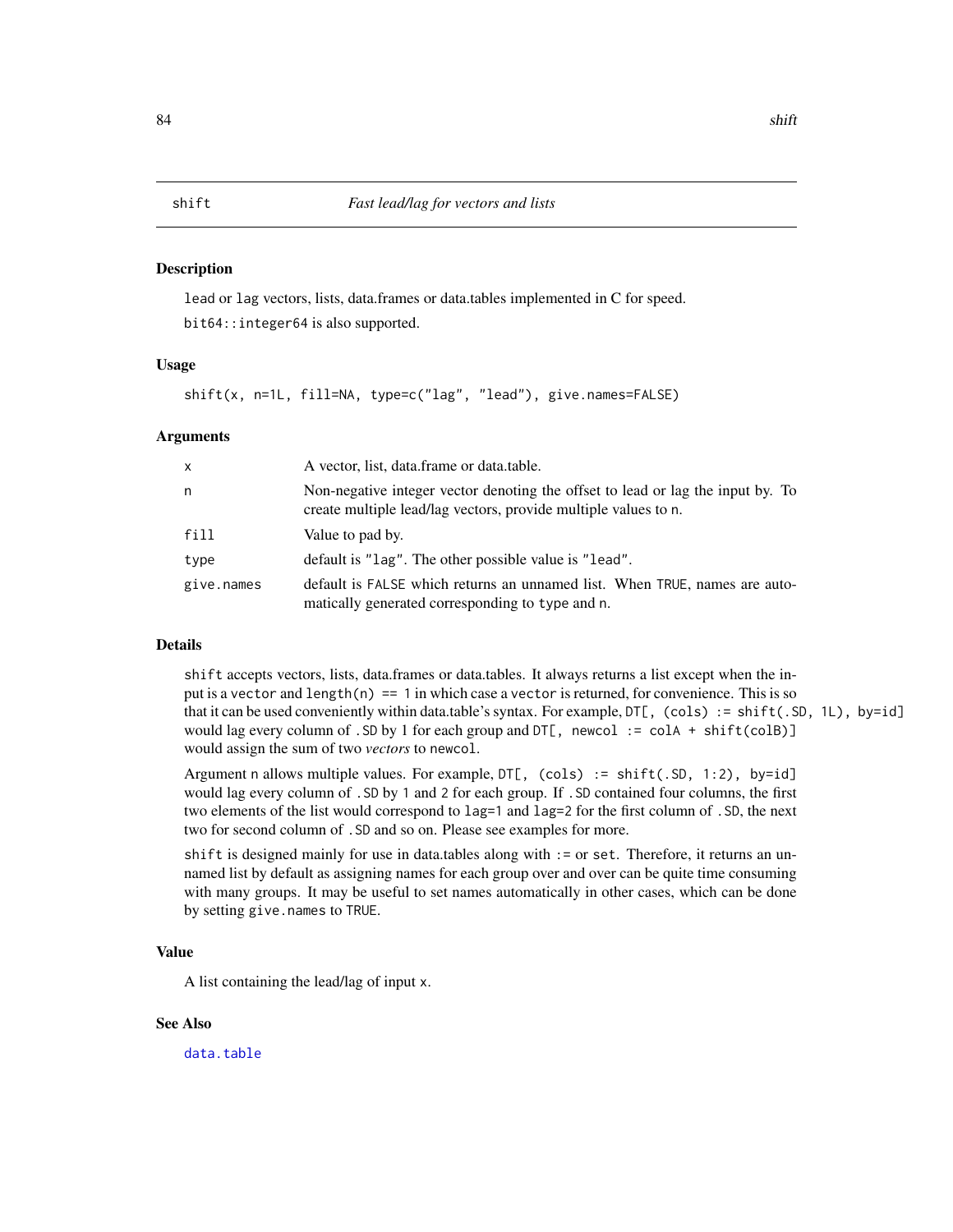#### <span id="page-84-0"></span>shouldPrint 85

## Examples

```
# on vectors, returns a vector as long as length(n) == 1, #1127
x = 1:5# lag with n=1 and pad with NA (returns vector)
shift(x, n=1, fill=NA, type="lag")# lag with n=1 and 2, and pad with 0 (returns list)
shift(x, n=1:2, fill=0, type="lag")
# on data.tables
DT = data.table(year=2010:2014, v1=runif(5), v2=1:5, v3=letters[1:5])
# lag columns 'v1,v2,v3' DT by 1 and fill with 0
\text{cols} = c("v1", "v2", "v3")anscols = paste("lead", cols, sep="_")
DT[, (anscols) := shift(.SD, 1, 0, "lead"), .SDcols=cols]
# return a new data.table instead of updating
# with names automatically set
DT = data.title(year=2010:2014, v1=runif(5), v2=1:5, v3=letters[1:5])DT[, shift(.SD, 1:2, NA, "lead", TRUE), .SDcols=2:4]
# lag/lead in the right order
DT = data.table(year=2010:2014, v1=runif(5), v2=1:5, v3=letters[1:5])
DT = DT[sample(nrow(DT))]
# add lag=1 for columns 'v1,v2,v3' in increasing order of 'year'
cols = c("v1","v2","v3")
anscols = paste("lag", cols, sep="_")
DT[order(year), (cols) := shift(.SD, 1, type="lag"), .SDcols=cols]
DT[order(year)]
# while grouping
DT = data.title(year=rep(2010:2011, each=3), v1=1:6)DT[, c("lag1", "lag2") := shift(.SD, 1:2), by=year]
# on lists
ll = list(1:3, letters[4:1], runif(2))
shift(ll, 1, type="lead")
shift(ll, 1, type="lead", give.names=TRUE)
shift(ll, 1:2, type="lead")
```

| shouldPrint | For use by packages that mimic/divert auto printing e.g. IRkernel and |
|-------------|-----------------------------------------------------------------------|
|             | knitr                                                                 |

# Description

Not for use by users. Exported only for use by IRkernel (Jupyter) and knitr.

#### Usage

shouldPrint(x)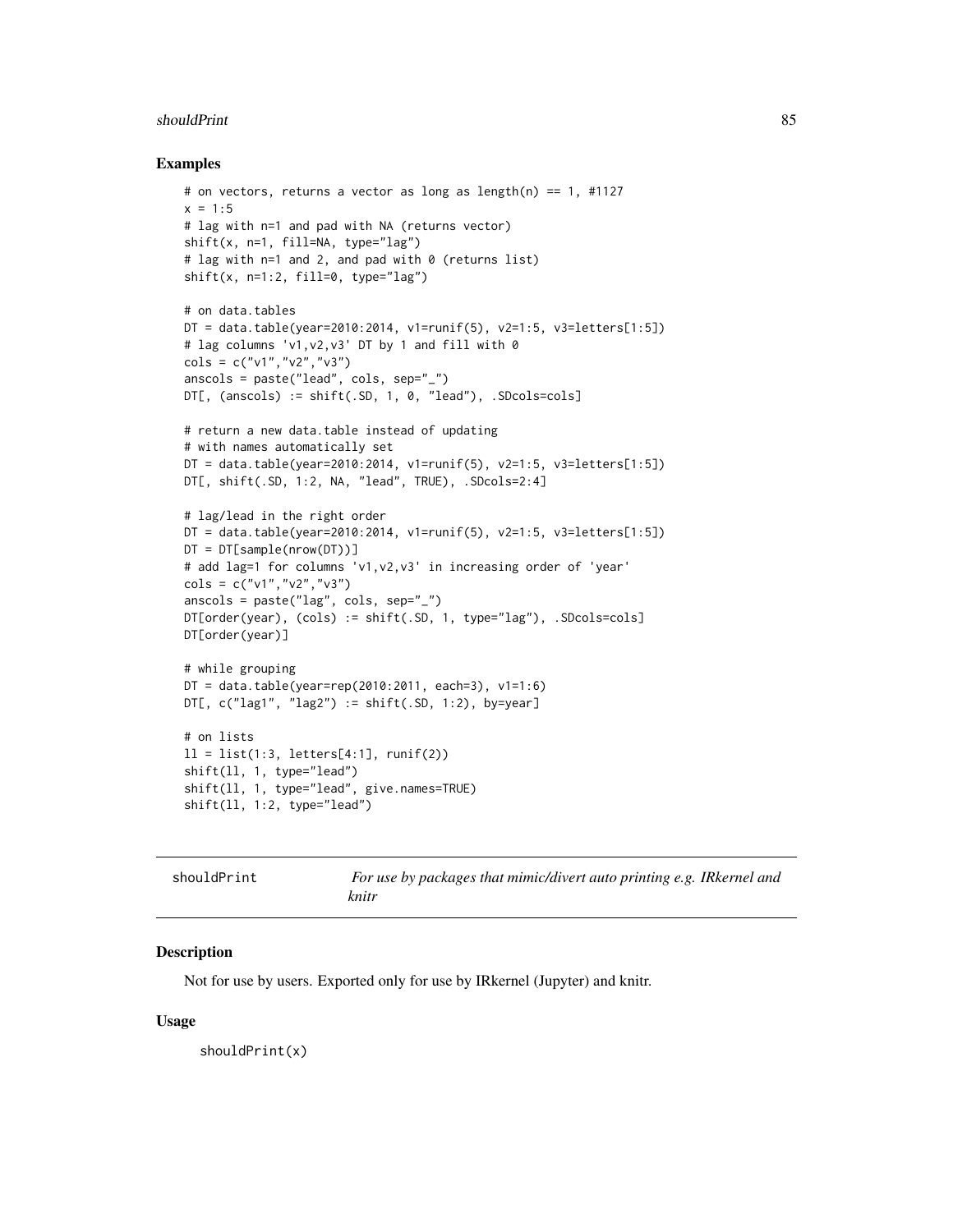#### Arguments

x A data.table.

#### Details

Should IRkernel/Jupyter print a data.table returned invisibly by  $DT[$ ,: $=$  ? This is a read-once function since it resets an internal flag. If you need the value more than once in your logic, store the value from the first call.

## Value

TRUE or FALSE.

## References

<https://github.com/IRkernel/IRkernel/issues/127> <https://github.com/Rdatatable/data.table/issues/933>

special-symbols *Special symbols*

#### **Description**

.SD, .BY, .N, .I and .GRP are *read only* symbols for use in j. .N can be used in i as well. See the vignettes and examples here and in [data.table](#page-2-0).

# Details

The bindings of these variables are locked and attempting to assign to them will generate an error. If you wish to manipulate .SD before returning it, take a copy(.SD) first (see FAQ 4.5). Using := in the j of .SD is reserved for future use as a (tortuously) flexible way to update DT by reference by group (even when groups are not contiguous in an ad hoc by).

These symbols are used in j and defined as follows.

- .SD is a data.table containing the Subset of x's Data for each group, excluding any columns used in by (or keyby).
- .BY is a list containing a length 1 vector for each item in by. This can be useful when by is not known in advance. The by variables are also available to j directly by name; useful for example for titles of graphs if  $j$  is a plot command, or to branch with  $if()$  depending on the value of a group variable.
- .N is an integer, length 1, containing the number of rows in the group. This may be useful when the column names are not known in advance and for convenience generally. When grouping by i, .N is the number of rows in x matched to, for each row of i, regardless of whether nomatch is NA or  $\theta$ . It is renamed to N (no dot) in the result (otherwise a column called ".N" could conflict with the .N variable, see FAQ 4.6 for more details and example), unless it is explicity named; e.g.,  $DT[,$  list(total=.N), by=a].

<span id="page-85-0"></span>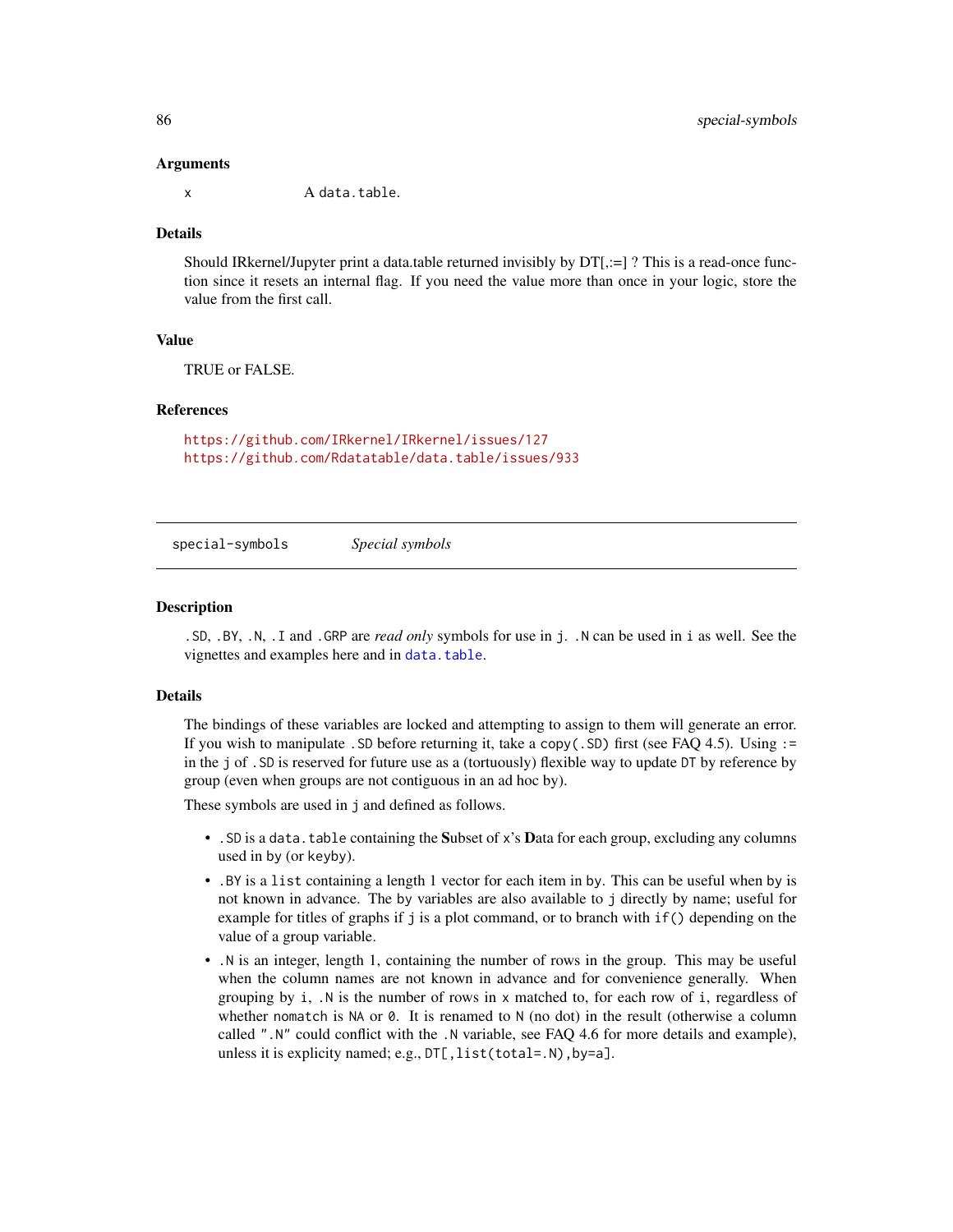- <span id="page-86-0"></span>• . I is an integer vector equal to seq\_len(nrow(x)). While grouping, it holds for each item in the group, it's row location in x. This is useful to subset in j; e.g. DT[, .I[which.max(somecol)], by=grp].
- .GRP is an integer, length 1, containing a simple group counter. 1 for the 1st group, 2 for the 2nd, etc.

#### See Also

[data.table](#page-2-0), [:=](#page-11-1), [set](#page-11-0), [datatable-optimize](#page-25-0)

# Examples

```
## Not run:
DT = data.table(x=rep(c("b","a","c"),each=3), v=c(1,1,1,2,2,1,1,2,2), y=c(1,3,6), a=1:9, b=9:1)
DT
X = data.title(x=c("c", "b"), v=8:7, foo=c(4,2)X
DT[.N] # last row, only special symbol allowed in 'i'
DT[, .N] # total number of rows in DT
DT[, .N, by=x] # number of rows in each group<br>DT[, .SD, .SDcols=x:y] # select columns 'x' and 'y'
                                   # select columns 'x' and 'y'
DT[, .SD[1]] # first row of all columns
DT[, .SD[1], by=x] # first row of 'y' and 'v' for each group in 'x'
DT[, c(.N, \text{lapply}(.SD, \text{sum})), \text{by}=x] # get rows *and* sum columns 'v' and 'y' by group
DT[, .I[1], by=x] \qquad # row number in DT corresponding to each group
DT[, .N, by=rleid(v)] \qquad # get count of consecutive runs of 'v'
DT[, c(.(\text{y=max}(y)), lapply(.SD, min)),by=rleid(v), .SDcols=v:b] # compute 'j' for each consecutive runs of 'v'
DT[, grp := .GRP, by=x] # add a group counter
X[, DT[.BY, y, on="x"], by=x] # join within each group
## End(Not run)
```
split *Split data.table into chunks in a list*

#### Description

Split method for data.table. Faster and more flexible. Be aware that processing list of data.tables will be generally much slower than manipulation in single data.table by group using by argument, read more on [data.table](#page-2-0).

#### Usage

```
## S3 method for class 'data.table'
split(x, f, drop = FALSE,by, sorted = FALSE, keep.by = TRUE, flatten = TRUE,
      ..., verbose = getOption("datatable.verbose"))
```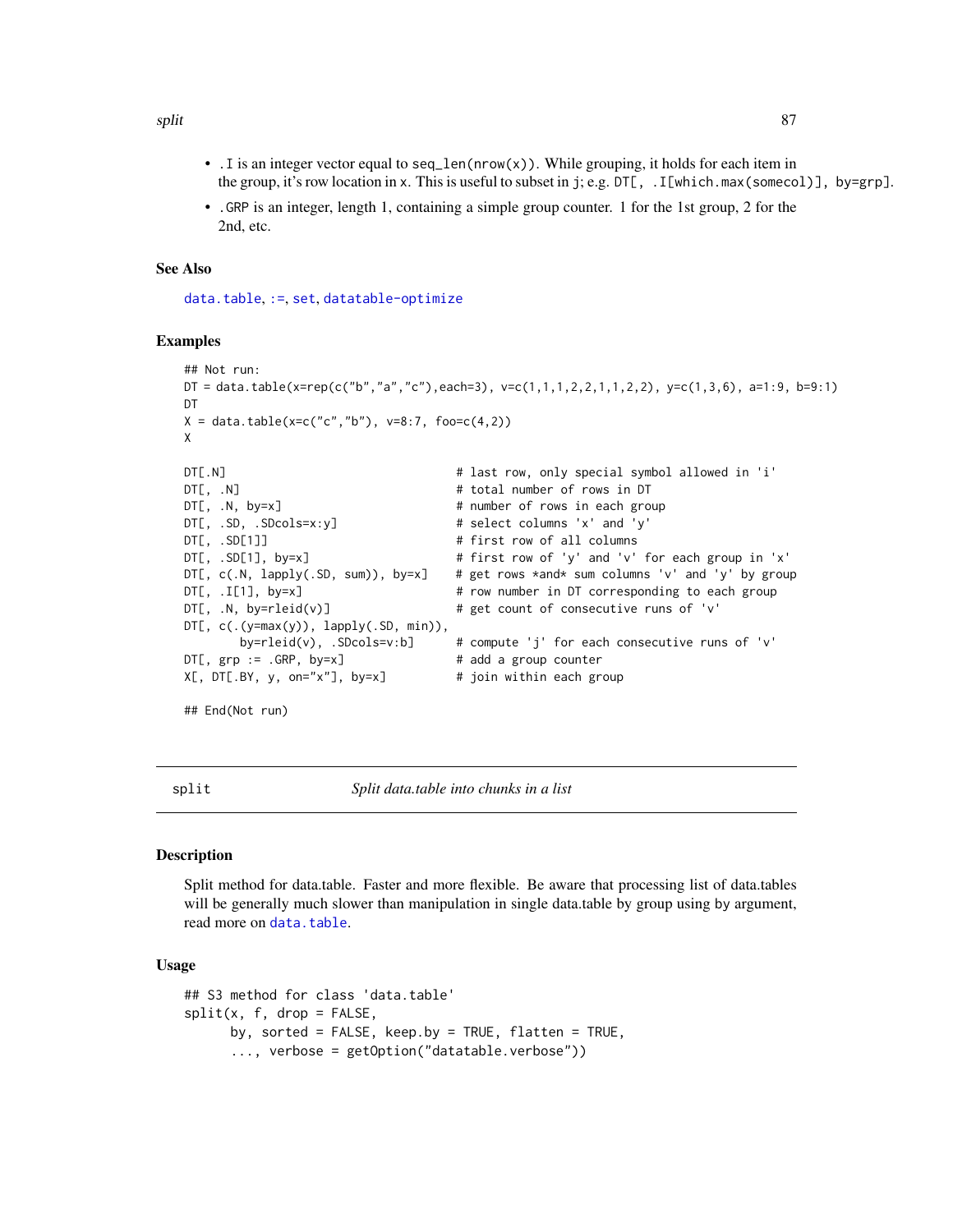## <span id="page-87-0"></span>Arguments

| $\boldsymbol{\mathsf{x}}$ | data.table                                                                                                                                                                    |
|---------------------------|-------------------------------------------------------------------------------------------------------------------------------------------------------------------------------|
| $\mathsf{f}$              | factor or list of factors. Same as split.data.frame. Use by argument instead,<br>this is just for consistency with data.frame method.                                         |
| drop                      | logical. Default FALSE will not drop empty list elements caused by factor levels<br>not refered by that factors. Works also with new arguments of split data.table<br>method. |
| by                        | character vector. Column names on which split should be made. For length $(by) > 1L$<br>and flatten FALSE it will result nested lists with data tables on leafs.              |
| sorted                    | When default FALSE it will retain the order of groups we are splitting on. When<br>TRUE then sorted $list(s)$ are returned. Does not have effect for f argument.              |
| keep.by                   | logical default TRUE. Keep column provided to by argument.                                                                                                                    |
| flatten                   | logical default TRUE will unlist nested lists of data.tables. When using f results<br>are always flattened to list of data.tables.                                            |
| $\ddotsc$                 | passed to data.frame way of processing when using f argument.                                                                                                                 |
| verbose                   | logical default FALSE. When TRUE it will print to console data table split query<br>used to split data.                                                                       |

# Details

Argument f is just for consistency in usage to data.frame method. Recommended is to use by argument instead, it will be faster, more flexible, and by default will preserve order according to order in data.

# Value

List of data.tables. If using flatten FALSE and length(by) > 1L then recursively nested lists having data.tables as leafs of grouping according to by argument.

# See Also

[data.table](#page-2-0), [rbindlist](#page-65-0)

# Examples

```
set.seed(123)
dt = data.table(x1 = rep(leftters[1:2], 6),x2 = rep(leftters[3:5], 4),x3 = rep(leftters[5:8], 3),y = rnorm(12)dt = dt[sample(.N)]df = as.data.frame(dt)
# split consistency with data.frame: `x, f, drop`
all.equal(
    split(dt, list(dt$x1, dt$x2)),
    lapply(split(df, list(df$x1, df$x2)), setDT)
```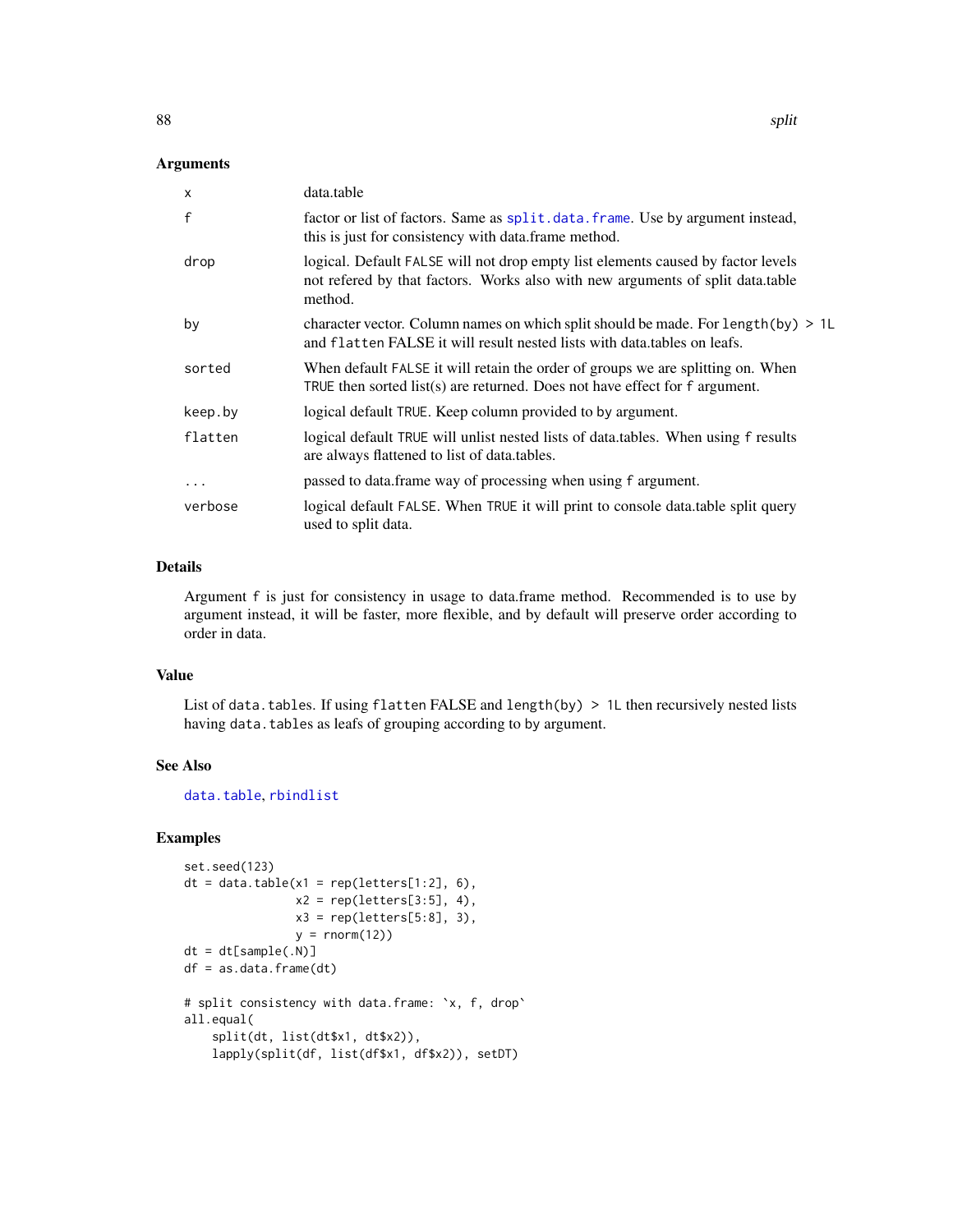```
)
# nested list using `flatten` arguments
split(dt, by=c("x1", "x2"))
split(dt, by=c("x1", "x2"), flatten=FALSE)
# dealing with factors
fdt = dt[, c(lapply(.SD, as.factor), list(y=y)), .SDcols=x1:x3]
fdf = as.data.frame(fdt)
sdf = split(fdf, list(fdf$x1, fdf$x2))
all.equal(
    split(fdt, by=c("x1", "x2"), sorted=TRUE),
    lapply(sdf[sort(names(sdf))], setDT)
)
# factors having unused levels, drop FALSE, TRUE
fdt = dt[, .(x1 = as.factor(c(as.character(x1), "c"))[-13L],
             x2 = as.factor(c("a", as.character(x2)))[-1L],x3 = as.factor(c("a", as.character(x3), "z"))[c(-1L,-14L)],y = y]
fdf = as.data.frame(fdt)
sdf = split(fdf, list(fdf$x1, fdf$x2))
all.equal(
    split(fdt, by=c("x1", "x2"), sorted=TRUE),
    lapply(sdf[sort(names(sdf))], setDT)
)
sdf = split(fdf, list(fdf$x1, fdf$x2), drop=TRUE)
all.equal(
   split(fdt, by=c("x1", "x2"), sorted=TRUE, drop=TRUE),
   lapply(sdf[sort(names(sdf))], setDT)
\mathcal{L}
```
subset.data.table *Subsetting data.tables*

## <span id="page-88-0"></span>Description

Returns subsets of a data.table.

## Usage

```
## S3 method for class 'data.table'
subset(x, subset, select, ...)
```
## Arguments

| x.                      | data.table to subset.                                    |
|-------------------------|----------------------------------------------------------|
| subset                  | logical expression indicating elements or rows to keep   |
| select                  | expression indicating columns to select from data, table |
| $\cdot$ $\cdot$ $\cdot$ | further arguments to be passed to or from other methods  |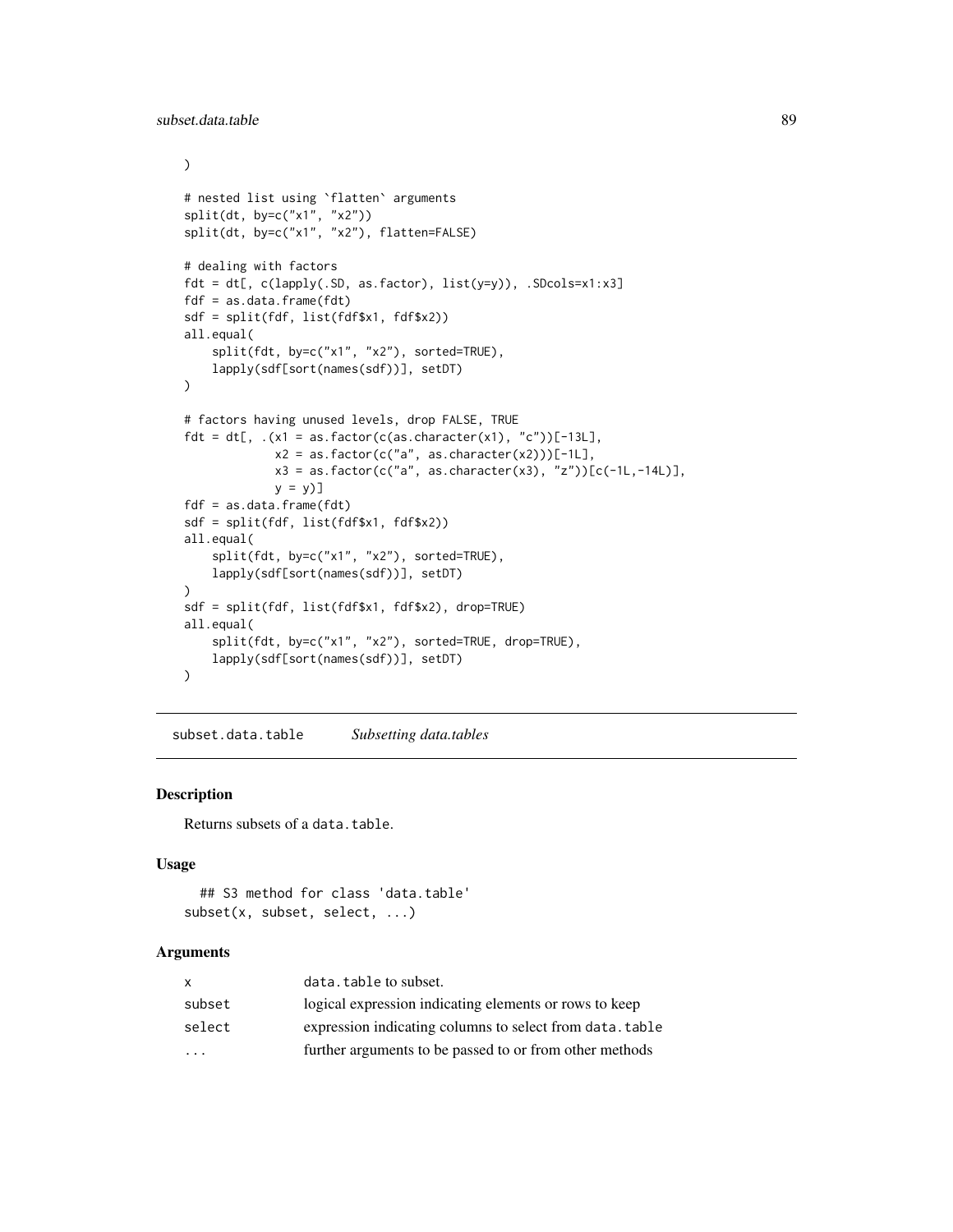# Details

The subset argument works on the rows and will be evaluated in the data.table so columns can be referred to (by name) as variables in the expression.

The data.table that is returned will maintain the original keys as long as they are not select-ed out.

# Value

A data.table containing the subset of rows and columns that are selected.

## See Also

[subset](#page-88-0)

# Examples

```
dt <- data.table(a=sample(c('a', 'b', 'c'), 20, replace=TRUE),
                 b=sample(c('a', 'b', 'c'), 20, replace=TRUE),
                 c=sample(20), key=c('a', 'b'))
sub \leq subset(dt, a == 'a')
all.equal(key(sub), key(dt))
```
<span id="page-89-0"></span>

tables *Display all objects of class 'data.table'*

# Description

Lists all data.table's in memory, including number of rows, column names and any keys.

# Usage

```
tables(mb = TRUE, order.col = "NAME", width = 80, env=parent.frame(), silent=FALSE)
```
# Arguments

| mb        | TRUE adds size of the data.table in MB to the output (slow in older versions of<br>$R)$ .                                                                                                                                |
|-----------|--------------------------------------------------------------------------------------------------------------------------------------------------------------------------------------------------------------------------|
| order.col | Quoted column name to sort the output by                                                                                                                                                                                 |
| width     | Number of characters to truncate the COLS output                                                                                                                                                                         |
| env       | Usually tables() is executed at the prompt where parent.frame() returns .Glob-<br>alenv. tables() may also be useful inside functions where parent frame() is the<br>local scope of the function, or set it to GlobalEnv |
| silent    | By default tables() is expected to be called at the prompt for its compact print<br>output. silent=TRUE prints nothing. The data statistics are returned as a data.table,<br>silently, whether silent is TRUE or FALSE   |

<span id="page-89-1"></span>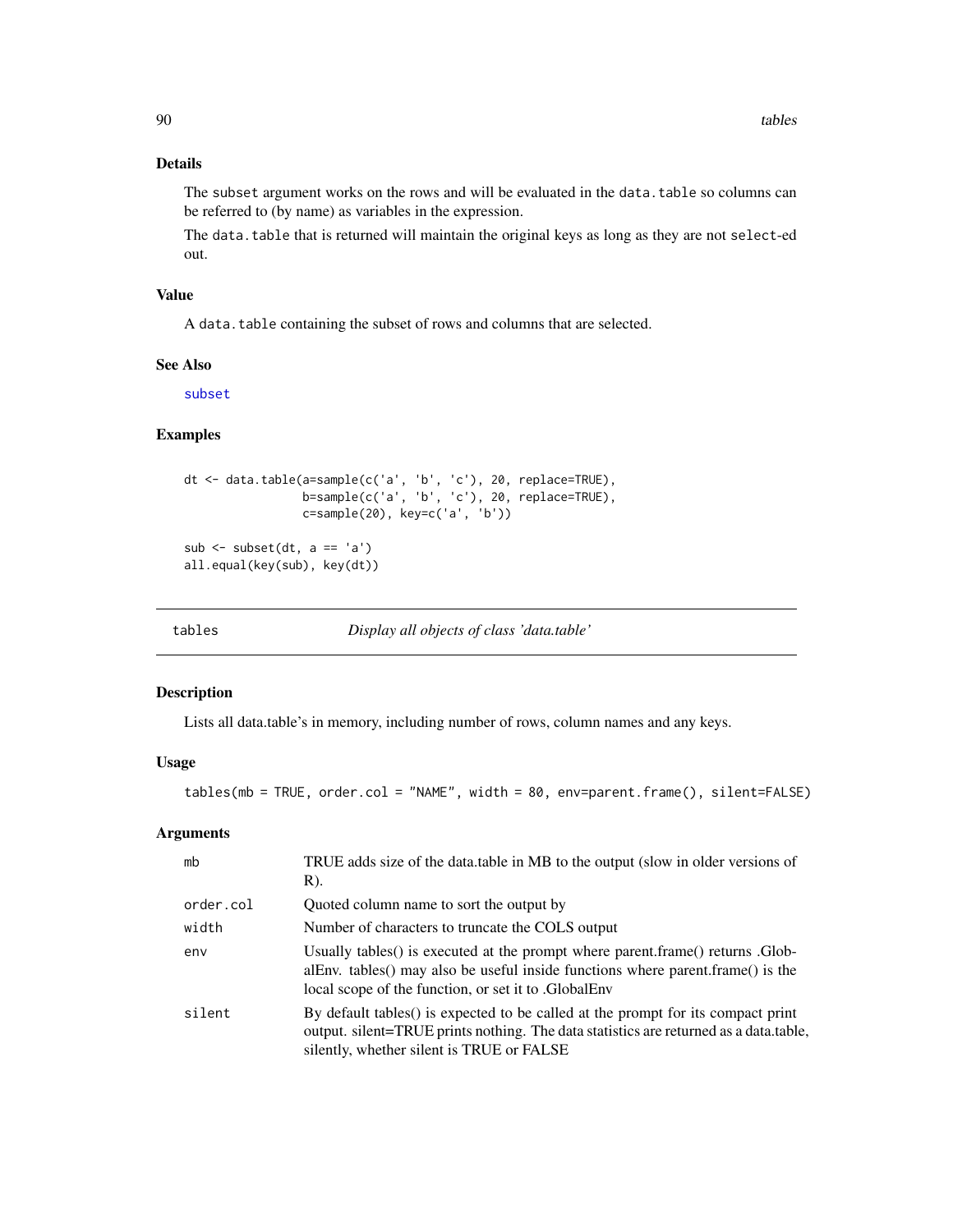# <span id="page-90-0"></span>test.data.table 91

# Value

A data.table containing the information printed.

# See Also

[data.table](#page-2-0), [setkey](#page-76-0), [ls](#page-0-0), [objects](#page-0-0), [object.size](#page-0-0)

# Examples

```
DT = data.title(A=1:10,B=letters[1:10])DT2 = data.table(A=1:10000,ColB=10000:1)
setkey(DT,B)
tables()
```
test.data.table *Runs a set of tests.*

# Description

Runs a set of tests to check data.table is working correctly.

# Usage

```
test.data.table(verbose=FALSE, pkg="pkg", silent=FALSE)
```
# Arguments

| verbose | If TRUE sets data table, verbose to TRUE for the duration of the tests.                                |
|---------|--------------------------------------------------------------------------------------------------------|
| pkg     | Root directory name under which all package content (ex: DESCRIPTION, src/,<br>R/, inst/ etc) resides. |
| silent  | Logical, default FASLE, when TRUE it will not raise error on in case of test<br>fails.                 |

# Details

Runs a series of tests. These can be used to see features and examples of usage, too. Running test.data.table will tell you the full location of the test file(s) to open.

# Value

When silent equals to TRUE it will return TRUE if all tests were successful. FALSE otherwise. If silent equals to FALSE it will return TRUE if all tests were successful. Error otherwise.

# See Also

[data.table](#page-2-0)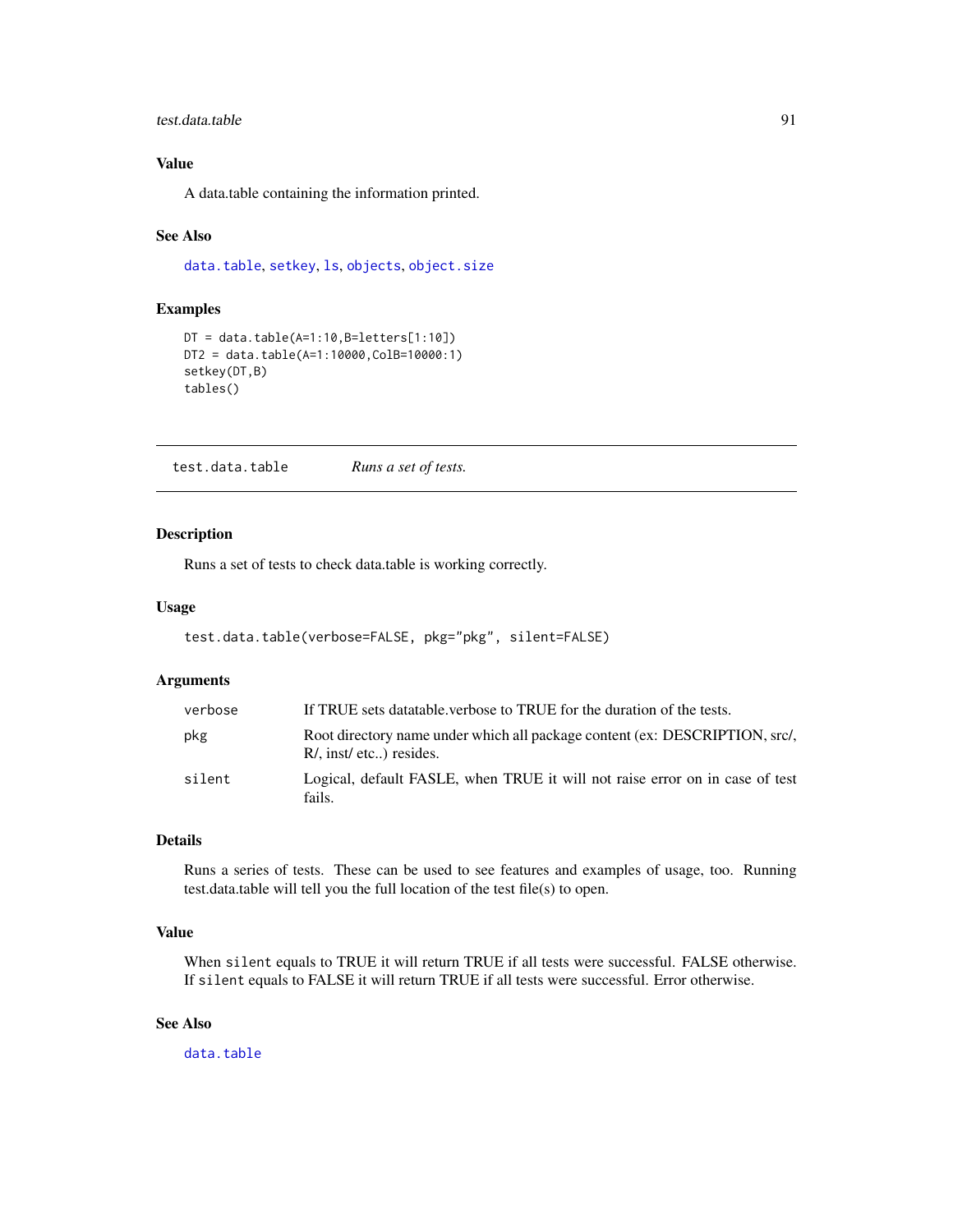#### Examples

## Not run: test.data.table()

## End(Not run)

# timetaken *Pretty print of time taken*

# Description

Pretty print of time taken since last started.at.

## Usage

```
timetaken(started.at)
```
# Arguments

started.at The result of proc.time() taken some time earlier.

## Value

A character vector of the form hh:mm:ss, or ss.mmm if under 60 seconds.

# Examples

```
started.at=proc.time()
Sys.sleep(1)
cat("Finished in",timetaken(started.at),"\n")
```
transform.data.table *Data table utilities*

# <span id="page-91-0"></span>Description

Utilities for data.table transformation.

# transform by group is particularly slow. Please use := by group instead.

within, transform and other similar functions in data.table are not just provided for users who expect them to work, but for non-data.table-aware packages to retain keys, for example. Hopefully the (much) faster and more convenient data.table syntax will be used in time. See examples.

<span id="page-91-1"></span>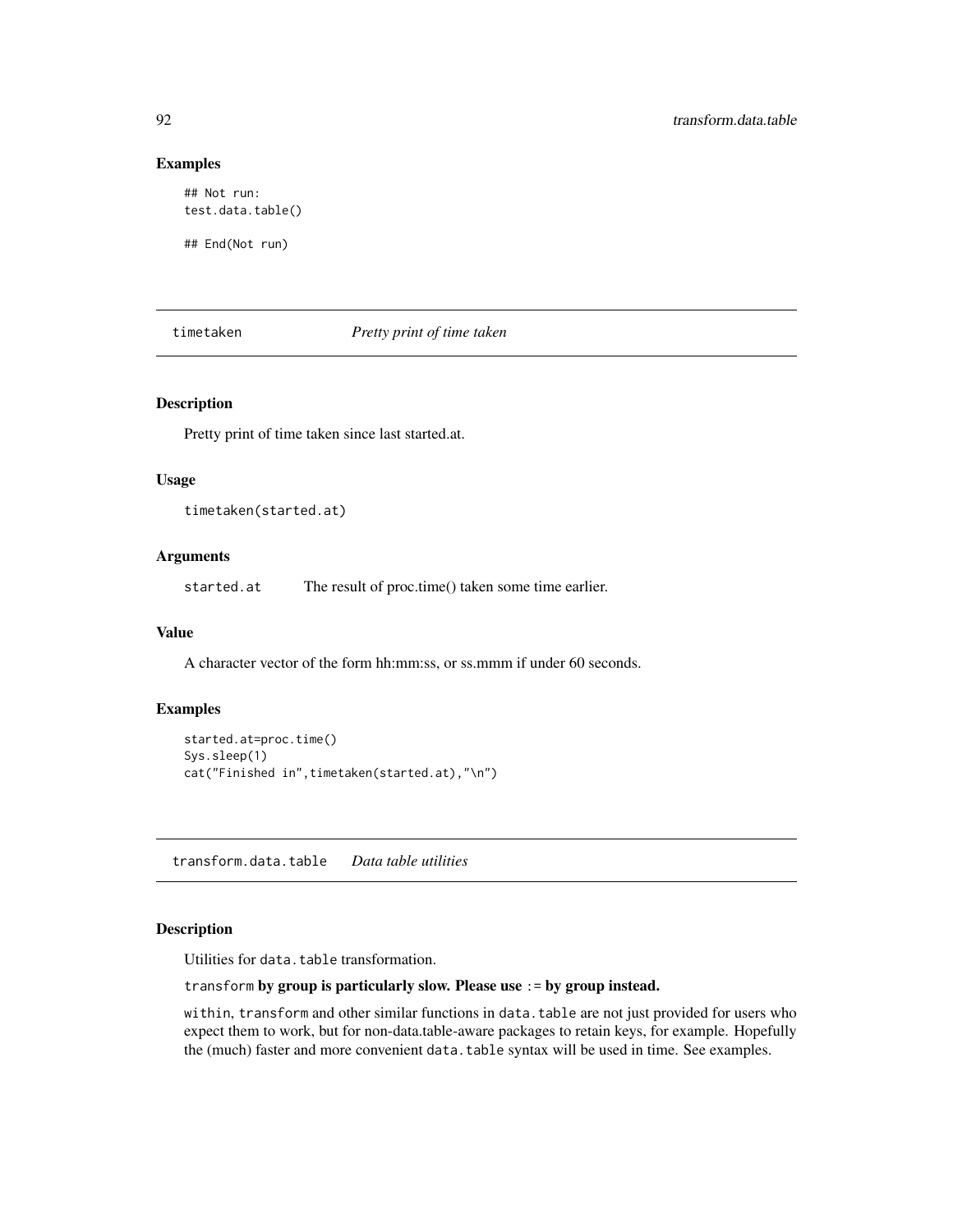# <span id="page-92-0"></span>transform.data.table 93

# Usage

```
## S3 method for class 'data.table'
transform(`_data`, ...)
## S3 method for class 'data.table'
within(data, expr, ...)
```
## Arguments

| data. _data             | data.table to be transformed.                                               |
|-------------------------|-----------------------------------------------------------------------------|
| $\cdot$ $\cdot$ $\cdot$ | for transform, Further arguments of the form tag=value. Ignored for within. |
| expr                    | expression to be evaluated within the data table.                           |

# Details

within is like with, but modifications (columns changed, added, or removed) are updated in the returned data.table.

Note that transform will keep the key of the data.table provided the *targets* of the transform  $(i.e.$  the columns that appear in  $\dots$ ) are not in the key of the data.table. within also retains the key provided the key columns are not *touched*.

# Value

The modified value of a copy of data.

## See Also

[transform](#page-91-0), [within](#page-91-0) and [:=](#page-11-1)

## Examples

```
DT \le data.table(a=rep(1:3, each=2), b=1:6)
DT2 \leq transform(DT, c = a^2)
DTL, c:=a^22identical(DT,DT2)
DT2 <- within(DT, {
  b \leftarrow rev(b)c \le -a \times 2rm(a)
})
DT[,':='(b = rev(b),
        c = a*2,
        a = NULL]
identical(DT,DT2)
DT$d = ave(DT$b, DT$c, FUN=max) # copies entire DT, even if it is 10GB in RAM
DT = DT[, transform(.SD, d=max(b)), by="c"] # same, but even worse as .SD is copied for each group
DT[, d:=max(b), by="c"] \qquad # same result, but much faster, shorter and scales
```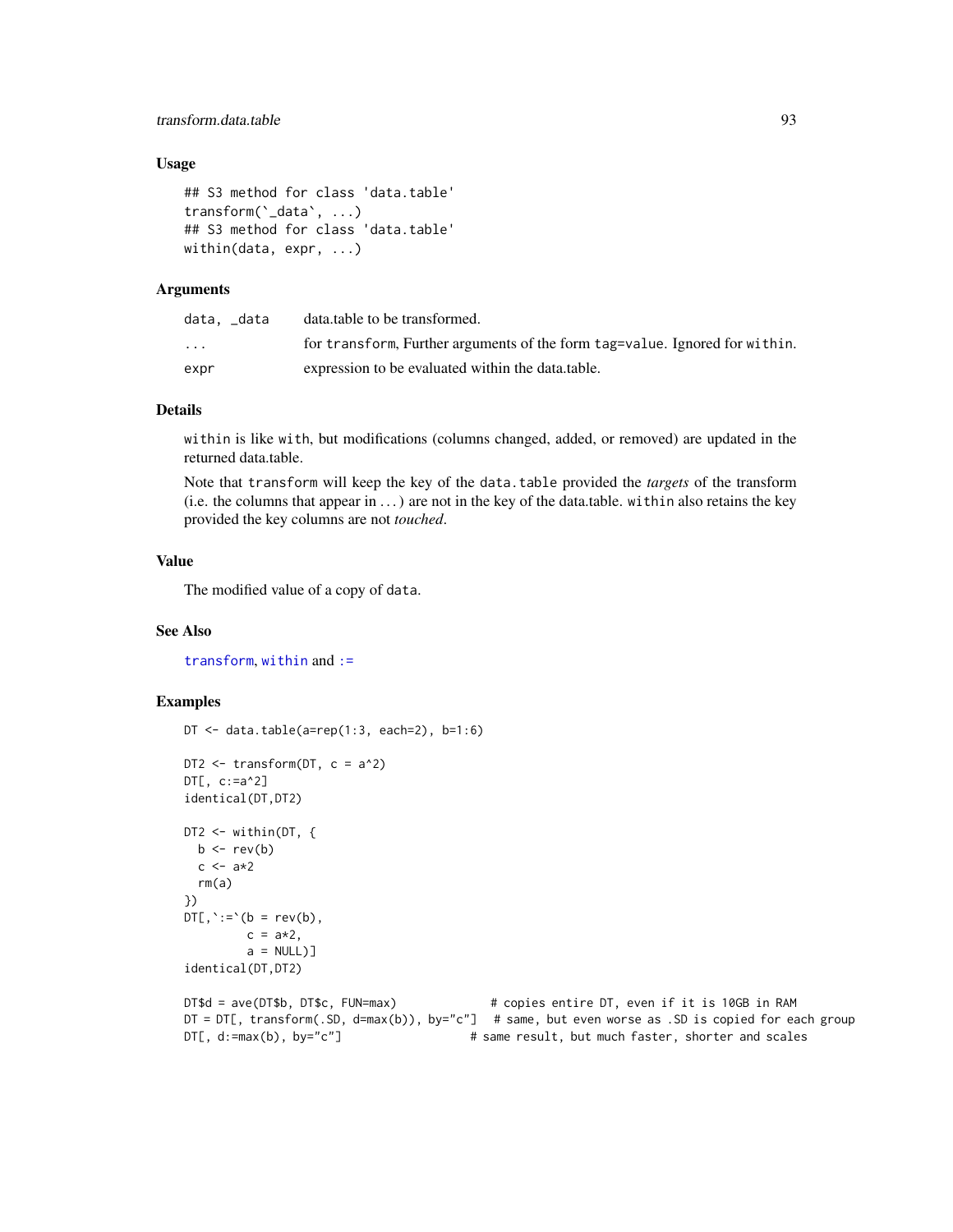#### 94 transpose

```
# Multiple update by group. Convenient, fast, scales and easy to read.
DTL, ':='(minb = min(b),meanb = mean(b),
          bplusd = sum(b+d), by=c\frac{8}{3}]
DT
```
<span id="page-93-0"></span>transpose *Efficient transpose of list*

# Description

transpose is an efficient way to transpose lists, data frames or data tables.

# Usage

transpose(l, fill=NA, ignore.empty=FALSE)

# Arguments

|              | A list, data.frame or data.table.                                                                                                  |
|--------------|------------------------------------------------------------------------------------------------------------------------------------|
| fill         | Default is NA. It is used to fill shorter list elements so as to return each element<br>of the transposed result of equal lengths. |
| ignore.empty | Default is FALSE. TRUE will ignore length-0 list elements.                                                                         |

# Details

The list elements (or columns of data.frame/data.table) should be all atomic. If list elements are of unequal lengths, the value provided in fill will be used so that the resulting list always has all elements of identical lengths. The class of input object is also preserved in the transposed result.

The ignore.empty argument can be used to skip or include length-0 elements.

This is particularly useful in tasks that require splitting a character column and assigning each part to a separate column. This operation is quite common enough that a function [tstrsplit](#page-95-0) is exported.

factor columns are converted to character type. Attributes are not preserved at the moment. This may change in the future.

# Value

A transposed list, data.frame or data.table.

# See Also

[data.table](#page-2-0), [tstrsplit](#page-95-0)

<span id="page-93-1"></span>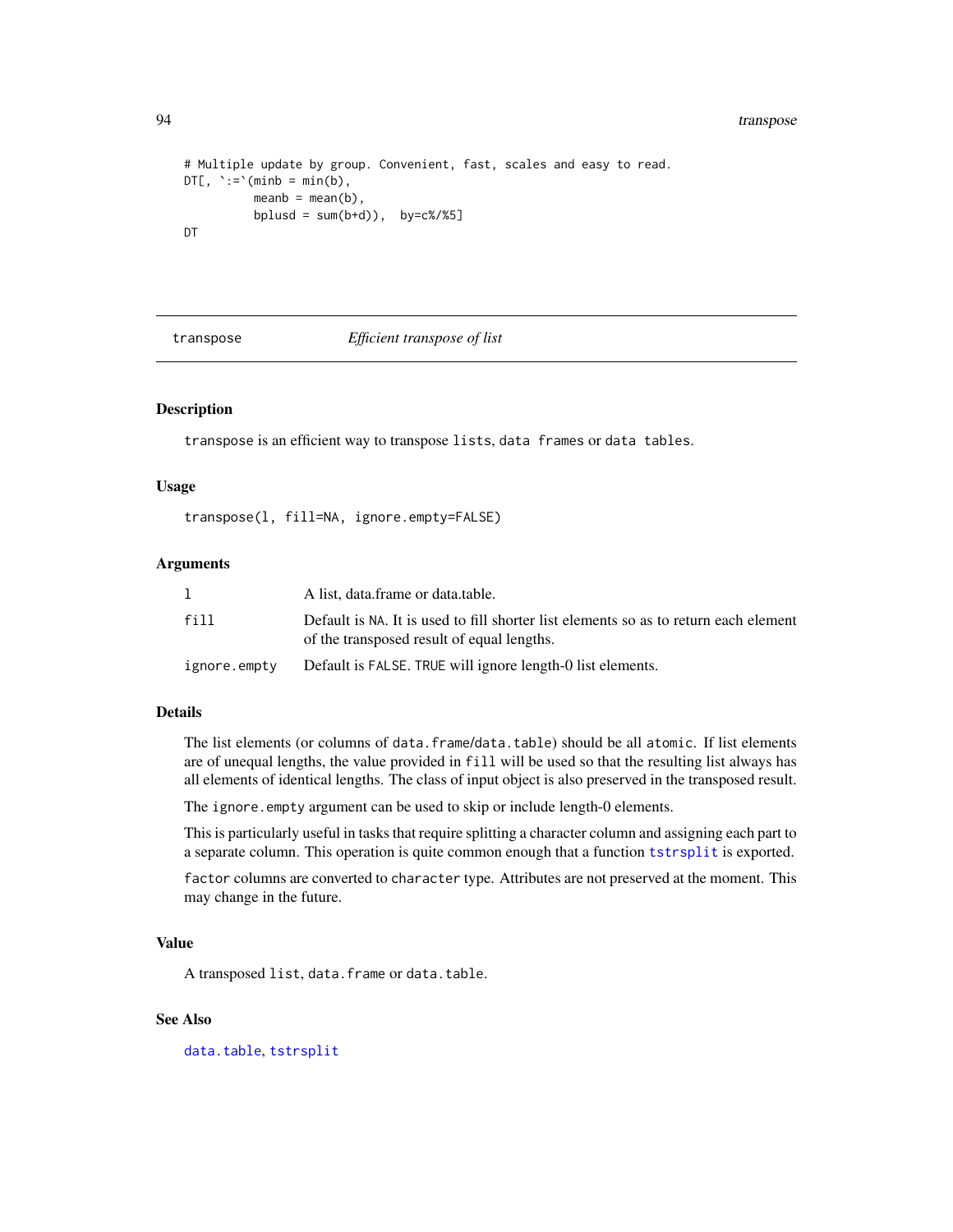#### <span id="page-94-0"></span>truelength 95

## Examples

```
11 = list(1:5, 6:8)transpose(ll)
setDT(transpose(ll, fill=0))[]
dt = data.table(x=1:5, y=6:10)
transpose(dt)
```
truelength *Over-allocation access*

## Description

These functions are experimental and somewhat advanced. By *experimental* we mean their names might change and perhaps the syntax, argument names and types. So if you write a lot of code using them, you have been warned! They should work and be stable, though, so please report problems with them.

# Usage

```
truelength(x)
alloc.col(DT,
     n = getOption("datatable.alloccol"), # default: 1024L<br>verbose = getOption("datatable.verbose")) # default: FALSE
     verbose = getOption("datatable, verbose"))
```
# Arguments

| $\mathsf{x}$ | Any type of vector, including data table which is a list vector of column<br>pointers.                                                                                                                                                          |
|--------------|-------------------------------------------------------------------------------------------------------------------------------------------------------------------------------------------------------------------------------------------------|
| DT           | A data.table.                                                                                                                                                                                                                                   |
| n            | The number of spare column pointer slots to ensure are available. If DT is a 1,000<br>column data. table with 24 spare slots remaining, n=1024L means grow the 24<br>spare slots to be 1024. truelength (DT) will then be 2024 in this example. |
| verbose      | Output status and information.                                                                                                                                                                                                                  |

# Details

When adding columns by reference using  $:=$ , we *could* simply create a new column list vector (one longer) and memcpy over the old vector, with no copy of the column vectors themselves. That requires negligibe use of space and time, and is what v1.7.2 did. However, that copy of the list vector of column pointers only (but not the columns themselves), a *shallow copy*, resulted in inconsistent behaviour in some circumstances. So, as from v1.7.3 data.table over allocates the list vector of column pointers so that columns can be added fully by reference, consistently.

When the allocated column pointer slots are used up, to add a new column data.table must reallocate that vector. If two or more variables are bound to the same data.table this shallow copy may or may not be desirable, but we don't think this will be a problem very often (more discussion may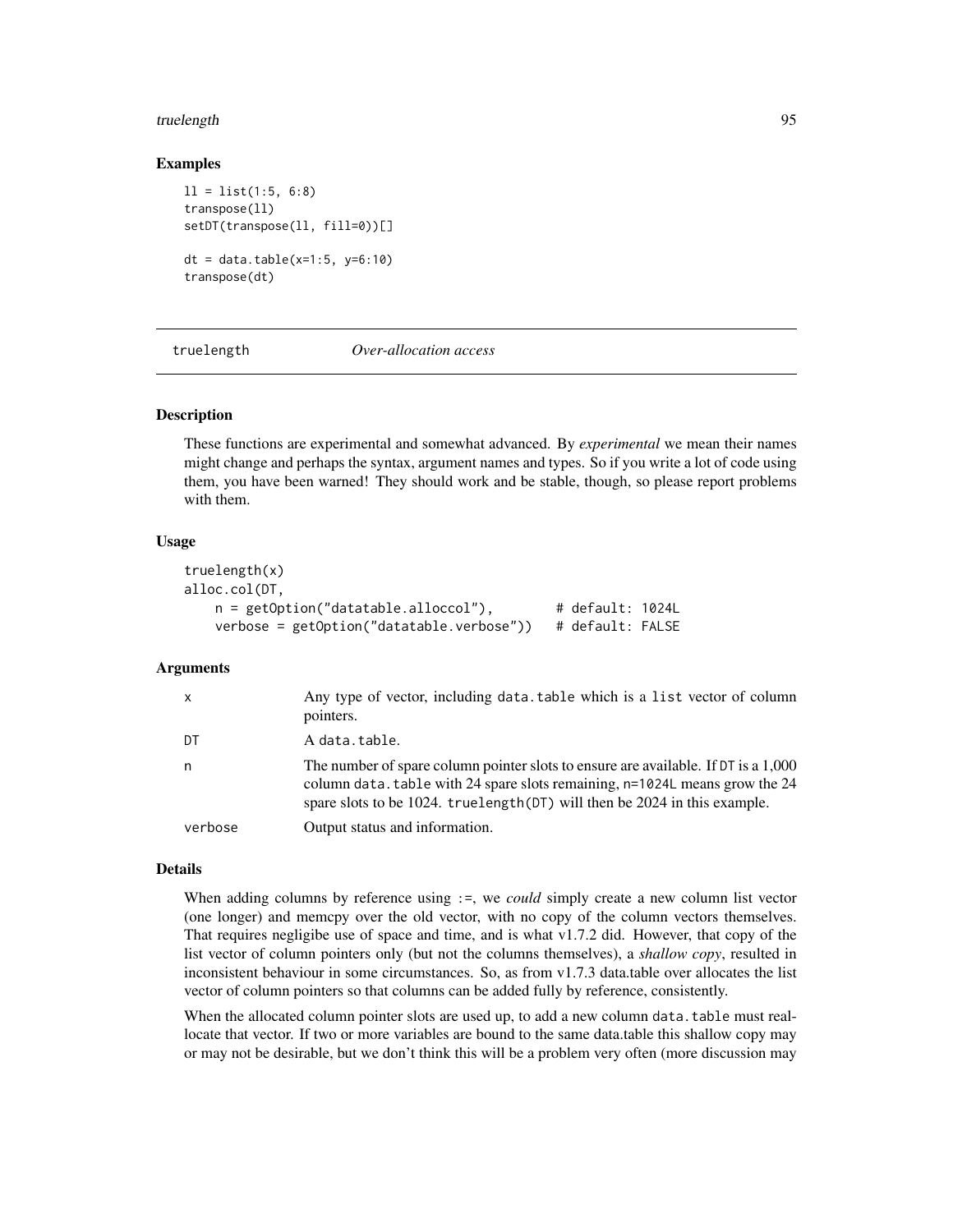be required on datatable-help). Setting options(datatable.verbose=TRUE) includes messages if and when a shallow copy is taken. To avoid shallow copies there are several options: use [copy](#page-23-0) to make a deep copy first, use alloc.col to reallocate in advance, or, change the default allocation rule (perhaps in your .Rprofile); e.g., options(datatable.alloccol=10000L).

Please note : over allocation of the column pointer vector is not for efficiency per se. It's so that := can add columns by reference without a shallow copy.

#### Value

truelength(x) returns the length of the vector allocated in memory. length(x) of those items are in use. Currently, it's just the list vector of column pointers that is over-allocated (i.e. truelength(DT)), not the column vectors themselves, which would in future allow fast row insert(). For tables loaded from disk however, truelength is 0 in R 2.14.0+ (and random in R  $\leq$  2.13.2), which is perhaps unexpected. data.table detects this state and over-allocates the loaded data.table when the next column addition occurs. All other operations on data.table (such as fast grouping and joins) do not need truelength.

alloc.col *reallocates* DT by reference. This may be useful for efficiency if you know you are about to going to add a lot of columns in a loop. It also returns the new DT, for convenience in compound queries.

# See Also

[copy](#page-23-0)

## Examples

```
DT = data.title(a=1:3,b=4:6)length(DT) # 2 column pointer slots used
truelength(DT) # 1026 column pointer slots allocated
alloc.col(DT,2048)
length(DT) # 2 used
truelength(DT) # 2050 allocated, 2048 free
DT[,c:=7L] # add new column by assigning to spare slot
truelength(DT)-length(DT) # 2047 slots spare
```
<span id="page-95-0"></span>tstrsplit *strsplit and transpose the resulting list efficiently*

#### **Description**

This is equivalent to transpose( $strsplit(...)$ ). This is a convenient wrapper function to split a column using strsplit and assign the transposed result to individual columns. See examples.

## Usage

tstrsplit(x, ..., fill=NA, type.convert=FALSE, keep, names=FALSE)

<span id="page-95-1"></span>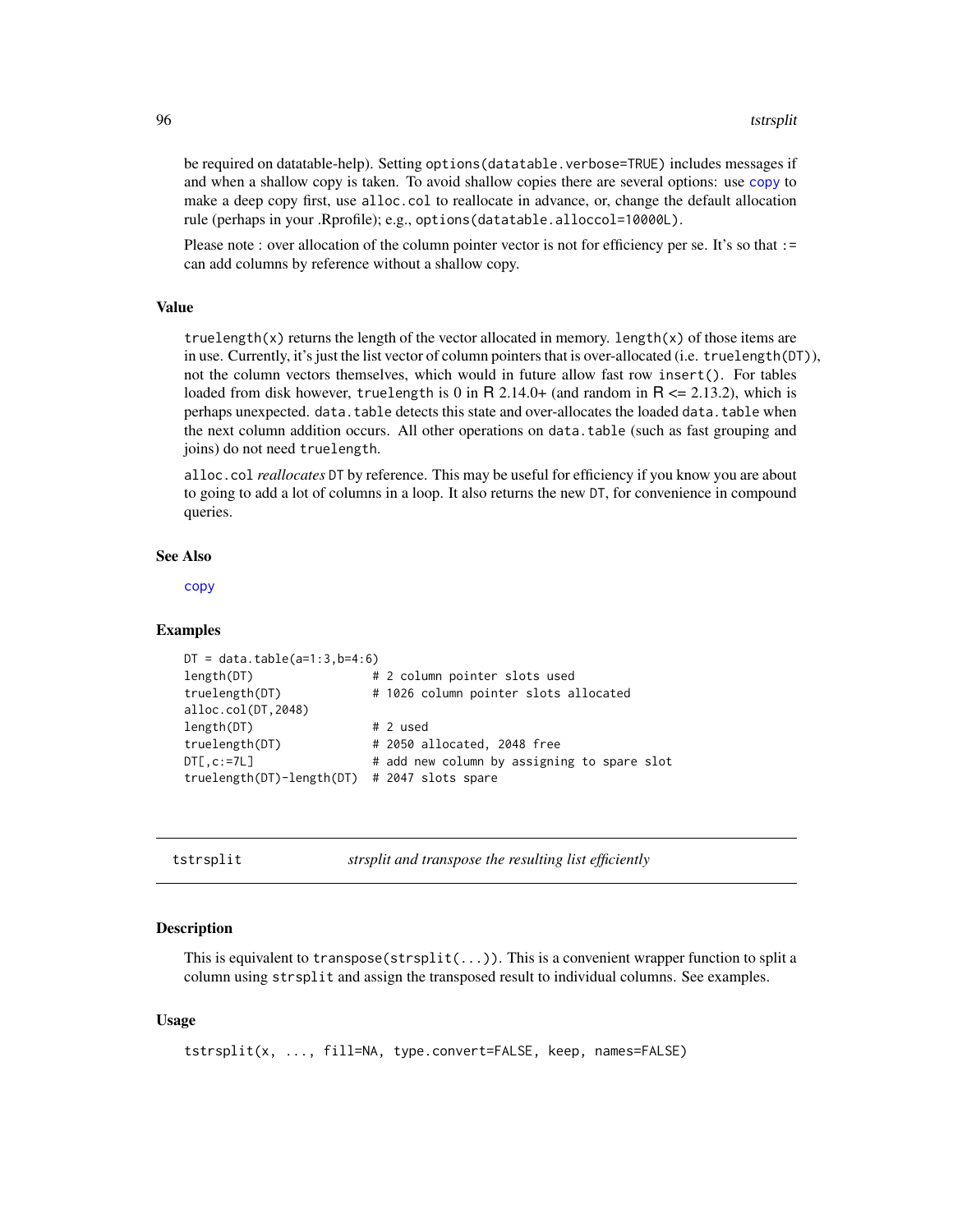#### <span id="page-96-0"></span>tstrsplit 97

#### **Arguments**

| x            | The vector to split (and transpose).                                                                                               |
|--------------|------------------------------------------------------------------------------------------------------------------------------------|
| $\ddotsc$    | All the arguments to be passed to strsplit.                                                                                        |
| fill         | Default is NA. It is used to fill shorter list elements so as to return each element<br>of the transposed result of equal lengths. |
| type.convert | TRUE calls type, convert with as, is=TRUE on the columns.                                                                          |
| keep         | Specify indices corresponding to just those list elements to retain in the trans-<br>posed result. Default is to return all.       |
| names        | TRUE auto names the list with $V1$ , $V2$ etc. Default (FALSE) is to return an un-<br>named list.                                  |

# Details

It internally calls strsplit first, and then [transpose](#page-93-0) on the result.

names argument can be used to return an auto named list, although this argument does not have any effect when used with :=, which requires names to be provided explicitly. It might be useful in other scenarios.

## Value

A transposed list after splitting by the pattern provided.

## See Also

[data.table](#page-2-0), [transpose](#page-93-0)

# Examples

```
x = c("abcde", "ghij", "klmnopq")
strsplit(x, "", fixed=TRUE)
tstrsplit(x, "", fixed=TRUE)
tstrsplit(x, "", fixed=TRUE, fill="<NA>")
# using keep to return just 1,3,5
tstrsplit(x, "", fixed=TRUE, keep=c(1,3,5))
# names argument
tstrsplit(x, "", fixed=TRUE, keep=c(1,3,5), names=LETTERS[1:3])
DT = data.table(x=c("A/B", "A", "B"), y=1:3)DT[, c("c1") := tstrsplit(x, "/", fixed=TRUE, keep=1L)][]
DT[, c("c1", "c2") := tstrsplit(x, "7", fixed=True)]
```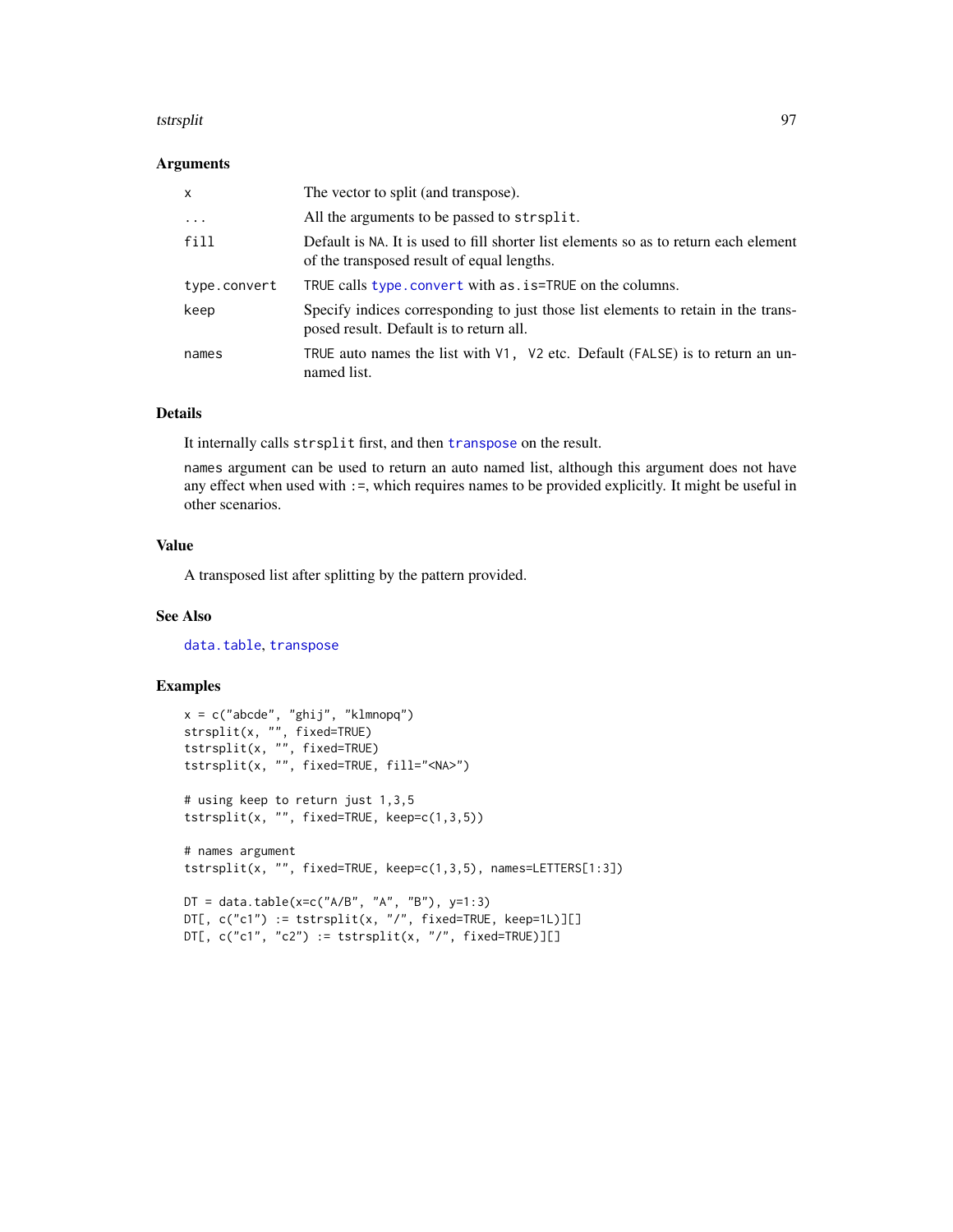# Index

∗Topic chron IDateTime , [52](#page-51-0) ∗Topic classes data.table-class , [26](#page-25-1) ∗Topic data  $:=, 12$  $:=, 12$ address , [16](#page-15-1) as.data.table, [18](#page-17-1) between , [21](#page-20-0) chmatch , [22](#page-21-1) copy , [24](#page-23-1) data.table-package, [3](#page-2-1) datatable.optimize, [26](#page-25-1) dcast.data.table , [28](#page-27-0) duplicated , [31](#page-30-2) first, [34](#page-33-0) foverlaps , [35](#page-34-0) frank , [37](#page-36-0) fread, [39](#page-38-0) fwrite, [48](#page-47-0) J , [55](#page-54-1) last , [56](#page-55-0) like , [57](#page-56-0) melt.data.table, [58](#page-57-0) merge , [61](#page-60-0) na.omit.data.table , [63](#page-62-0) patterns , [64](#page-63-0) rbindlist , [66](#page-65-1) rleid , [68](#page-67-0) rowid , [69](#page-68-0) setattr , [70](#page-69-2) setcolorder , [72](#page-71-1) setDF , [73](#page-72-1) setDT , [74](#page-73-1) setDTthreads, [76](#page-75-0) setkey , [77](#page-76-2) setNumericRounding , [79](#page-78-2) setops, [81](#page-80-0) setorder , [82](#page-81-2)

shift , [84](#page-83-0) special-symbols , [86](#page-85-0) split , [87](#page-86-0) subset.data.table, [89](#page-88-1) tables , [90](#page-89-1) test.data.table , [91](#page-90-0) timetaken , [92](#page-91-1) transform.data.table, [92](#page-91-1) transpose , [94](#page-93-1) truelength , [95](#page-94-0) tstrsplit , [96](#page-95-1) ∗Topic methods data.table-class , [26](#page-25-1) ∗Topic utilities IDateTime , [52](#page-51-0) .BY , *[5](#page-4-0)* .BY *(*special-symbols *)* , [86](#page-85-0) .GRP , *[5](#page-4-0)* .GRP *(*special-symbols *)* , [86](#page-85-0) .I , *[5](#page-4-0)* .I *(*special-symbols *)* , [86](#page-85-0) .N , *[5](#page-4-0)* .N *(*special-symbols *)* , [86](#page-85-0) .SD , *[5](#page-4-0) , [6](#page-5-0)* .SD *(*special-symbols *)* , [86](#page-85-0) := , *[8](#page-7-0)* , [12](#page-11-2) , *[19](#page-18-0)* , *[25](#page-24-0)* , *[70](#page-69-2)[–75](#page-74-0)* , *[77](#page-76-2)* , *[79](#page-78-2)* , *[82](#page-81-2) , [83](#page-82-0)* , *[87](#page-86-0)* , *[93](#page-92-0)* [.data.frame , *[4](#page-3-0)* , *[8](#page-7-0)* [.data.table , *[56](#page-55-0)* , *[61](#page-60-0) , [62](#page-61-0)* [.data.table *(*data.table-package *)* , [3](#page-2-1) %between% *(*between *)* , [21](#page-20-0) %chin% *(*chmatch *)* , [22](#page-21-1) %inrange% *(*between *)* , [21](#page-20-0) %like% *(*like *)* , [57](#page-56-0) %chin% , *[22](#page-21-1)* %in% , *[23](#page-22-0)* address , [16](#page-15-1) all.equal , [16](#page-15-1) , *[17](#page-16-0)* , *[33](#page-32-0)*

all.equal.data.table , *[82](#page-81-2)* alloc.col , *[8](#page-7-0)* , *[15](#page-14-0)* , *[19](#page-18-0)*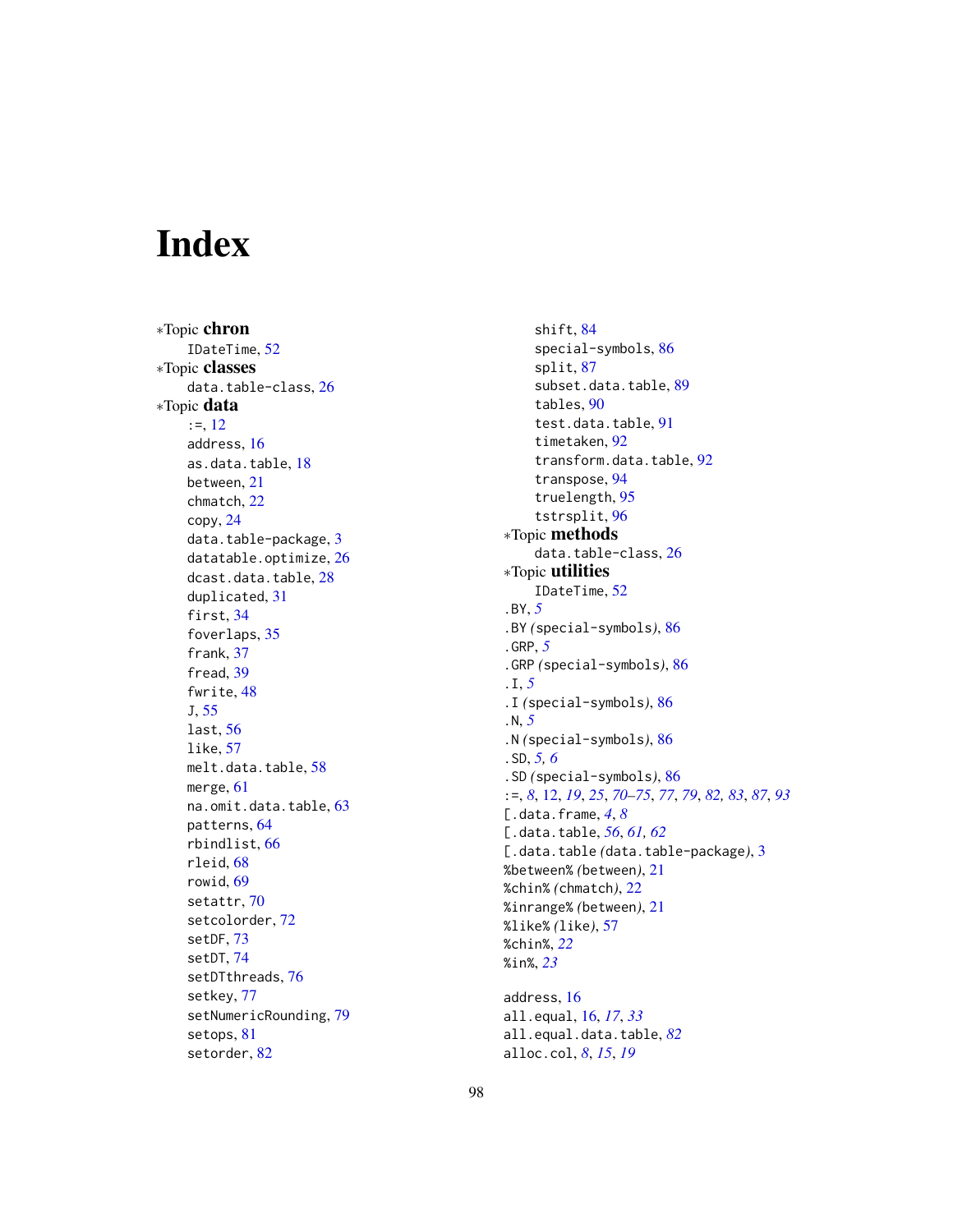## INDEX 99

alloc.col *(*truelength*)*, [95](#page-94-0) anyDuplicated, *[8](#page-7-0)*, *[82](#page-81-2)* anyDuplicated *(*duplicated*)*, [31](#page-30-2) as.character.ITime *(*IDateTime*)*, [52](#page-51-0) as.chron.IDate *(*IDateTime*)*, [52](#page-51-0) as.chron.ITime *(*IDateTime*)*, [52](#page-51-0) as.data.table, *[4](#page-3-0)*, *[8](#page-7-0)*, [18,](#page-17-1) *[62](#page-61-0)*, *[74,](#page-73-1) [75](#page-74-0)* as.data.table.xts, [19,](#page-18-0) *[21](#page-20-0)* as.Date, *[54](#page-53-0)* as.Date.IDate *(*IDateTime*)*, [52](#page-51-0) as.IDate *(*IDateTime*)*, [52](#page-51-0) as.ITime *(*IDateTime*)*, [52](#page-51-0) as.list.IDate *(*IDateTime*)*, [52](#page-51-0) as.POSIXct, *[54](#page-53-0)* as.POSIXct.IDate *(*IDateTime*)*, [52](#page-51-0) as.POSIXct.ITime *(*IDateTime*)*, [52](#page-51-0) as.POSIXlt.ITime *(*IDateTime*)*, [52](#page-51-0) as.xts.data.table, *[20](#page-19-0)*, [20](#page-19-0) auto-index *(*datatable.optimize*)*, [26](#page-25-1) auto-indexing *(*datatable.optimize*)*, [26](#page-25-1) autoindex *(*datatable.optimize*)*, [26](#page-25-1) autoindexing *(*datatable.optimize*)*, [26](#page-25-1)

between, [21](#page-20-0)

c.IDate *(*IDateTime*)*, [52](#page-51-0) charmatch, *[23](#page-22-0)* chgroup *(*chmatch*)*, [22](#page-21-1) chmatch, [22](#page-21-1) chorder, *[78,](#page-77-0) [79](#page-78-2)* chorder *(*chmatch*)*, [22](#page-21-1) CJ, *[6](#page-5-0)*, *[8](#page-7-0)*, *[19](#page-18-0)* CJ *(*J*)*, [55](#page-54-1) class:data.table *(*data.table-class*)*, [26](#page-25-1) copy, *[8](#page-7-0)*, *[14,](#page-13-0) [15](#page-14-0)*, *[19](#page-18-0)*, [24,](#page-23-1) *[62](#page-61-0)*, *[71](#page-70-0)*, *[73–](#page-72-1)[75](#page-74-0)*, *[79](#page-78-2)*, *[83](#page-82-0)*, *[96](#page-95-1)* cut.IDate *(*IDateTime*)*, [52](#page-51-0) data.frame, *[4](#page-3-0)*, *[8](#page-7-0)*, *[75](#page-74-0)* data.table, *[15](#page-14-0)*, *[19](#page-18-0)*, *[22](#page-21-1)*, *[25,](#page-24-0) [26](#page-25-1)*, *[33](#page-32-0)*, *[37](#page-36-0)*, *[39](#page-38-0)*, *[56](#page-55-0)*, *[58](#page-57-0)*, *[62](#page-61-0)*, *[64](#page-63-0)*, *[67](#page-66-0)*, *[69](#page-68-0)*, *[71](#page-70-0)*, *[74,](#page-73-1) [75](#page-74-0)*, *[79](#page-78-2)*, *[82](#page-81-2)*, *[84](#page-83-0)*, *[86](#page-85-0)[–88](#page-87-0)*, *[91](#page-90-0)*, *[94](#page-93-1)*, *[97](#page-96-0)* data.table *(*data.table-package*)*, [3](#page-2-1) data.table-class, [26](#page-25-1) data.table-optimize *(*datatable.optimize*)*, [26](#page-25-1) data.table-package, [3](#page-2-1) data.table.optimize

*(*datatable.optimize*)*, [26](#page-25-1)

datatable-optimize *(*datatable.optimize*)*, [26](#page-25-1) datatable-symbols *(*special-symbols*)*, [86](#page-85-0) datatable.optimize, [26](#page-25-1) DateTimeClasses, *[54](#page-53-0)* dcast, *[59](#page-58-0)* dcast *(*dcast.data.table*)*, [28](#page-27-0) dcast.data.table, [28,](#page-27-0) *[70](#page-69-2)* duplicated, [31,](#page-30-2) *[33](#page-32-0)*, *[82](#page-81-2)* except *(*setops*)*, [81](#page-80-0) fastorder *(*setorder*)*, [82](#page-81-2) fexcept *(*setops*)*, [81](#page-80-0) fintersect, *[8](#page-7-0)*, *[33](#page-32-0)* fintersect *(*setops*)*, [81](#page-80-0) first, [34,](#page-33-0) *[57](#page-56-0)* fmatch, *[23](#page-22-0)* forder *(*setorder*)*, [82](#page-81-2) format.ITime *(*IDateTime*)*, [52](#page-51-0) foverlaps, [35](#page-34-0) frank, *[8](#page-7-0)*, [37](#page-36-0) frankv *(*frank*)*, [37](#page-36-0) fread, [39,](#page-38-0) *[51](#page-50-0)* fsetdiff, *[8](#page-7-0)*, *[33](#page-32-0)* fsetdiff *(*setops*)*, [81](#page-80-0) fsetequal, *[8](#page-7-0)*, *[33](#page-32-0)* fsetequal *(*setops*)*, [81](#page-80-0) fsort, [47](#page-46-0) funion, *[8](#page-7-0)*, *[33](#page-32-0)* funion *(*setops*)*, [81](#page-80-0) fwrite, [48](#page-47-0) getDTthreads *(*setDTthreads*)*, [76](#page-75-0) getNumericRounding, *[27](#page-26-0)*, *[73](#page-72-1)* getNumericRounding *(*setNumericRounding*)*, [79](#page-78-2) GForce *(*datatable.optimize*)*, [26](#page-25-1) gforce *(*datatable.optimize*)*, [26](#page-25-1) grep, *[64](#page-63-0)* grepl, *[57,](#page-56-0) [58](#page-57-0)* haskey *(*setkey*)*, [77](#page-76-2) head, *[34](#page-33-0)*, *[57](#page-56-0)* hour *(*IDateTime*)*, [52](#page-51-0)

IDate *(*IDateTime*)*, [52](#page-51-0) IDate-class *(*IDateTime*)*, [52](#page-51-0) IDateTime, *[8](#page-7-0)*, [52](#page-51-0)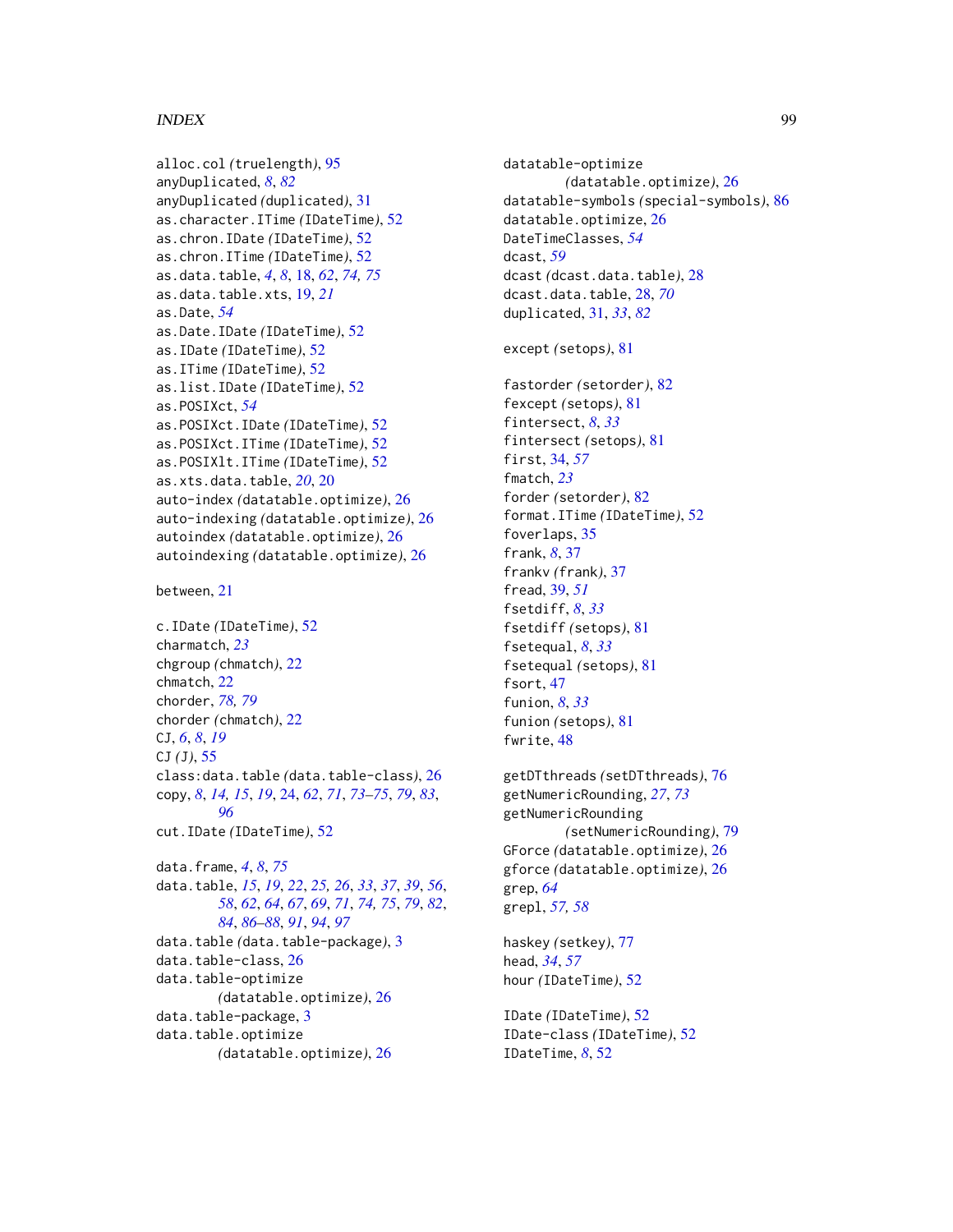# 100 INDEX

indices *(*setkey*)*, [77](#page-76-2) inrange *(*between*)*, [21](#page-20-0) integer64, *[17](#page-16-0)* intersect *(*setops*)*, [81](#page-80-0) is.data.table *(*as.data.table*)*, [18](#page-17-1) is.na.data.table *(*data.table-package*)*, [3](#page-2-1) isoweek *(*IDateTime*)*, [52](#page-51-0) ITime *(*IDateTime*)*, [52](#page-51-0) ITime-class *(*IDateTime*)*, [52](#page-51-0)

J, *[8](#page-7-0)*, *[19](#page-18-0)*, [55,](#page-54-1) *[79](#page-78-2)*

key *(*setkey*)*, [77](#page-76-2) key2 *(*setkey*)*, [77](#page-76-2) key<- *(*setkey*)*, [77](#page-76-2)

lag *(*shift*)*, [84](#page-83-0) last, *[34](#page-33-0)*, [56](#page-55-0) lead *(*shift*)*, [84](#page-83-0) like, *[22](#page-21-1)*, [57](#page-56-0) ls, *[91](#page-90-0)*

make.names, *[41](#page-40-0)* match, *[6](#page-5-0)*, *[23](#page-22-0)*, *[36](#page-35-0)* mday *(*IDateTime*)*, [52](#page-51-0) mean.IDate *(*IDateTime*)*, [52](#page-51-0) melt, *[65](#page-64-0)* melt *(*melt.data.table*)*, [58](#page-57-0) melt.data.table, *[30](#page-29-0)*, [58,](#page-57-0) *[64](#page-63-0)* merge, [61,](#page-60-0) *[62](#page-61-0)* merge.data.frame, *[61,](#page-60-0) [62](#page-61-0)* merge.data.table, *[8](#page-7-0)*, *[19](#page-18-0)* minute *(*IDateTime*)*, [52](#page-51-0) month *(*IDateTime*)*, [52](#page-51-0)

na.omit, *[8](#page-7-0)* na.omit *(*na.omit.data.table*)*, [63](#page-62-0) na.omit.data.table, [63](#page-62-0) NROW, *[34](#page-33-0)*, *[57](#page-56-0)*

object.size, *[91](#page-90-0)* objects, *[91](#page-90-0)* Ops.data.table *(*data.table-package*)*, [3](#page-2-1) order, *[78](#page-77-0)* order *(*setorder*)*, [82](#page-81-2)

path.expand, *[40](#page-39-0)* patterns, *[58,](#page-57-0) [59](#page-58-0)*, [64](#page-63-0) print.data.table, [65](#page-64-0) print.default, *[66](#page-65-1)*

print.ITime *(*IDateTime*)*, [52](#page-51-0) quarter *(*IDateTime*)*, [52](#page-51-0) rank, *[38](#page-37-0)* rank *(*frank*)*, [37](#page-36-0) rbind *(*rbindlist*)*, [66](#page-65-1) rbindlist, *[8](#page-7-0)*, *[19](#page-18-0)*, [66,](#page-65-1) *[82](#page-81-2)*, *[88](#page-87-0)* read.csv, *[44](#page-43-0)* rep.IDate *(*IDateTime*)*, [52](#page-51-0) rep.ITime *(*IDateTime*)*, [52](#page-51-0) rle, *[69](#page-68-0)* rleid, *[8](#page-7-0)*, [68,](#page-67-0) *[70](#page-69-2)* rleidv *(*rleid*)*, [68](#page-67-0) round.IDate *(*IDateTime*)*, [52](#page-51-0) rounding *(*datatable.optimize*)*, [26](#page-25-1) rowid, *[8](#page-7-0)*, *[30](#page-29-0)*, *[69](#page-68-0)*, [69](#page-68-0) rowidv *(*rowid*)*, [69](#page-68-0) second *(*IDateTime*)*, [52](#page-51-0) seq.IDate *(*IDateTime*)*, [52](#page-51-0) set, *[15](#page-14-0)*, *[25](#page-24-0)*, *[71](#page-70-0)*, *[73](#page-72-1)[–75](#page-74-0)*, *[79](#page-78-2)*, *[83](#page-82-0)*, *[87](#page-86-0)* set *(*:=*)*, [12](#page-11-2) set2key *(*setkey*)*, [77](#page-76-2) set2keyv *(*setkey*)*, [77](#page-76-2) setattr, *[25](#page-24-0)*, [70,](#page-69-2) *[73](#page-72-1)[–75](#page-74-0)*, *[79](#page-78-2)*, *[83](#page-82-0)* setcolorder, *[71](#page-70-0)*, [72,](#page-71-1) *[74,](#page-73-1) [75](#page-74-0)*, *[79](#page-78-2)*, *[83](#page-82-0)* setDF, *[8](#page-7-0)*, *[19](#page-18-0)*, *[25](#page-24-0)*, *[71](#page-70-0)*, *[73](#page-72-1)*, [73,](#page-72-1) *[75](#page-74-0)*, *[79](#page-78-2)*, *[83](#page-82-0)* setdiff *(*setops*)*, [81](#page-80-0) setDT, *[8](#page-7-0)*, *[19](#page-18-0)*, *[25](#page-24-0)*, *[71](#page-70-0)*, *[73,](#page-72-1) [74](#page-73-1)*, [74,](#page-73-1) *[79](#page-78-2)*, *[83](#page-82-0)* setDTthreads, *[51](#page-50-0)*, [76](#page-75-0) setequal *(*setops*)*, [81](#page-80-0) setindex *(*setkey*)*, [77](#page-76-2) setindexv *(*setkey*)*, [77](#page-76-2) setkey, *[4](#page-3-0)*, *[8](#page-7-0)*, *[19](#page-18-0)*, *[23](#page-22-0)*, *[25](#page-24-0)*, *[39](#page-38-0)*, *[42](#page-41-0)*, *[71](#page-70-0)*, *[73](#page-72-1)[–75](#page-74-0)*, [77,](#page-76-2) *[83](#page-82-0)*, *[91](#page-90-0)* setkeyv, *[75](#page-74-0)* setkeyv *(*setkey*)*, [77](#page-76-2) setnames, *[25](#page-24-0)*, *[73](#page-72-1)[–75](#page-74-0)*, *[79](#page-78-2)*, *[83](#page-82-0)* setnames *(*setattr*)*, [70](#page-69-2) setNumericRounding, *[8](#page-7-0)*, *[19](#page-18-0)*, *[27](#page-26-0)*, *[32,](#page-31-0) [33](#page-32-0)*, *[37](#page-36-0)*, *[73](#page-72-1)*, *[79](#page-78-2)*, [79,](#page-78-2) *[83](#page-82-0)* setops, [81](#page-80-0) setorder, *[8](#page-7-0)*, *[25](#page-24-0)*, *[39](#page-38-0)*, *[71](#page-70-0)*, *[73](#page-72-1)[–75](#page-74-0)*, *[79](#page-78-2)*, [82](#page-81-2) setorderv *(*setorder*)*, [82](#page-81-2) shift, [84](#page-83-0) shouldPrint, [85](#page-84-0) SJ, *[8](#page-7-0)*, *[19](#page-18-0)* SJ *(*J*)*, [55](#page-54-1)